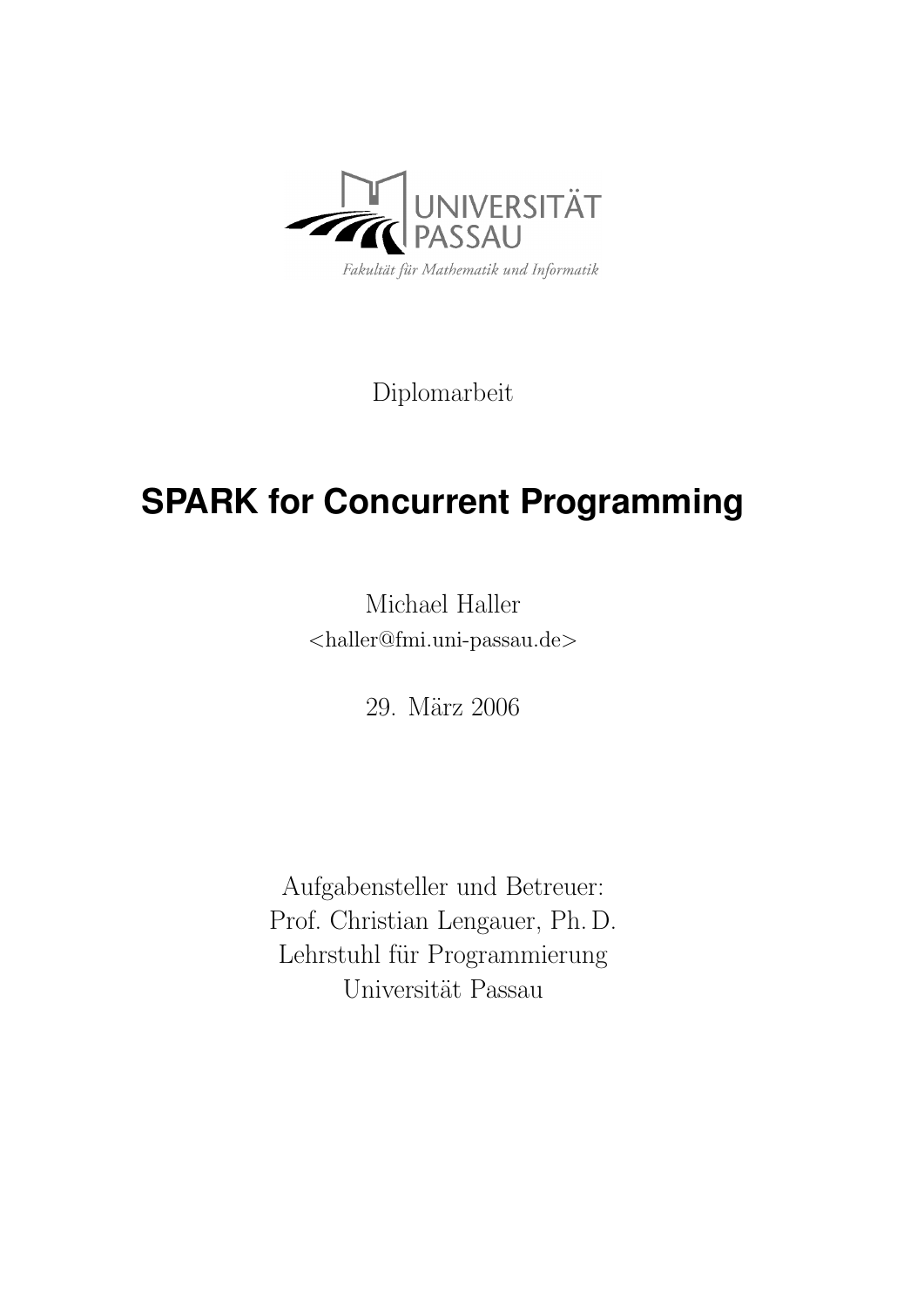Trademark Notice:

Spade is a trademark of Praxis High Integrity Systems Limited. All other trademarks and copyrights are the property of their respective owners.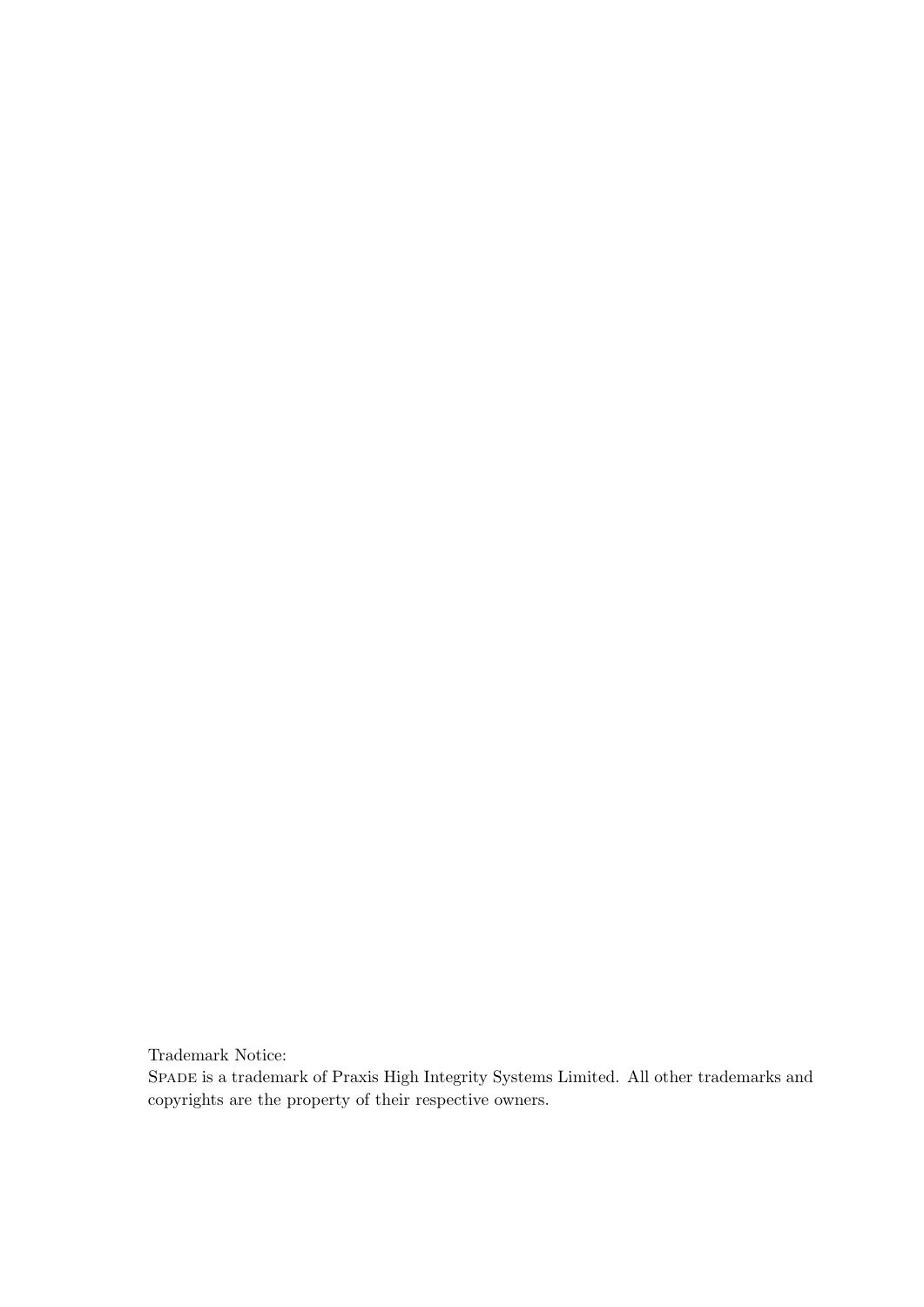#### **Abstract**

SPARK is a powerful tool for proving the partial correctness of sequential Ada programs. RavenSpark extends Spark for multi-tasking in real-time applications. We show that RavenSpark has limitations regarding proof capabilities. We present an alternative approach to parallel abstract data types in Spark. Our new approach is linked more closely to the Ada 95 standard and is also applicable to other than real-time programs. We demonstrate the workability of our approach by applying it to the proof of a concurrent communication system.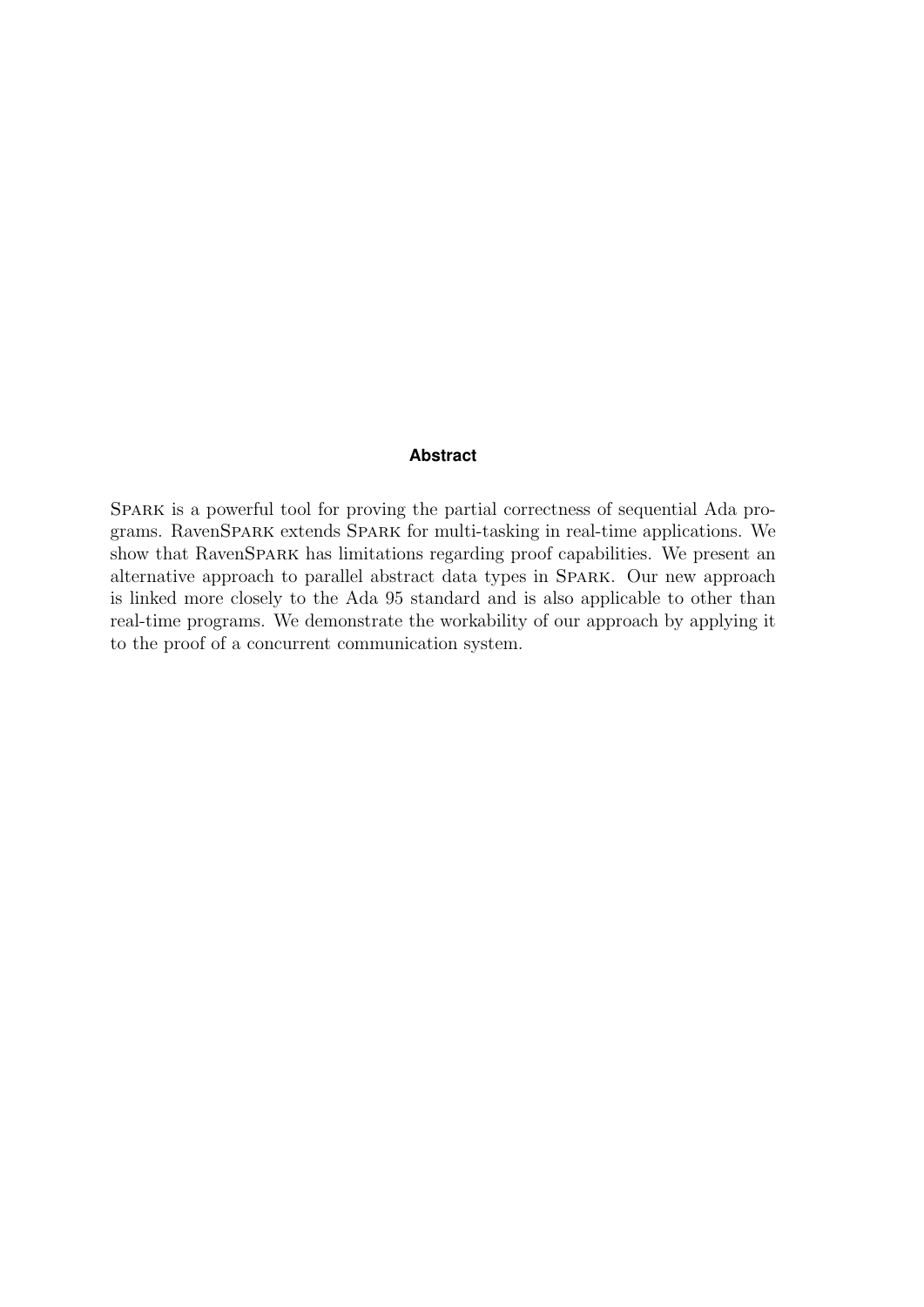#### **Acknowledgments**

I am grateful to Prof. Christian Lengauer, Ph. D. for his critical interest and liberal attitude in the supervision of this thesis. He also helped me to improve my usage of the English language. I would like to thank Rod Chapman from Praxis High Integrity Systems for his support on the matter of set types in Spark. I also thank Armin Größlinger for the maintenance of the SPARK installation at the University of Passau.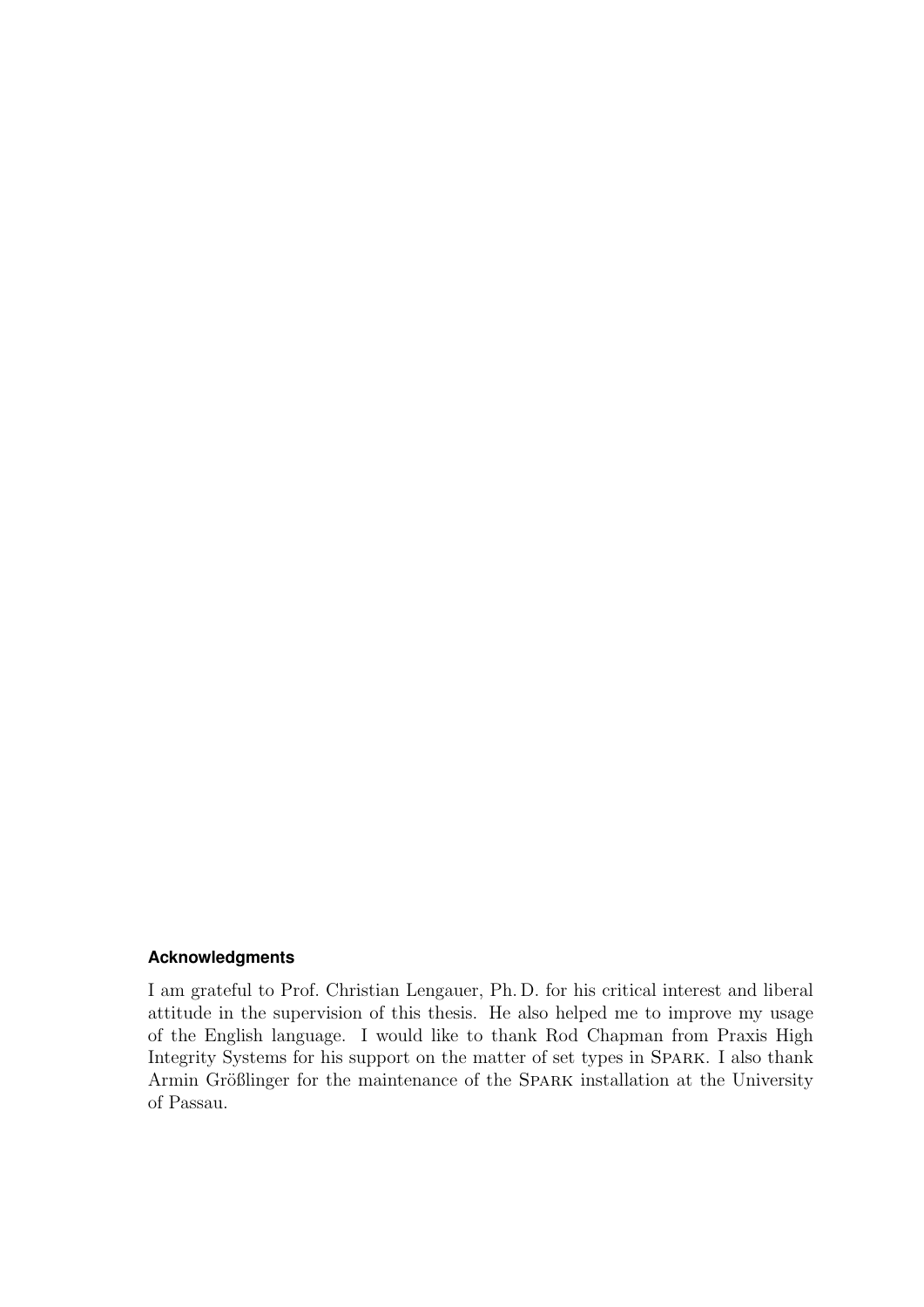# **Contents**

| 1           | <b>Introduction</b> |                              |                                                                        |                |  |  |  |  |  |  |  |
|-------------|---------------------|------------------------------|------------------------------------------------------------------------|----------------|--|--|--|--|--|--|--|
| $\mathbf 2$ |                     | <b>Specification of COCO</b> |                                                                        |                |  |  |  |  |  |  |  |
|             | 2.1                 |                              |                                                                        | 3              |  |  |  |  |  |  |  |
|             | 2.2                 |                              |                                                                        | 3              |  |  |  |  |  |  |  |
|             | 2.3                 |                              |                                                                        | $\overline{4}$ |  |  |  |  |  |  |  |
| 3           |                     |                              | <b>Overview of SPARK</b>                                               | 5              |  |  |  |  |  |  |  |
|             | 3.1                 |                              |                                                                        | $\overline{5}$ |  |  |  |  |  |  |  |
|             |                     | 3.1.1                        | <b>Statements</b>                                                      | $\overline{5}$ |  |  |  |  |  |  |  |
|             |                     | 3.1.2                        |                                                                        | 6              |  |  |  |  |  |  |  |
|             |                     | 3.1.3                        | Packages                                                               | 6              |  |  |  |  |  |  |  |
|             |                     | 3.1.4                        |                                                                        | 8              |  |  |  |  |  |  |  |
|             | 3.2                 |                              | RavenSPARK and the Ravenscar Profile                                   | 9              |  |  |  |  |  |  |  |
|             | 3.3                 |                              |                                                                        | 11             |  |  |  |  |  |  |  |
| 4           |                     |                              | <b>Alternative Version of SPARK</b>                                    | 15             |  |  |  |  |  |  |  |
|             | 4.1                 |                              |                                                                        | 15             |  |  |  |  |  |  |  |
|             |                     | 4.1.1                        | Entry Barriers                                                         | 15             |  |  |  |  |  |  |  |
|             |                     | 4.1.2                        |                                                                        | 16             |  |  |  |  |  |  |  |
|             |                     | 4.1.3                        |                                                                        | 16             |  |  |  |  |  |  |  |
|             |                     | 4.1.4                        |                                                                        | 17             |  |  |  |  |  |  |  |
|             | 4.2                 |                              |                                                                        | 17             |  |  |  |  |  |  |  |
|             |                     | 4.2.1                        |                                                                        | 18             |  |  |  |  |  |  |  |
|             |                     | 4.2.2                        |                                                                        | 19             |  |  |  |  |  |  |  |
|             |                     | 4.2.3                        |                                                                        | 19             |  |  |  |  |  |  |  |
|             |                     | 4.2.4                        |                                                                        | 20             |  |  |  |  |  |  |  |
|             | 4.3                 |                              |                                                                        | 21             |  |  |  |  |  |  |  |
|             |                     | 4.3.1                        | Selection of the Sequential Type $\dots \dots \dots \dots \dots \dots$ | 22             |  |  |  |  |  |  |  |
|             |                     | 4.3.2                        |                                                                        | 23             |  |  |  |  |  |  |  |
|             |                     | 4.3.3                        |                                                                        | 23             |  |  |  |  |  |  |  |
|             | 4.4                 |                              |                                                                        | 26             |  |  |  |  |  |  |  |
|             |                     | 4.4.1                        |                                                                        | 26             |  |  |  |  |  |  |  |
|             |                     | 4.4.2                        |                                                                        | 26             |  |  |  |  |  |  |  |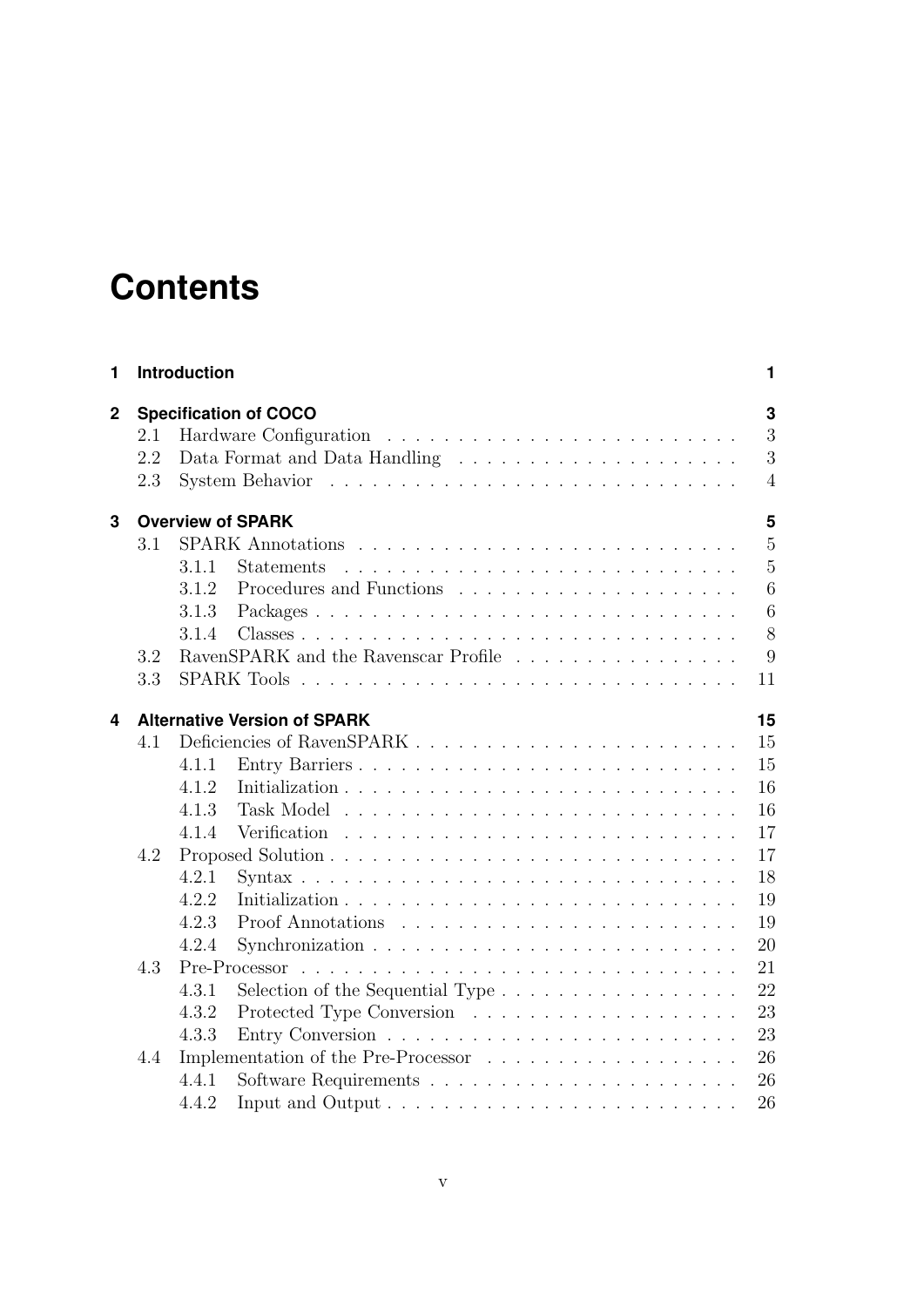|   | <b>Bibliography</b><br>101 |                                                                                             |          |  |  |  |  |  |  |  |
|---|----------------------------|---------------------------------------------------------------------------------------------|----------|--|--|--|--|--|--|--|
|   | A.5                        |                                                                                             | 99       |  |  |  |  |  |  |  |
|   | A.4                        |                                                                                             | 98       |  |  |  |  |  |  |  |
|   | A.3                        |                                                                                             | 98       |  |  |  |  |  |  |  |
|   | A.2                        |                                                                                             | 96       |  |  |  |  |  |  |  |
|   | A.1                        |                                                                                             | 87       |  |  |  |  |  |  |  |
| A |                            | <b>Source Code</b>                                                                          | 87       |  |  |  |  |  |  |  |
| 7 |                            | <b>Conclusion</b>                                                                           | 85       |  |  |  |  |  |  |  |
|   |                            |                                                                                             |          |  |  |  |  |  |  |  |
|   | 6.4                        |                                                                                             | 84       |  |  |  |  |  |  |  |
|   |                            | 6.3.5<br>Proof Sessions for Procedure Enter                                                 | 72       |  |  |  |  |  |  |  |
|   |                            | Proof Sessions for Entry Remove<br>6.3.4                                                    | 65       |  |  |  |  |  |  |  |
|   |                            | 6.3.2<br>Annotations in the Declaration<br>Proof Sessions for Procedure Initialize<br>6.3.3 | 62<br>63 |  |  |  |  |  |  |  |
|   |                            | 6.3.1                                                                                       | 57       |  |  |  |  |  |  |  |
|   | 6.3                        |                                                                                             | 57       |  |  |  |  |  |  |  |
|   |                            | 6.2.5<br>Proof Sessions for Procedure Initialize                                            | 53       |  |  |  |  |  |  |  |
|   |                            | Proof Sessions for Procedure Release<br>6.2.4                                               | 51       |  |  |  |  |  |  |  |
|   |                            | 6.2.3<br>Proof Sessions for Entry Request                                                   | 48       |  |  |  |  |  |  |  |
|   |                            | Annotations in the Declaration<br>6.2.2                                                     | 46       |  |  |  |  |  |  |  |
|   |                            | 6.2.1                                                                                       | 44       |  |  |  |  |  |  |  |
|   | 6.2                        |                                                                                             | 44       |  |  |  |  |  |  |  |
|   | 6.1                        | Stack Class                                                                                 | 42       |  |  |  |  |  |  |  |
| 6 |                            | <b>Verification of COCO</b>                                                                 | 41       |  |  |  |  |  |  |  |
|   | 5.7                        |                                                                                             | 39       |  |  |  |  |  |  |  |
|   | 5.6                        |                                                                                             | 39       |  |  |  |  |  |  |  |
|   | 5.5                        |                                                                                             | 38       |  |  |  |  |  |  |  |
|   | 5.4                        |                                                                                             | 37       |  |  |  |  |  |  |  |
|   | 5.3                        |                                                                                             | 35       |  |  |  |  |  |  |  |
|   | 5.2                        |                                                                                             | 34       |  |  |  |  |  |  |  |
|   | 5.1                        |                                                                                             | 33       |  |  |  |  |  |  |  |
| 5 |                            | 33<br>Design and Implementation of COCO                                                     |          |  |  |  |  |  |  |  |
|   | 4.5                        | Set Types in SPARK $\ldots \ldots \ldots \ldots \ldots \ldots \ldots \ldots \ldots$         | 29       |  |  |  |  |  |  |  |
|   |                            | 4.4.5                                                                                       | 29       |  |  |  |  |  |  |  |
|   |                            | 4.4.4                                                                                       | 28       |  |  |  |  |  |  |  |
|   |                            | 4.4.3                                                                                       | 27       |  |  |  |  |  |  |  |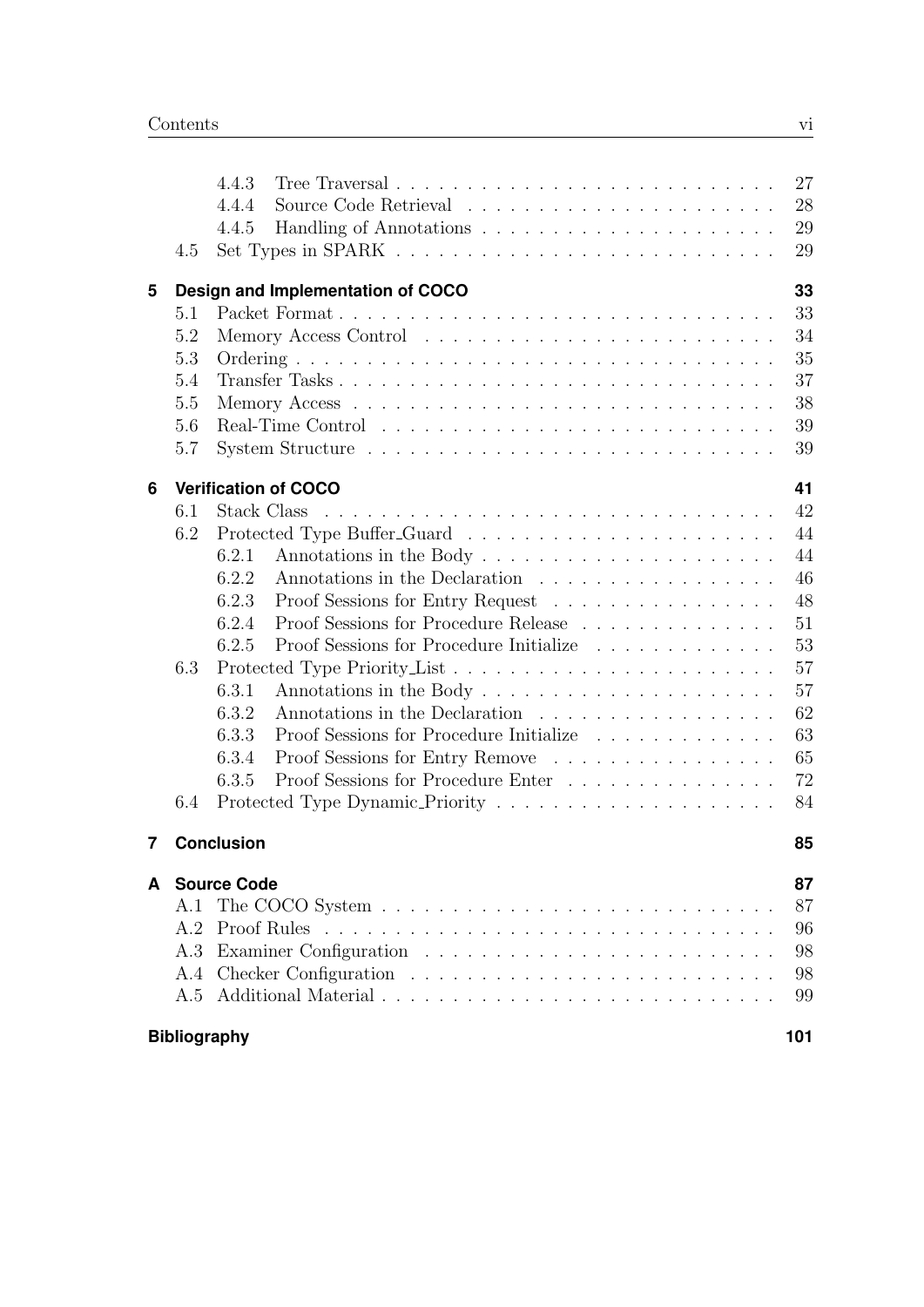# **List of Figures**

| 2              | - 8<br>Example of a package $\dots \dots \dots \dots \dots \dots \dots \dots \dots \dots \dots$ |
|----------------|-------------------------------------------------------------------------------------------------|
| 3              | 9<br>Example of a class $\dots \dots \dots \dots \dots \dots \dots \dots \dots \dots \dots$     |
| $\overline{4}$ | 10<br>Example of a protected type $\dots \dots \dots \dots \dots \dots \dots \dots$             |
| 5              | Example of an entry procedure $\dots \dots \dots \dots \dots \dots \dots \dots$<br>11           |
| 6              | Work flow of Examiner, Simplifier and Checker<br>14                                             |
| 7              | 18<br>BNF grammar of a protected type in PassauSPARK                                            |
| 8              | Example of a protected type in PassauSPARK<br>20                                                |
| 9              | 24                                                                                              |
| <b>10</b>      | Example of an entry procedure after pre-processing $\dots \dots \dots$<br>25                    |
| -11            | 37                                                                                              |
| 12             | System structure $\ldots \ldots \ldots \ldots \ldots \ldots \ldots \ldots \ldots \ldots$        |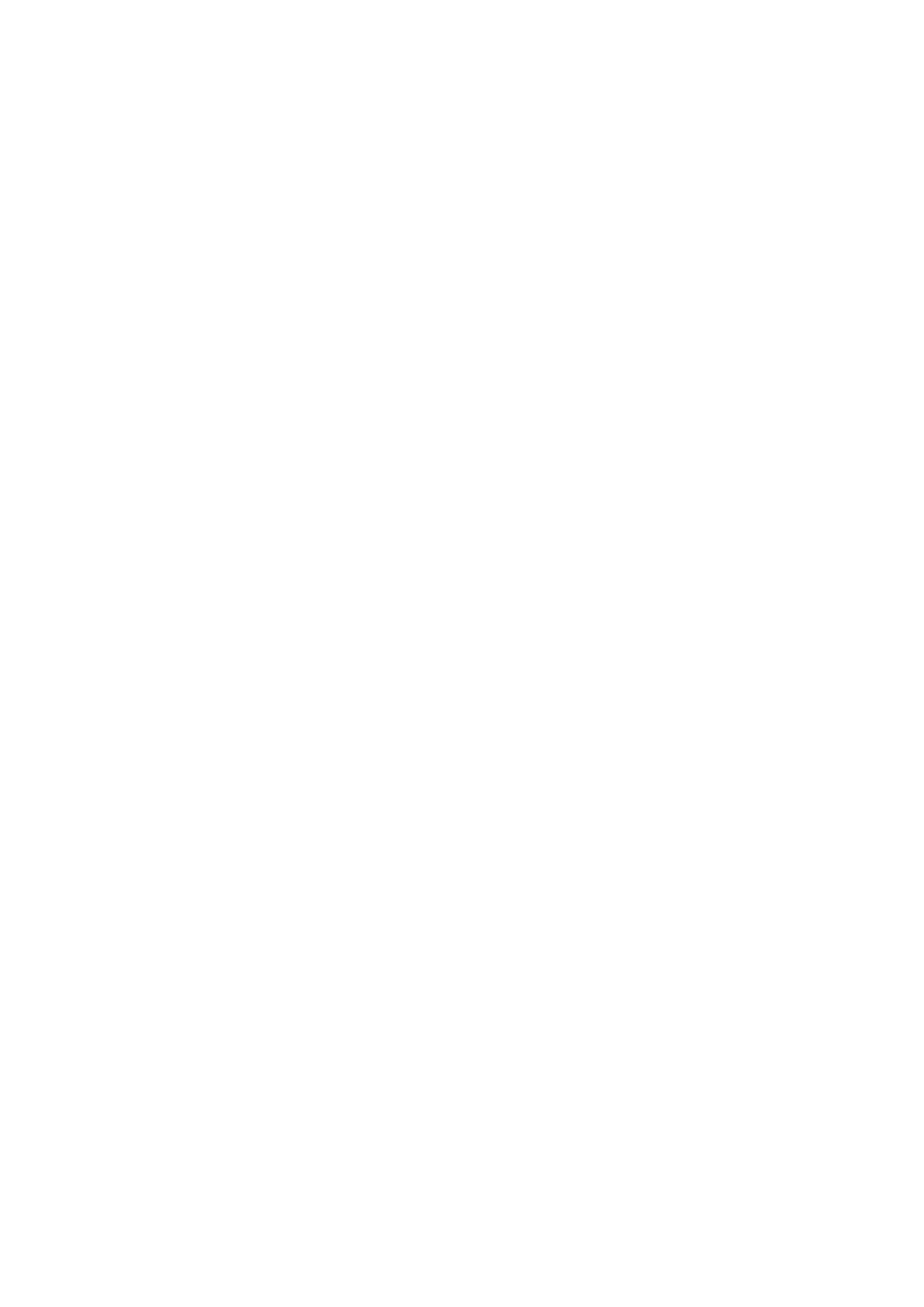# <span id="page-8-0"></span>**Chapter 1**

# **Introduction**

The language Ada has been used traditionally for high integrity software, a field in which the absence of errors is crucial. But Ada itself provides no means to assist the programmer in proving the correctness of a program written in Ada. One approach to the verification of Ada programs—and presently the only one which has been used in practice—is Spark, which is firstly a language based on a subset of Ada with proof annotations and secondly a set of tools for the semi-automatic validation of correctness.

In the past three years an interesting extension to Spark has been brought to market, namely RavenSPARK, featuring support for parallel programs based on the model of processes and monitors. For parallel programs, a proof of correctness is especially difficult, for the very reason that concurrency causes non-determinism and additional sources of error. The main academic work on proving the correctness of parallel processes and monitors has been done in the 1970s. This marks the state of the art by which RavenSpark is measured in this thesis.

We evaluate RavenSPARK by re-implementing a parallel program which has been verified manually in Hoare logic in 1977. This program is a small multi-tasking program named Coco. Originally it has been implemented in the language Concurrent Pascal, a Pascal-like language with support for processes and monitors. A re-implementation in Ada is straightforward because Ada is partially based on Pascal and has a task model similar to that of Concurrent Pascal.

We show that RavenSPARK's applicability to Coco proves unsatisfactory. To overcome the deficiencies, we propose a new approach to multi-tasking in Spark. We refer to Spark Version 7.2 of Praxis High Integrity Systems [\[Pra06\]](#page-108-1). Newer versions might solve some of the issues we address in this thesis.

Readers of this thesis are not required to have any previous knowledge of Spark. This thesis is also accessible to readers searching an insight into SPARK. A modest background in verification is assumed.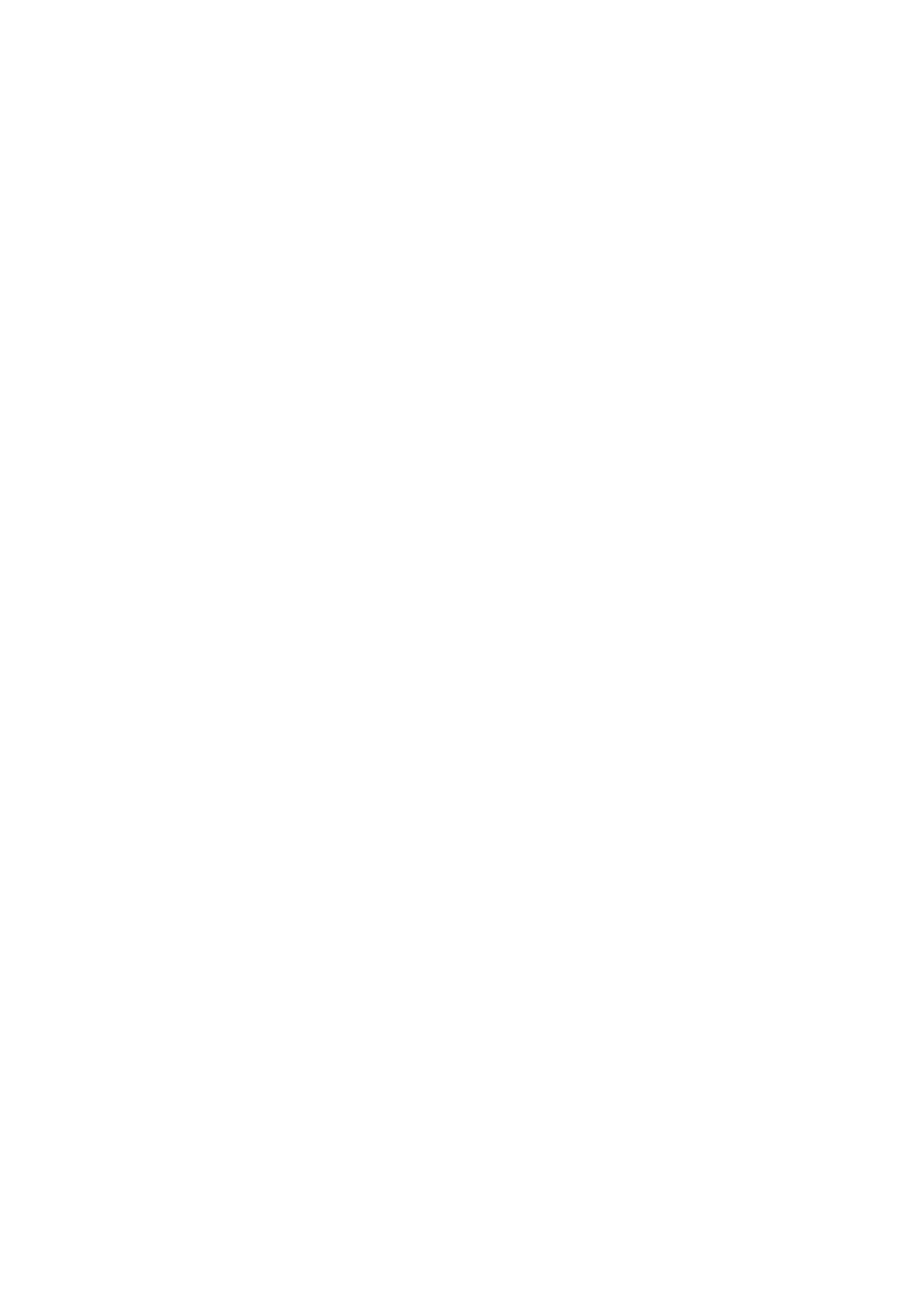# <span id="page-10-0"></span>**Chapter 2**

# **Specification of COCO**

In this chapter we introduce the Coco system by specifying its requirements. We reiterate the original specification of Coco [\[Len77\]](#page-108-2). The specification is still relevant for up-to-date applications.

### <span id="page-10-1"></span>**2.1 Hardware Configuration**

Coco is the sketch of an operating system for a network switching device. The switch is the central component in a star-wired network topology. It operates at link layer, i.e. there are only direct connections between the switch and the nodes. The links have full-duplex capability. The nature of the nodes linked to the switch is unspecified. The switching device has a single processor and separate input and output interfaces for each port.

### <span id="page-10-2"></span>**2.2 Data Format and Data Handling**

The transport unit in the network is the packet. The packet format is only sketched. Packets consist of a header and a variable-sized but bounded-length body. The header contains at least two pieces of information: the packet destination address and the packet priority. Small priority values signify a high priority, zero is the highest priority. The addressing scheme of the network is static.

The switch operates in store-and-forward mode. Packets are stored before they are sent out. The switch is able to modify stored packets as long as the maximum packet size is not exceeded. It could check for transmission errors and drop erroneous packets. It could re-assign priorities. The switch itself cannot create new packets.

To avoid unnecessary and time-consuming copying of the packet data, each incoming packet is assigned to a memory frame which it will occupy until it leaves the system.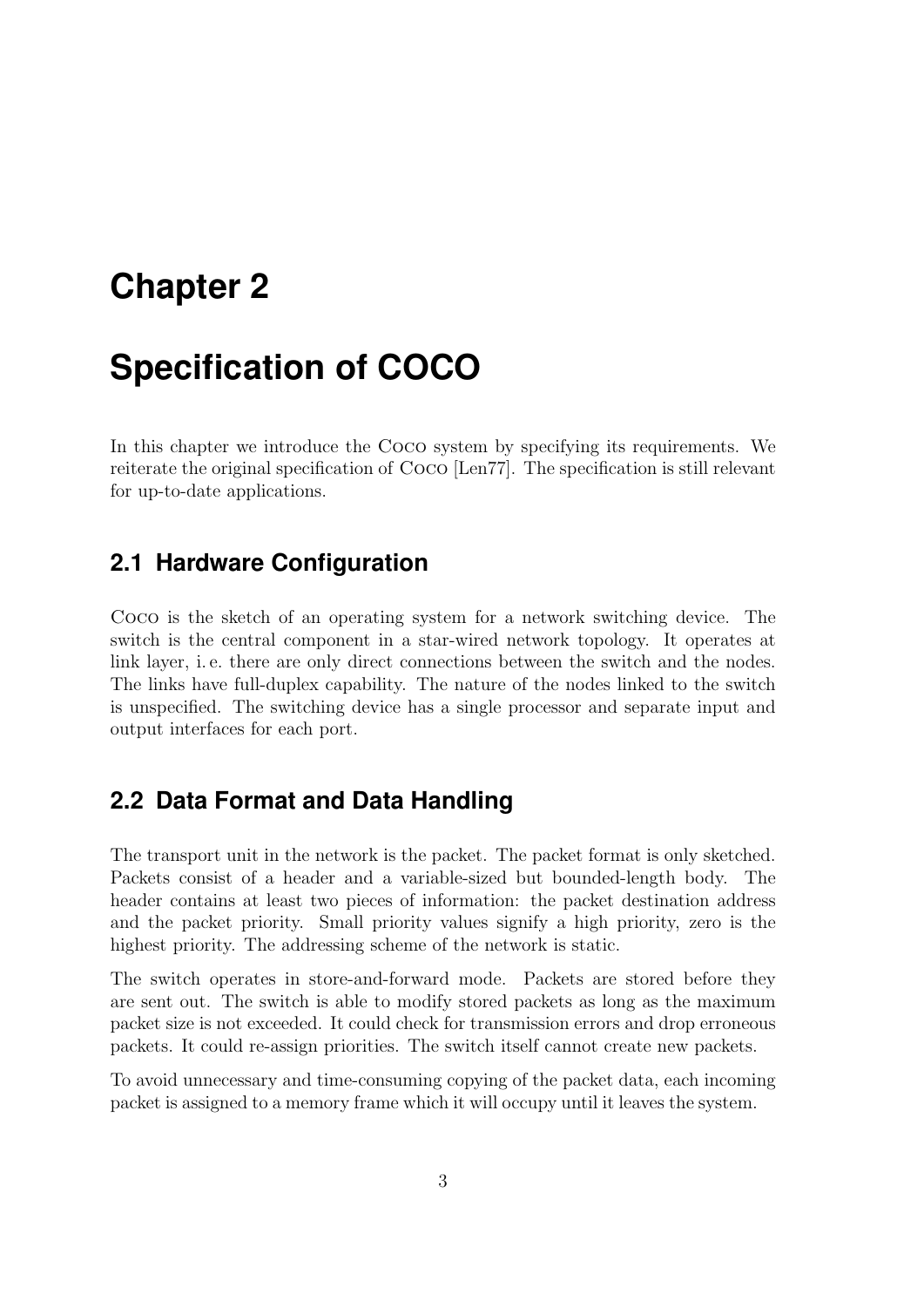The switch has to process the packets in the order of their priorities. The priority field in the packet header is set by the sending node or modified during the data handling by the switch. Packets with the same priority are handled in first-in first-out order. The data handling and output is always done for the most urgent packet.

## <span id="page-11-0"></span>**2.3 System Behavior**

We describe the system behavior on the basis of a packet traveling through the system. Figure [1](#page-11-1) shows possible paths.

Once a packet enters the system, an empty memory frame is reserved for it and filled with the packet data. If no empty memory frame is available, the reception of the packet is delayed. The filled memory frame is entered into a priority queue. From this queue, the most urgent packet is selected for data handling. After the packet has been processed, it is put into another priority queue associated with the destination output port. From there it leaves the system. When the output of the packet data has been completed, the memory frame is freed.



<span id="page-11-1"></span>**Figure 1:** Packet processing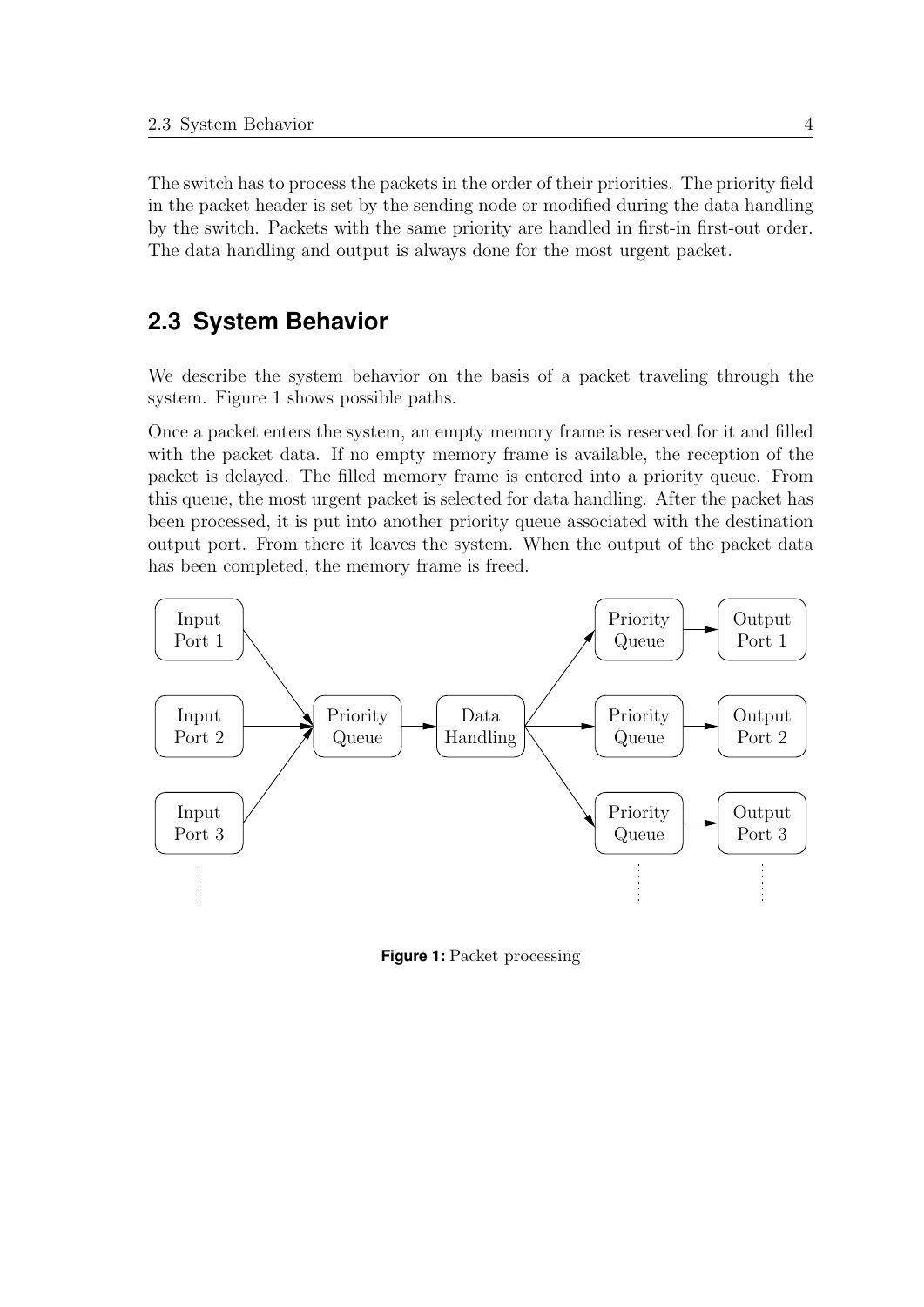# <span id="page-12-0"></span>**Chapter 3**

# **Overview of SPARK**

In this chapter we give an overview of the Spark language and its tools as well as of RavenSpark. We have been using Spark Version 7.2 of Praxis High Integrity Systems [\[Pra06\]](#page-108-1). We only address features required for the understanding of this thesis and refer to the manuals distributed with the Spark tools for reference.

We elaborate especially on abstract data types and objects because the next chapter builds on them. The understanding of the Spark tools' interactions is important for the proof of Coco in Chapter [6.](#page-48-0)

## <span id="page-12-1"></span>**3.1 SPARK Annotations**

The Spark language is a restricted subset of Ada with annotations. The annotations are embedded in especially marked Ada comments (two dashes followed by a diamond). Thus, each valid Spark program is a valid Ada program which can be translated by every Ada compiler. Barnes [\[Bar03\]](#page-108-3) describes the language subset and the annotations in detail.

Only procedure, function and package declarations and statements can be annotated. In general, the annotations are put immediately after a declaration or—if a defining body follows—before the keyword is. Alternatively bodies can be hidden from the analysis by the Spark tools with the hide annotation.

#### <span id="page-12-2"></span>**3.1.1 Statements**

In general, no statements other than loop statements are annotated. After the loop head, the assert annotation indicates a loop invariant.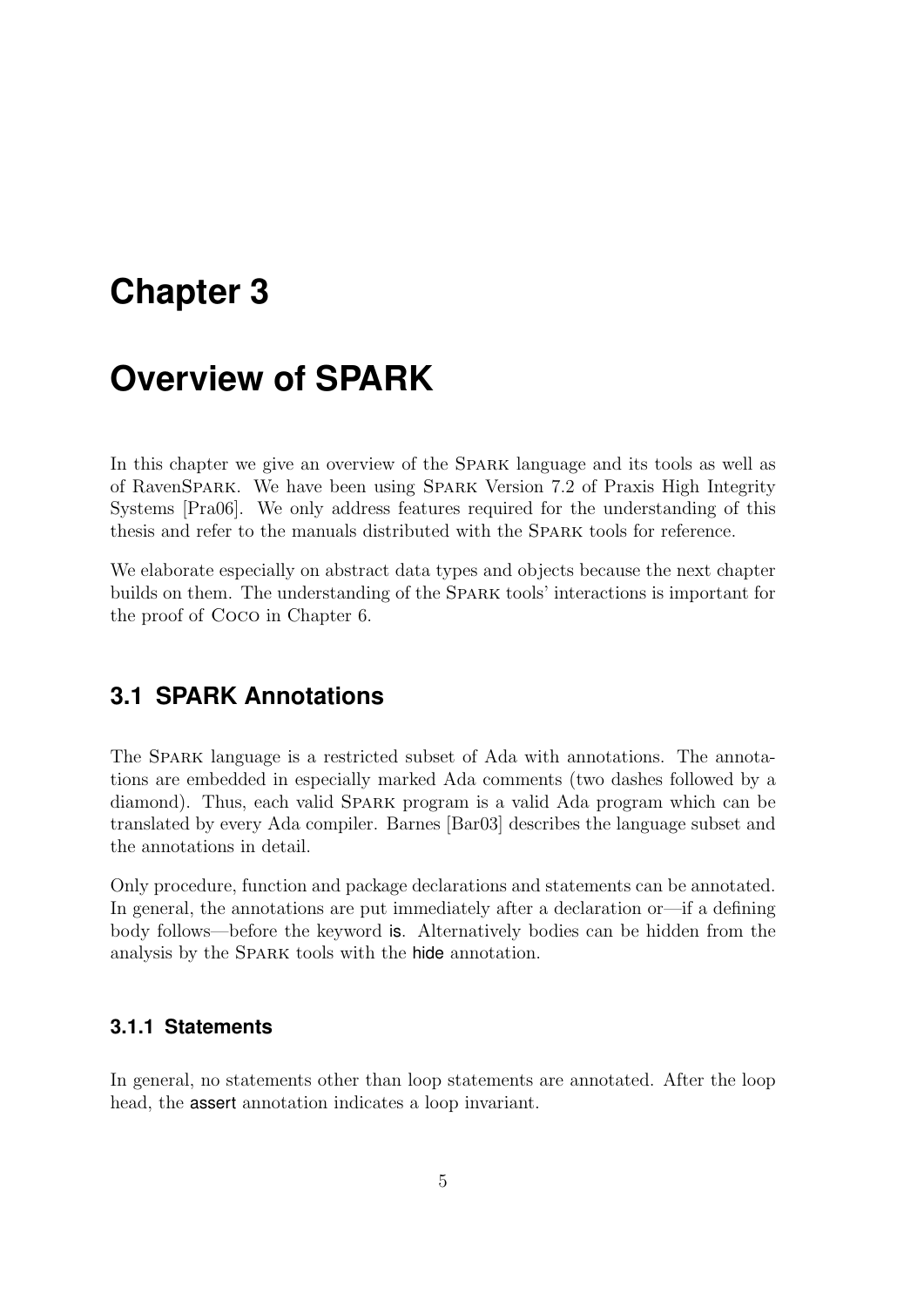#### <span id="page-13-0"></span>**3.1.2 Procedures and Functions**

Each procedure must be annotated at least with the derives annotation which specifies the data flow. A global annotation must be used if a procedure accesses non-local variables. The kind of access (read or write) is indicated by the modes in and out in the same manner as in procedure parameter declarations. The pre and post annotations specify conditions which must hold before and after a procedure call, respectively. The following example illustrates their use:

```
Sum : Integer;
```

```
procedure Inc (X : in Integer)
−−# global in out Sum;
−−# derives Sum from Sum, X;
−−# pre X > 0;
−−# post Sum = Sum˜ + X;
is
begin
  Sum := Sum + X;
end Inc;
```
This procedure increments the global variable Sum (read and write access) by the value of X. The new value of Sum depends on its old value and the value of X. We chose the pre-condition arbitrarily. The post-condition states that the value of Sum is the previous value of Sum (expressed by an appended tilde) plus the value of X.

Functions are pure, i. e. they have no side-effects. The only valid annotations are return and global (with mode in because global variables can only be accessed readonly). The result of the function is specified by a return annotation rather than a post-condition.

The proof annotations pre, post, return and assert are in the language of first-order logic. The syntax is similar to Ada's with a few extensions of which we only use the universal quantifier. Its syntax is (for all X in  $T \implies P$ ) which means: for all values of the variable X in the range of type T the predicate P holds.

#### <span id="page-13-1"></span>**3.1.3 Packages**

Packages are the largest building blocks in Ada. Packages can have child packages and, thus, form a package hierarchy. Packages can import other packages with the Ada with clause. The imported packages and the parent packages must be listed in the Spark inherit annotation.

Variables declared at package level must itself appear in an own annotation. The own annotation appears twice: in the package specification it either defines names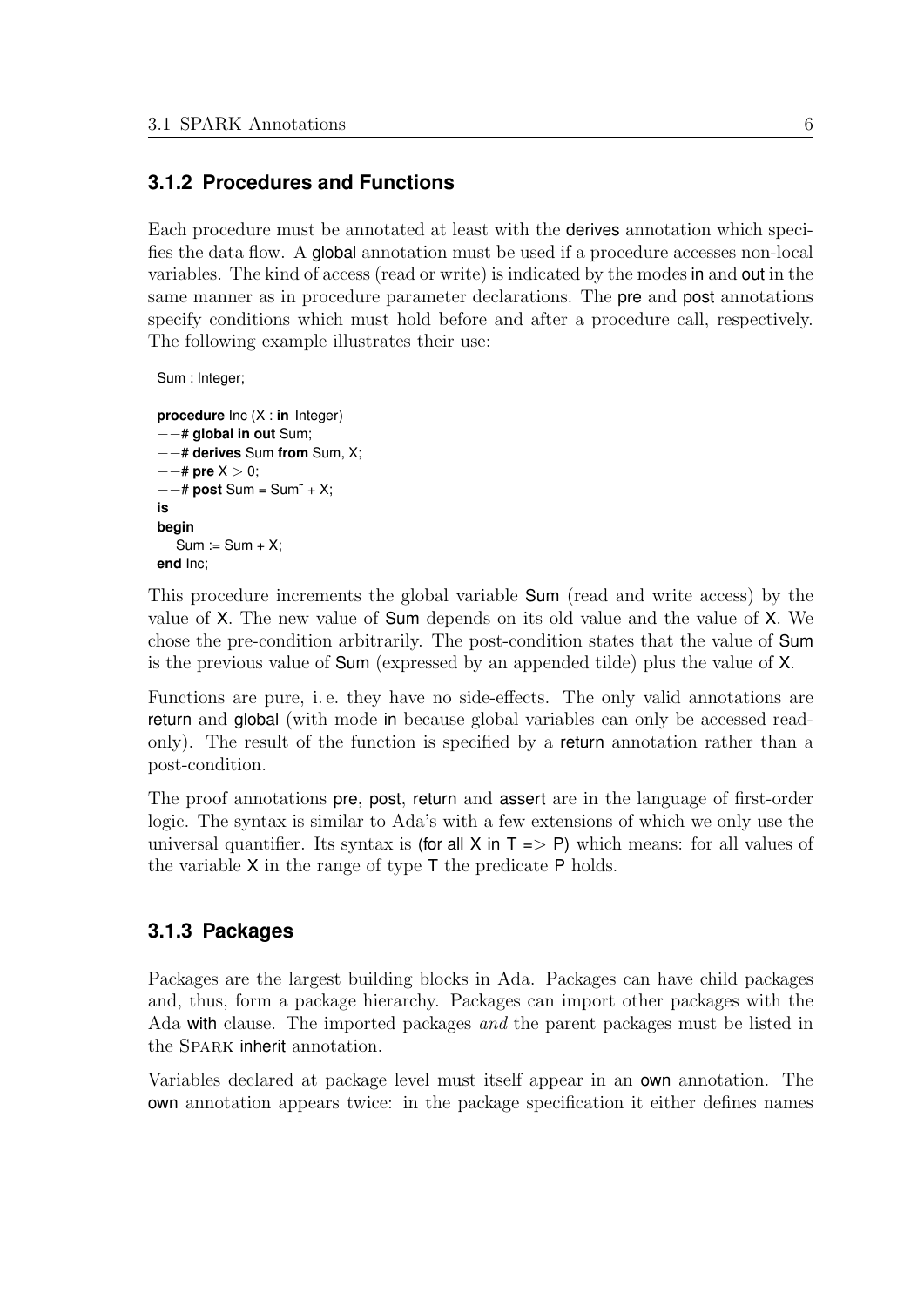of abstract variables or lists concrete variables, in the package body it associates concrete variables with the abstract variables. When variables are initialized at package level, they must be listed in an initializes annotation.

The state of a package consists of the configuration of its variables. These concrete variables can be associated with one or more abstract variables in the own annotations. These abstract variables, thus, also represent the state of a package. Packages with a state are *abstract data objects* (in SPARK terminology also called abstract state machines).

Procedures and functions can be annotated in the package body and in the package specification. The annotations in the package specification usually reference only formal parameters and abstract variables from the own annotation. The pre-conditions in the body must follow from the pre-conditions in the specification, and the postconditions in the specification must follow from the post-conditions in the body. This is called *refinement*. For the sake of completeness it must be pointed out that it is possible to write packages with no abstract variables, and consequently with no refinement and no annotations in the body.

The function annotation declares a proof function. It is like an ordinary function declaration in Ada but can only be referenced in other annotations. The function annotation contains just a function signature. A semantics is associated by proof rules which we describe in Section [3.3.](#page-18-0)

Proof functions need not always be declared explicitly. For each ordinary function declared in the package, a corresponding proof function is declared implicitly. The proof function's signature is adopted from the concrete function declaration. One parameter is added for each variable in the global annotation. The imported variables in the global annotation are treated as further additional parameters.

The type annotation declares a proof type. Proof types can only be referenced in other annotations. For example, the type of an abstract variable in the own annotation might be such a proof type.

Figure [2](#page-15-1) illustrates the use of some possible annotations in a package. The left side of the figure is the package specification, the right side the package body. The only variable declared at package level is the variable Sum. It is initialized to zero in the package initialization part. The abstract variable State denotes the state of the package. Its type is the proof type State Type (proof types bear always the attribute abstract). Procedure Inc is the same as in the previous example. In the package specification, all annotations reference the abstract variable State because the global variable Sum is not visible. For this reason we require a proof function to formulate the post-condition. The proof function Add is just a signature; its semantics is defined in Section [3.3.](#page-18-0) The own annotation in the package body gives the abstract variable State and the proof type State Type a semantics.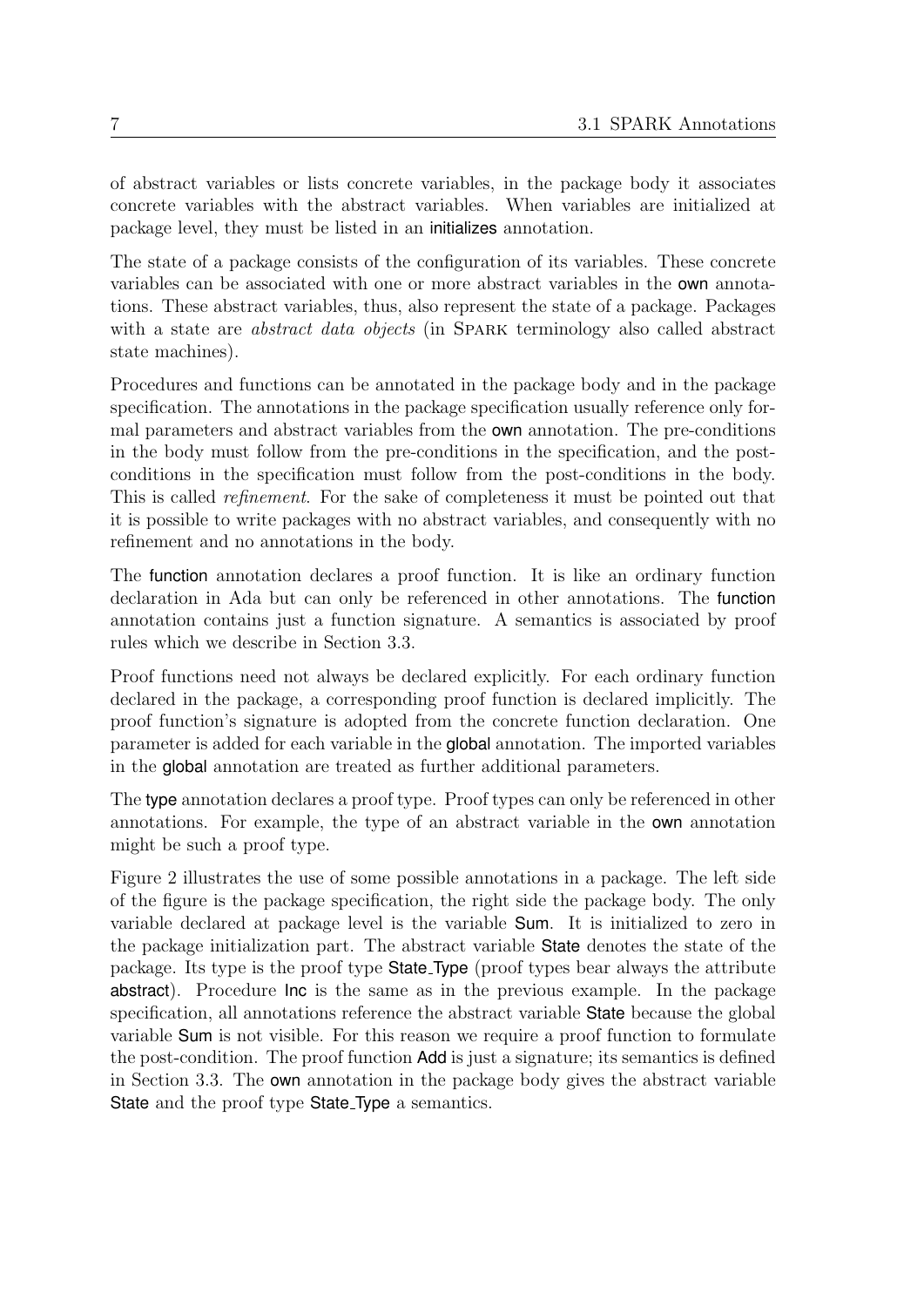```
package Calc
−−# own State : State Type;
−−# initializes State;
is
    −−# type State Type is abstract;
   −−# function Add (A, B : in State Type;
   −−# J : in Integer) return Boolean;
  procedure Inc (X : in Integer);
   −−# global in out State;
   −−# derives State from State, X;
   −−# pre X >= 0;
   −−# post Add (State, State˜, X);
end Calc;
```

```
package body Calc
  −−# own State is Sum;
is
  Sum : Integer;
  procedure Inc (X : in Integer)
   −−# global in out Sum;
   −−# derives Sum from Sum, X;
   −−# pre X >= 0;
   −−# post Sum = Sum˜ + X;
  is
  begin
     Sum := Sum + X;end Inc;
begin
```

```
Sum := 0;end Calc;
```
<span id="page-15-1"></span>**Figure 2:** Example of a package

### <span id="page-15-0"></span>**3.1.4 Classes**

In object-oriented programming, classes are abstract data types. Ada realizes classes in the following way. Class attributes are implemented in a record aggregate with restricted visibility. An object is instantiated when a variable of this record type is declared. Class methods are ordinary procedures and functions which have a parameter of the class type. The explicit type parameter in the object methods is a particular characteristic of Ada. We do not consider inheritance, as Coco does not require it.

Figure [3](#page-16-1) shows an exemplary class definition. It requires a proof function to formulate the post-condition because the class attribute Sum is not visible and, therefore, cannot be referenced directly. The class methods in the package body are not annotated in Spark. It would be conceivable to specify pre- and post-conditions in the body which directly reference the class attributes. Here Spark does not take advantage of the abstraction offered by Ada.

In Figure [3](#page-16-1) we name the abstract data type after the abstract data object of Figure [2.](#page-15-1) Both provide the method Inc which in both cases has the same semantics. Both provide the same attribute Sum. We want to show how fundamentally differently abstract data types and abstract data objects are implemented in Ada. This becomes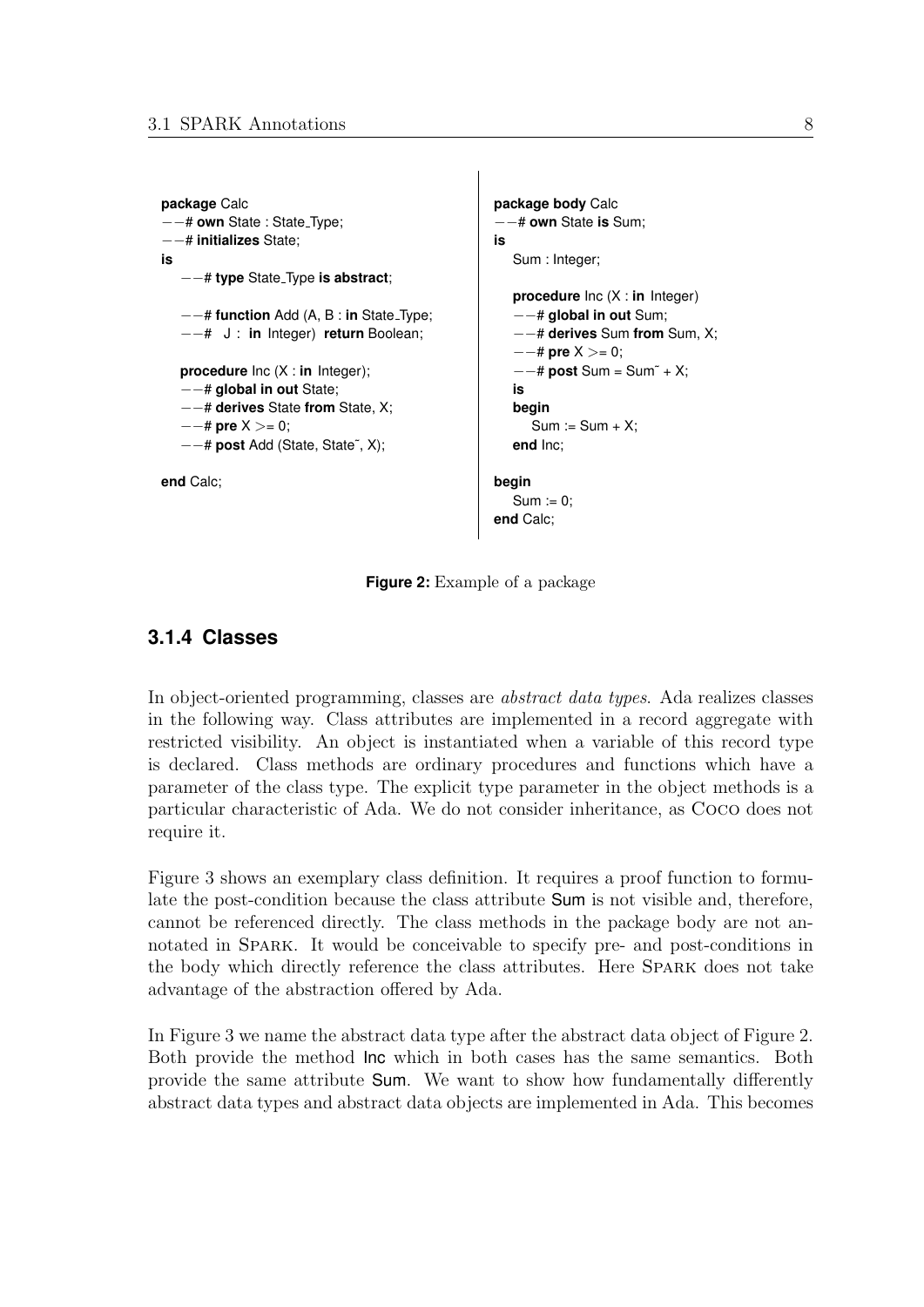important for our discussion in Section [4.3.1.](#page-29-0) There we argue which of them has the closest resemblance to a parallel abstract data type.

```
package Container is
   type Calc is private;
   −−# function Add (A, B : in Calc;
   −−# J : in Integer) return Boolean;
   procedure Inc
     (C : in out Calc; X : in Integer);
   −−# derives C from C, X;
   −−# pre X >= 0;
   −−# post Add (C, C˜, X);
private
  type Calc is record
     Sum : Integer;
   end record;
end Container;
                                                   package body Container is
                                                     procedure Inc
                                                        (C : in out Calc; X : in Integer) is
                                                     begin
                                                        C.Sum := C.Sum + X;end Inc;
                                                  end Container;
```
<span id="page-16-1"></span>**Figure 3:** Example of a class

## <span id="page-16-0"></span>**3.2 RavenSPARK and the Ravenscar Profile**

Pure Spark is sequential. Multi-tasking has only been added recently to Spark by RavenSpark. It uses Ada task types and protected types. Task objects (i. e. objects of type task) are processes. Protected types are abstract data types which provide mutually exclusive operations for tasks to access their private data.

Figure [4](#page-17-0) shows an exemplary protected type. It provides the same procedure Inc and has the same private variable Sum as the examples in Figures [2](#page-15-1) and [3.](#page-16-1) The pragmas (compiler directives) are RavenSpark-specific: Pragma Ravenscar activates the Ravenscar Profile which we describe below. Pragma Priority specifies a priority for the real-time scheduler.

In packages, abstract variables can be declared with an own annotation. These abstract variables denote the state of the package. Protected types have a state, too, but no own annotation. Instead, RavenSpark implicitly declares a state variable which has the name of the protected type.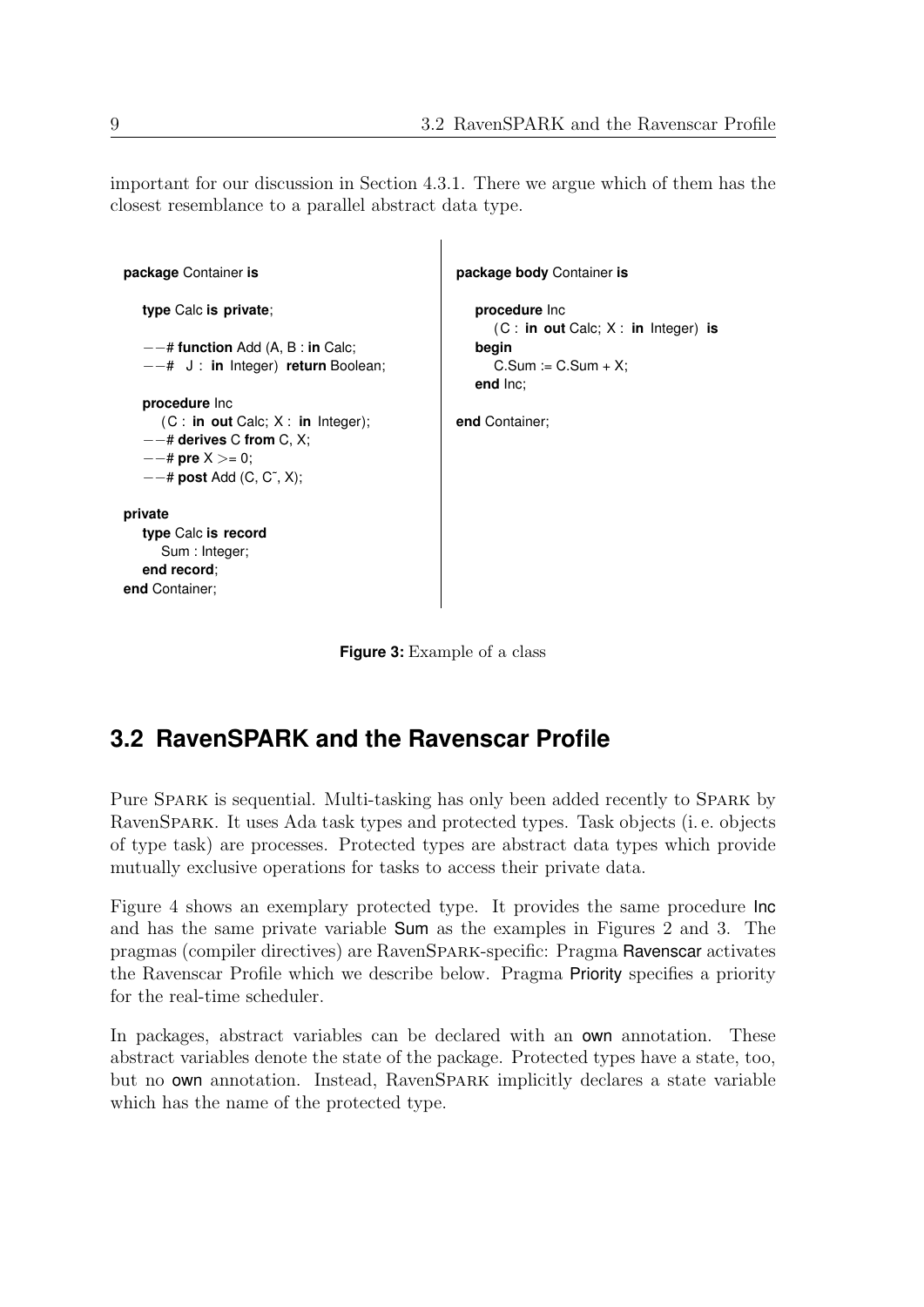RavenSPARK disallows **pre** and **post** annotations in a protected type declaration. We elaborate on this in Section [4.1.](#page-22-1)

```
pragma Ravenscar;
package Container is
   protected type Calc is
     pragma Priority (System.Default_Priority);
     procedure Inc (X : in Integer);
      −−# global in out Calc;
      −−# derives Calc from Calc, X;
  private
     Sum : Integer := 0;
  end Calc;
end Container;
                                                       package body Container is
                                                          protected body Calc is
                                                            procedure Inc (X : in Integer)
                                                             −−# global in out Sum;
                                                            −−# derives Sum from Sum, X;
                                                             −−# pre X >= 0;
                                                             −−# post Sum = Sum˜ + X;
                                                            is
                                                            begin
                                                               Sum := Sum + X;end Inc;
                                                          end Calc;
                                                       end Container;
```
<span id="page-17-0"></span>**Figure 4:** Example of a protected type

Protected objects (i. e. objects of a protected type) are very similar to monitors with the added advantage that the low-level wait and signal scheduling operations are substituted by entry barriers. We describe the general Ada synchronization mechanism first [\[Ada95,](#page-108-4) Sect. 9.5.2].

Entries are procedures with a barrier condition. When a task calls an entry, the run-time system evaluates the barrier. If it is satisfied the task is allowed to execute, otherwise the task execution is blocked and the task is put into a waiting queue which is associated implicitly with the entry. Each time a procedure or entry call is finished, i. e. a changed state of the protected object becomes visible, the runtime system re-evaluates the barriers of all non-empty entry queues. The queues are managed in first-in first-out order, the evaluation order of the barriers is nondeterministic. When a task is re-activated, the barrier condition is guaranteed to be true.

Figure [5](#page-18-1) shows the syntax of an entry. The entry Get fetches some element of the buffer array **Data**. The barrier is the expression **Count**  $> 0$ . **Count** is a private integer variable of the protected type. When a task calls this entry, it will be blocked until  $Count > 0$  evaluates to true.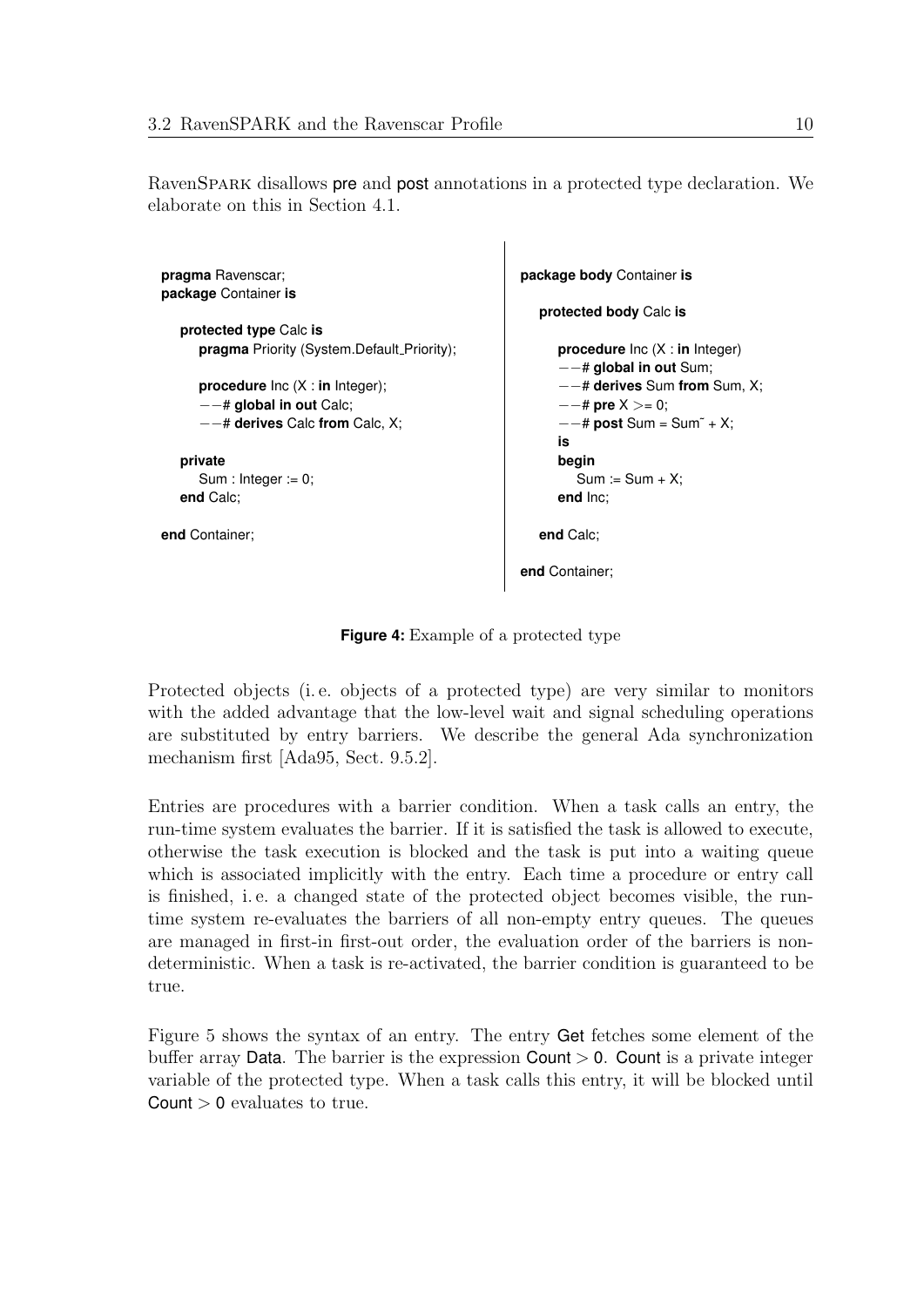```
entry Get (X : out Element) when Count > 0 is
begin
  X := Data (Count);Count := Count -1:
end Get;
```
<span id="page-18-1"></span>**Figure 5:** Example of an entry procedure

RavenSPARK enforces the activation of the Ravenscar Profile.<sup>[1](#page-18-2)</sup> The Ravenscar Profile has been incorporated into the Real-Time Annex of the Ada standard. We base our description on the guide to the Ravenscar Profile [\[BDV03\]](#page-108-5).

The Ravenscar Profile defines a subset of the Ada task model. It is activated with the pragma Ravenscar which, in turn, activates a number of other pragmas to configure the Ada compiler and the Ada run-time system.

The goals of the Ravenscar Profile are a deterministic selection of tasks, hard deadlines and a simple schedulability analysis. This is accomplished by several restrictions. The Ravenscar Profile allows only one entry per protected type. The entry queue size is limited to one. Every entry may only be called by one distinct task. The entry barrier is restricted to a static Boolean expression. We discuss the implications of these restrictions in Section [4.1.](#page-22-1)

### <span id="page-18-0"></span>**3.3 SPARK Tools**

The Spark distribution contains a number of tools. We describe three of them: the Spark Examiner, the Spade Automatic Simplifier and the Spade Proof Checker.

The Spark Examiner performs a static analysis of the annotated Ada source code. It checks that the source code conforms to the language specification, that there are no uninitialized or unused variables and that there are no lost variable updates. It also checks that the use of variables matches their interdependence annotations and that there is no unreachable code. After this analysis, the Examiner outputs files with verification conditions, proof rules and FDL type declarations. We describe these in turn below.

The Examiner generates the verification conditions from the proof annotations. The Examiner also inserts automatically conditions which are directly derived from the Ada type declarations, to check for range overflows. The verification conditions are

<span id="page-18-2"></span><sup>1</sup>The Ravenscar Profile is the result of the 8th International Real-Time Ada Workshop that was held in Ravenscar, North Yorkshire, UK.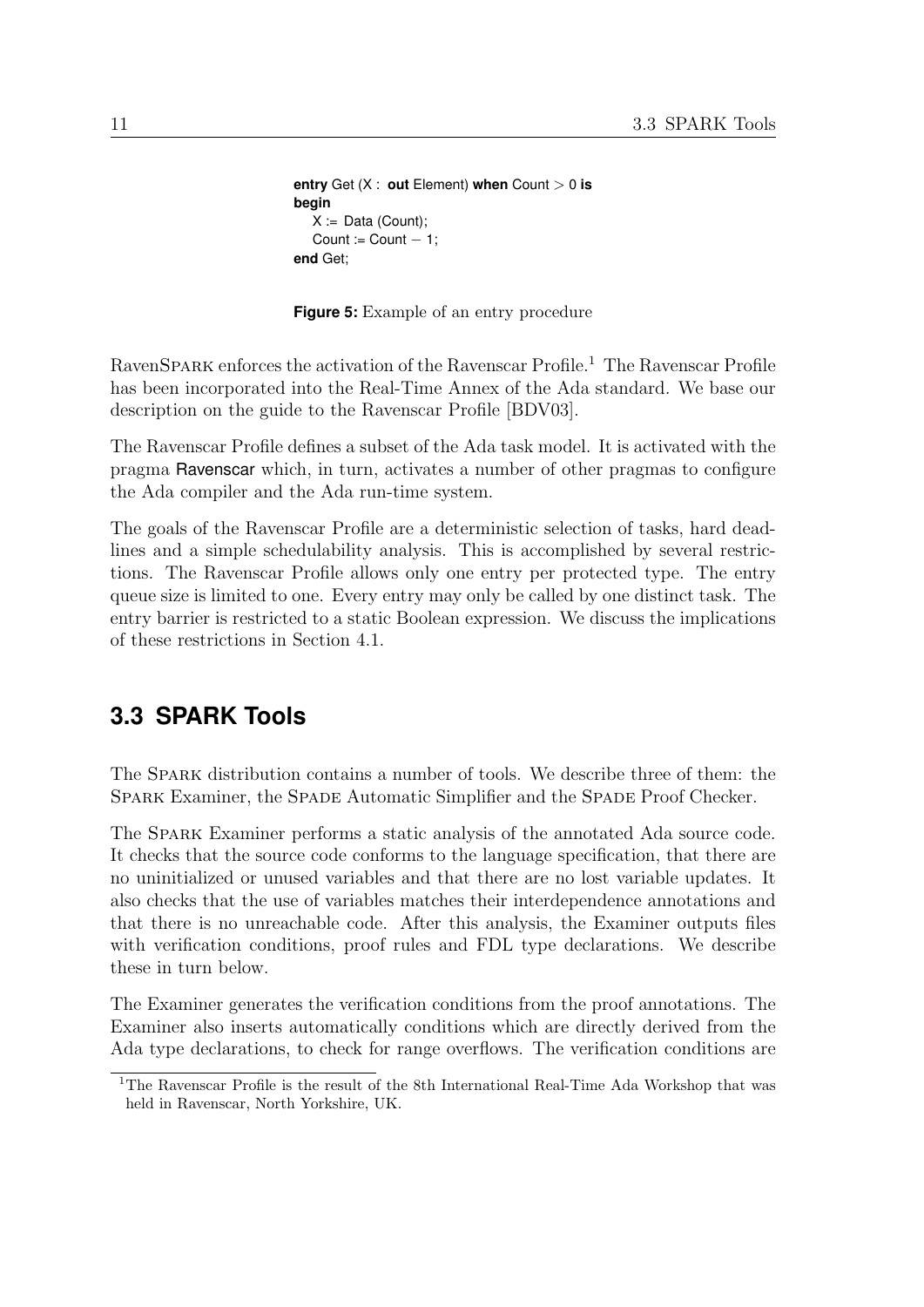conjectures consisting of hypotheses  $H_1, \ldots, H_n$  and conclusions  $C_1, \ldots, C_m$ . It has to be proved that  $(H_1 \wedge \ldots \wedge H_n \Rightarrow C_1 \wedge \ldots \wedge C_m)$ .

The Examiner translates all constants, variables, functions and type identifiers into FDL type declarations. FDL (abbr. for Functional Description Language)<sup>[2](#page-19-0)</sup> is a Pascal-based language. The Spark tools use only the declarative part of FDL. The type system of FDL is weaker than that of Ada. This is compensated for by the generated verification conditions.

FDL identifiers are set in lowercase, all dots and single quotation marks are replaced by two underlines. For our proof function Add of the example in Figure [2,](#page-15-1) the FDL declarations are as follows:

```
type state_type = record
      sum: integer
    end;
```
**function** add(state type, state type, **integer**): **boolean**;

The proof type State Type is translated into an FDL record and contains the variables listed in the own annotation of the package body, in this case only the variable Sum. The signature of the function annotation is translated into an FDL function declaration.

As their names suggest, the Spade Automatic Simplifier and the Spade Proof Checker depend on SPADE's language FDL, which explains why the Examiner translates the Ada declarations into FDL.

The Simplifier is an automated theorem prover with a Prolog system in the background. The Simplifier takes the verification conditions and the FDL declarations as input and simplifies the verification conditions according to proof rules as much as possible. The proof rules are built-in, generated by the Examiner or written manually.<sup>[3](#page-19-1)</sup> Each proof rule has one of the following, self-explanatory formats:

```
X may be replaced by Y.
```

```
X may be replaced by Y if [C_1, \ldots, C_n].
```

```
X & Y are interchangeable.
```

```
X \& Y are interchangeable if [C_1, \ldots, C_n].
```
<span id="page-19-0"></span><sup>2</sup>FDL is the language of Spade (abbr. for Southampton Program Analysis Development Environment). The Spark Examiner is the successor of the Spade Verification Condition Generator, the acronym SPARK stands for SPADE Ada Kernel.

<span id="page-19-1"></span><sup>&</sup>lt;sup>3</sup>With the upcoming SPARK Version 7.3 the Simplifier should also be able to use manually written proof rules. As we are still using Version 7.2, we help ourselves by appending our manual proof rules to the automatically generated ones before we start the Simplifier.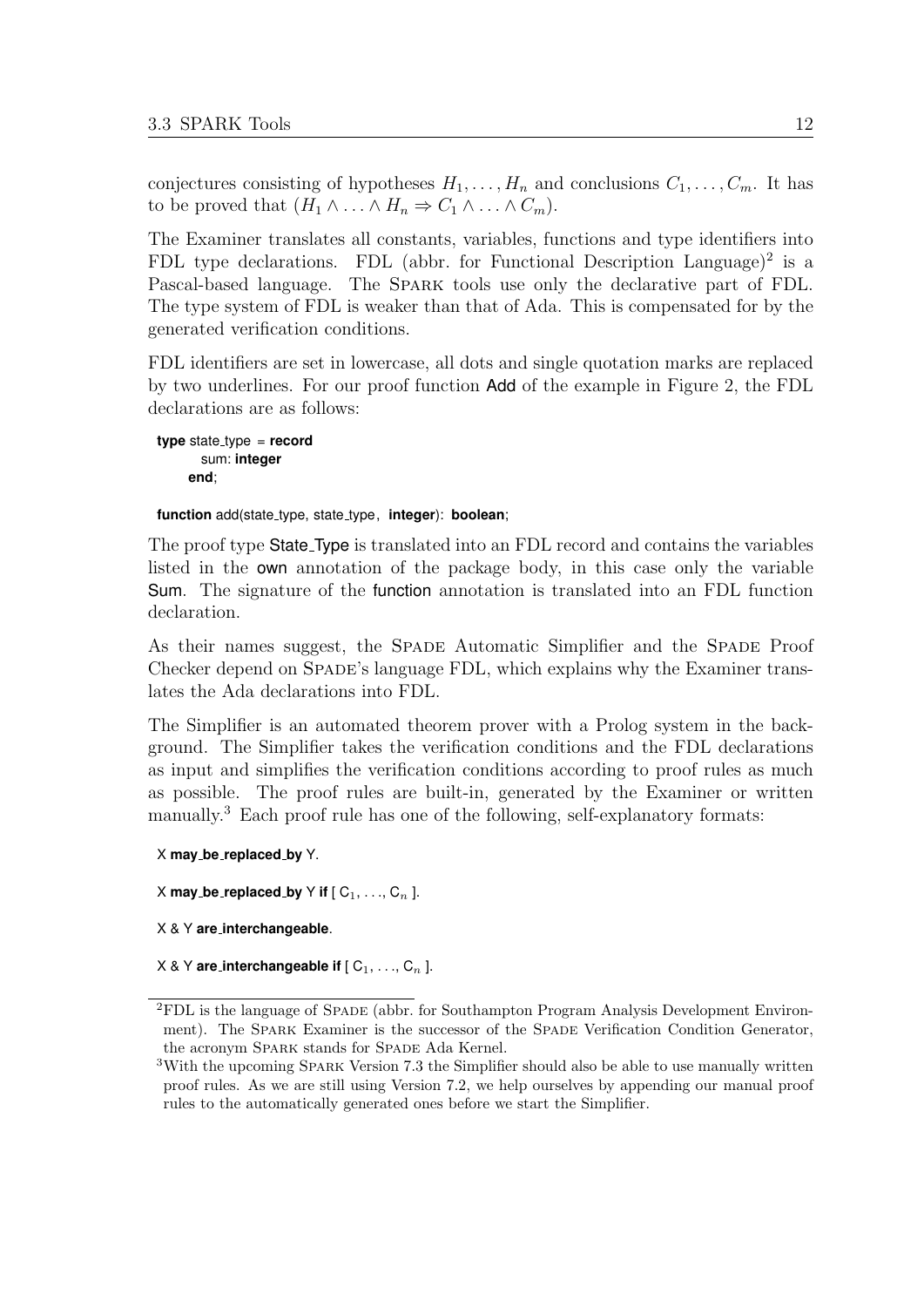X **may be deduced**.

#### $X$  **may\_be\_deduced\_from**  $[C_1, \ldots, C_n]$ .

X, Y,  $C_1$ , ...,  $C_n$  are Prolog variables. The syntax of the verification conditions and the proof rules has an affinity to both FDL and Prolog. Atoms starting with a capital letter are Prolog variables. Every clause must be followed by a period. A single underscore means "any variable". All FDL identifiers are accessible as Prolog predicates.

The built-in (non-trivial) predicates used in the proof rules of this thesis are:

| Predicate                        | Description                                                     |  |
|----------------------------------|-----------------------------------------------------------------|--|
| element(A, [J])                  | get element <b>J</b> of array <b>A</b>                          |  |
| update $(A, [J], X)$             | update element $J$ of array $A$ with value $X$                  |  |
| fld_ $F(R)$                      | get field F of record R                                         |  |
| $upf_F(R, X)$                    | update field ${\sf F}$ of record ${\sf R}$ with value ${\sf X}$ |  |
| $mk_R(F_1 := X_1, , F_n := X_n)$ | record aggregate R with fields $F_1, \ldots, F_n$               |  |
| for_all(VAR : TYPE, $P$ )        | universal quantifier for predicate P                            |  |
| for_some(VAR: TYPE, P)           | existential quantifier for predicate P                          |  |

The proof rules are arbitrarily grouped into rule families. Each rule family has a header with type declarations for each predicate used in the rules. The type system of the proof rules is even weaker than that of FDL, consisting only of four types (integer, real, enumeration and any). Each rule must be preceded with the rule family name and a distinct number in parentheses.

We complete the example of Figure [2](#page-15-1) with the definition of the proof function **Add**. It has to be defined as a proof rule:

```
rule family calc rules:
        add(A, B, J) requires [ A: any, B: any, J: i ].
```
 $calc_rules(1): add(A, B, J)$  may **be replaced by**  $fld.sum(A) = fld.sum(B) + J$ .

The rule family name is calc\_rules. The type i means integer. The rule calc\_rules(1) can be referenced in any proof.

The simplified verification conditions (if not simplified to true) can then be proved manually with the Checker. The Checker is implemented as a front-end to a Prolog system. It provides a command line interface to the user. The Checker commands are explained during their usage in the proof sessions of Chapter [6.](#page-48-0)

The interactions between the Spark tools are summarized in Figure [6.](#page-21-0)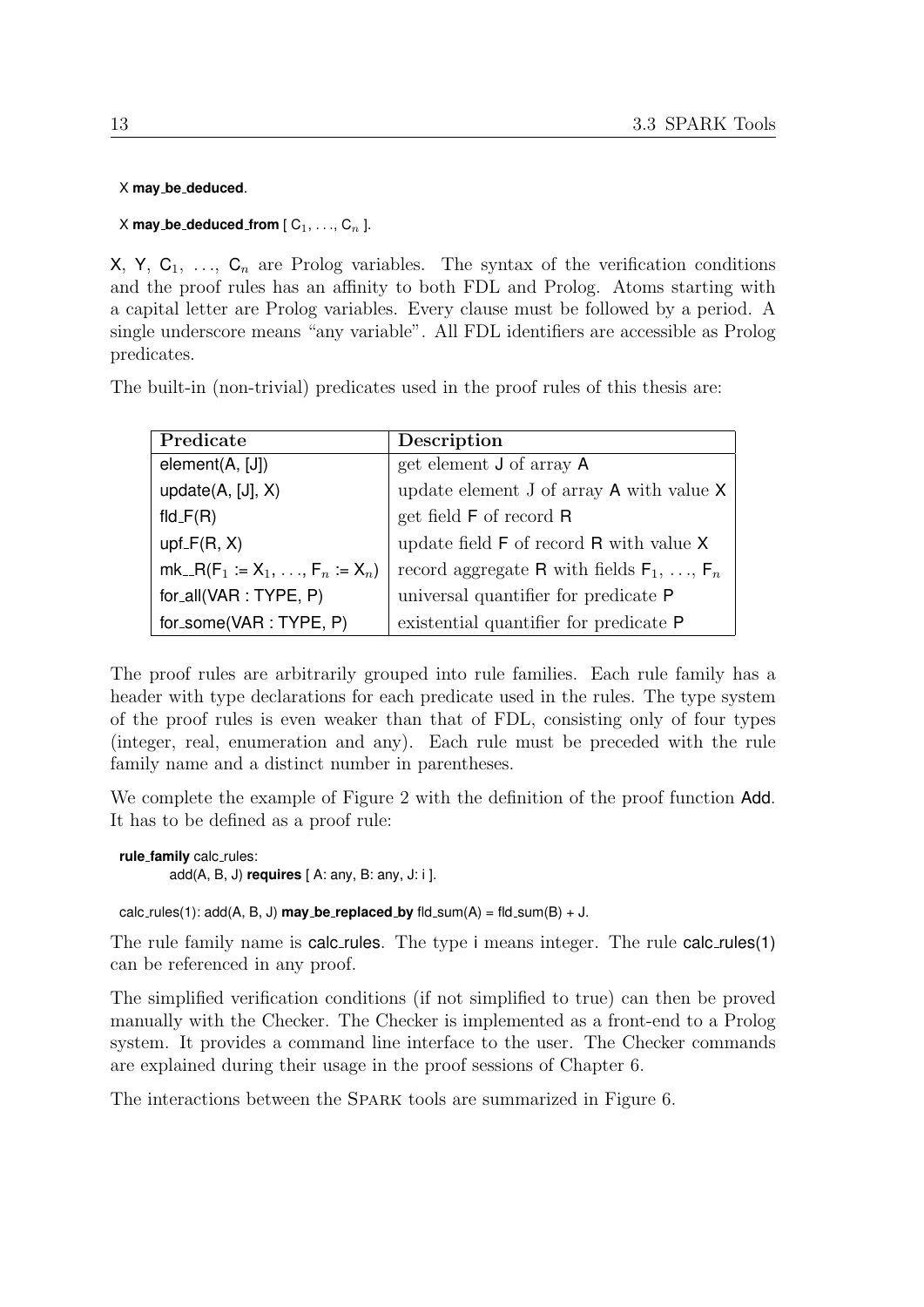

<span id="page-21-0"></span>**Figure 6:** Work flow of Examiner, Simplifier and Checker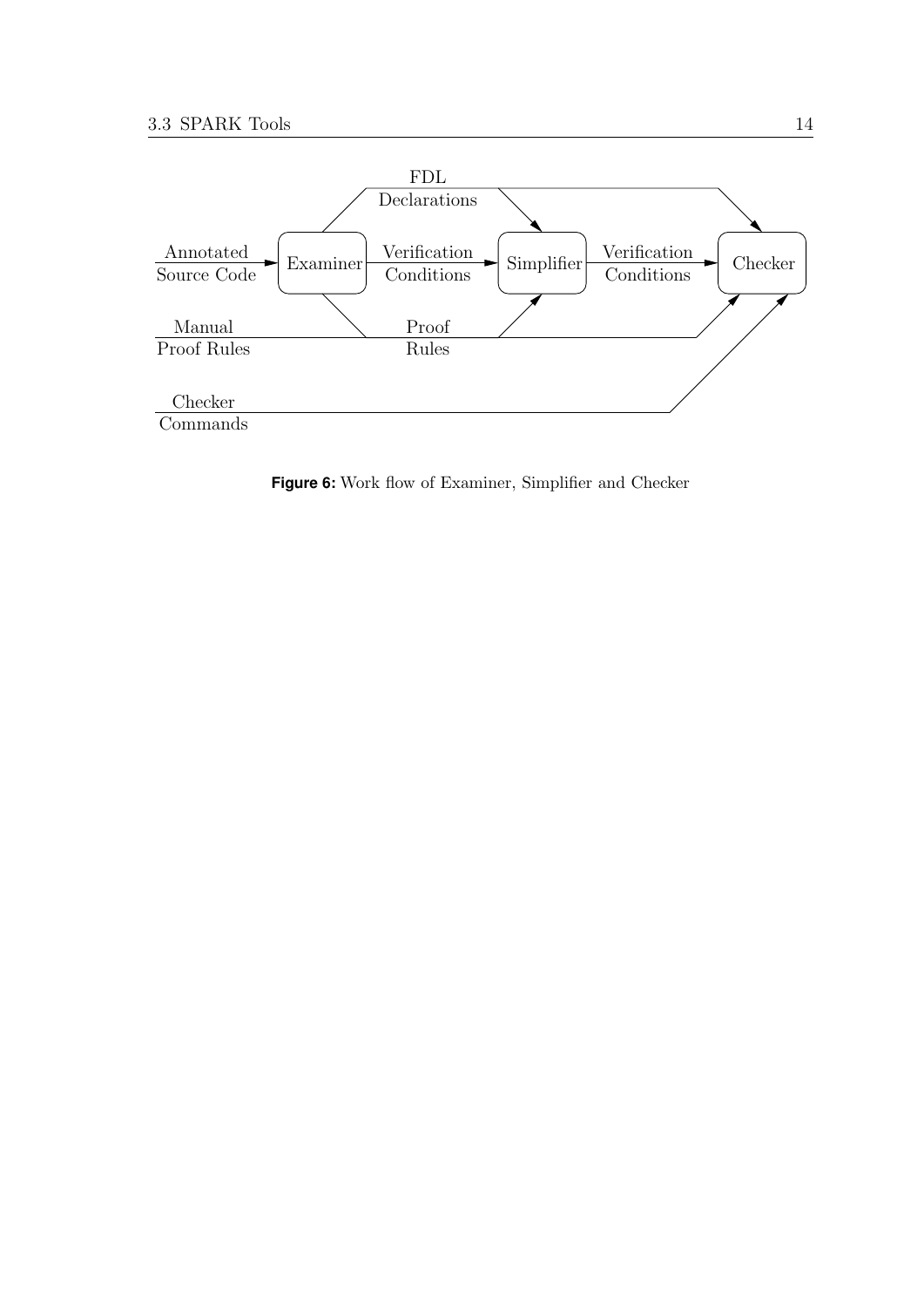# <span id="page-22-0"></span>**Chapter 4**

# **Alternative Version of SPARK**

Before we start into the design and implementation of an alternative approach to multi-tasking in SPARK, let us address the deficiencies we observed.

## <span id="page-22-1"></span>**4.1 Deficiencies of RavenSPARK**

We focus our criticism on RavenSPARK and, in particular, on protected types. The original design of Coco requires monitors. In Ada, protected objects are similar to monitors. We show that RavenSpark's protected objects have only little resemblance to monitors.

The Ravenscar Profile imposes certain restrictions on the Ada run-time system, any violation leads to a run-time error. RavenSpark makes sure that, with the help of language restrictions and static analysis, several potential run-time errors cannot occur [\[Spa05\]](#page-109-0). Moreover, RavenSpark does support verification for sequential code but it has, as we show, virtually no support for the verification of protected types. Even if we changed the overall design of Coco to meet the specification of RavenSpark, nothing would be gained because we could not verify the correctness of our protected types.

#### <span id="page-22-2"></span>**4.1.1 Entry Barriers**

RavenSpark forces entry barriers to be Boolean elements of the protected type [\[Spa05,](#page-109-0) Sect. 3.3.3.8]. In particular, functions are not allowed to be evaluated in entry barriers. The guide to the Ravenscar Profile justifies this with the avoidance of side-effects [\[BDV03,](#page-108-5) Sect. 4.1.1]. But functions in Spark have no side-effects.

The use of a single variable as entry barrier introduces the necessity of additional Boolean variables for book keeping. Entry barriers may only use these variables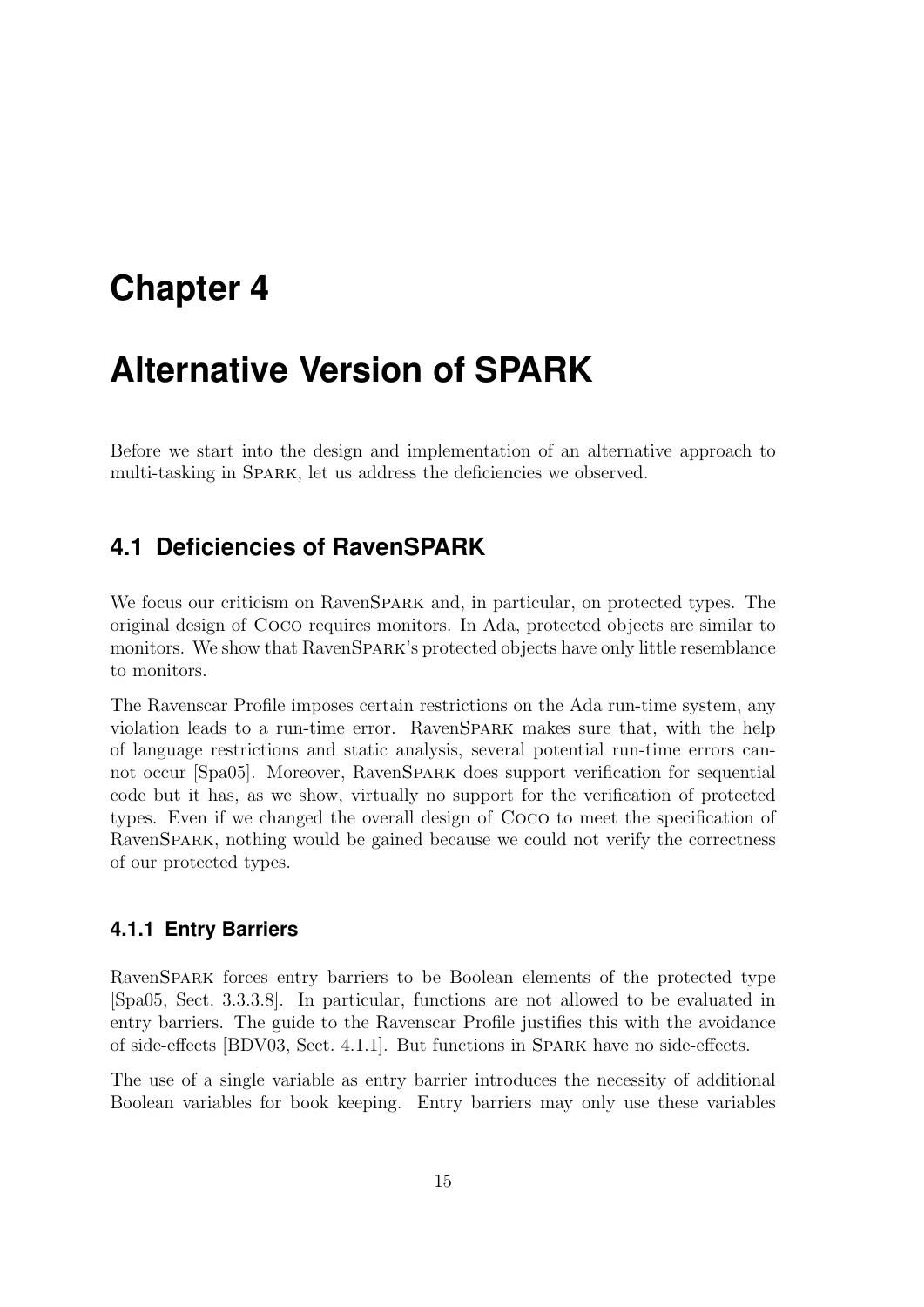instead of dynamically evaluated functions. The dynamic evaluation must be made static. These variables have to be updated in every procedure and entry call to reflect the current state of the monitor.

### <span id="page-23-0"></span>**4.1.2 Initialization**

The initialization of protected objects is handled by the run-time system. Each private variable is assigned one evaluated static expression. RavenSpark disallows functions to be evaluated here, too. One of the implications is that the initialization of an *n*-sized array with *n* distinct values for a reasonable large value of *n* becomes tedious.

A further issue is that the Examiner does not generate any verification conditions for the initialization part. One cannot prove that an invariant holds after the initialization.

### <span id="page-23-1"></span>**4.1.3 Task Model**

The Ada 95 Rationale states that the control-oriented Ada 83 rendezvous model for task synchronization proved to be unsatisfactory [\[BB](#page-108-6)<sup>+</sup>95, Sect. II.9]. The designers of Ada 95 preferred an object-oriented approach and introduced protected types. RavenSpark incorporates tasks and protected types but, instead of relying on the old Ada 83 or the new Ada 95 task model, RavenSpark is based on the Ravenscar Profile. The Ravenscar Profile restricts protected types by disallowing multiple entries. It restricts the run-time system by limiting the size of entry queues to one and, thus, eliminates all implicit waiting queues.

In RavenSpark, protected objects cannot be components of other data types. This implies that one cannot construct an explicit waiting queue. RavenSpark pre-defines a so-called suspension object with operations Suspend Until True and Set True which can only be called at task level—a necessary restriction because otherwise there would be a monitor hierarchy: if **Suspend\_Until\_True** were called during a protected type operation, a deadlock would occur.

On the one hand the Ravenscar Profile forbids the use of the Ada 83 task synchronization, on the other hand it practically re-introduces a primitive wait and signal mechanism by suspension objects and stripped down protected types, placing the burden of scheduling again on tasks.

We do not question the usefulness of the Ravenscar Profile for real-time applications. But it is an annex to the Ada language standard and obviously not intended for general purpose.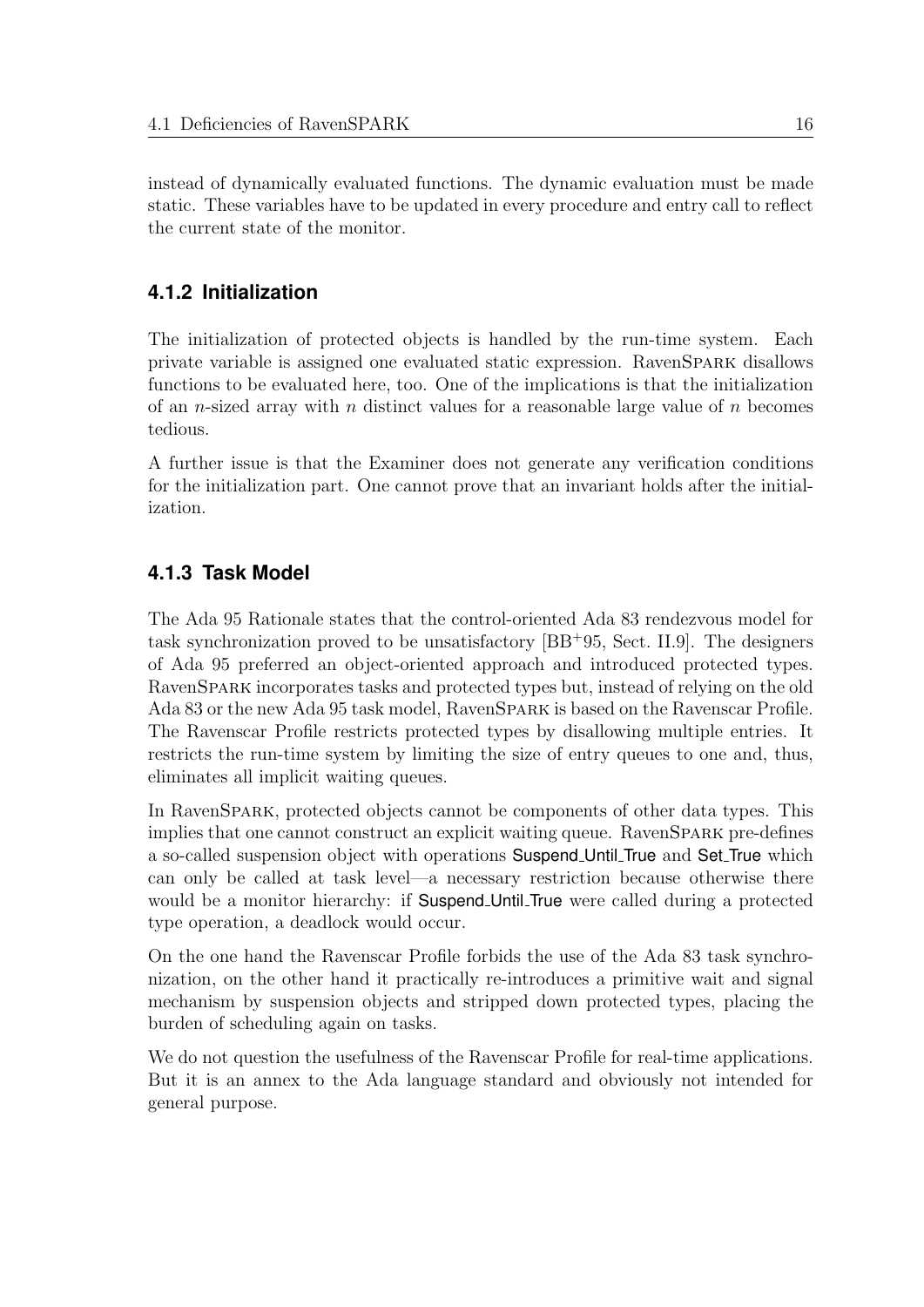### <span id="page-24-0"></span>**4.1.4 Verification**

RavenSPARK deliberately forbids any variables of a protected type in proof annotations [\[Spa05,](#page-109-0) 3.6.2]. This implies the absence of any proof annotations in a protected type declaration.

Interestingly enough, sequential abstract data types can only have proof annotations in their declarative part but not in their body (cf. Sect. [3.1.4\)](#page-15-0). This is in contrast to parallel abstract data types which must not have any proof annotations in their declarative part.

In principle, it is possible to use proof annotations in a protected type body but their usefulness is limited. Due to an unresolved problem in RavenSpark, no proof functions can be declared within a protected type declaration.<sup>[4](#page-24-2)</sup> This implies that no proof functions can be used in the proof annotations and, therefore, the expressive power of the annotations is limited.

We speculate that this is strongly related to the fact that the state variable of the protected type is declared implicitly by RavenSpark and bears the protected type's name. A proof function declaration would require the state variable as formal parameter. The name of this variable is the type name. But what are this variable's type and the name of this type? This question remains unanswered, and consequently no proof function can be declared.

## <span id="page-24-1"></span>**4.2 Proposed Solution**

As discussed in the previous section, protected types in RavenSpark have several deficiencies. To make our criticism constructive, we suggest some modifications to RavenSPARK. The result is a new approach to multi-tasking in SPARK. We want Spark to support protected types that are linked more closely to Ada 95. To achieve this, we take RavenSpark as a foundation but do not rely on the Ravenscar Profile. Without the Ravenscar Profile, the name RavenSpark does no longer apply. We call our approach "PassauSpARK".

This section is structured as a list of changes relative to RavenSPARK. Again: we focus only on protected types. First we describe the context-free syntax, then the altered semantics.

<span id="page-24-2"></span><sup>4</sup>We reported this issue to Praxis High Integrity Systems and it was allocated tracking number SEPR 1807. As of the date of this printing, it remains unresolved.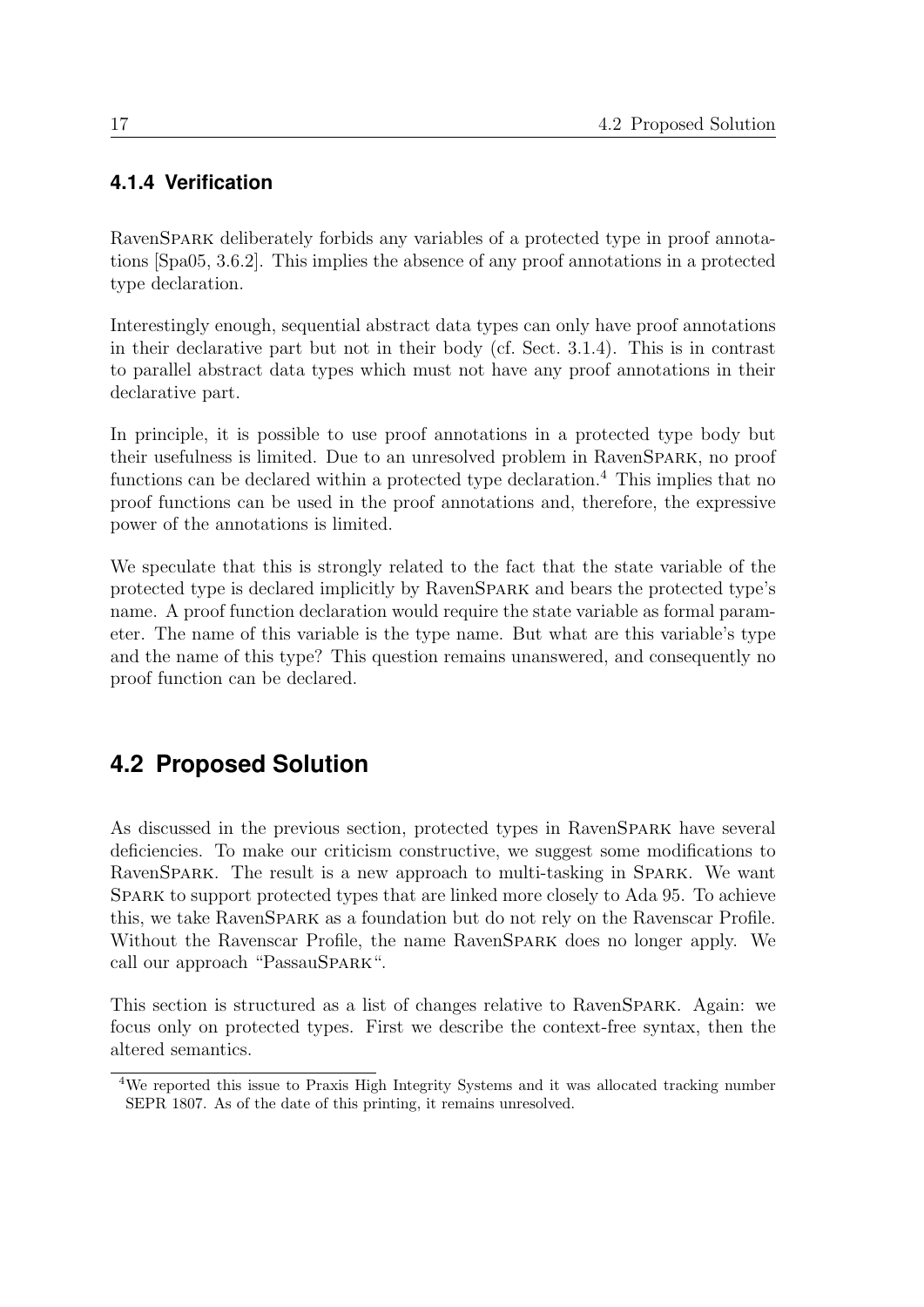#### <span id="page-25-0"></span>**4.2.1 Syntax**

The basis of our alternative protected type syntax is the Ada 95 standard [\[Ada95,](#page-108-4) Sect. 9.4] because even a modified protected type must still be valid Ada.

For interested implementers we specify the context-free syntax of PassauSPARK's protected type in Figure [7.](#page-25-1) The grammar used here is in the same simple variant of Backus-Naur Form as used in the Ada 95 standard. All non-terminals that are not specified here are defined in the grammar of the SPARK language [\[Bar03\]](#page-108-3).

```
protected type declaration ::=
  protected type defining identifier
  [known_discriminant_part]
  own variable clause
[ invariant_clause ]
  is
    { protected declarative item }
[ private
    { protected element declaration }
    | hidden_part ]
  end defining identifier;
invariant_clause ::=
  −−# invariant predicate;
protected declarative item ::=
    proof function declaration
   proof_type_declaration
   subprogram_declaration
   entry_declaration
protected element declaration ::=
  { component declaration }
hidden_part ::=
  −−# hide defining identifier;
entry_declaration ::=
  entry_specification;
  procedure annotation
entry_specification ::=
```
entry defining\_identifier [formal\_part]

protected body ::= **protected body** defining identifier [ invariant\_clause ] **is** { protected operation item } **end** defining identifier; protected\_operation\_item ::=

subprogram\_body | entry\_body

entry\_body ::= entry specification **when** condition procedure annotation **is** subprogram implementation

<span id="page-25-1"></span>**Figure 7:** BNF grammar of a protected type in PassauSPARK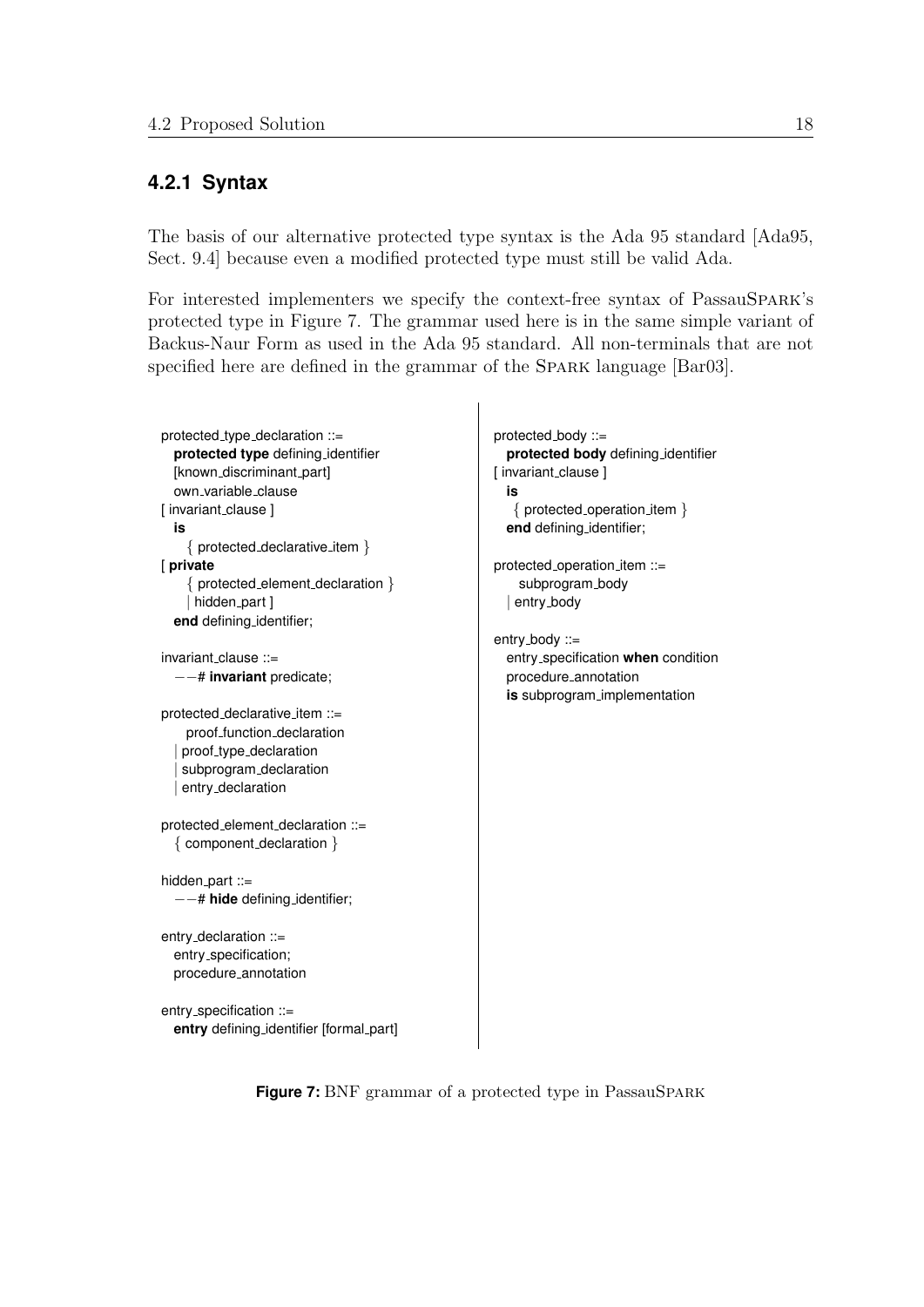### <span id="page-26-0"></span>**4.2.2 Initialization**

In RavenSpark, the protected object initialization is limited to static expressions for which no verification conditions are generated.

We extract the initialization of the private variables into a special procedure, named Initialize, which must not have a pre-condition other than true. This enables a more expressive initialization. As the initialization is an ordinary procedure, the Examiner will automatically generate appropriate verification conditions for it.

The newly introduced initialization procedure requires a change in the main program. The initialization procedures of all protected objects must be executed by the main task before any other task is allowed to start. We propose the following prototype for the main program:

```
−− include all packages with protected types and task types here
procedure Main is
begin
    −− call protected objects' initialization procedures here
  declare
      −− declare all task objects here ⇒ tasks start executing here
  begin
     null; −− null statement as in RavenSPARK
  end;
end Main;
```
### <span id="page-26-1"></span>**4.2.3 Proof Annotations**

In RavenSpark, the state variable of a protected type is declared implicitly. We suggest that, similarly to a package specification, an own and a type annotation must be used to declare an abstract state variable. With this modification, it is possible to declare proof functions for protected types. One of their obligatory parameters is the state variable.

In contrast to RavenSPARK, we allow **pre**, **post** and **return** annotations in the procedure and function annotations of the protected type declaration.

The invariant of a protected object describes the consistency of the private variables and must be true before and after calls of sub-programs, in addition to the pre- and post-conditions. In RavenSpark, the invariant must be included in every pre and post annotation. We make the invariant explicit: a protected type invariant may be defined with the invariant annotation. Invariant is a reserved but currently unused keyword in Spark. Both the protected type declaration and the body may have different invariant annotations.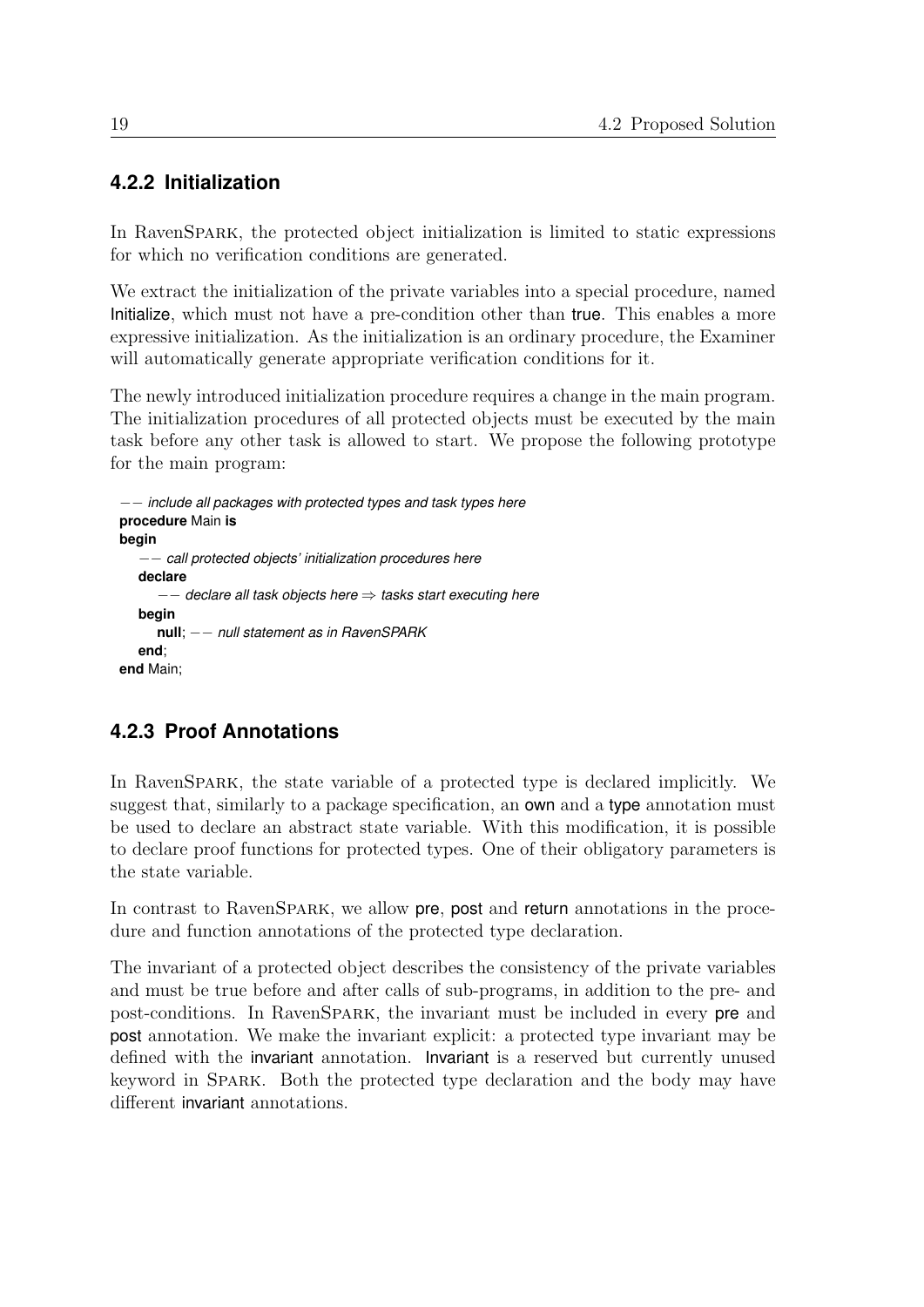Figure [8](#page-27-1) shows the example of Figure [4](#page-17-0) in PassauSpark. We chose the invariant  $Sum \ge 0$  arbitrarily. In the protected type declaration, this invariant is specified as a proof function.

```
package Container is
  protected type Calc
   −−# own State : State Type;
   −−# invariant Sum Is Positive (State);
  is
      −−# type State Type is abstract;
      −−# function Add (A, B : in State Type;
     −−# J : in Integer) return Boolean;
      −−# function Sum Is Positive
      −−# (S : in State Type) return Boolean;
     procedure Initialize ;
      −−# global out State;
      −−# derives State from ;
     procedure Inc (X : in Integer);
     −−# global in out State;
     −−# derives State from State, X;
      −−# pre X >= 0;
      −−# post Add (State, State˜, X);
  private
     Sum : Integer;
  end Calc;
end Container;
                                                      package body Container is
                                                         protected body Calc
                                                         −−# invariant Sum >= 0;
                                                         is
                                                            procedure Initialize
                                                            −−# global out Sum;
                                                            −−# derives Sum from ;
                                                            is
                                                            begin
                                                               Sum := 0;end Initialize;
                                                            procedure Inc (X : in Integer)
                                                            −−# global in out Sum;
                                                            −−# derives Sum from Sum, X;
                                                            −−# pre X >= 0;
                                                            −−# post Sum = Sum˜ + X;
                                                            is
                                                            begin
                                                               Sum := Sum + X;end Inc;
                                                         end Calc;
                                                      end Container;
```
<span id="page-27-1"></span>**Figure 8:** Example of a protected type in PassauSpARK

### <span id="page-27-0"></span>**4.2.4 Synchronization**

So far we have viewed protected types as abstract data types. Now we look at synchronization.

Without the Ravenscar Profile the default Ada run-time system is used. This imposes changes on the handling of entries. The waiting queue sizes become virtually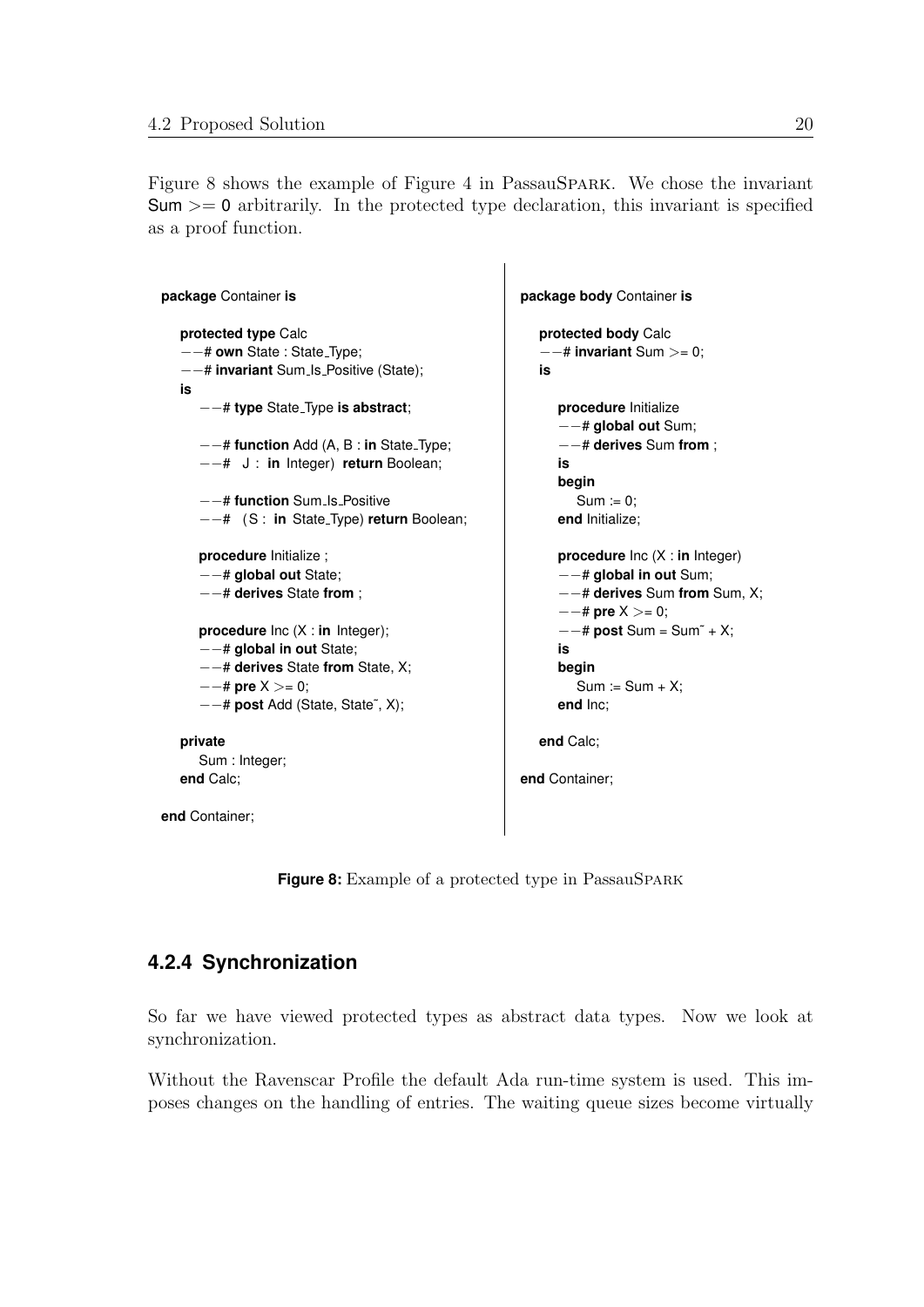unlimited. A protected type may have multiple entries and every task may call every entry.

A monitor is a collection of private data and public operations shared by several tasks. There are two levels of scheduling. *Short-term scheduling* is the mutual exclusion of all executions of monitor operations. It frees us from proving the absence of interferences introduced by concurrency. Short-term scheduling is handled by the run-time system, so there are no proof obligations. Medium-term scheduling is the synchronization of tasks depending on the state of the monitor, specified by the programmer. It is normally implemented by wait and signal operations, calls of which are written into the monitor operations by the programmer.

Hoare [\[Hoa74\]](#page-108-7) defines the following partial correctness axioms for monitor operations:

| $\{true\}$       | initialization | $\{J\}$          |
|------------------|----------------|------------------|
| $\{J \wedge P\}$ | each procedure | $\{J \wedge R\}$ |
| $\{J\}$          | q.wait         | $\{J \wedge B\}$ |
| $\{J \wedge B\}$ | $q$ .signal    | $\{J\}$          |

 $J$  is the monitor invariant. For each procedure,  $P$  is a pre-condition and  $R$  a postcondition.  $B$  is a Boolean expression that describes the queue  $q$ .

Ada implements automatic signaling. The Ada run-time system administers an implicit waiting queue for each entry. It tests repeatedly the entry barrier B and reactivates waiting tasks. Howard [\[How76\]](#page-108-8) proposed additional predicates to prevent tasks to be left waiting by recording the queue length in history variables, among other signaling schemes for automatic signaling.

Ada also implements automatic waiting. The run-time system automatically queues calling tasks when the entry barrier B evaluates to false. Consequently there are no explicit wait and signal operations in Ada.

Eventually, there is no other proof obligation than the invariant holding before and after monitor operations because the run-time system completely takes care of mediumterm scheduling. This implies that the verification conditions are the same as those generated for a sequential abstract data type with only one difference:  $B$  is guaranteed to hold when a task finally executes the entry body.

### <span id="page-28-0"></span>**4.3 Pre-Processor**

Before we can use PassauSpark for the implementation of Coco, we must implement it first. Unfortunately the source code of the Spark tools is not public. As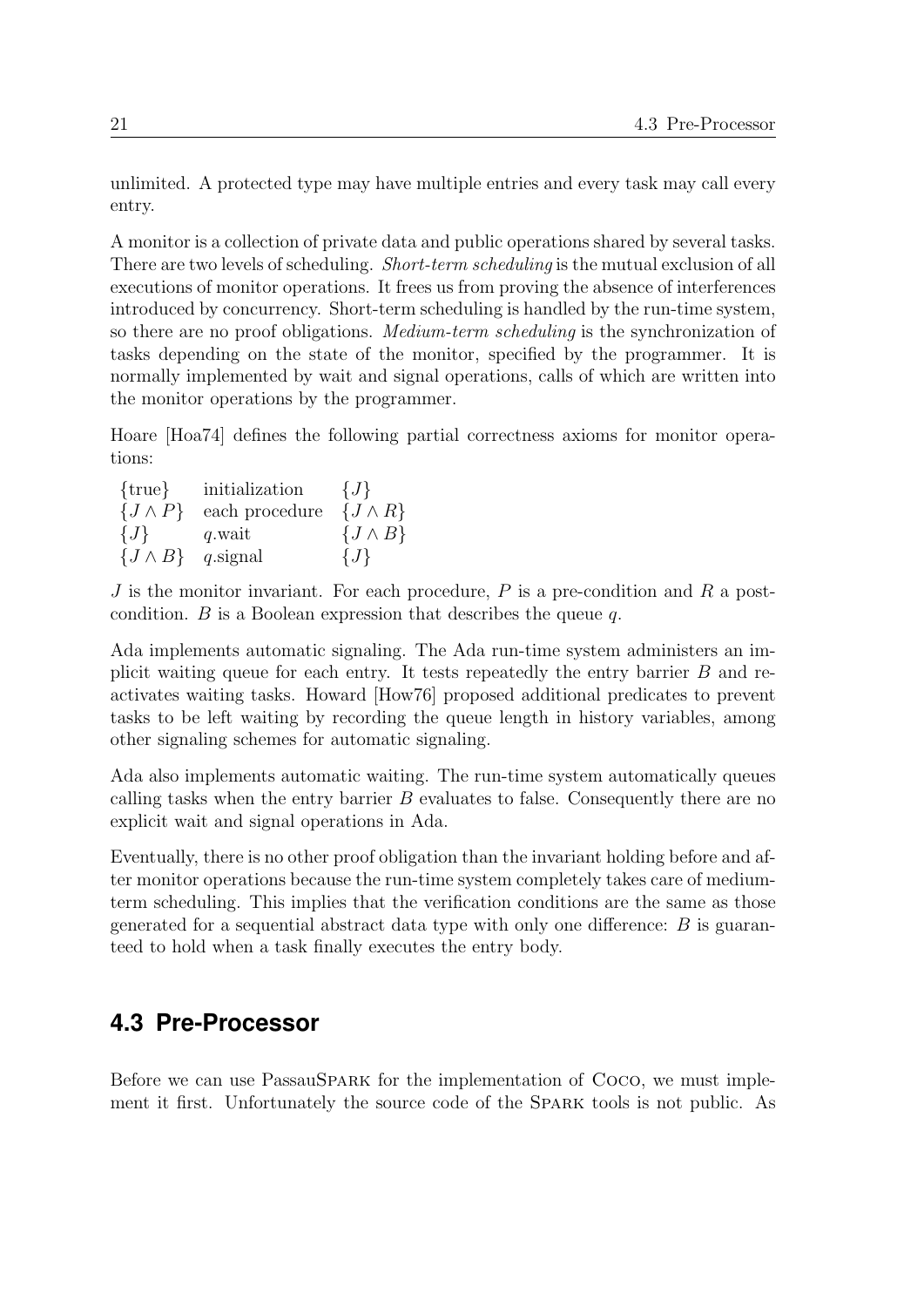a temporary solution we developed a pre-processor to the Spark tools. This preprocessor must transform the input sources from PassauSpark to pure Spark such that the Examiner accepts it as legal Spark and generates the correct verification conditions. A clean solution would be to modify the Spark tools directly but, without the source being public, this can only be done by the right-holders of Spark.

The output of the pre-processor is a valid Ada program with valid SPARK annotations but it should not be compiled and must not be executed. Its sole purpose is to leverage the Examiner to generate the right verification conditions.

As shown in the previous section, the proof obligations for protected types are strongly related to other abstract data types. Our strategy is to convert all protected types into sequential types, so that the Examiner will generate the appropriate verification conditions. Entries are to be converted into procedures and we must force the Examiner to incorporate the entry barrier as a hypothesis into the verification conditions of the entry.

In the following sub-sections we firstly choose the right sequential type representation and secondly deal with entries and entry barriers.

We do not intend to prove any properties of tasks in Coco, only of protected types. For this reason we do not handle tasks in the pre-processor.

### <span id="page-29-0"></span>**4.3.1 Selection of the Sequential Type**

At first glance it might be tempting to transform a protected type (a parallel abstract data type) into a class (a sequential abstract data type). But there are some obstacles.

There is a fundamental syntactic difference between protected types and classes: while the object parameter of protected object operations is prepended to the operation call (i. e. it is implicit to the operation), object methods require an explicit object parameter. This leads to a more complex transformation, especially for the generation of appropriate global and derives annotations.

RavenSPARK takes Ada's division of a protected type into declaration and body into account and requires annotations (at least global and derives annotations) in both parts. Classes, on the other hand, have no annotations in the body.

A single protected object has more resemblance with a package (an abstract data object). Operations of packages have no object parameter because every package represents only one single object. Spark also honors the partition into package specification and body.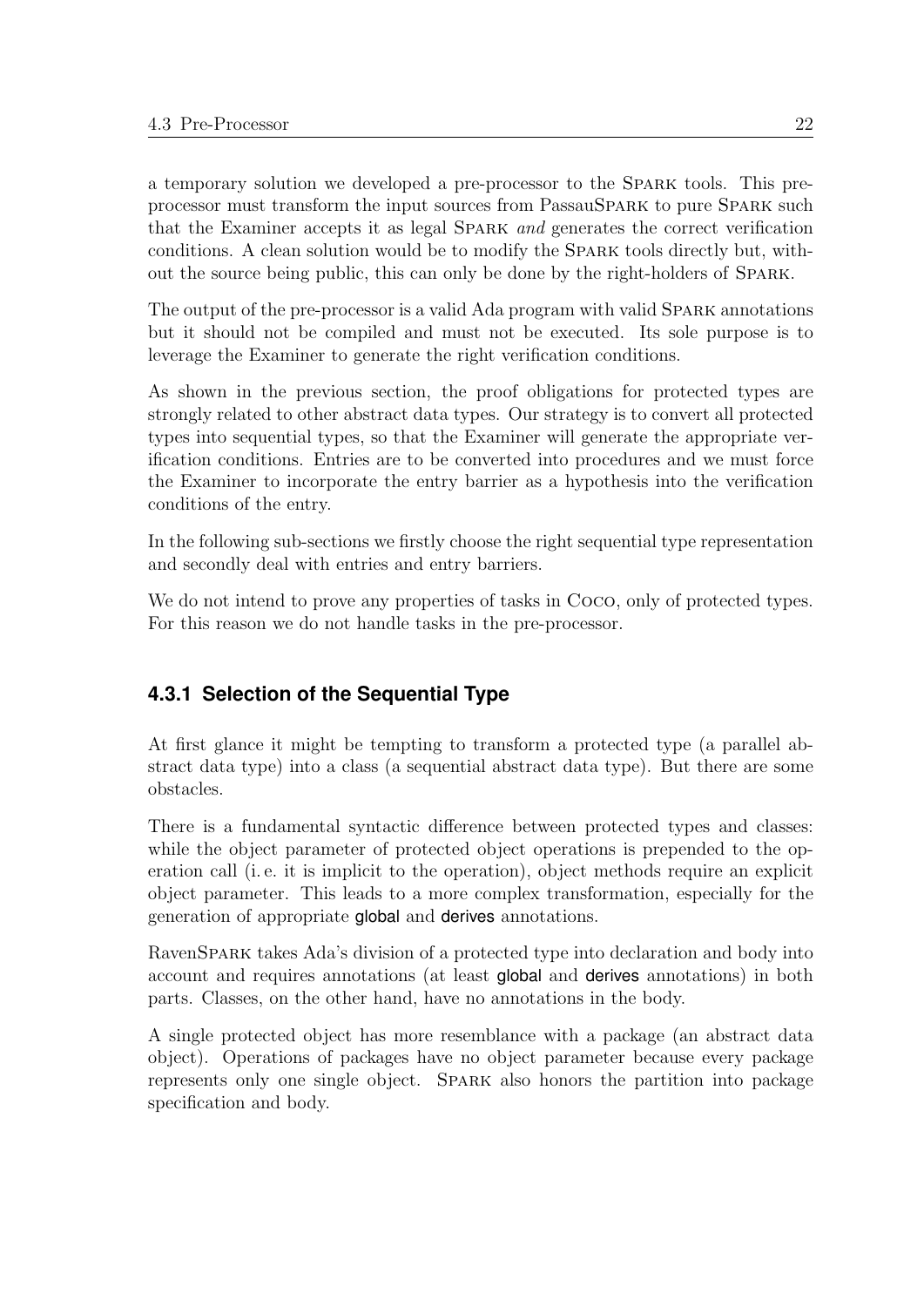As the pre-processor does not handle tasks, it does not need to handle protected objects. This enables us to assume one single protected object per protected type. This again allows us to choose between abstract data types and objects. For the reasons just given, we conclude that, in this situation, the package is more suitable than the class.

Our pre-processor generates, for every protected type, one child package with the name of the protected type. This approach is possible because in RavenSPARK protected types are always declared at the package level.

### <span id="page-30-0"></span>**4.3.2 Protected Type Conversion**

Every protected type is transformed into a child package. We always insert the pragma Elaborate Body into the parent package specification because the package body may become empty, which would otherwise trigger an error.

The inherit annotation of the child package must list its parent package name together with the inherited packages from the parent.

The private variables of the protected type declaration are transferred into the new package body. Spark requires the initialization of the private variables but this is handled already by the procedure Initialize. So we pretend to initialize these variables by outputting an initializes annotation and hiding the package initialization with a hide annotation. An **own** annotation in the package body is added, which lists the private variables.

The invariant specified in the invariant annotation is prepended to all **post** annotations and to all pre annotations except for the initialization procedure.

Figure [9](#page-31-0) shows the protected type example from Figure [8](#page-27-1) after the pre-processing. It can be further processed by the Examiner.

### <span id="page-30-1"></span>**4.3.3 Entry Conversion**

Entries are transformed to procedures. The entry barrier is enforced by the runtime system. We must make sure that the Examiner knows that the entry barrier is true before the first statement. This is accomplished by a local procedure which does nothing, but which is declared axiomatically to satisfy the entry barrier on exit. This procedure must be called before the first statement. Its body, i. e. the null statement, has no effect and must of course be hidden from SPARK. The **post** annotation of this procedure specifies the entry barrier.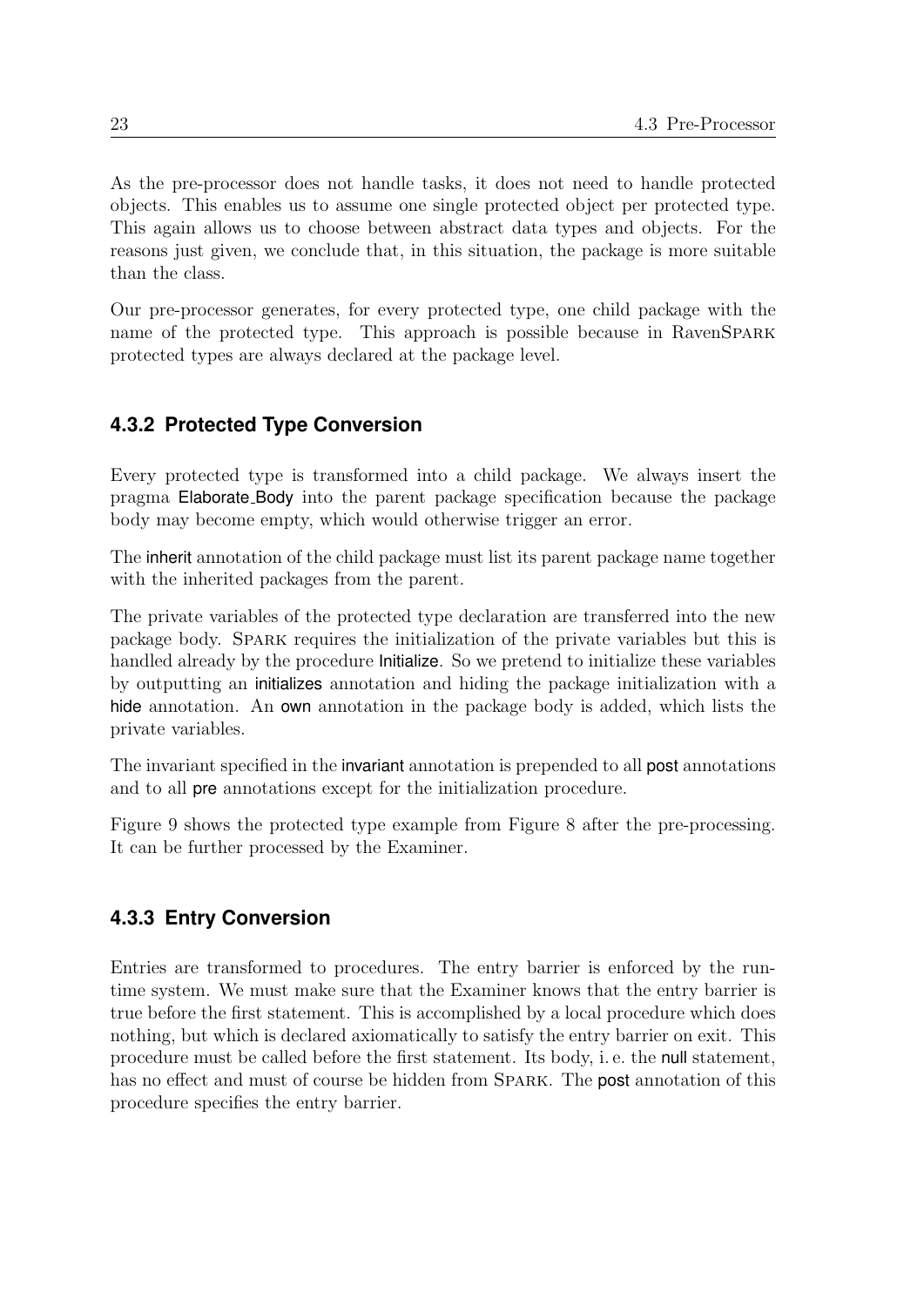```
package Container is
  pragma Elaborate_Body (Container);
end Container;
                                                     package body Container is
                                                     end Container;
−−# inherit Container;
package Container.Calc
−−# own State : State Type;
−−# initializes State;
is
    −−# type State Type is abstract;
  −−# function Add (A, B : in State Type;
  −−# J : in Integer) return Boolean;
   −−# function Sum Is Positive
  −−# (S : in State Type) return Boolean;
  procedure Initialize ;
  −−# global out State;
  −−# derives State from ;
   −−# post Sum Is Positive (State);
  procedure Inc (X : in Integer);
    −−# global in out State;
  −−# derives State from State, X;
  −−# pre Sum Is Positive (State) and X >= 0;
   −−# post Sum Is Positive (State)
  −−# and Add (State, State˜, X);
end Container.Calc;
                                                      package body Container.Calc
                                                      −−# own State is Sum;
                                                      is
                                                         Sum : Integer;
                                                         procedure Initialize
                                                         −−# global out Sum;
                                                         −−# derives Sum from ;
                                                         −−# post Sum >= 0;
                                                        is
                                                        begin
                                                           Sum := 0;end Initialize ;
                                                         procedure Inc (X : in Integer)
                                                         −−# global in out Sum;
                                                         −−# derives Sum from Sum, X;
                                                         −−# pre Sum >= 0 and X >= 0;
                                                         −−# post Sum >= 0
                                                         −−# and Sum = Sum˜ + X;
                                                         is
                                                         begin
                                                           Sum := Sum + X;end Inc;
                                                      begin
                                                         −−# hide Container.Calc;
                                                         null;
                                                      end Container.Calc;
```
<span id="page-31-0"></span>**Figure 9:** Example of a protected type after pre-processing

For all non-local variables in the entry barrier, Spark requires the pre-processor to generate appropriate global and derives annotations. The post annotation of the procedure must also specify that the values of the non-local variables do not change. Otherwise the Examiner would lose track of the relations between the variables. Actually, this is a contradiction because on the one hand the post annotation specifies that this procedure will potentially modify variables to fulfill the entry barrier, and on the other hand it specifies that the variables are not modified. But it works insofar that the Examiner generates the right hypothesis for the verification conditions of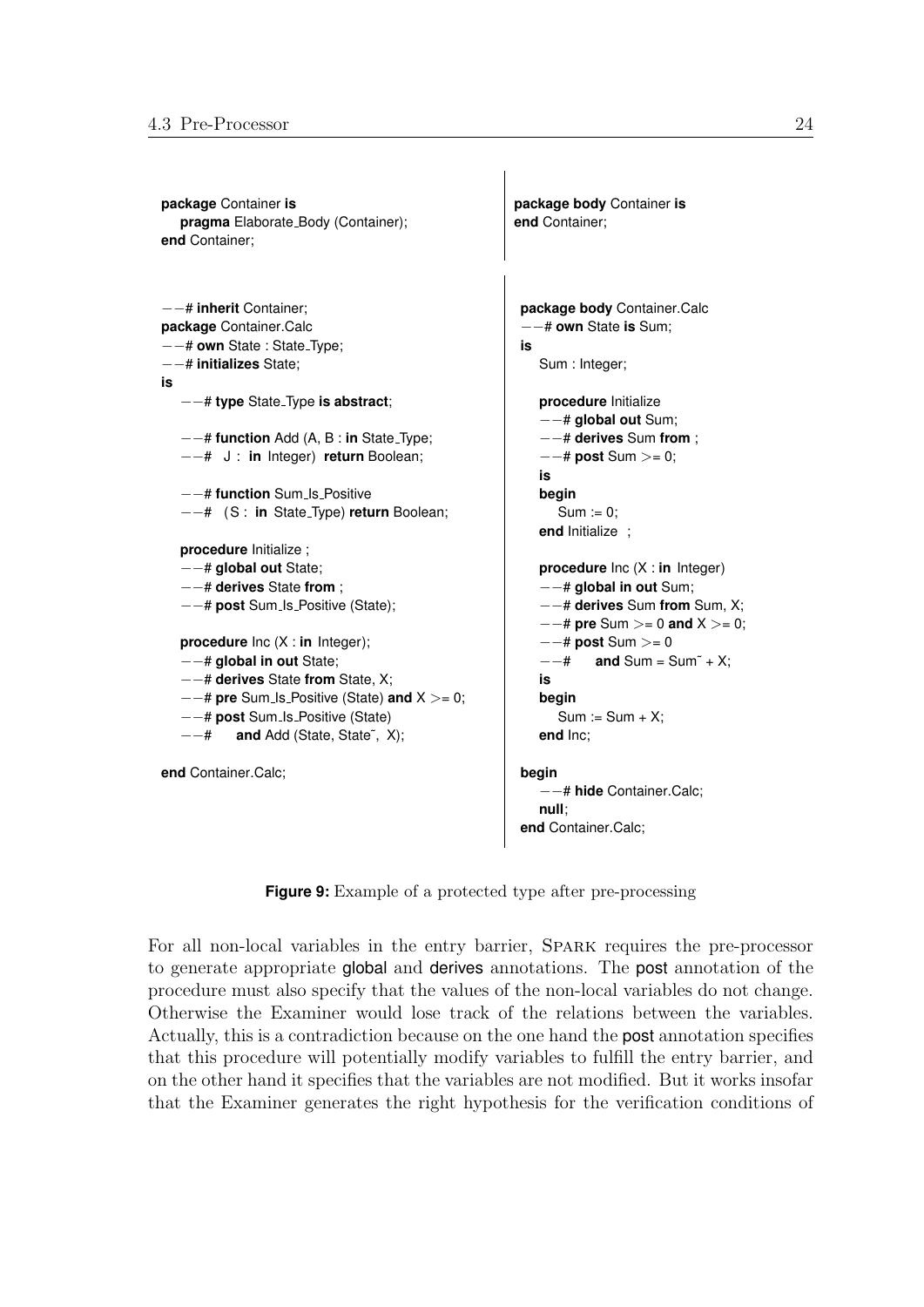the entry procedure.

Figure [10](#page-32-0) shows the example of Figure [5](#page-18-1) pre-processed. The local procedure is named Barrier and is called before the first statement. The post-condition of procedure Barrier is the entry barrier Count  $> 0$ . The information in the global and the derives annotations of procedure Barrier must be repeated in the entry's annotations. We only hint on the pre and post annotations of the entry procedure. They are handled as for the other procedures, i. e. the invariant is prepended.

```
procedure Get (X : out Element)
−−# global in out Count;
−−# derives Count from Count & X from Data, Count;
−−# pre . . .;
−−# post . . .;
is
  procedure Barrier
   −−# global in out Count;
   −−# derives Count from Count;
   −−# post Count = Count˜ and Count > 0;
  is
   −−# hide Barrier;
  begin
     null;
  end Barrier;
begin
  Barrier;
  X := Data (Count);Count := Count - 1;
end Get;
```
<span id="page-32-0"></span>**Figure 10:** Example of an entry procedure after pre-processing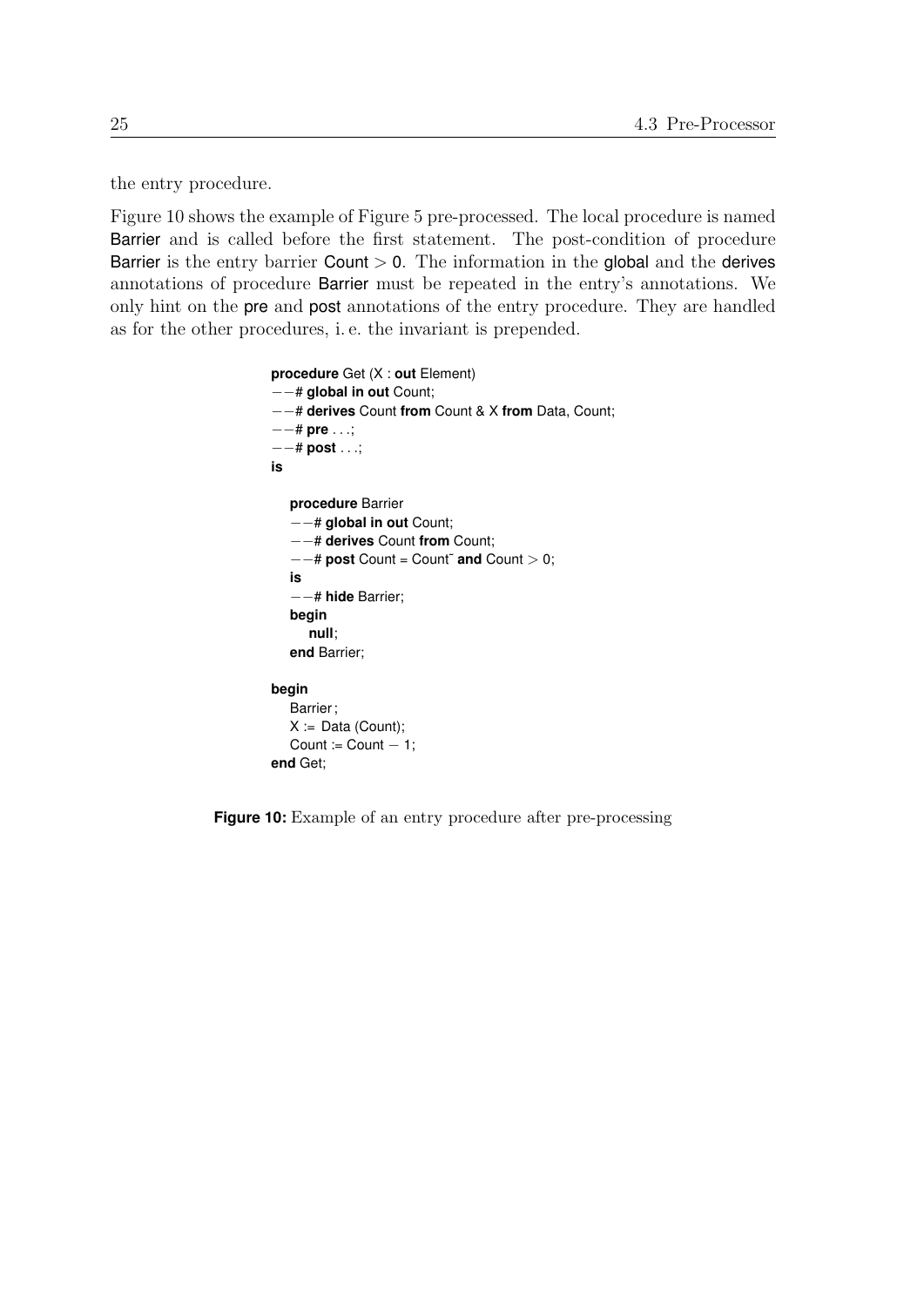### <span id="page-33-0"></span>**4.4 Implementation of the Pre-Processor**

We build the pre-processor on top of the ASIS (abbr. for Ada Semantic Interface Specification) library. ASIS is an interface to the Ada compiler that enables the preprocessor to access the abstract syntax tree directly from the compiler. The compiler is used at run time of the pre-processor to parse the source code of an Ada program. The ASIS library provides a skeleton tree traversal procedure with user-supplied operations to visit the nodes of the syntax tree in pre- and post-order.

To ease implementation and due to its temporary nature, we limit the pre-processor to the language features used by Coco. We do not implement any error checking. At least ASIS does check for source code errors and the Examiner will detect errors in the Spark annotations.

For character string handling, we use unbounded-length strings. These have the advantage of an automatic memory management which further eases the implementation.

In this section we describe the general workings of the pre-processor. The complete source code of the pre-processor is available online (cf. Appendix [A.5\)](#page-106-0).

#### <span id="page-33-1"></span>**4.4.1 Software Requirements**

We use the following software to compile and run the pre-processor:

- The GNU Ada Compiler (GNAT) with ASIS-for-GNAT GPL 2005 Edition [\[ACT05\]](#page-108-9). The ASIS version always requires the same compiler version. Aside from ASIS, we use the GNAT hash table implementation and the GNAT utility gnatchop.
- The scanner generator aflex 1.4a-10 in a modified version for GNAT [\[ALT01\]](#page-108-10).

#### <span id="page-33-2"></span>**4.4.2 Input and Output**

The pre-processor expects the input file names as command line arguments in the same order as the Examiner. Different ASIS operations have to be executed for package specifications and bodies, the distinction is based on the file name suffix.

The pre-processor does not generate individual output files but prints all its output on console. This output must then be redirected to the program *quatchop* which is part of the GNU Ada Compiler. It splits its input and creates individual and appropriately named source code files.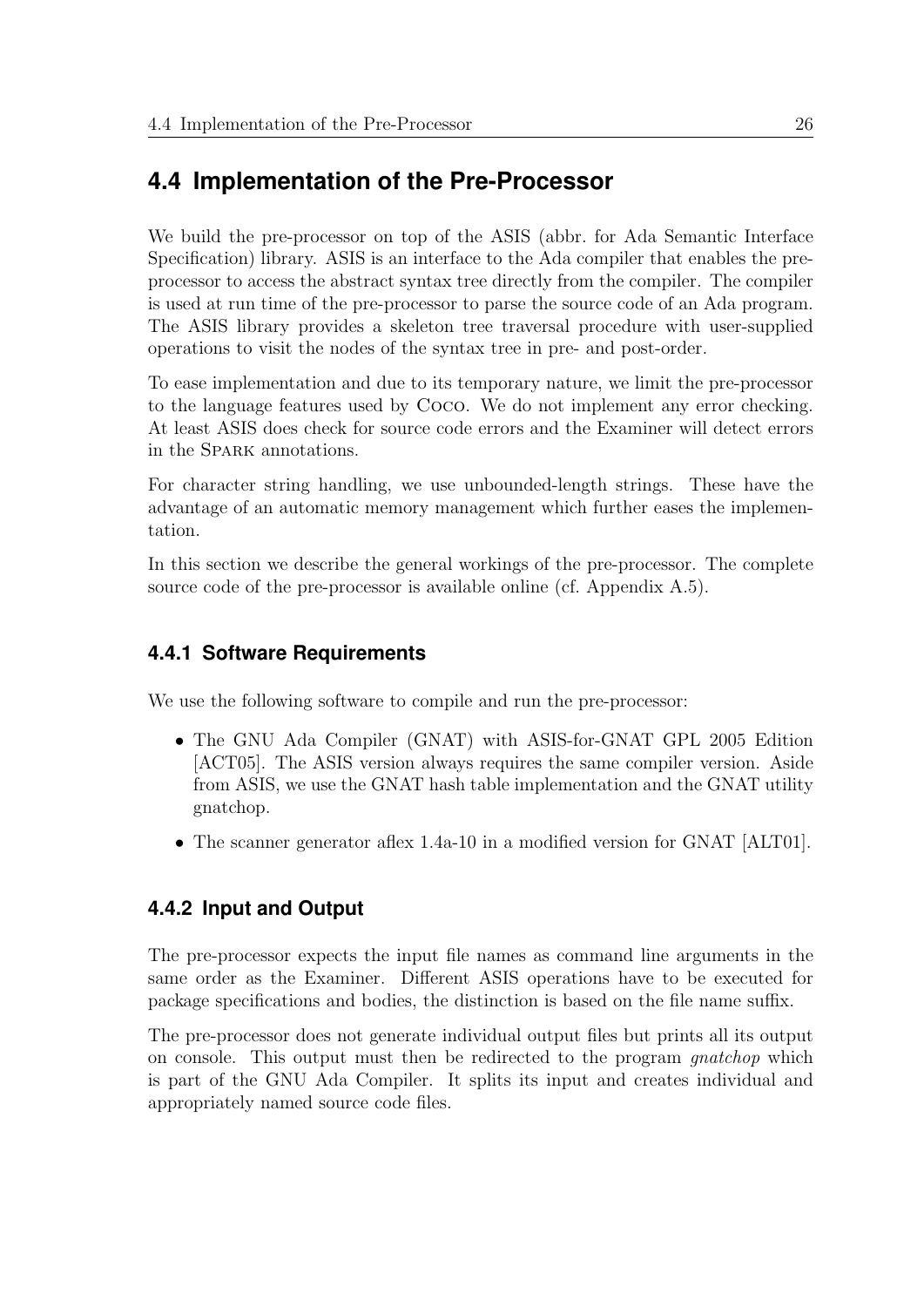#### <span id="page-34-0"></span>**4.4.3 Tree Traversal**

The pre-processor is based on the tree traversal procedure of ASIS. The tree nodes are called elements in ASIS terminology. For each element the action to perform is chosen by making a case distinction on the element kind.

The tree for the package specification example of Figure [2](#page-15-1) looks like this:

 $>$  A<sub>-</sub>Declaration > A\_Package\_Declaration  $\rightarrow$  A\_Defining\_Name —> A Defining Identifier . . . Calc  $\Rightarrow$  A\_Declaration —> A Procedure Declaration —> An Ordinary Trait -> A\_Defining\_Name  $\Rightarrow$  A\_Defining\_Identifier ... Inc  $\Rightarrow$  A\_Declaration  $\rightarrow$  A\_Parameter\_Specification ——> An Ordinary Trait  $\Longrightarrow$  An\_In\_Mode ———> A Defining Name  $\Longrightarrow$  A\_Defining\_Identifier ... X  $\Longrightarrow$  An Expression ———> An Identifier ... Integer

This tree has been generated by the *display\_source* program included in the ASIS distribution. When the tree is traversed the pre-processor has to save some context information. For example, when the element kind A Defining Name for the identifier Inc is met, then the pre-processor must know that it is a procedure name—the first A Defining Name after the A Procedure Declaration element is always the procedure name.

Context information is saved about the current package kind (specification head, specification or body), protected type kind (declaration head, declaration, body or none), declaration kind (type declaration or other), expression kind (infixed function call or other) and procedure kind (procedure head, procedure head with parameters, end of procedure head, end of procedure head with parameters or none). We use the term "head" for the declarative part before the token is.

We handle entries as special procedures and save information about the entry kind (entry head, end of entry head, entry body). Entry heads can be handled like procedures, but the barrier procedure must be inserted in their bodies. Not only must the barrier be saved verbatim, but also appropriate global, derives and post annotations must be generated.

Detecting the end of a procedure head is a bit complex because the procedure head ends if there are no further parameters but only if the procedure has parameters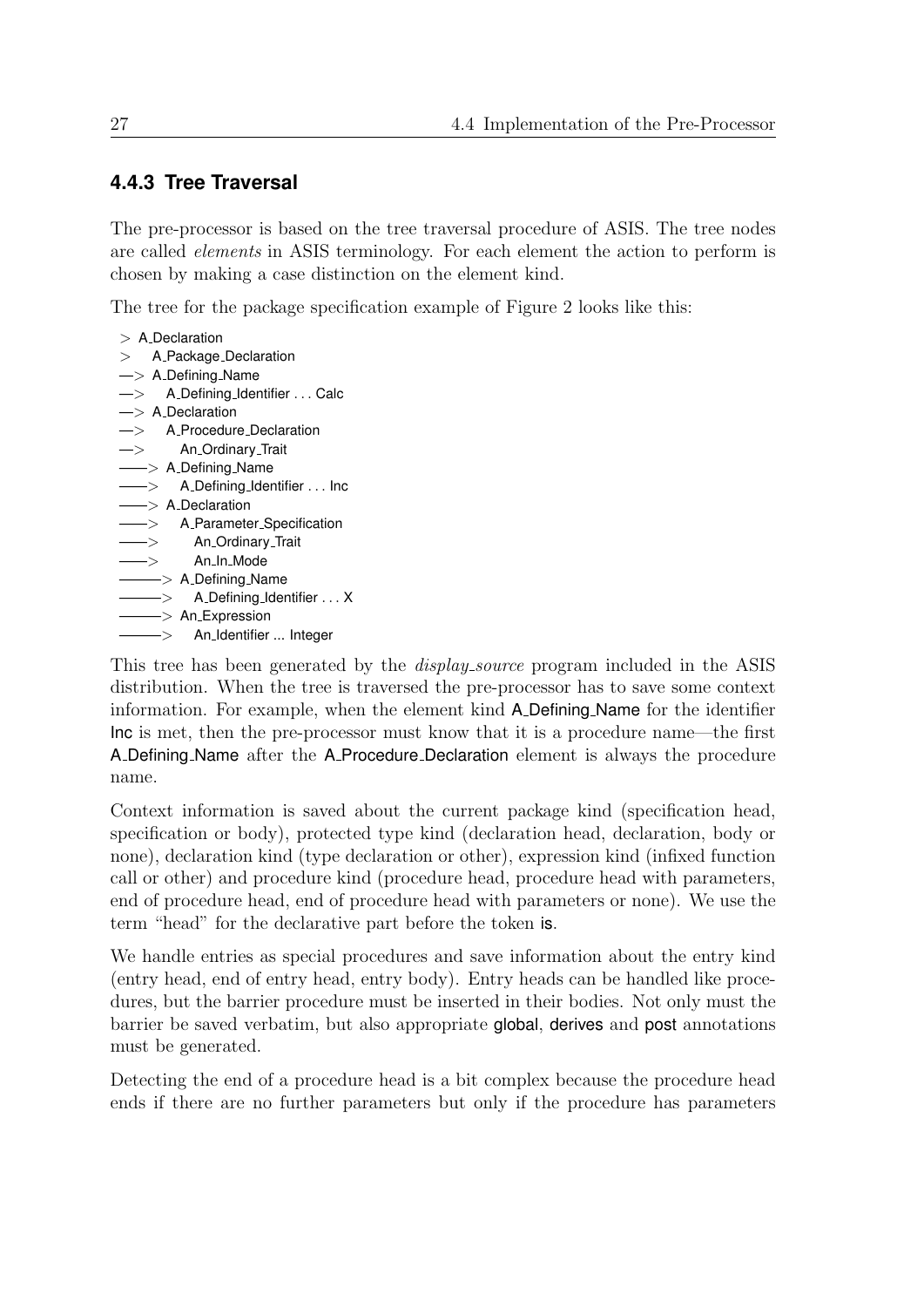at all. This explains the relatively large number of different values for the context information of procedures.

### <span id="page-35-0"></span>**4.4.4 Source Code Retrieval**

We save the line and column position of the already processed source code in the context information.

As soon as the parser recognizes an element, a source code span (i. e. the line and column numbers of the start and the end positions of the source code range) is associated with it. This does in general not include comments, closing brackets, semi-colons or tokens like is or begin.

ASIS provides an operation to retrieve the span of an element. It also provides an operation to retrieve the source code lines (including white space and newlines) from a given span. This span can also be enlarged. The drawback of this approach is that there is always an element required to retrieve any source code lines and the span of this element has to be completely in the requested (and possibly larger) span. This is inflexible, for example, it is hard to retrieve comments because comments are treated as white space and not as elements by ASIS. There are no other operations to retrieve source code lines. In particular, there is no operation to retrieve the source code lines of an arbitrary span.

We wrote a much more flexible procedure to retrieve the source code lines. This procedure retrieves source code lines from ASIS and trims them. It can retrieve lines up to and including the element position. It can retrieve the empty and commented lines up to the first non-comment line. It can retrieve empty and commented lines up to the position of the element and move the positional pointer over this element (the skip element). It can skip the next token or it can retrieve anything up to a specified token. The tokens mentioned are character strings and are different from the element; they are mainly used to skip tokens like is or begin.

Comments always precede an element (in the span from the last printed element to the current element), although we would need them succeed an element because Spark annotations naturally succeed declarations in Ada. We solve this by calling the above procedure twice: in the first run it searches for comments and handles them, in the second run it handles the element itself.

Infixed function calls must be detected and skipped because the source code position is based on the infix operator. We would overrun the left-hand side of the function if we retrieved the source code for the operator element. When the right-hand side is processed, the source code of the operator is output as well because we always start our output from the last printed position.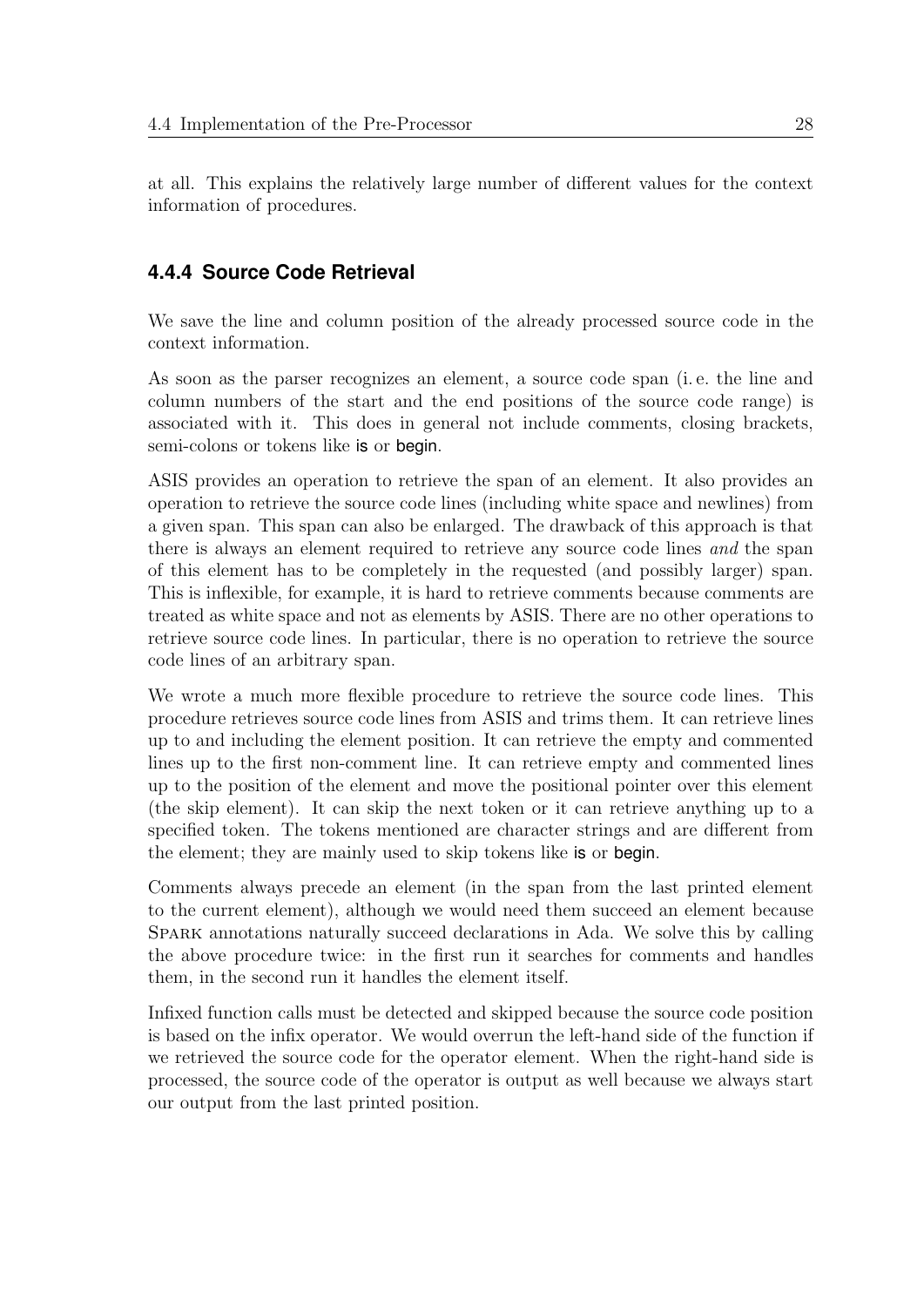All type declarations in the package specification are saved into a symbol hash table. Additionally all private variables of protected types are prefixed with the protected type name and saved in the symbol hash table. Maybe a hash table of hash tables would be a cleaner solution instead of the prefixing, but this is not possible with the GNAT hash table. The GNAT hash table is an abstract data object implemented as a package, there is no hash table type to create objects of.

When the private part of a protected type is processed, the output is saved in a temporary buffer. The package body requires an own annotation with the private variables and can only be output after the private part has been processed. The same applies to the package specification, which cannot be output before the abstract variable name of the state has been read. The temporary buffer is flushed as soon as possible.

In every package there could be more than one protected type. For each protected type an own output buffer is required. We use a hash table with the protected type name as hash key to access the right buffer. When an identifier is to be output, it is looked up in the symbol hash table and prefixed with the package name if necessary.

## **4.4.5 Handling of Annotations**

Comments are neither elements in the syntax tree nor is their content parsed by the compiler. We tokenize them with a scanner generated by  $a$ flex. The end of a multi-line annotation is detected when an annotation starts with one of the Spark keywords.

We do not parse the annotations but only tokenize them. It is sufficient to look up each token in the symbol hash table, if it is an identifier that needs to be prefixed by the package name. Due to the strict naming scheme of Spark, which forbids the overloading of identifiers, this is a safe approach.

The invariant annotation is not output but saved in the context information. The inherit annotation is also saved. The name of the abstract state variable is extracted from the own annotation. The invariant is prepended to the post annotations and to the pre annotations if the procedure name is not Initialize.

# <span id="page-36-0"></span>**4.5 Set Types in SPARK**

The data types that are allowed in proof annotations exclude sets. We require set types in the proof annotations of Coco. The Examiner does not support any set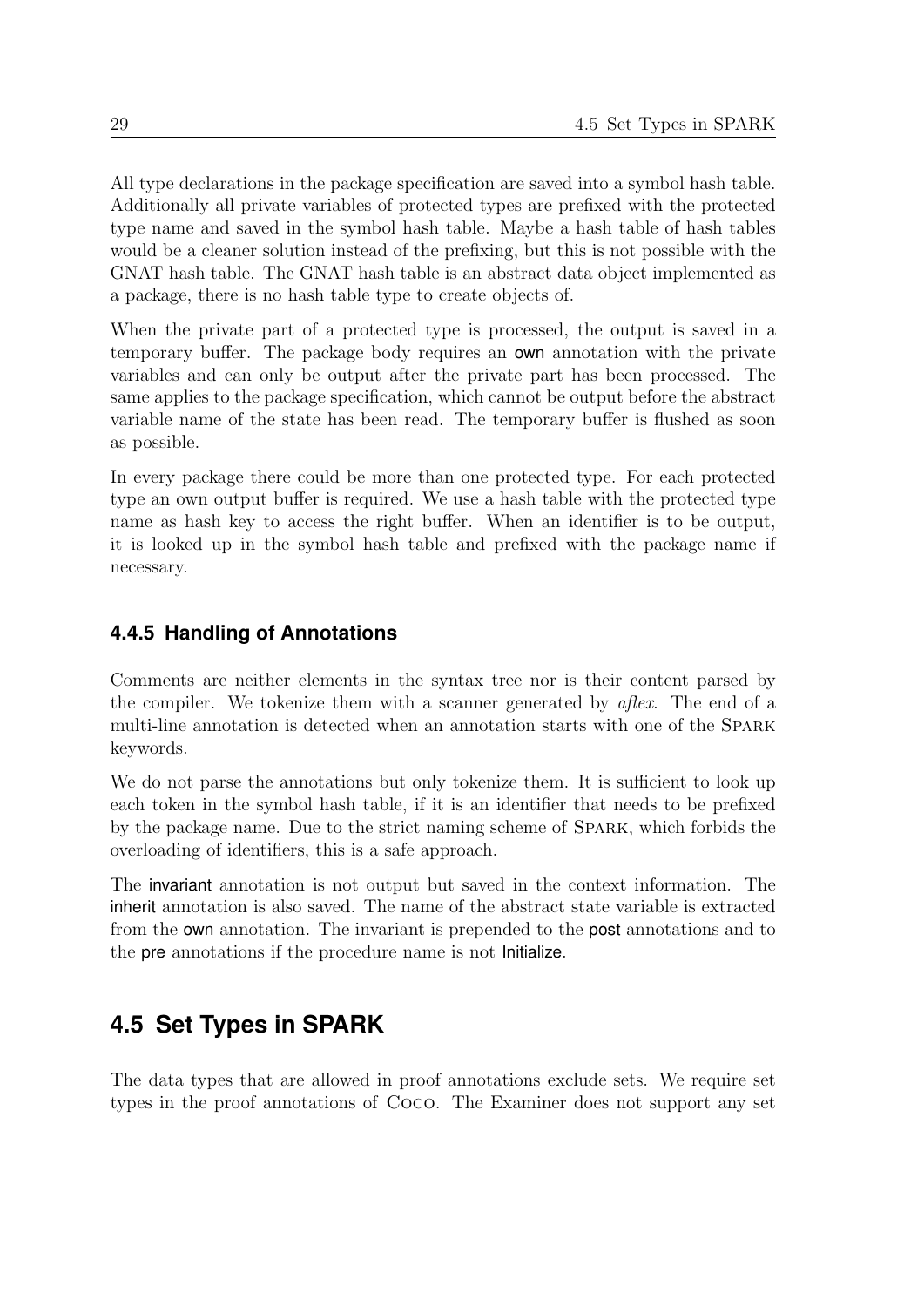types, but the Simplifier and the Checker do provide set types as a legacy. We want to revive them for PassauSPARK.

First we declare a proof type for sets:

#### −−# **type** Set Type **is abstract**;

for which the Examiner generates the following FDL representation:

#### **type** set\_type = **pending**;

At this point the type Set Type is abstract. After the Examiner has been run, the generated FDL files must be modified and the declaration of set type must be replaced by a concrete definition. For Coco we need only one type of sets, namely integer sets. The FDL replacement is:

#### **type** set\_type = set of integer;

The pre-processor cannot perform this replacement because it is run before the Examiner. This post-processing to the pre-processor can be performed by some simpler tools, e.g. the stream editor sed.<sup>[5](#page-37-0)</sup>

The set predicates provided by the Simplifier and the Checker are:

| Predicate       | Description                       |
|-----------------|-----------------------------------|
| (self   )       | empty set                         |
| (self [E])      | singleton set containing only E   |
| $A \setminus B$ | set union of set A and set B      |
| $A \wedge B$    | set intersect of set A and set B  |
| $A \setminus B$ | set difference of set A and set B |
| $E$ in A        | <b>E</b> is element of set A      |
| $E$ not in A    | <b>E</b> is not element of set A  |

The Examiner forbids the occurrence of these predicates in any proof annotations. For this reason we have to declare some wrapper proof functions. We only declare wrappers for the predicates that are required for Coco:

−−# **function** Set Member (S : **in** Set Type; E : **in** Integer) **return** Boolean;

- −−# **function** Set Delete (S : **in** Set Type; E : **in** Integer) **return** Set Type;
- −−# **function** Set Insert (S : **in** Set Type; E : **in** Integer) **return** Set Type;
- −−# **function** Set Element (E : **in** Integer) **return** Set Type;
- −−# **function** Empty Set **return** Set Type;

<span id="page-37-0"></span><sup>&</sup>lt;sup>5</sup>Exemplary usage for GNU sed: sed -i "s/set\_type = pending/set\_type = set of integer/" file.fdl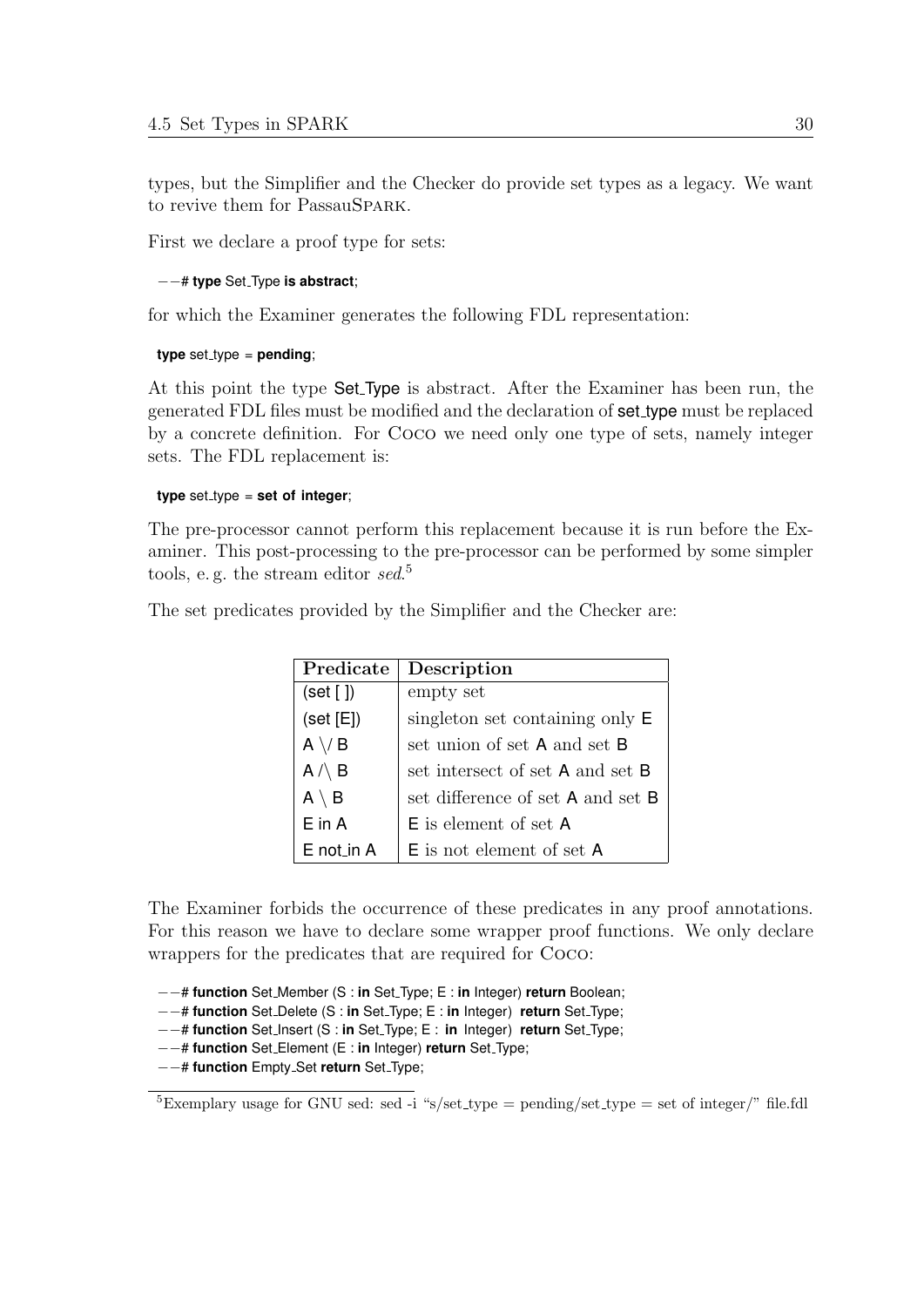The function Set Member returns True if an element E is a member of the set S. The function Set Delete deletes the element E from the set S and returns the resulting set. The function Set Insert inserts the the element E into the set S and returns the resulting set. The function Set Element returns a set which only contains the element E. The function Empty Set returns the empty set.

In the implementation of Coco, we replace the general Integer type of E by an integer sub-range. Thus, the range overflow check of the Examiner will be stronger.

The semantics of the proof functions is defined by proof rules. The proof functions are just wrappers for the set predicates of the Simplifier and the Checker:

```
rule family setfun:
```

```
set insert(S,E) requires [ S:any, E:i ] &
set delete(S,E) requires [ S:any, E:i ] &
set member(S,E) requires [ S:any, E:i ] &
set element(E) requires [ E:i ] &
empty set requires [ ].
```

```
setfun(1): set insert(S,E) may be replaced by S \/ (set [E]).
setfun(2): set_delete(S,E) may_be_replaced_by S \setminus (set [E]).
setfun(3): set member(S,E) may be replaced by E in S.
setfun(4): set element(E) may be replaced by (set [E]).
setfun(5): empty_set may_be_replaced_by (set []).
```
A remark is due about the for all and for some predicates. Their syntax is:

for all(VAR : TYPE, P) for\_some(VAR: TYPE, P)

The Checker's user manual [\[Spa04b\]](#page-109-0) does not specify the valid data types for TYPE. Apparently the set type is not a valid type. But, because our set types are sets of integers, we are able to use the following workarounds:

for all(VAR : integer, VAR in  $SET - > P$ ) for some(VAR : integer, VAR in SET – > P)

Variable VAR is an integer variable and, if it is a member of the set SET, the predicate P must hold by an implication.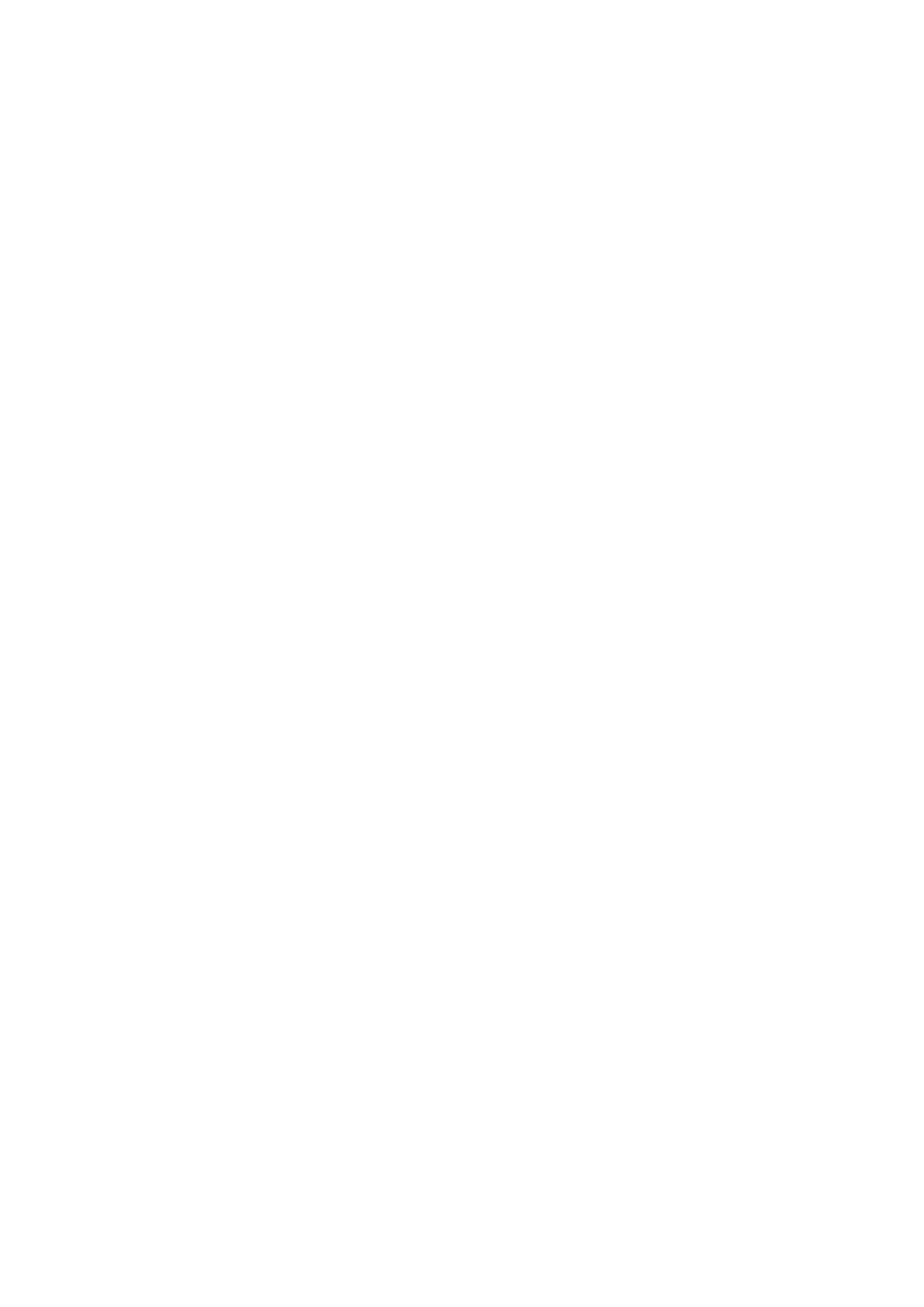# **Chapter 5**

# **Design and Implementation of COCO**

This chapter discusses the design and the implementation of Coco, for which we use PassauSpark. We explain our design decisions and show the corresponding source code declarations. These declarations are also used as FDL identifiers in the proof of Coco in the next chapter. The complete source code of Coco is shown in Appendix [A.1.](#page-94-0)

Our design is much simpler than the original Coco design [\[Len77\]](#page-108-0), mainly because we do not implement error handling, terminal handling and the administrator console. These are not required by the Coco specification. We point out where our design differs from the original design.

The implementation constants are adjustable in package Conf. Only when the number of tasks is changed, must this be adjusted in the main procedure as well.

# **5.1 Packet Format**

The packet header contains an address field with the receiver address, the priority value and the length of the data portion.

We implement Coco as an eight-port switch. The number of ports is adjustable. The ports and their addresses are numbered from one to eight. The packet priority is a value between zero (highest) and 63 (lowest). The data consists of an array of bytes. The data size is variable and is given by the data length value. It must not exceed a maximum of 1500 bytes.

A packet can be directly mapped on a fixed-sized memory frame. As there are no pointers or memory references in Spark, we index the memory frames from one to the maximum frame count of 65536. We implement the memory frame format as follows: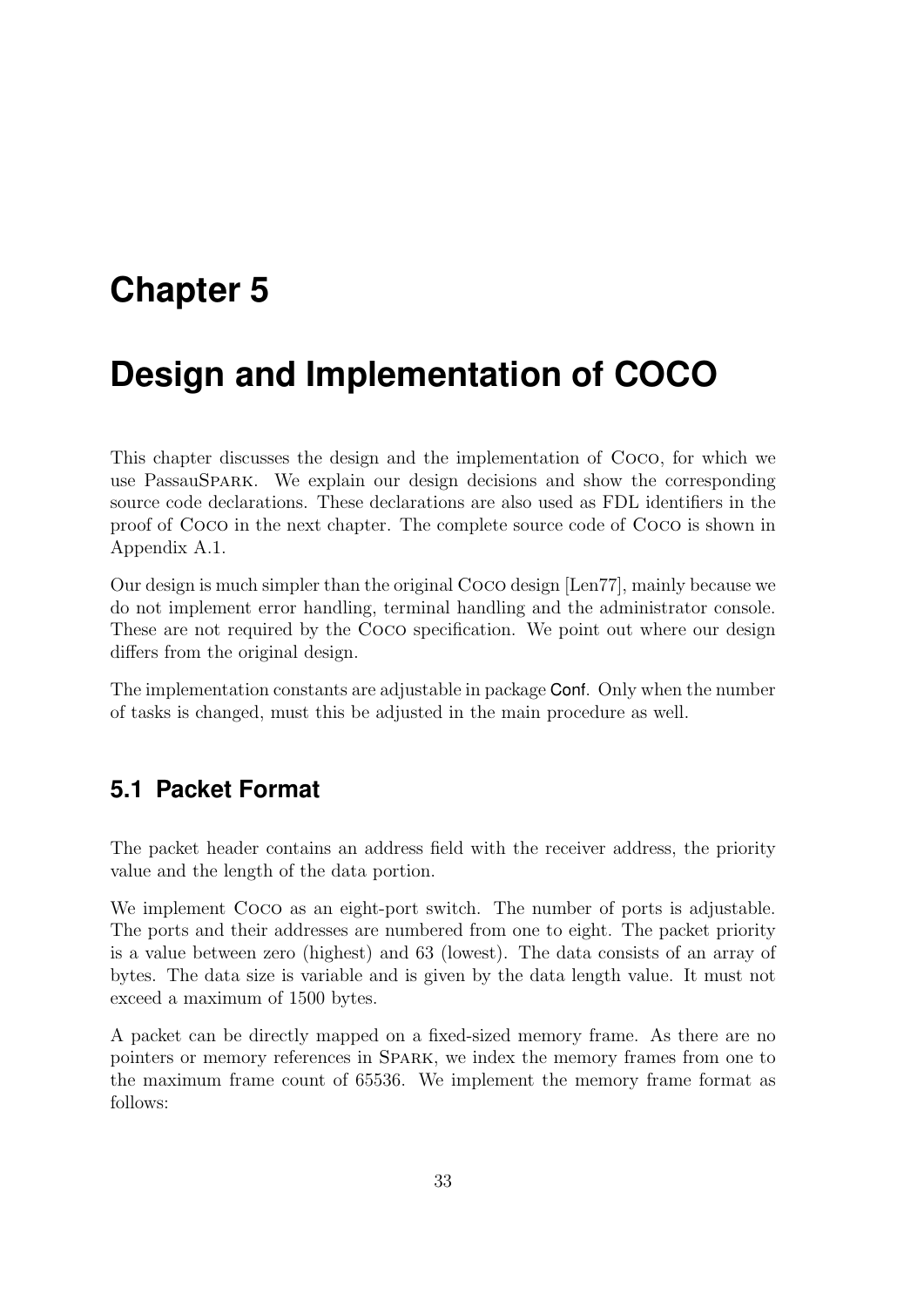**subtype** Port Adr **is** Positive **range** 1 .. Conf.Num Ports;

**subtype** Packet Priority **is** Natural **range** 0 .. Conf.Min Prio;

**subtype** Data Length **is** Natural **range** 0 .. Conf.Max Length;

**subtype** Data Index **is** Positive **range** 1 .. Conf.Max Length;

**type** Packet Data **is array** (Data Index) **of** Byte;

**type** Packet **is record** Dest : Port Adr; Prio: Packet\_Priority; Length : Data Length; Data: Packet\_Data; **end record**;

## **5.2 Memory Access Control**

The access to the shared buffer must be handled in a critical region. The protected type Buffer Guard manages the insertion and deletion of buffer elements. It provides the following operations:

**entry** Request (Element Index : **out** Buffer Index);

**procedure** Release (Element\_Index : in Buffer\_Index);

where:

subtype Buffer\_Index is Positive range 1 .. Conf.Buffer\_Size;

With the entry Request, a free memory frame can be reserved. The entry returns the index of a memory frame which is ready to be filled. If there are currently no empty frames, this request will be suspended until another frame becomes empty.

With the procedure Release, a used memory frame can be freed again.

The private data of the **Buffer-Guard** consists of the array of free memory frames Free List, which is managed as a stack, and the object Stack, which contains the stack pointer and its operations.

```
Free_List: Buffer_Index_Array;
Stack: Stacks.Stack:
```
where:

**type** Buffer Index Array **is array** (Buffer Index) **of** Buffer Index;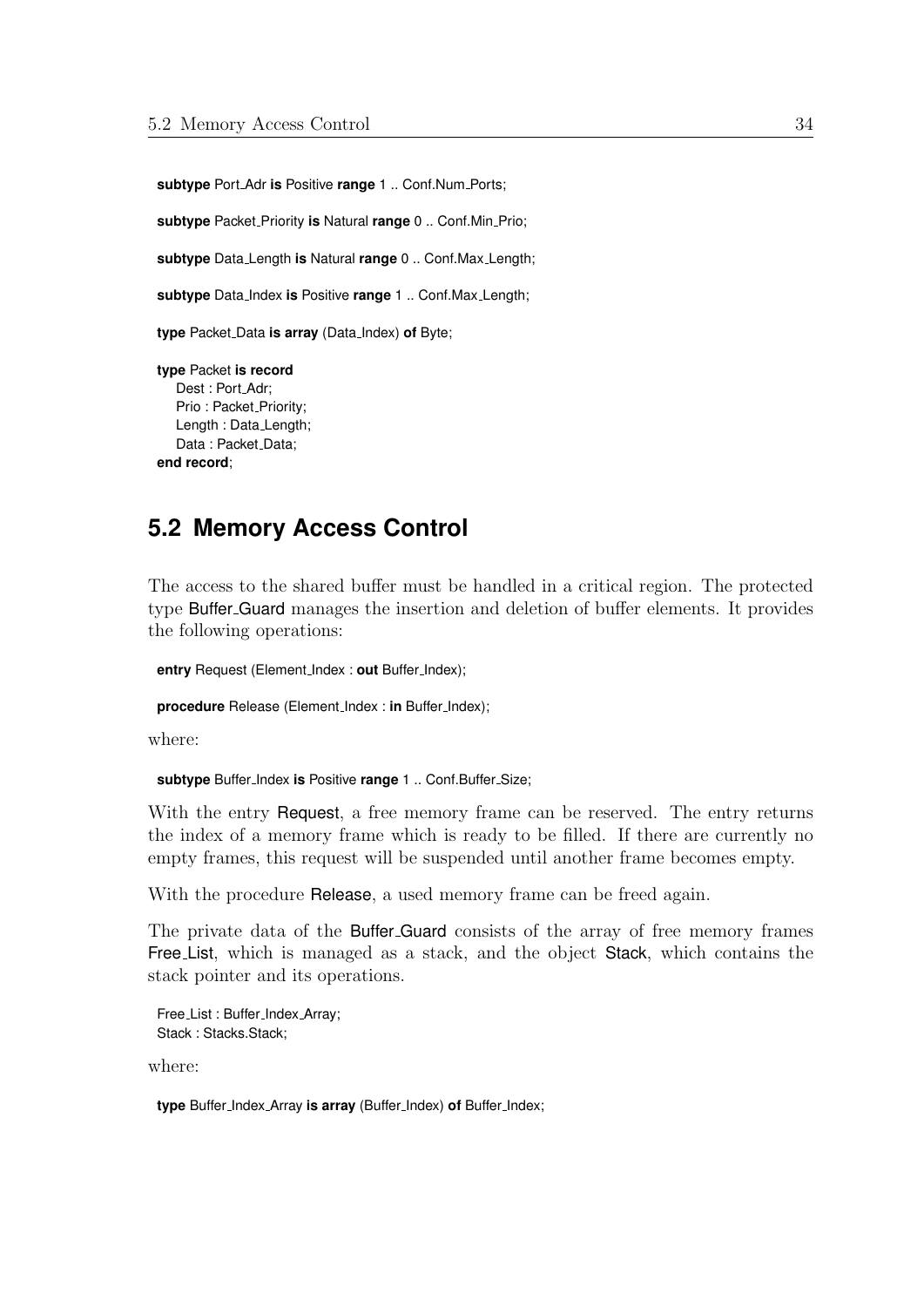The Stack class in package Stacks provides the following procedures to manipulate the stack pointer:

**procedure** Push (S : **in out** Stack; P : **out** Integer);

**procedure** Pop (S : **in out** Stack; P : **out** Integer);

These procedures push respectively pop an element to and from the stack. Both return the pointer position P. The object data consists of the current pointer position and the maximum stack size:

```
subtype Stack Range is Positive range 1 .. Positive'Last − 1;
```
**type** Stack **is record** Pointer : Positive; Max: Stack\_Range; **end record**;

The stack pointer is initially 1 (i.e. the stack is empty) and points always to the successor element of the top element. Consequently, the stack is full when the pointer has the value Max + 1.

The maximum stack size is initialized with the following procedure. After the initialization the stack is full.

**procedure** Initialize (S : **out** Stack; Max : **in** Stack Range);

The state of the stack can be queried with the following functions:

**function** Empty (S : **in** Stack) **return** Boolean;

**function** Full (S : **in** Stack) **return** Boolean;

# **5.3 Ordering**

The ordering structure is implemented as a priority queue. The priority queue is accessed simultaneously by different tasks, so we implement it as a protected type.

The priority ordering induces a problem: low priority packets could be delayed forever in favor of more urgent packets. To prevent this starvation of packets within the system, packets must age. When a packet is entered into a priority queue, it is assigned a fixed system priority. The system priority is obtained by adding a dynamic priority in form of a time-stamp to the packet priority. The dynamic priority value is made available and periodically incremented by the system. The packet priority can only take on a limited number of discrete values. Packets with a long residence time are eventually forced to leave the system because their priority will supersede the priority of any other packet residing in the system.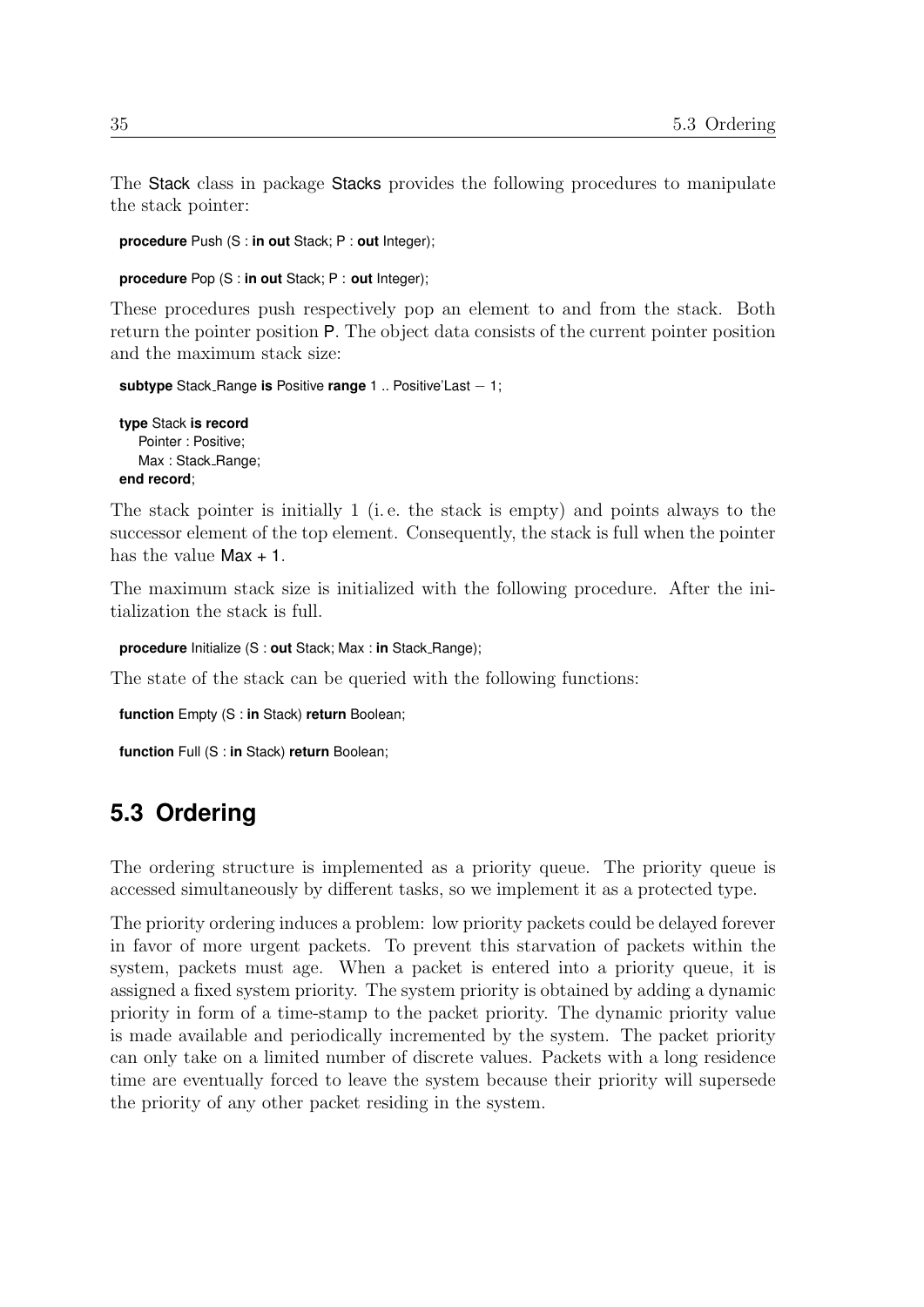This prevention of starvation is especially efficient as the aging of packets can be implemented with the modification of a single value—the dynamic priority—without the need to change all packets in the system. Nevertheless, we do not prove the absence of starvation in the Coco system, as this would require to include all tasks. Our proof—just like the original proof of Coco—focuses on protected types.

The protected type Priority List provides the following operations:

**procedure** Enter (Element Index : in Buffer Index; Priority : in System Priority);

**entry** Remove (Element Index : **out** Buffer Index);

With the procedure **Enter** a memory frame index can be inserted into the priority queue. The parameter Priority contains the system priority, which is the sum of the packet priority and the dynamic priority.

With the entry **Remove** the index of the memory frame with the highest priority can be requested. This index is then removed from the priority queue. If the queue is empty, this request will be suspended until there is an index available.

The private data of Priority List consists of one variable:

List : Priority Queue;

The priority queue is implemented by an array which is accessed like a linked list:

Ext : **constant** := 0;

**subtype** System Priority **is** Long Long Integer **range** 0 .. Long Long Integer'Last;

subtype List\_Index is Natural range Ext .. Conf.Buffer\_Size;

```
type Priority Element is record
   Pri: System_Priority;
   Suc : List_Index;
end record;
```
**type** Priority Queue **is array** (List Index) **of** Priority Element;

The elements of the linked list are the system priority values. The linked list is extended by one element Ext. Figure [11](#page-44-0) illustrates this. The first element of the array is List (Ext). The upper line of Figure [11](#page-44-0) shows the array elements.

The first element of the list is List (Ext).Suc. The successor of the first list element is List (List (Ext).Suc).Suc and so on. The successor of the last list element is Ext.

With exception of **Ext**, all the indices of the list are valid indices of memory frames.

If the list is empty then  $List (Ext) = Ext$ . Because List  $(Ext)$  has the highest possible priority value, the list is ordered, starting from the first list element.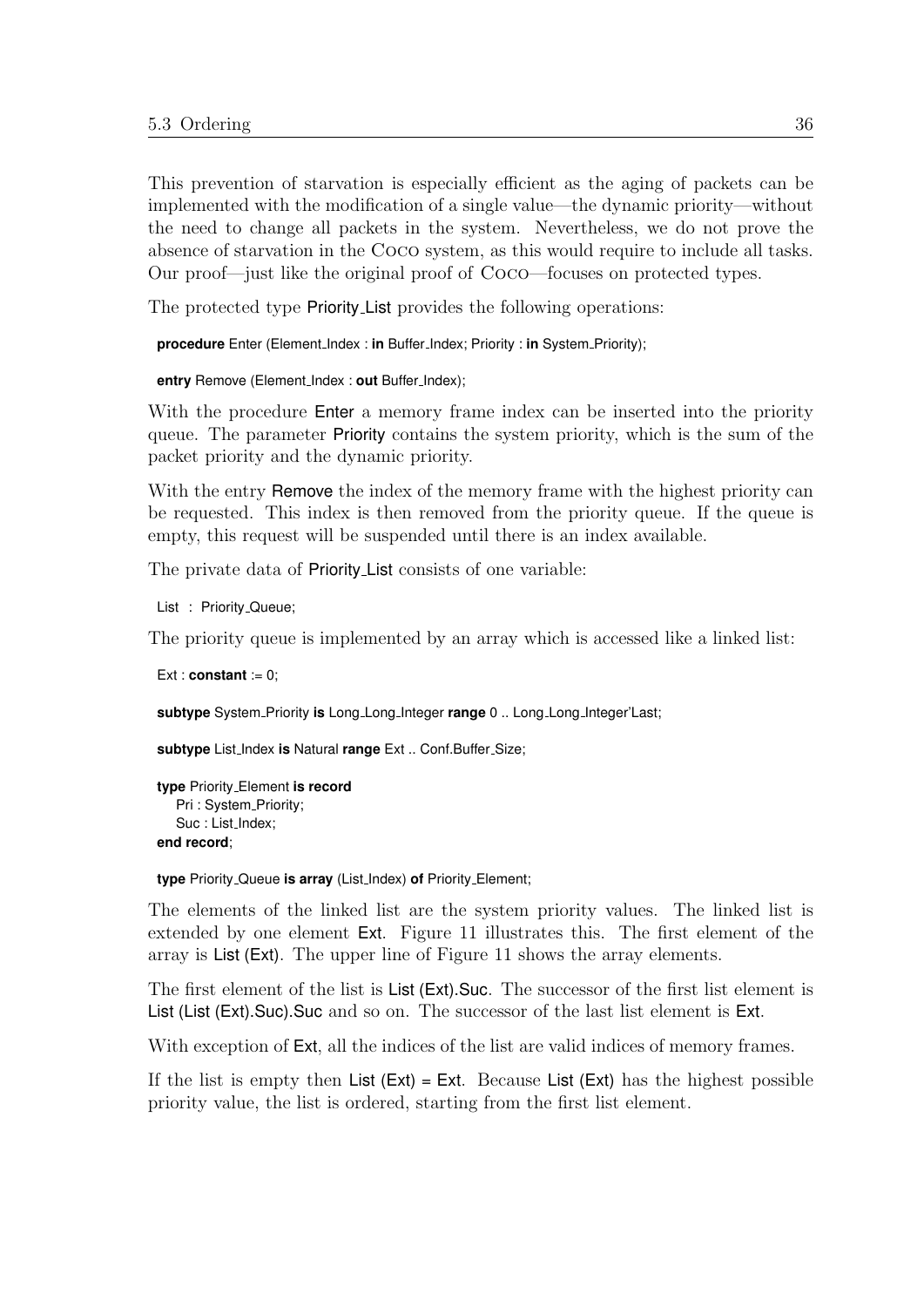

<span id="page-44-0"></span>**Figure 11:** Priority queue

To enable an efficient removal operation the element with the highest priority is the head of the list. To enable an efficient insertion operation only relevant parts of the list are traversed. This avoids unnecessary scanning.

As an aside, in the original Coco system the ordering structure was implemented as a single monitor with several sub-lists. This design was imposed by Concurrent Pascal which only provides monitor objects, not monitor types. We choose to implement it as one list and multiple protected objects (of type Priority List). This enables more concurrency.

## **5.4 Transfer Tasks**

We implement one data handling task and several input and output tasks. One input and one output task speak to one port.

It would be unwise to decompose the data handling task further into several tasks. Although the packets could be handled independently, i e. in parallel, the decomposed tasks would only run in pseudo-parallel mode. They would compete for the same single processor and introduce overhead with no gain.

The data handling task is of type **Data Process.** We only implement the basic structure of this task without any real data handling. The Data Process removes one index from the input Priority List, handles the packet, and puts the memory index into the output Priority List of the packet's destination port.

The tasks of type Input Process are parametrized with a port address. Each task listens to its port for incoming packets. When a packet arrives, the input task reserves a memory frame at the Buffer Guard. It then copies the incoming packet data into the memory frame. When the packet has been received completely, the index of this memory frame is inserted into the input Priority List.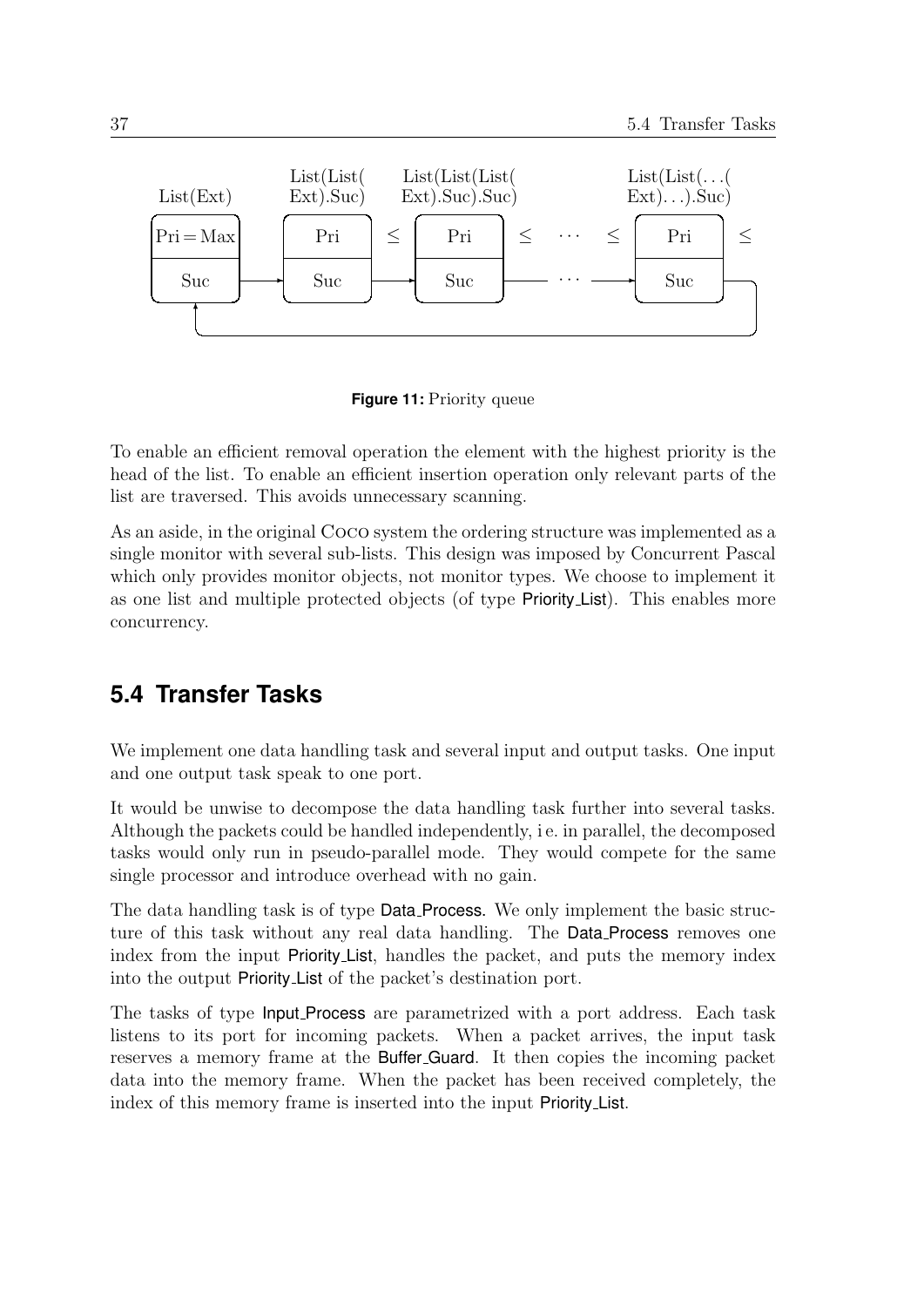The tasks of type Output Process are also parametrized with a port address. Each task takes a memory frame index from the output Priority List associated with its port and writes the packet to the network. When the packet has been sent, the memory frame is freed at the Buffer Guard.

The real input/output handling of the **Input Process** and **Output Process** is not implemented. This is beyond the scope of Spark and would be hidden in a hide annotation anyway.

In contrast to the original Coco design, we did not displace the task logic into a separate class. Instead, each task calls the operations of the Buffer Guard and the Priority List directly.

The implementation differs from the specification in one point: the run-time system chooses the output task non-deterministically and not always the output task with the most urgent packet in the queue. The same problem arose in Concurrent Pascal.

# **5.5 Memory Access**

The packets are stored in memory frames. We implement the buffer with the memory frames as shared array:

**type** Packet Array **is array** (Buffer Index) **of** Packet;

Shared\_Buffer: Packet\_Array;

A shared variable is potentially dangerous because the concurrent access may lead to lost updates. In our case, there is concurrent access to the array but no concurrent access to the same array element. Before the input and the output tasks can insert or remove elements, they have to register the array index at the Buffer Guard. When the data handling task accesses the array, it gets the array index from the input priority list. The input task inserts the index into this priority list after it has finished its access to the array element. So the access to an array element is in every case protected by a critical region.

It would be interesting to prove that the access to the shared buffer is really safe but we can specify proof annotations for tasks neither in RavenSpark nor in PassauSPARK.

The definitions of the packet type and the packet array type are not in the private part of the package specification because their internal structure is not private but shared.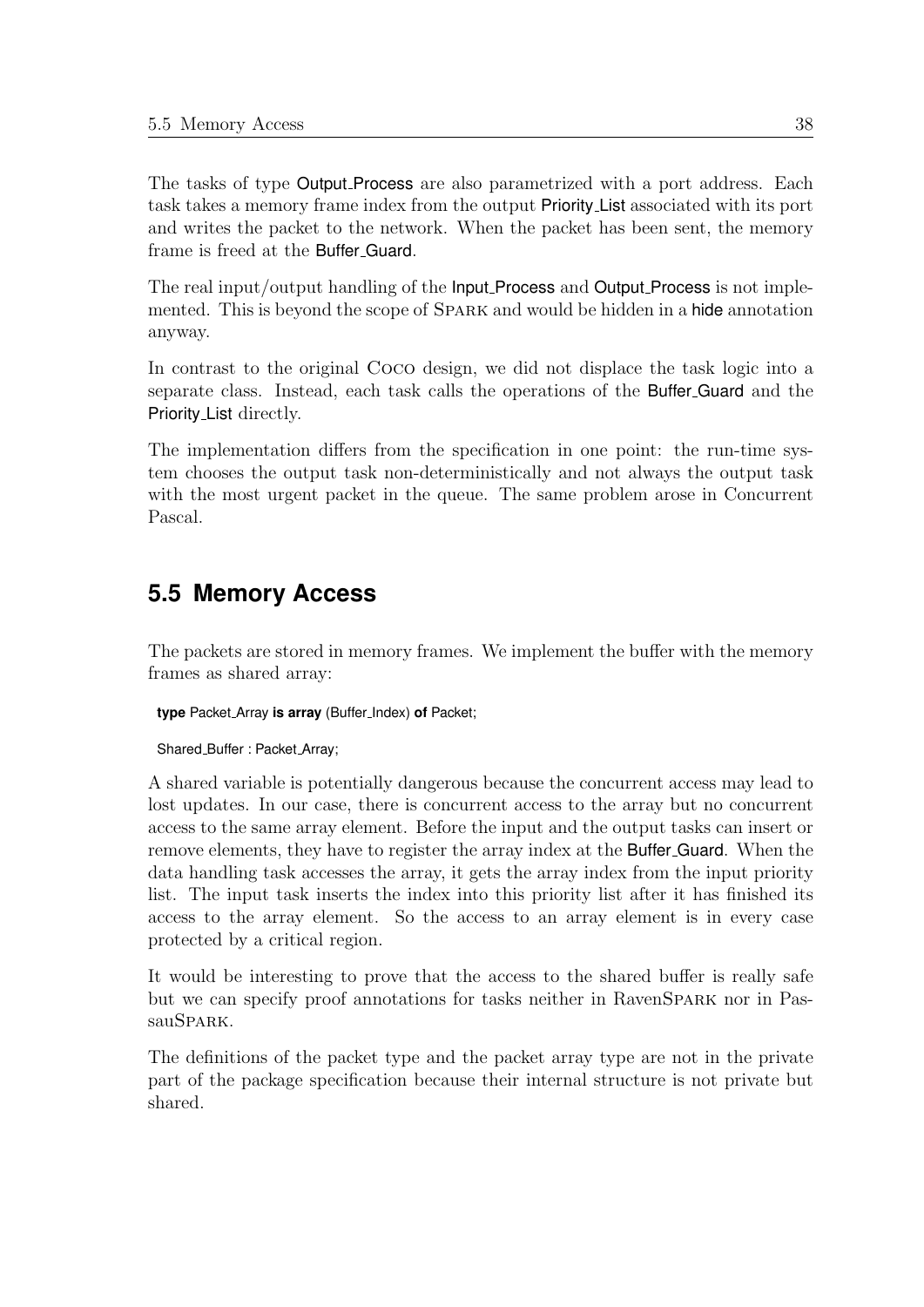There are no special operations provided to access the memory frames. The array can be accessed directly.

In the original Coco design, the memory buffer was implemented as a monitor because Concurrent Pascal does not allow any shared data types other than monitors. But there is no need to implement it as a monitor. We gain more concurrency and more performance if we implement it as a shared array.

## **5.6 Real-Time Control**

The dynamic priority, which is used for the aging of packets, is implemented by one protected type and a timer task.

The protected type Dyn Priority contains the dynamic priority value for the transfer tasks and provides the following operations:

**procedure** Increment;

function Count return System\_Priority;

Procedure Increment increments the dynamic priority. Only the timer task may call this operation.

The function Count provides the current dynamic priority value. The initial value is zero.

The task of type Timer Process calls procedure Increment regularly. Ada provides no unbounded integer type, so we use Long Long Integer, the largest available integer type, for the definition of System Priority. With a frequency of 100 Hz and  $2^{63}$  different priority values Coco is able to run for a long period of time.

## **5.7 System Structure**

An access graph shows the access rights of tasks and protected objects [\[BH75\]](#page-108-1). Its nodes are abstract data objects, an arrow signifies that the object at its end has the right to access the object at its tip. The access graph of the Coco system is shown in Figure [12.](#page-47-0) It shows the access relations between the objects  $(P =$  protected object,  $T =$  task object,  $S =$  shared object) described in this chapter. The captions denote the type names. The line styles of the arrows have no function other than to make the figure more comprehensible.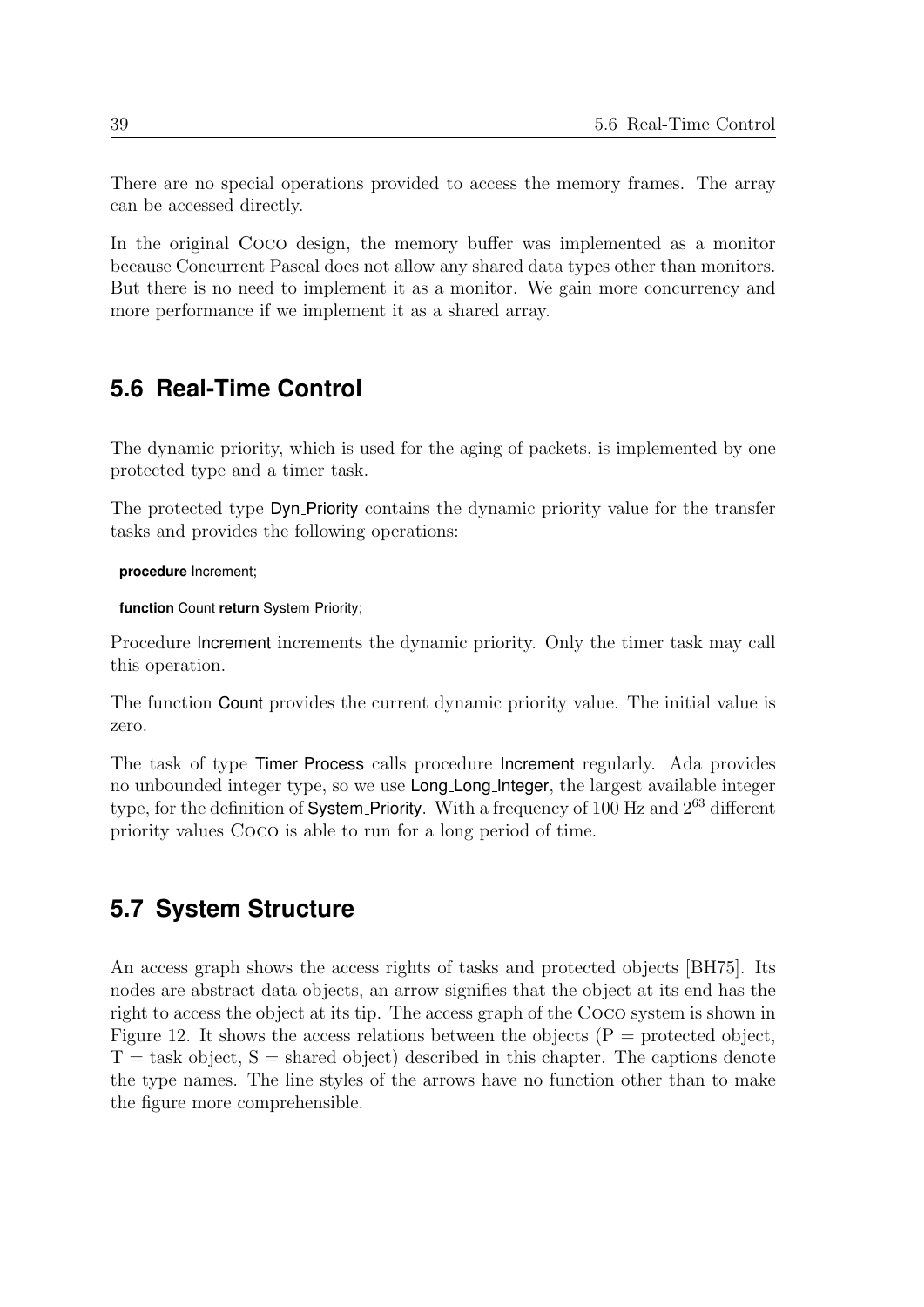Obviously the system structure is very flat. In particular, there are no monitor hierarchies. In a monitor hierarchy, there are nested calls to monitor operations which would almost unavoidably lead to deadlocks [\[Kee79\]](#page-108-2). The access graph of the original Coco system is more complex; it has 19 nodes and 6 levels. It also does not contain a monitor hierarchy.



<span id="page-47-0"></span>**Figure 12:** System structure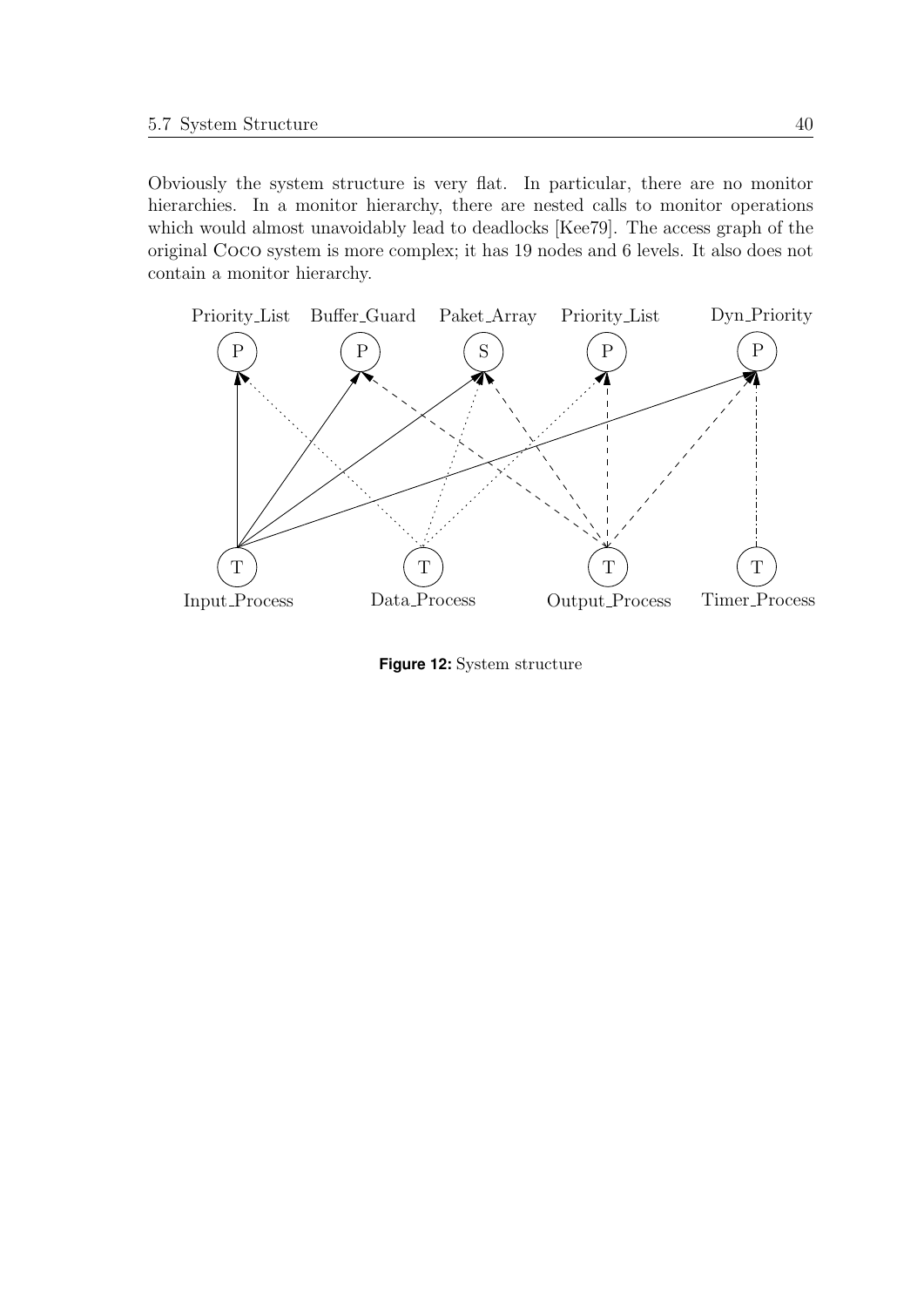# **Chapter 6**

# **Verification of COCO**

We ran several systematic tests with packets generated at random points in time and with randomly generated port addresses. Consequently, we have good faith in the correctness of Coco. Nevertheless, we want to prove certain properties of Coco with the means of formal verification, which is based on logic and not on faith. SPARK supports us in this matter.

A proof in Spark proceeds by the following scheme:

- 1. Declare proof functions.
- 2. Specify Spark annotations.

The original Coco system has been verified manually in Hoare logic [\[Len77\]](#page-108-0). We adhere to the pre- and post-conditions of the original proof, even though they differ in detail: the stronger type system of Ada and the automatically inserted range checks of the Examiner make some assertions in the original proof unnecessary.

When we define the proof annotations, we also show the source code of the procedures for clarification. In general, we omit the data flow dependency annotations global and derives in this chapter because they do not lead to further insight. The proof rules (including rule family headers) are shown in Appendix [A.1.](#page-94-0)

3. Infer properties of proof functions.

The properties of proof functions are determined with proof rules. The formal parameters of the proof functions are defined in Step 1. The proof rule family headers are then of minor interest, we omit the headers in this chapter. They are shown a second time in Appendix [A.2](#page-103-0) for reference.

All proof rules are axiomatic, i. e. Spark does not impose a proof obligation for them.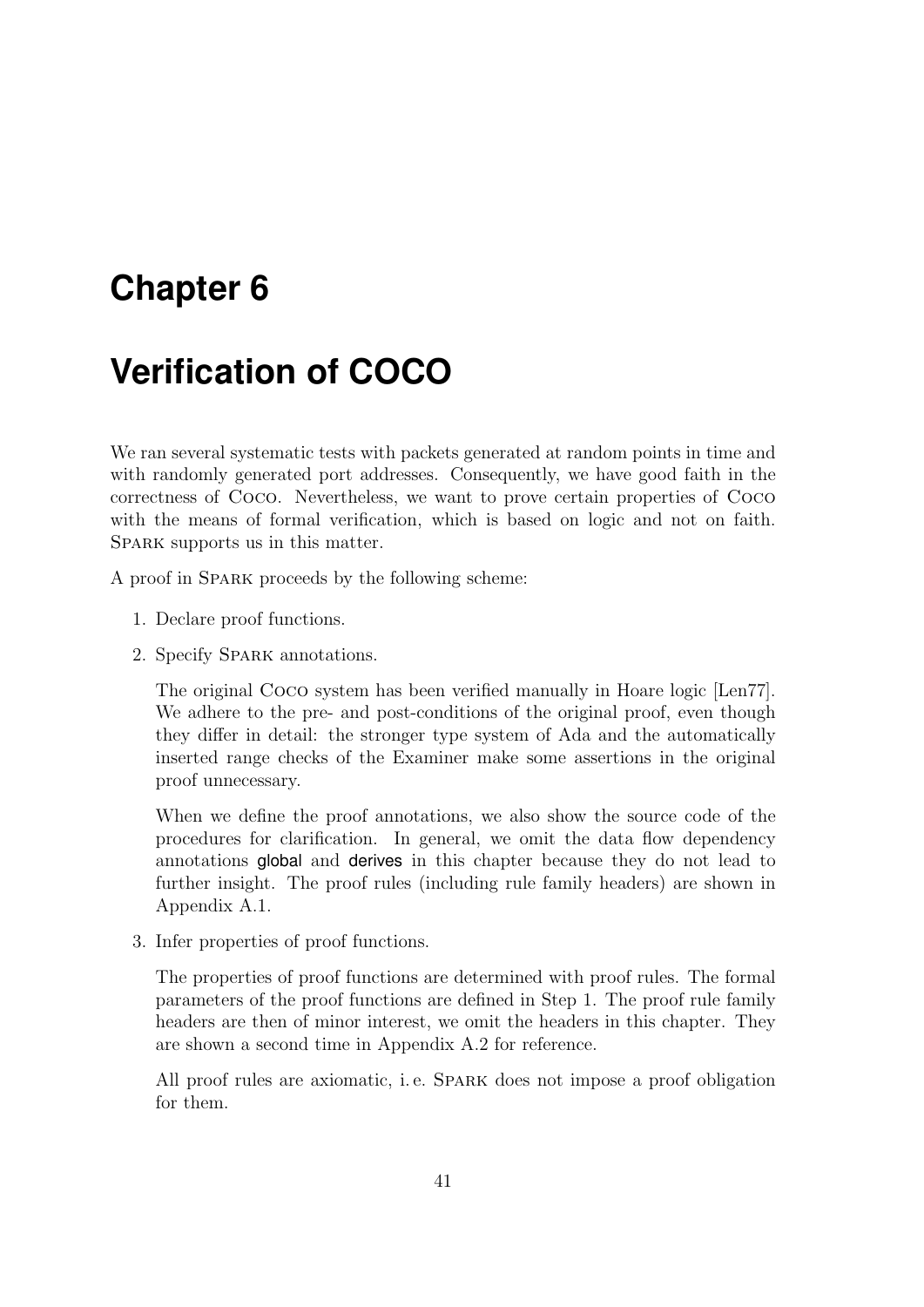- 4. Run the Examiner and the Simplifier.
- 5. Prove verification conditions with the Checker.

Verification conditions are generated for each procedure. There is one proof session for every verification condition not proved by the Simplifier in Step 4.

Readers not interested in the proof sessions may skip the according subsections. They are not required for the understanding of the rest.

## **6.1 Stack Class**

The stack is implemented as a class. There are no annotations in a class body, so we only need to handle the declaration part. Similarly to the example in Figure [3,](#page-16-0) we cannot directly access the class components in the annotations. The point is that we need to reference the value of the stack pointer and the maximum stack size in the proof of the Buffer Guard and, therefore, we need to export these values in the stack annotations. We define the following proof functions:

−−# **function** Ptr (S : **in** Stack) **return** Integer;

```
−−# function Max Ptr (S : in Stack) return Integer;
```
These proof functions enable us to reference the class components Pointer and Max. We named the functions differently from the component names because the naming convention of Spark requires it. Classes in Ada are records. As described in the table of Section [3.3,](#page-18-0) the stack record components Pointer and Max can be addressed with the predicates fld pointer and fld max. The corresponding proof rules are straightforward:

stacks(1): ptr(S) **may be replaced by** fld pointer(S).

stacks(2): max ptr(S) **may be replaced by** fld max(S).

The uppercase S is a Prolog variable for the stack record.

We define another proof function which is used like an invariant of the class:

−−# **function** Ptr In Range (S : **in** Stack) **return** Boolean;

This proof function **Ptr In Range** returns true if the stack pointer is in the range between the first value and the maximum value plus one:

```
stacks(3): ptr in range(S) may be replaced by
           fld_pointer(S) > = 1 and fld_pointer(S) \lt = fld_max(S) + 1.
```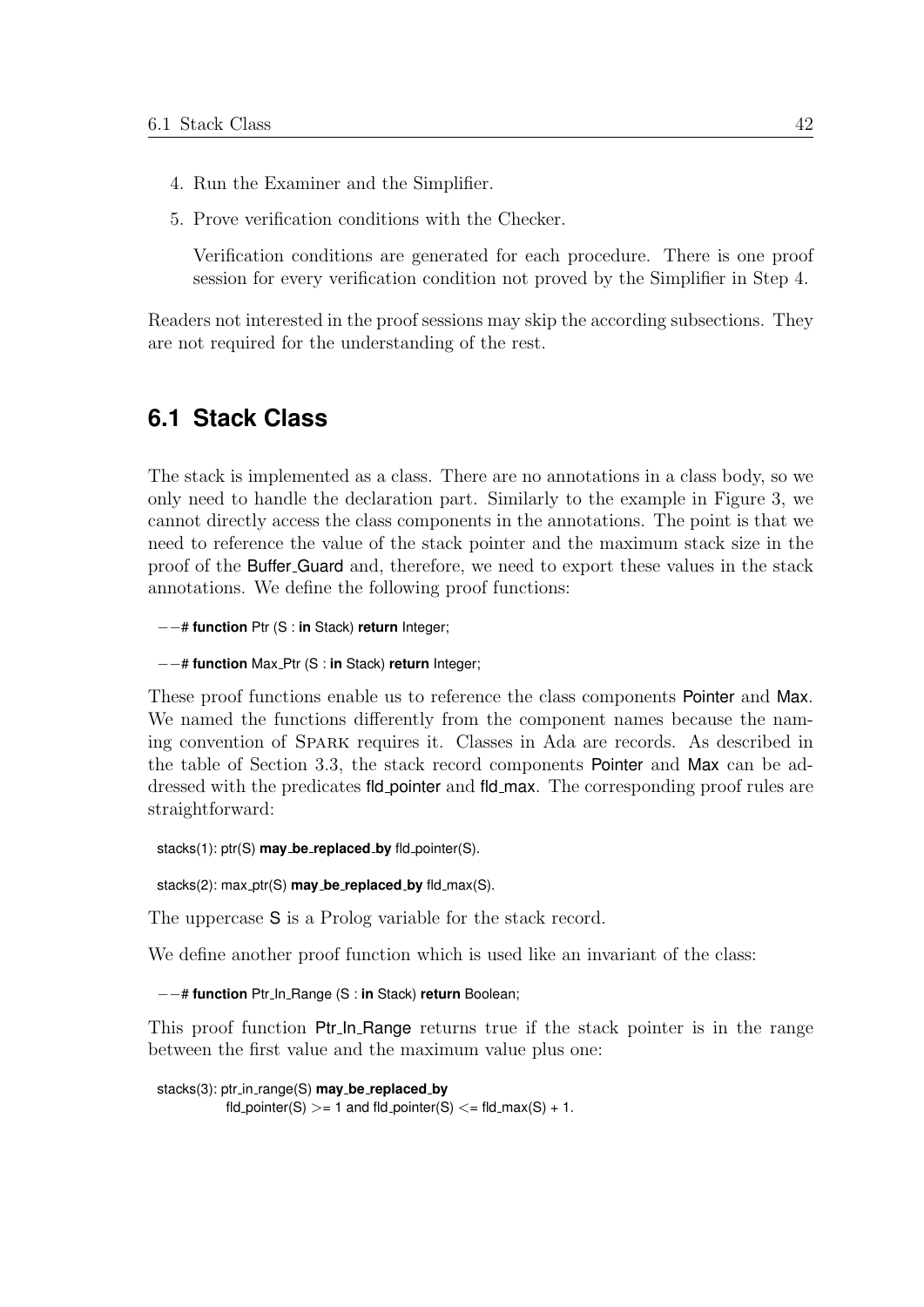With these proof functions we can define the pre- and post-conditions of the stack operations as follows:

```
procedure Initialize (S : out Stack; Max : in Stack Range);
−−# post Ptr In Range (S) and Max Ptr (S) = Max and Ptr (S) = Max + 1;
procedure Push (S : in out Stack; P : out Integer);
−−# pre Ptr In Range (S) and not Full (S);
−−# post Ptr In Range (S) and Max Ptr (S) = Max Ptr (S˜) and
−−# Ptr (S) = Ptr (S˜) + 1 and P = Ptr (S˜);
procedure Pop (S : in out Stack; P : out Integer);
−−# pre Ptr In Range (S) and not Empty (S);
−−# post Ptr In Range (S) and Max Ptr (S) = Max Ptr (S˜) and
- + Ptr (S) = Ptr (S<sup>*</sup>) − 1 and P = Ptr (S);
```
During the initialization the maximum value is assigned. The pointer has the maximum value plus one; in other words, the stack is full.

Before the Push operation the stack pointer has to be in range and the stack must not be full. After the Push operation the stack pointer still has to be in range, the maximum stack value must not have changed and the stack pointer must be incremented. The returned value of P has the value of the new stack pointer.

The pre- and post-conditions of the procedure Pop are similar to the procedure Push. Only the stack pointer is decremented and the returned value of P is the value of the stack pointer before the decrement.

The proof functions Empty and Full are implicitly defined by their concrete functions:

**function** Empty (S : **in** Stack) **return** Boolean; −−# **return** Empty (S); **function** Full (S : **in** Stack) **return** Boolean; −−# **return** Full (S);

These implicitly defined proof functions have the same semantics as the following concrete functions:

```
stacks(4): empty(S) may be replaced by fld pointer(S) = 1.
```

```
stacks(5): full(S) \text{may}\_\text{be\_replaced}\_\text{by} fld_pointer(S) = fld_max(S) + 1.
```
When the annotated source code of the stack class is processed by the Examiner and the resulting verification conditions and the proof rules of the rule family stacks are run through the Simplifier, all verification conditions are simplified to true. We do not have to invoke the Checker.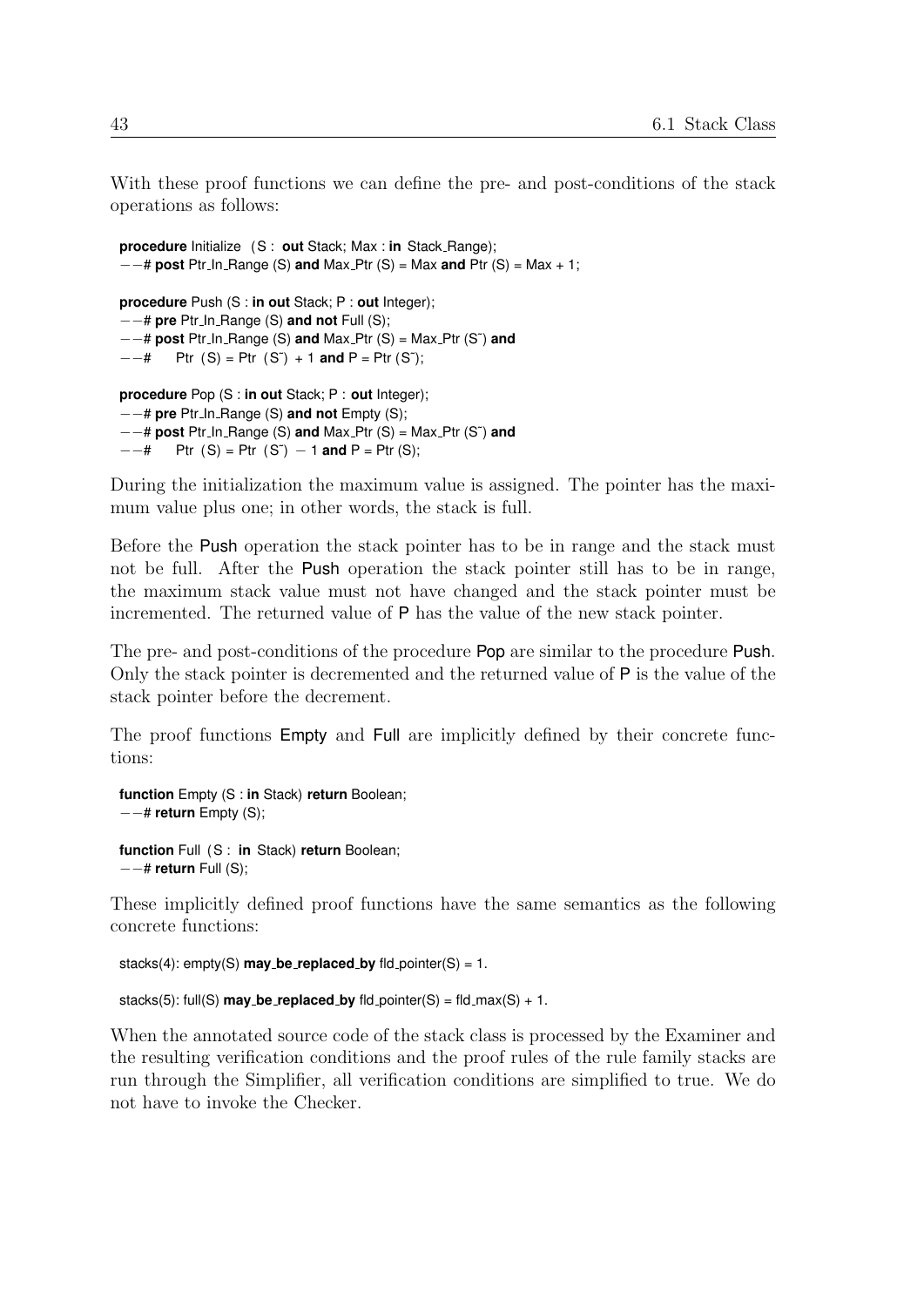## **6.2 Protected Type Buffer Guard**

### **6.2.1 Annotations in the Body**

The protected type **Buffer Guard** manages a list of free frames. The indices of the frames are stored in an array. The occupied array elements are managed by a stack. We want to abstract from the array and the stack and define the properties of the Buffer Guard operations with the means of a set of free frames instead. Let  $F$  be this set of free frames:

 $F := \{j | \exists i : 1 \le i \le \text{Stack}.\text{Pointer}: \text{Free\_List}(i) = j\}$ 

The stack pointer points always to the successor element of the top of the stack, so a less-than-equal sign is required. Unfortunately it is not possible to declare a set like this directly in Spark. But we can declare it as proof function. The parameters of the set are the stack pointer and the array Free List. The return type is a set of integers:

−−# **function** F (Free List : **in** Buffer Index Array; −−# Pointer: **in** Stacks.Stack Range) **return** Set Type;

With this proof function we are able to define the pre- and post-conditions of the Buffer Guard operations:

```
entry Request (Element Index : out Buffer Index) when not Stacks.Empty (Stack)
−−# post Set Member (F (Free List, Stacks.Ptr (Stack˜)), Element Index)
−−# and F (Free List, Stacks.Ptr (Stack))
−−# = Set Delete (F (Free List, Stacks.Ptr (Stack˜)), Element Index);
is
  Top: Buffer_Index;
begin
   Stacks.Pop (Stack, Top);
   Element_Index := Free_List (Top);
end Request;
procedure Release (Element Index : in Buffer Index)
−−# pre not Set Member (F (Free List, Stacks.Ptr (Stack)), Element Index)
−−# and not Stacks.Full (Stack);
−−# post F (Free List, Stacks.Ptr (Stack))
−−# = Set Insert (F (Free List ˜, Stacks.Ptr (Stack˜)), Element Index);
is
  Top: Buffer_Index;
begin
   Stacks.Push (Stack, Top);
   Free_List (Top) := Element_Index;
end Release;
```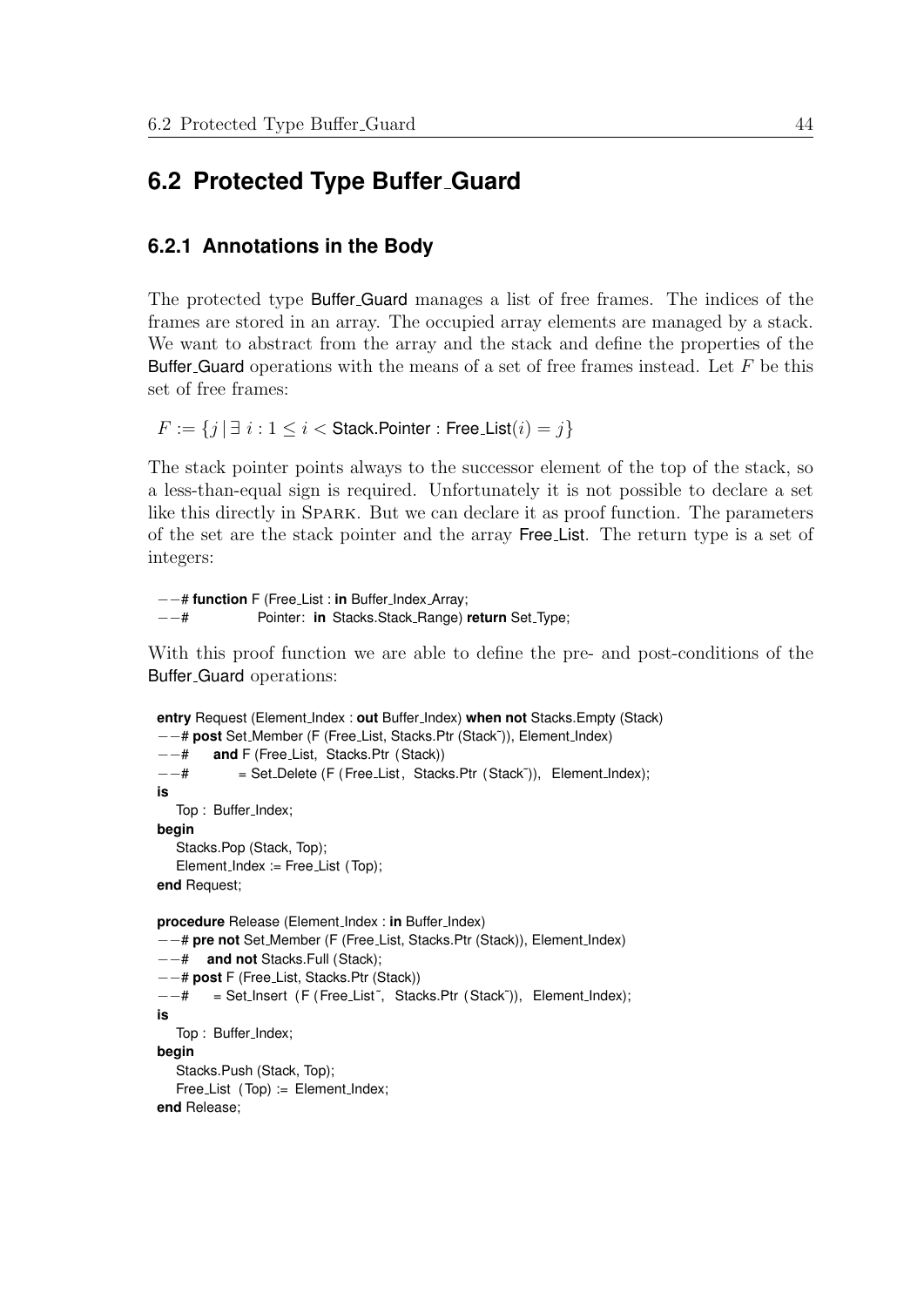The entry Request removes one element from the set of free frames. There is no pre annotation because the entry barrier not Stacks.Empty (Stack) will be satisfied when the entry body is executed. The post-condition states that the element was a member of the set of free frames and is no more in the set.

The procedure Release adds a frame to the set of free frames. The frame must not be in the set already. The pre-condition not Stacks.Full (Stack) is the equivalent to the barrier of the entry Request.

The initialization procedure assigns to each element of array Free List its index value, i. e. the array of free frames corresponds to the entire array of the shared buffer. There is no pre-condition. The post-condition could be  $F = \{1, \ldots,$  Stack.Pointer – 1}. It would be tedious to write this static list of elements down in the SPARK annotations. For the procedure Initialize we forgo  $F$  and make a direct statement about array Free List:

```
procedure Initialize
−−# post (for all J in Buffer Index => (Free List (J) = J));
is
begin
   for I in Buffer_Index
   −−# assert (for all J in Buffer Index range 1 .. I − 1 => (Free List (J) = J));
   loop
      Free_List (I) := I;
   end loop;
   Stacks.Initialize (Stack, Conf.Buffer_Size);
end Initialize;
```
The universal quantifier expresses that each element of array Free List is assigned its index value. The loop invariant is trivial to find: for each element of the array counted from 1 up to I−1, its index value must have been assigned.

We have to define the proof function  $\mathsf F$  with the help of proof rules. We cannot do this directly because the expressive power of the rule language is not sufficient. But we can infer properties of F:

```
buffer guard(1): f(F,P) \/ (set [E]) may be replaced by f(update(F,[P],E),P+1)
                 if [ E not_in f(F,P) ].
buffer guard(2): f(F,P) \ (set [element(F,[P−1])]) may be replaced by f(F,P−1)
                 if [ element(F,[P−1]) in f(F,P) ].
```
Of course we only infer properties we really need for the proof. In the proof rules, the FDL identifier f is used for the proof function name F. F and P are the parameters for the Free List and the stack pointer. These two rules define the insertion and the removal of one element. When an element E is inserted into the set, provided that it is not already in the set, the array is updated and the stack pointer is incremented. The removal works conversely.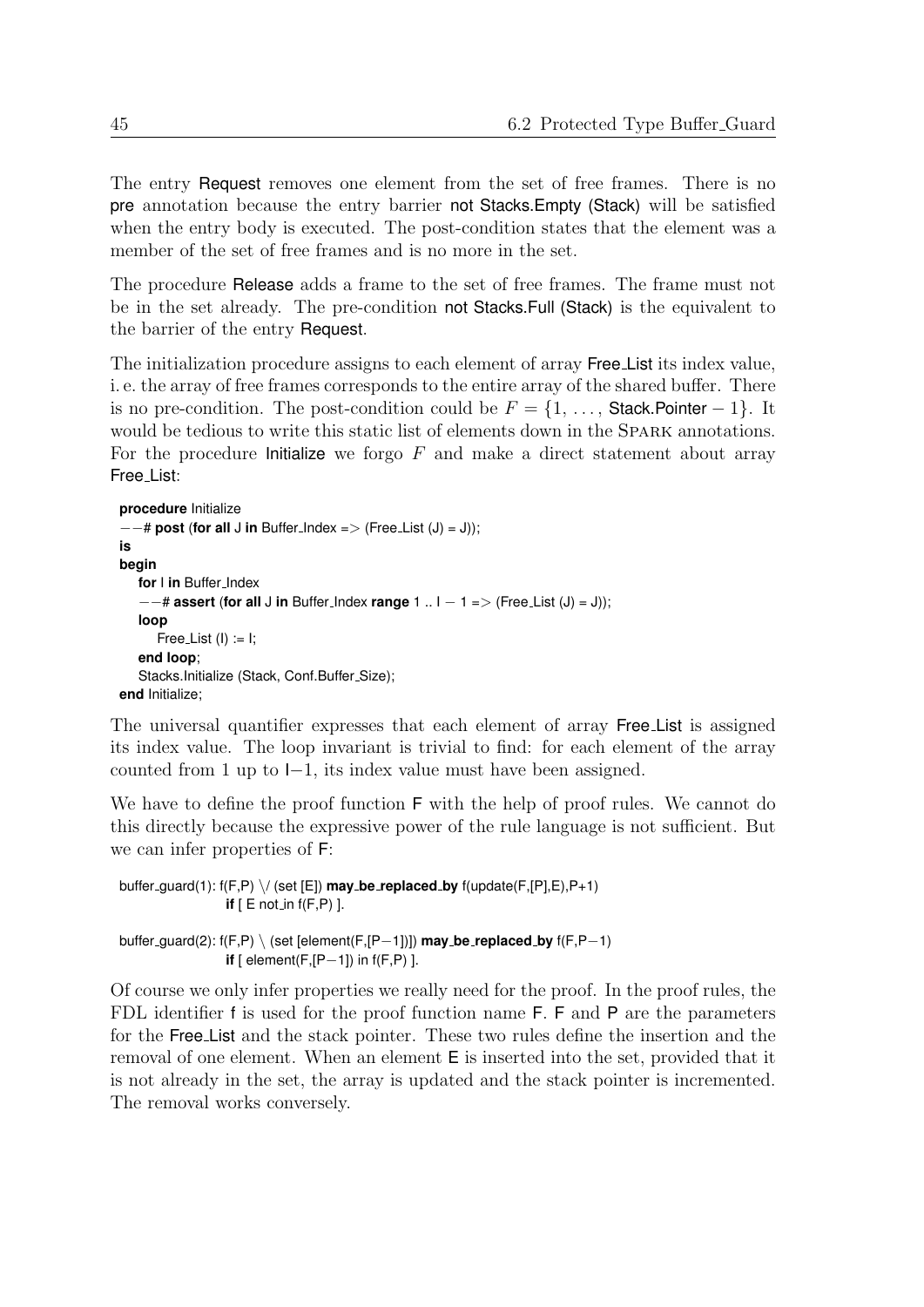Further on we define a rule for set membership:

```
buffer guard(3): element(F,[J]) in f(F,P) may be deduced from [ J>=1, J<P ].
```
An element of the array Free List is not necessarily an element of the set F. It is an element of F if and only if its index is in the range between one and the stack pointer minus one.

The invariant of the protected type Buffer Guard is dictated by the internal stack object:

```
−−# invariant Stacks.Ptr In Range (Stack) and Stacks.Max Ptr (Stack) = Conf.Buffer Size;
```
The rule stacks(3) cannot be applied to resolve Ptr\_In\_Range, because this time it is prefixed by the package name Stacks. We need a new rule with the same semantics but with a package prefix:

```
stacks(6): stacks ptr in range(S) may be replaced by
          stacks _ptr(S) >= 1 and stacks _ptr(S) <= stacks _max_ptr(S) + 1.
```
Rules for the identifiers stacks\_ptr and stacks\_max\_ptr are not required. But we do need rules for the functions Stacks.Empty and Stacks.Full, which are used in the barrier of entry Release and the pre annotation of procedure Request. They are prefixed by the package name but otherwise have the same semantics as the rules stacks(4) and stacks(5):

```
stacks(7): stacks_empty(S) \text{may}\_\text{be\_replaced}\_\text{by} stacks_ptr(S) = 1.
```

```
stacks(8): stacks_full(S) \text{may}\_\text{be\_replaced}\_\text{by}\ stacks_ptr(S) = stacks_max_ptr(S) + 1.
```
## <span id="page-53-0"></span>**6.2.2 Annotations in the Declaration**

This is the complete annotated source code of the declaration part; the explanations follow below:

```
protected type Buffer Guard
−−# own State : State Type;
−−# invariant Buffer Guard Invariant (State);
is
   −−# type State Type is abstract;
   −−# type Set Type is abstract;
   −−# function Set Member (S : in Set Type; E : in Buffer Index) return Boolean;
```
- −−# **function** Set Delete (S : **in** Set Type; E : **in** Buffer Index) **return** Set Type;
- −−# **function** Set Insert (S : **in** Set Type; E : **in** Buffer Index) **return** Set Type;
- −−# **function** Empty Set **return** Set Type;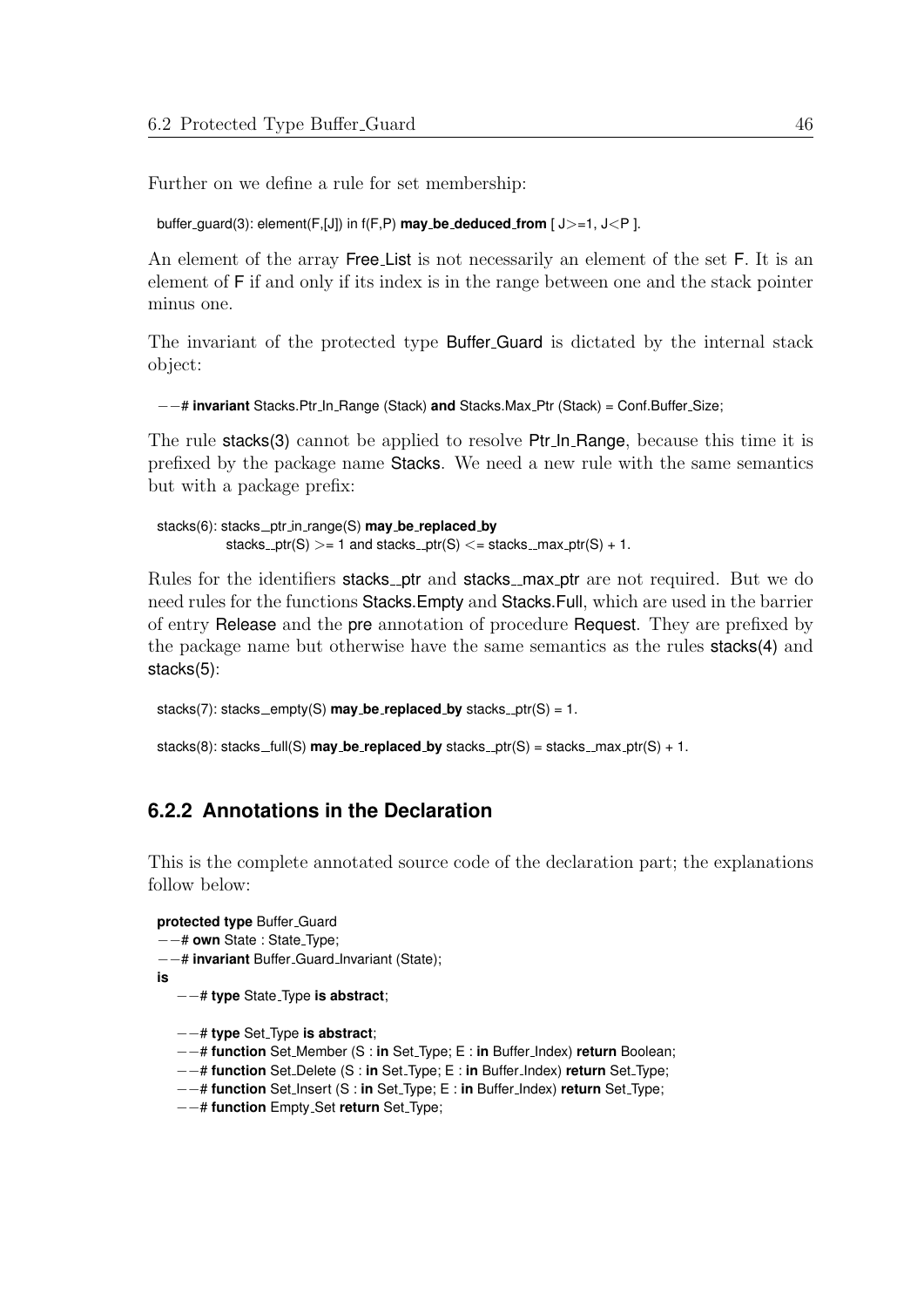```
−−# function F (Free List : in Buffer Index Array;
    −−# Pointer: in Stacks.Stack Range) return Set Type;
    −−# function Buffer Guard Invariant (S : in State Type) return Boolean;
    −−# function Can Be Released (S : in State Type; E : in Buffer Index) return Boolean;
    procedure Initialize ;
    −−# global in out State;
    −−# derives State from State;
    entry Request (Element_Index: out Buffer_Index);
    −−# global in out State;
    −−# derives Element Index, State from State;
    procedure Release (Element Index : in Buffer Index);
    −−# global in out State;
    −−# derives State from Element Index, State;
    −−# pre Can Be Released (State, Element Index);
 private
    Free_List : Buffer_Index_Array;
    Stack: Stacks.Stack:
 end Buffer_Guard:
The state variable is simply named State and has the proof type State Type.
```
The invariant has the same semantics as the invariant in the protected type body. It must be parametrized by the state variable and not by the—at this point invisible— Free List and Stack. The pre-processor transforms the protected type into a package. As shown in Section [3.3,](#page-18-0) the state type for packages is an FDL record. The record components can be accessed by the prefix fld. The invariant can then be defined as follows:

buffer guard(4): buffer guard invariant(S) **may be replaced by** stacks\_ptr\_in\_range(fld\_stack(S)) and stacks\_max\_ptr(fld\_stack(S)) =  $conf\_buffer\_size$ .

The declaration part must also contain the declarations of all the used proof functions. This includes the proof function F as well as the set proof functions of Section [4.5.](#page-36-0)

One note about the global and derives annotations of the procedure Initialize: they falsely imply that the initial state, i.e. the initial values of the variables Free List or Stack are used. The initial values are not used because all array elements are overwritten in procedure Initialize, but the Examiner is not able to recognize this.

As we do not make any assumptions about the properties of tasks—and the tasks are the only objects calling the protected type operations—we limit the pre- and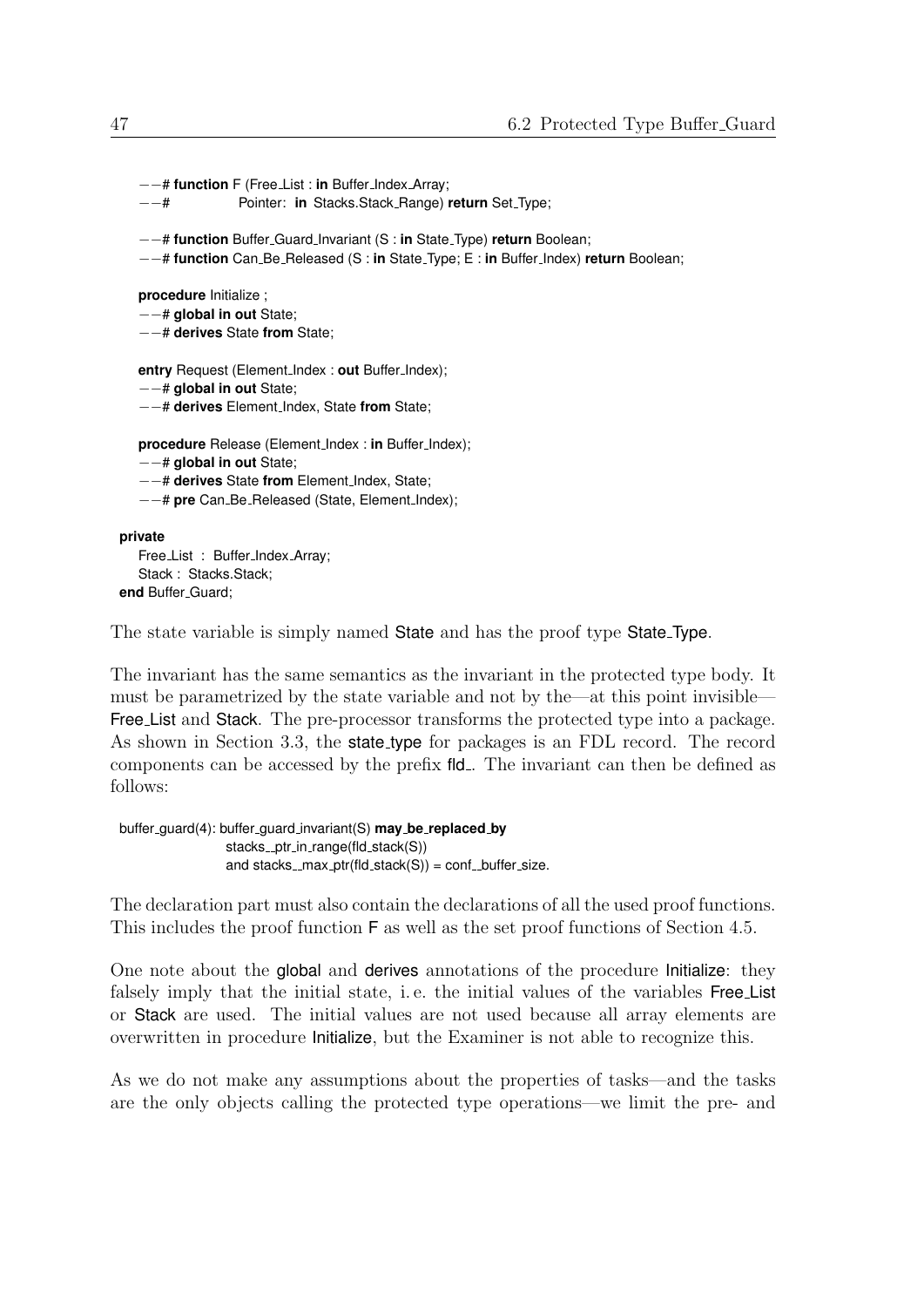post-conditions in the declaration part to the bare necessities. This means: no postconditions except the invariant. The pre-conditions are dictated by the refinement of the body annotations.

Procedure Initialize has by definition no pre-condition and entry Request does not need one because of its barrier condition. Only procedure Release requires a proof function which has the same semantics as the pre-condition of procedure Release in the body:

```
buffer guard(5): can be released(S,E) may be replaced by
                 E not in f(fId_free_l] ist(S), stacks ptr(fld stack(S)))
                 and not stacks_full(fld_stack(S)).
```
## **6.2.3 Proof Sessions for Entry Request**

The Simplifier is not able to prove all verification conditions. We have to revert to the Checker.

In every proof session we first list the hypotheses and conclusions of the verification condition. We omit superfluous hypotheses. On the one hand this leads to holes in the numbering of hypotheses, on the other hand it increases clarity considerably.

The Checker produces a lot of output. We reduce the amount of information by skipping superfluous lines. The displayed output lines of the Checker have not been modified, even the line breaks are verbatim.

The complete output of the Checker and the input command logs are available online (cf. Appendix [A.5\)](#page-106-0).

We mark the Checker input and output typographically by a vertical bar on the left-hand side. This way, the Checker protocol and our comments are easy to distinguish.

The command prompt of the Checker is |: (a vertical bar followed by a colon). We highlight the command keywords with bold face.

### **Proof Session from Start to Finish**

We start with the proof session that spans the source code range from the precondition to the post-condition of entry Request. The verification condition consists of the following hypotheses and conclusions: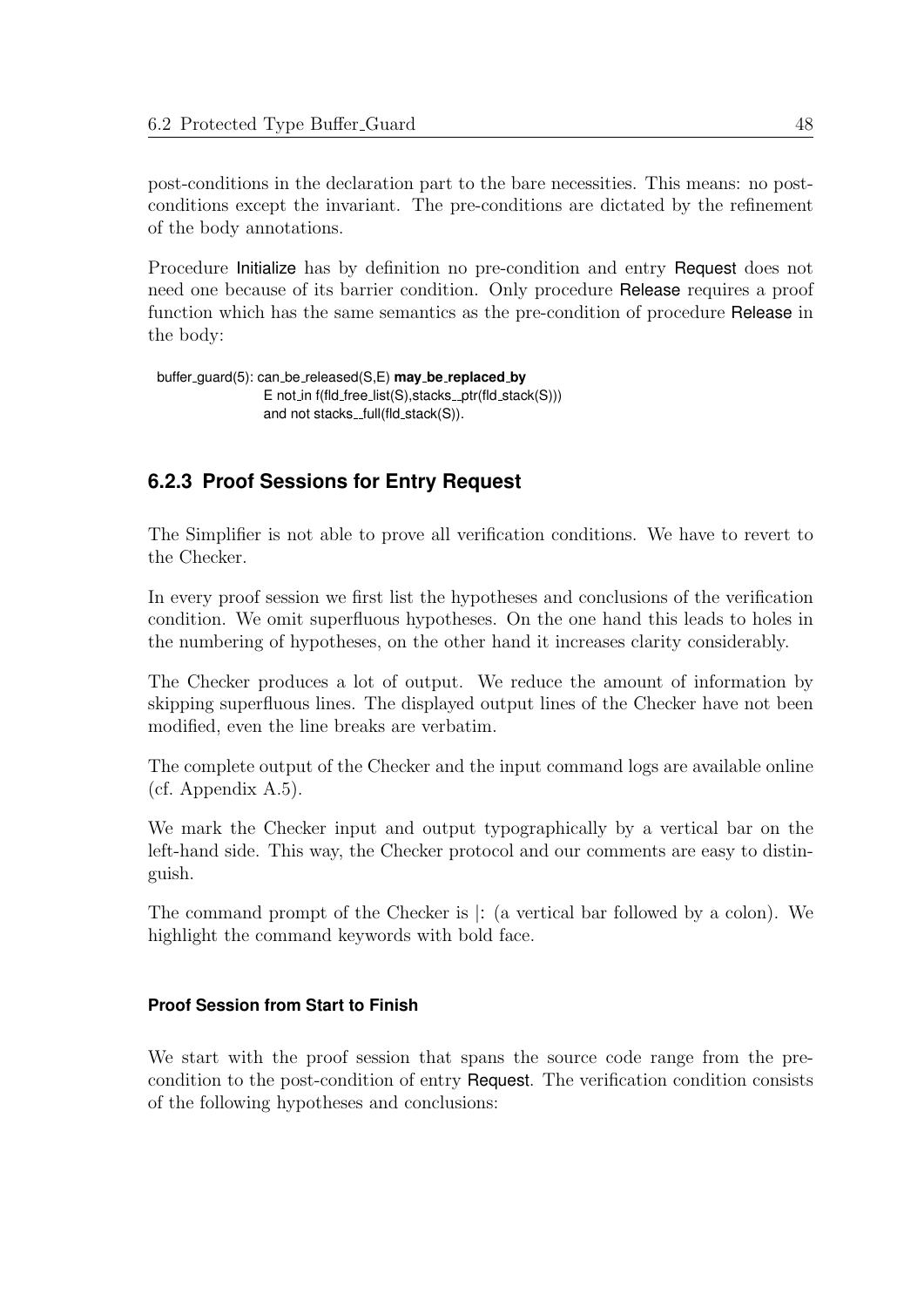```
CHECK|: list.
H4: stacks_ptr(stack 2) = stacks ptr(stack) -1H5: stacks_ptr(stack 2) >= 1
−−>
  C1: element(free_list, [stacks_ptr(stack_2)]) in f(free_list,
        stacks_ptr(stack))
  C2: f(free_list, stacks_ptr(stack _2)) = f(free_list, stacks_ptr(stack))
        \setminus (set [element(free_list, [stacks_ptr(stack_2)])])
```
We can infer C1 from buffer guard(3), provided that the necessary conditions to apply buffer guard(3) are satisfied, namely

```
1. stacks _ptr(stack 2) >= 1
```
2. stacks\_ptr(stack  $2$ ) < stacks\_ptr(stack)

They are indeed satisfied by the hypotheses H5 and H4.

```
CHECK|: infer c#1 using buffer guard(3) from [4,5].
∗∗∗ New H12: element(free list, [stacks ptr(stack 2)]) in f(free list,
        stacks_ptr(stack))
∗∗∗ PROVED C1: element(free list, [stacks ptr(stack 2)]) in f(free list,
        stacks_ptr(stack))
```
Hypotheses and conclusions on which the command is to be applied are referenced by an h or c, followed by a diamond and their number.

The hypotheses which are conditions for the application of a proof rule can be referenced by their numbers in squared brackets. This is not always required, especially if the Checker is able to find the hypotheses by itself. We always state in the explanations which hypotheses are used during the application of a proof rule.

The proved conclusion C1 is added as new hypothesis H12. Next we want to resolve C2 using buffer guard(2). The necessary condition for the application of buffer guard(2) is:

element(free\_list,[stacks\_ptr(stack)-1]) in f(free\_list,stacks\_ptr(stack))

H12 is already similar to this condition. We prepare H12 and C2 by replacing the predicate stacks ptr(stack  $2$ ) by stacks ptr(stack)  $-1$ .

In contrast to command infer, command replace does not get a list of used hypothesis as parameter. The replacement of H12 is justified by the information from hypothesis H4.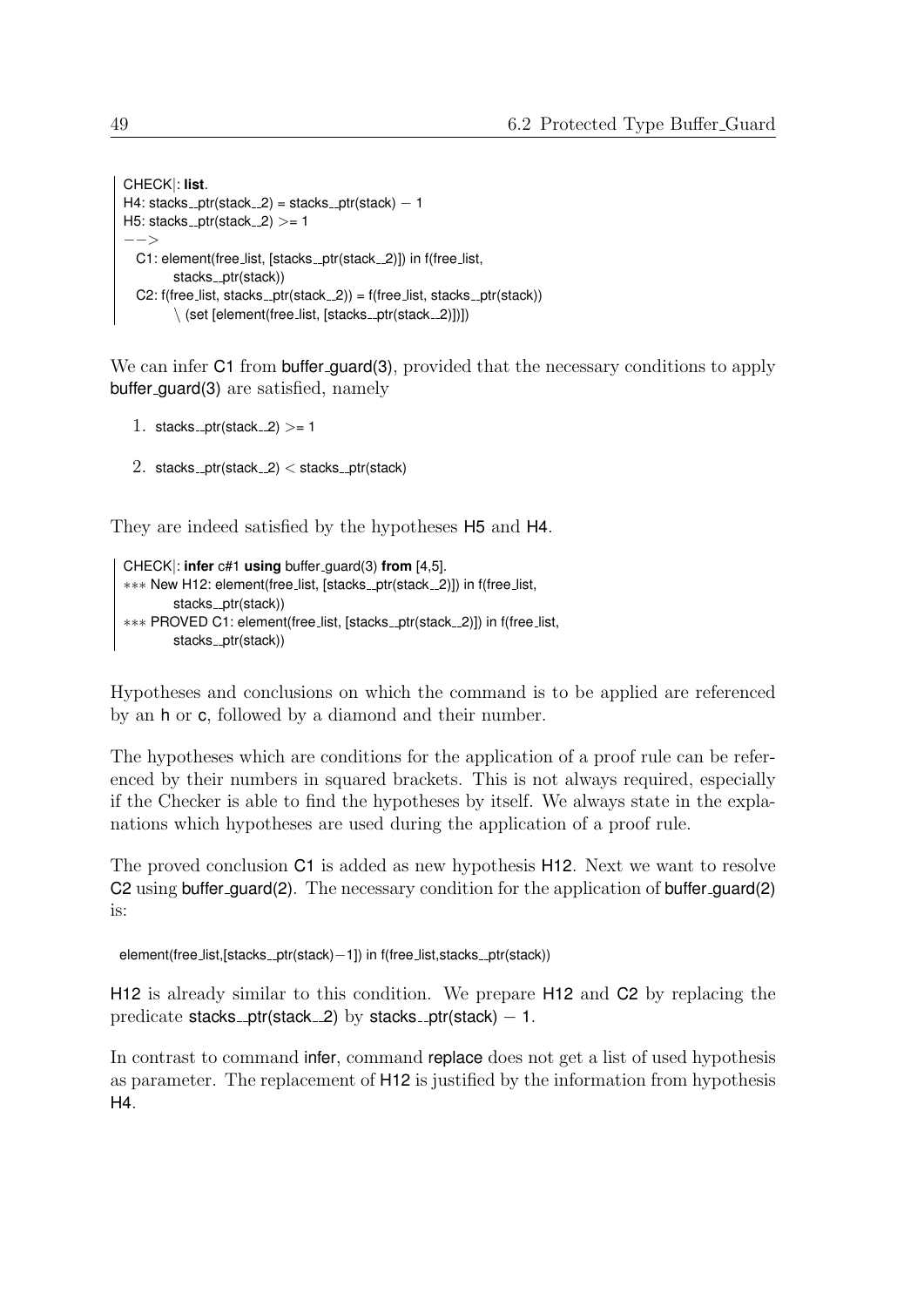CHECK|: **replace** h#12 & c#2: stacks<sub>-ptr</sub>(stack-2) **by** stacks<sub>-ptr</sub>(stack) − 1 **using** eq(1). ∗∗∗ New H12: element(free list, [stacks ptr(stack) − 1]) in f(free list, stacks\_ptr(stack))  $>>$  New goal C2: f(free list, stacks ptr(stack) – 1) = f(free list, stacks \_ptr(stack))  $\setminus$  (set [element(free list, [stacks \_ptr(stack) − 1])])

The new goal C2 replaces the existing conclusion C2 and the new hypothesis H12 the existing hypothesis H12. The built-in rule  $eq(1)$  allows equality substitutions. We always show the definition of the built-in rules we use. All built-in rule definitions are copied from the Checker Rules Manual [\[Spa04a\]](#page-109-1). Rule eq(1) is defined with a short-cut to the Prolog system:

```
eq(1): X may_be_replaced_by Y if [X=Y, goal(X\Y-Y) ].
```
After the modification of H12 and C2 we can apply buffer guard(2) to C2.

```
CHECK|: replace c#2: f(F,P) \ (set [element(F,[P−1])]) by f(F,P−1) using buffer guard(2).
NEW EXPRESSION: f(free_list, stacks_ptr(stack) -1) = f(free_list,
       stacks_ptr(stack) -1)
```
The NEW EXPRESSION replaces the existing conclusion C2. The resulting equation in C2 is trivially true. We let the inference engine of the Checker solve it.

```
CHECK|: done.
∗∗∗ PROVED C2: f(free list, stacks ptr(stack) − 1) = f(free list,
       stacks ptr(stack) -1)
∗∗∗ VC PROVED −− Well done!
```
There are no conclusions left. Therefore this verification condition (abbr. VC) is proved.

#### **Proof Session for Refinement Integrity**

Regarding the pre-condition of entry Request, the invariant in the body part must follow from the invariant in the declaration part. The resulting verification condition is listed below.

```
CHECK|: list.
H3: stacks_max_ptr(fld_stack(state)) = conf_buffer_size
−−>
 C1: stacks_{max_p}ptr(fld_stack(state)) = 65536
```
Obviously the Simplifier has a problem to recognize that  $conf_{\text{coll}}$  conf  $\text{L}\cdot$  buffer size = 65536. The rule which resolves this is automatically generated by the Examiner.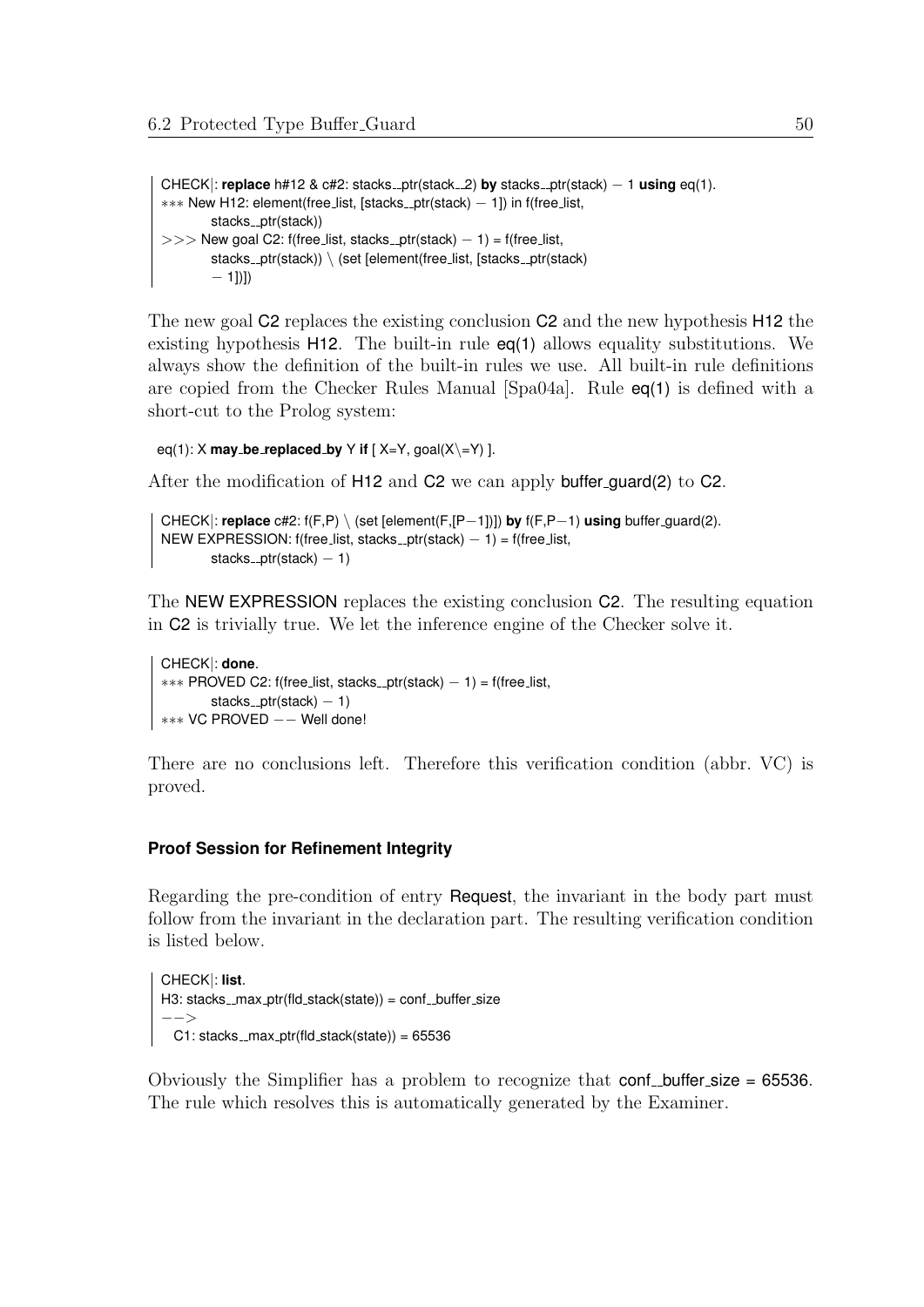request\_rules(3): conf\_buffer\_size may\_be\_replaced\_by 65536.

We apply this rule by hand.

```
CHECK: replace h#3: conf __ buffer size by 65536 using request rules(3).
NEW EXPRESSION: stacks_{max_p}f(fld_stack(state)) = 65536
```
The existing hypothesis H3 is replaced by this new expression. H3 is now equal to C1. The inference engine of the Checker is able to prove C1.

```
CHECK|: done.
∗∗∗ PROVED C1: stacks max ptr(fld stack(state)) = 65536
∗∗∗ VC PROVED −− Well done!
```
There is a second verification condition; this time the hypothesis and the conclusion are exchanged. It stems from the refinement of the post-condition: the invariant in the declaration part must follow from the invariant in the body part. We prove it in the same way but do not show the proof here.

### **6.2.4 Proof Sessions for Procedure Release**

The following proof session has some resemblance to the proof session of entry Request. It makes no difference whether a hypothesis comes from an entry barrier or from a pre annotation.

#### **Proof Session from Start to Finish:**

The following verification condition must be proved:

```
CHECK|: list.
H2: not element_index in f(free_list, stacks_ptr(stack))
H8: stacks_ptr(stack -1) = stacks -ptr(stack) + 1
−−>
  C1: f(update(free_list, [stacks_ptr(stack)], element_index), stacks_ptr(
        stack -1)) = f(free list, stacks -ptr(stat)) \ \ / (set [element index]
        )
```
We prove C1 with proof rule buffer guard(1). The following condition must be satisfied before this rule can be applied:

```
element_index not_in f(free_list, stacks_ptr(stack))
```
 $H2$  is already very similar to this condition. We prepare  $H2$  by replacing the not... in by not in. This is justified by the built-in rule sets(2) which is defined as follows: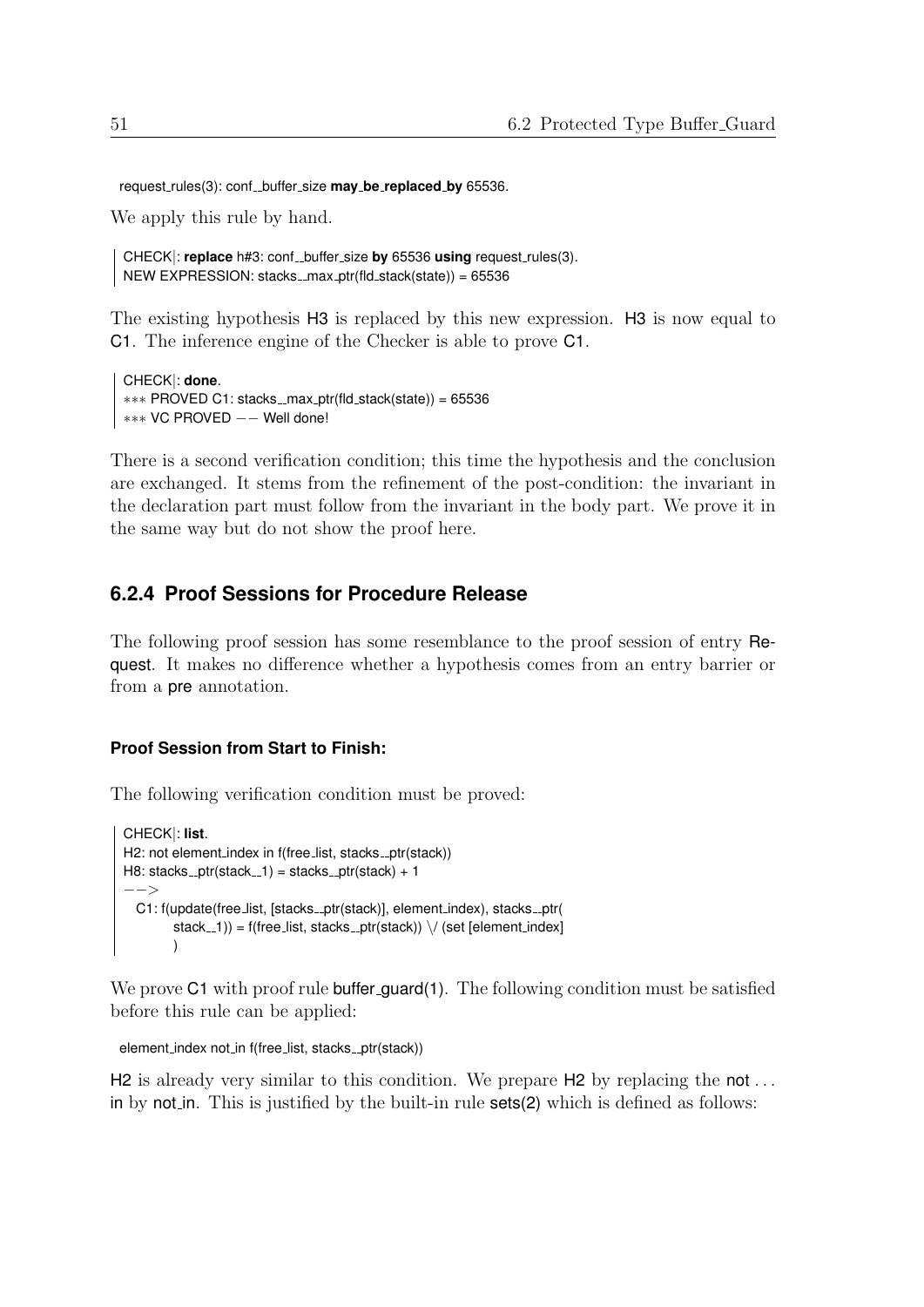sets(2): (X not\_in A) & (not (X in A)) are\_interchangeable.

```
CHECK|: replace h#2: not (X in A) by X not in A using sets(2).
NEW EXPRESSION: element_index not_in f(free_list, stacks_ptr(stack))
```
The modified hypothesis H2 allows us to apply rule buffer-guard(1).

```
CHECK|: replace c#1: f(F,P) \/ (set [E]) by f(update(F,[P],E),P+1) using buffer guard(1).
NEW EXPRESSION: f(update(free_list, [stacks_ptr(stack)], element_index),
        stack_{p}tr(stack _{p}1)) = f(update(free list, [stacks _{p}ptr(stack)],
        element_index), stacks_ptr(stack) + 1)
```
We make both sides of the equation equal by replacing **stacks ptr**(stack 1) using the information in hypothesis H8.

```
CHECK: replace c#1: stacks_ptr(stack -1) by stacks -ptr(stack) + 1 using eq(1).
NEW EXPRESSION: f(update(free_list, [stacks_ptr(stack)], element_index),
        stacks _ptr(stack) + 1) = f(update(free_list, [stacks.print(stack)],element_index), stacks_ptr(stack) + 1)
```
The resulting equation is trivially true.

```
CHECK|: done.
∗∗∗ PROVED C1: f(update(free list, [stacks ptr(stack)], element index),
        stacks _ptr(stack) + 1) = f(update(free list, [stacks _ptr(stack)],
        element_index), stacks_ptr(stack) + 1)
∗∗∗ VC PROVED −− Well done!
```
#### **Proof Session for Refinement Integrity**

```
CHECK|: list.
H5: stacks_max_ptr(fld_stack(state)) = conf_buffer_size
H7: element_index not_in f(fld_free_list(state), stacks_ptr(fld_stack(state
        )))
−−>
 C1: stacks_{max_p}ptr(fld_stack(state)) = 65536
  C2: not element_index in f(fld_free_list(state), stacks_ptr(fld_stack(
        state)))
```
C1 is easy to prove by replacing conf buffer size with 65536. The rule which allows this is automatically generated by the Examiner:

release\_rules(3): conf\_buffer\_size may\_be\_replaced\_by 65536.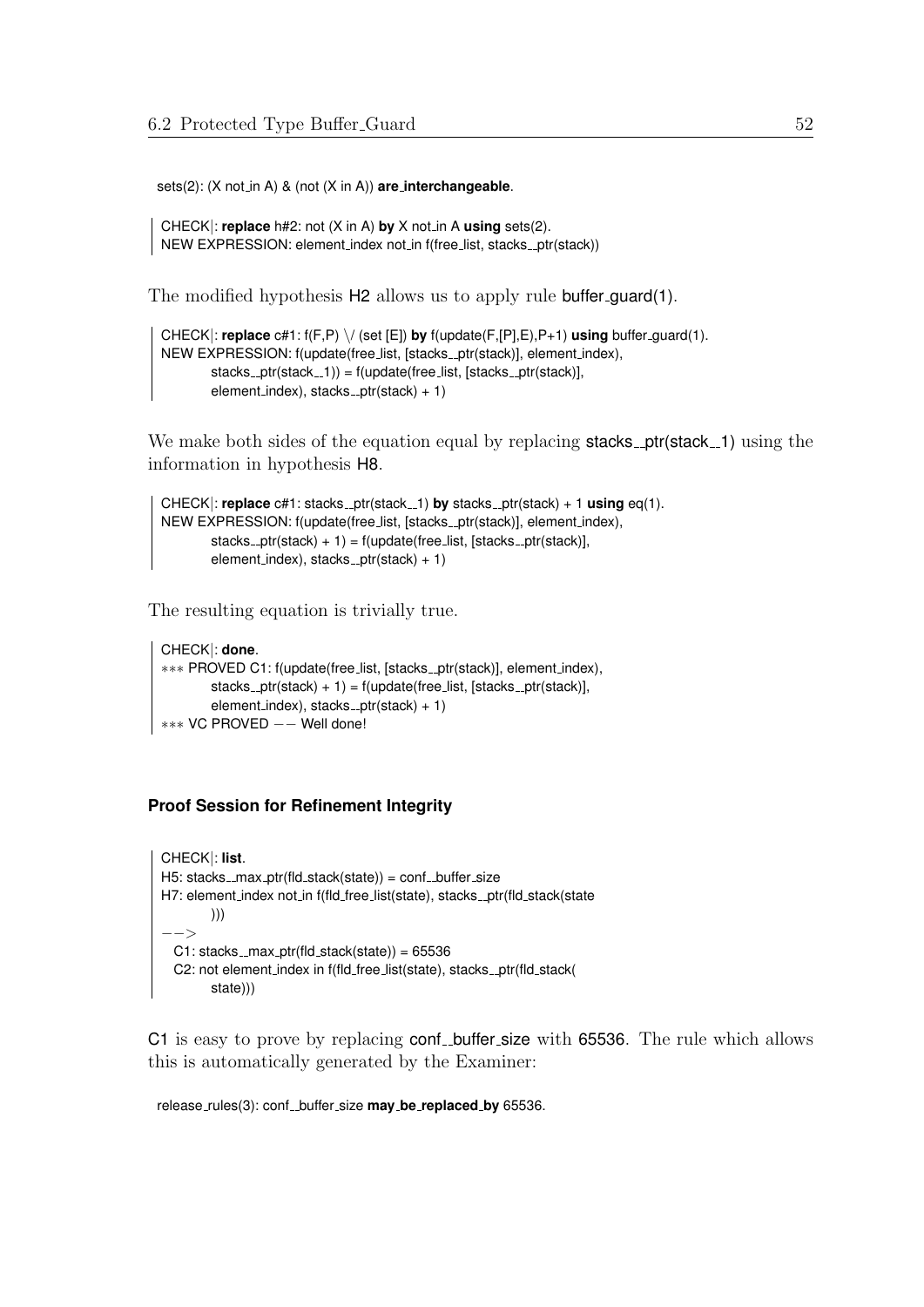```
CHECK|: replace h#5: conf_buffer_size by 65536 using release_rules(3).
NEW EXPRESSION: stacks_{max_p}f(fld_stack(state)) = 65536
CHECK|: done.
∗∗∗ PROVED C1: stacks max ptr(fld stack(state)) = 65536
```
C2 can be proved by adjusting it to hypothesis  $H$ . We replace the not ... in by not in.

```
CHECK|: replace c#2: not (X in A) by X not in A using sets(2).
NEW EXPRESSION: element_index not_in f(fld_free_list(state), stacks_ptr(
        fld_stack(state)))
```
Conclusion C2 and hypothesis H7 are now identical.

```
CHECK|: done.
∗∗∗ PROVED C2: element index not in f(fld free list(state), stacks ptr(
       fld_stack(state)))
∗∗∗ VC PROVED −− Well done!
```
There is one other verification condition which is equally simple to prove as C1. We do not show the proof here.

### **6.2.5 Proof Sessions for Procedure Initialize**

#### **Proof Session from Start to the Loop Invariant**

The following verification condition spans the source code from the pre-condition to the start of the loop. For the proof, we do not need any hypotheses; the conclusion is always true.

```
CHECK|: list.
  C1: for _all(j_: integer, 1 \leq i \leq j and j_\leq i \leq 0 - > element(free list,
           [i_]) = j<sup>_</sup>)
```
Inside the quantifier, the left side of the implication is always false, the implication, therefore, true. The universal quantifier can be eliminated with command unwrap.

```
CHECK|: unwrap c#1.
>> New goal C1: 1 <= int_j_1 and int_j_1 <= 0 -> element(free_list,
       (int_j_1, 1]) = int_j_1
```
We have difficulties to infer that the left side of the implication is false. We cannot make a definitive statement here, but it seems that, if the Checker is able to simplify the result of an inference to false, then it aborts with the error message "FAIL". But there is another way to prove C1. First we infer a hypothesis.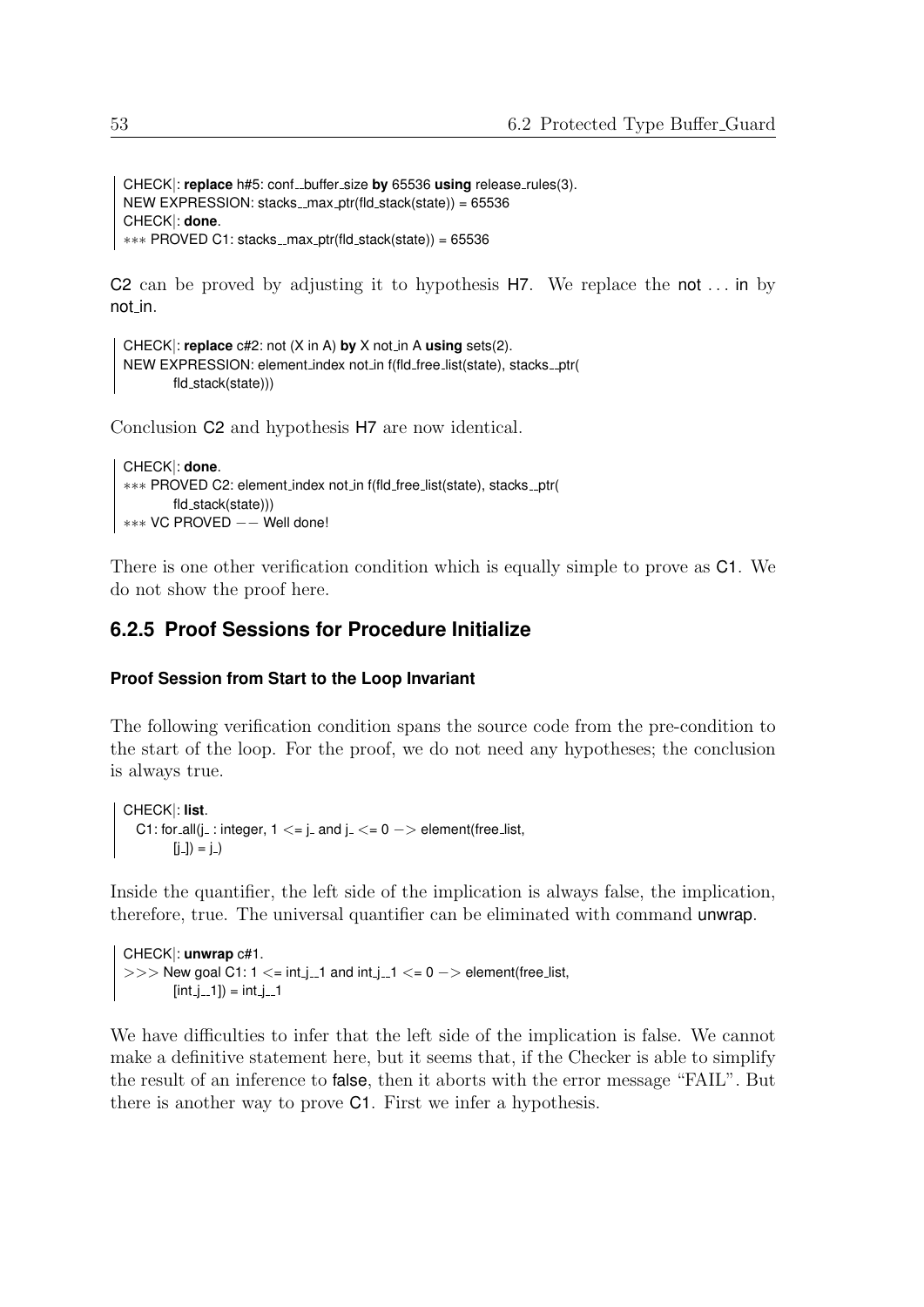```
CHECK|: infer 0 < \text{int}.j=1 or not 0 < \text{int}.j=1 using inference(1).
*** New H2: 0 < int j -1 or not 0 < int j -1
```
The rule inference(1) is defined as follows:

```
inference(1): X may be deduced from [ X ].
```
Then we start a proof by cases on hypothesis  $H2$ . There are two cases:  $0 < \text{int}$  j\_1 and its negation.

```
CHECK|: prove c#1 by cases on h#2.
CASE 1: 0 < int_i.1
     *** New H3: 0 < int_j_1
     >> New goal C1: 1 <= int_j_1 and int_j_1 <= 0 -> element(free_list,
             [int_j 1]) = int_j 1
```
On command prove the Checker enters a new proof frame. The case is added as a new hypothesis. When the proof frame is exited, this hypothesis and all other hypotheses which were inferred within that proof frame are deleted. In the new proof frame there is only one conclusion to prove. In this case, the conclusion is identical to the conclusion of the outer proof frame. We mark the new proof frame typographically with an indentation.

The hypothesis  $0 \lt int$  is sufficient to prove the implication.

CHECK|: **done**.  $***$  PROVED C1: 1  $\lt$ = int\_j\_1 and int\_j\_1  $\lt$ = 0 -> element(free\_list, [  $int_{-1}$  =  $int_{-1}$  FOR CASE 1

The proof frame is exited, the second case is added as a new hypothesis and the conclusion has to be proved again.

```
CASE 2: not 0 < \text{int}_1-1
      ∗∗∗ New H3: not 0 < int j 1
      >> New goal C1: 1 <= int_j_1 and int_j_1 <= 0 -> element(free_list,
              [int_i[-1]] = int_i[-1]
```
This single hypothesis is also sufficient to prove the implication.

```
CHECK|: done.
      *** PROVED C1: 1 \le= int i_1 and int i_1 \le = 0 \Rightarrow element(free list, [
              int_i 1]) = int_i 1 FOR CASE 2
∗∗∗ VC PROVED −− Well done!
```
The verification condition has been proved. Without the case distinction, the inference engine would not be able to prove the implication.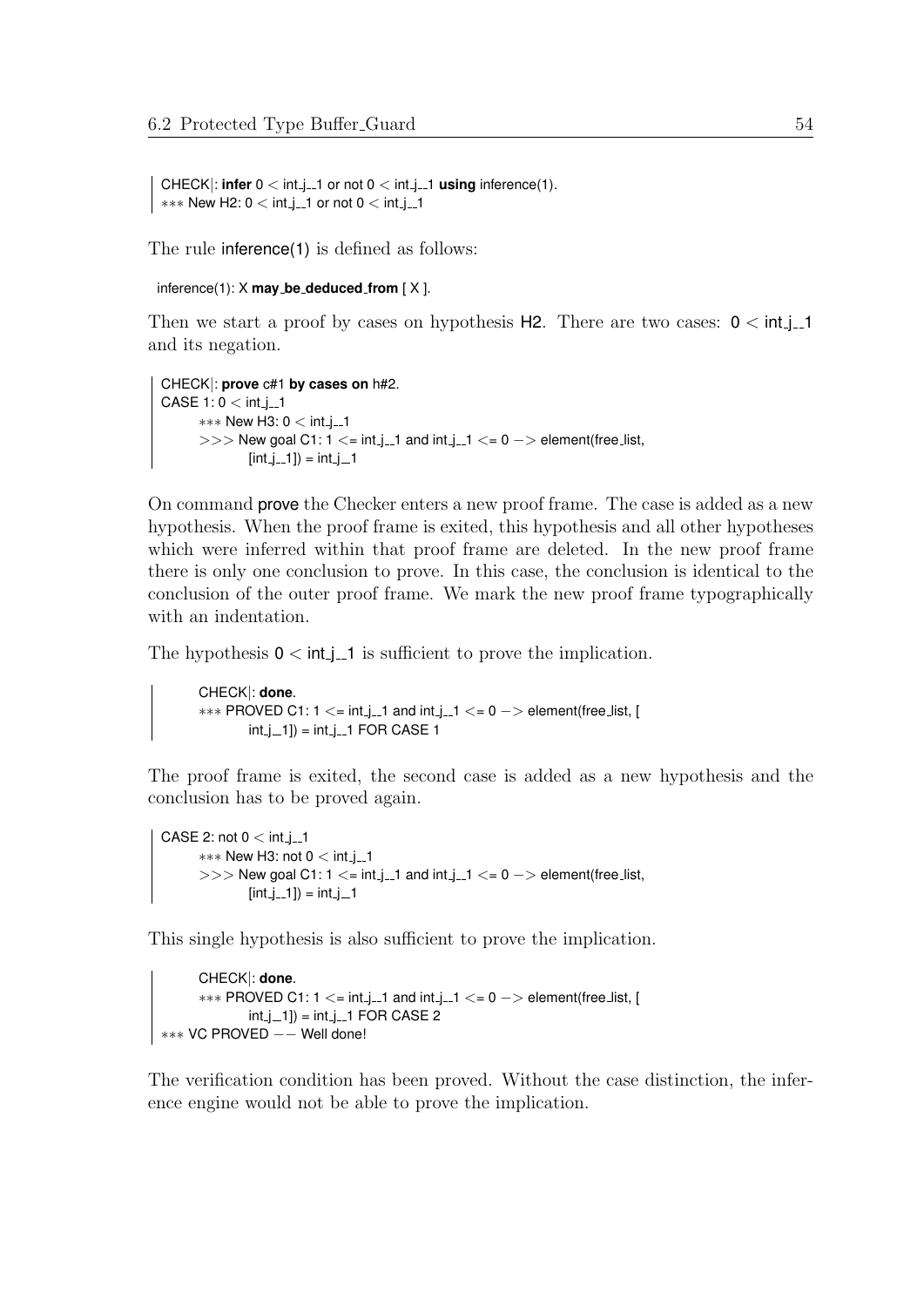#### **Proof Session for the Loop Invariant**

This verification condition handles the transition from one loop step to the next.

```
CHECK|: list.
H1: for all(j : integer, 1 \le i and j \le i loop -1 \le i - 1 -> element(
         free_list, [i_]) = [i_)
−−>
  C1: for _all(j_: integer, 1 \le i and j_\le i loop _1_i -> element(update(
         free_list, [loop_1_1_i], loop_1_1_i), [j_1] = j_1
```
First we get rid of the universal quantifier in conclusion C1.

```
CHECK|: unwrap c#1.
>> New goal C1: 1 \lt= int_j_1 and int_j_1 \lt= loop_1_i -> element(update(
       free_list, [loop_11_i], loop_11_i), [int_1-1] = int_1-1
```
We start a proof by implication. The left-hand side of  $C1$  is assumed to be true and added as hypotheses H5 and H6. Similarly to a proof by cases, a new proof frame is entered.

```
CHECK|: prove c#1 by implication.
     *** New H5: 1 \le = int_j_1
     *** New H6: int_j_1 \le = loop_1_i
     >> New goal C1: element(update(free_list, [loop_1_i], loop_1_i),
              [int_i 1]) = int i -1
```
We make a case distinction on  $\text{loop}_{-1}$  i because, if  $\text{loop}_{-1}$  i were the same as int j -1, the array update would vanish. To this effect, we infer a new hypothesis.

```
CHECK: \text{infer}\ \text{loop}_{-1} = \text{int}_{-1} or not \text{loop}_{-1} = \text{int}_{-1} = \text{int}_{-1} using inference(1).
CHECK|: simplify.
*** New H7: loop -1 - i = int_i - 1 or loop -1 - i \le int i - 1
```
We let the Checker normalize the negation to an inequality sign. This extra step is necessary because the Checker cannot infer H7 directly if it contains an inequality sign. With H7 we start the prove by cases on C1.

```
CHECK|: prove c#1 by cases on h#7.
CASE 1: loop_1_1 = int_1_1_1*** New H8: loop_1_i = int_j_1
     >> New goal C1: loop_1_i = int_j_1
```
The inference engine of the Checker automatically simplifies conclusion C1, but it does not simplify it enough. Hypothesis  $H8$  is identical to C1. When we manually start the inference engine of the Checker, it is able to recognize this equality.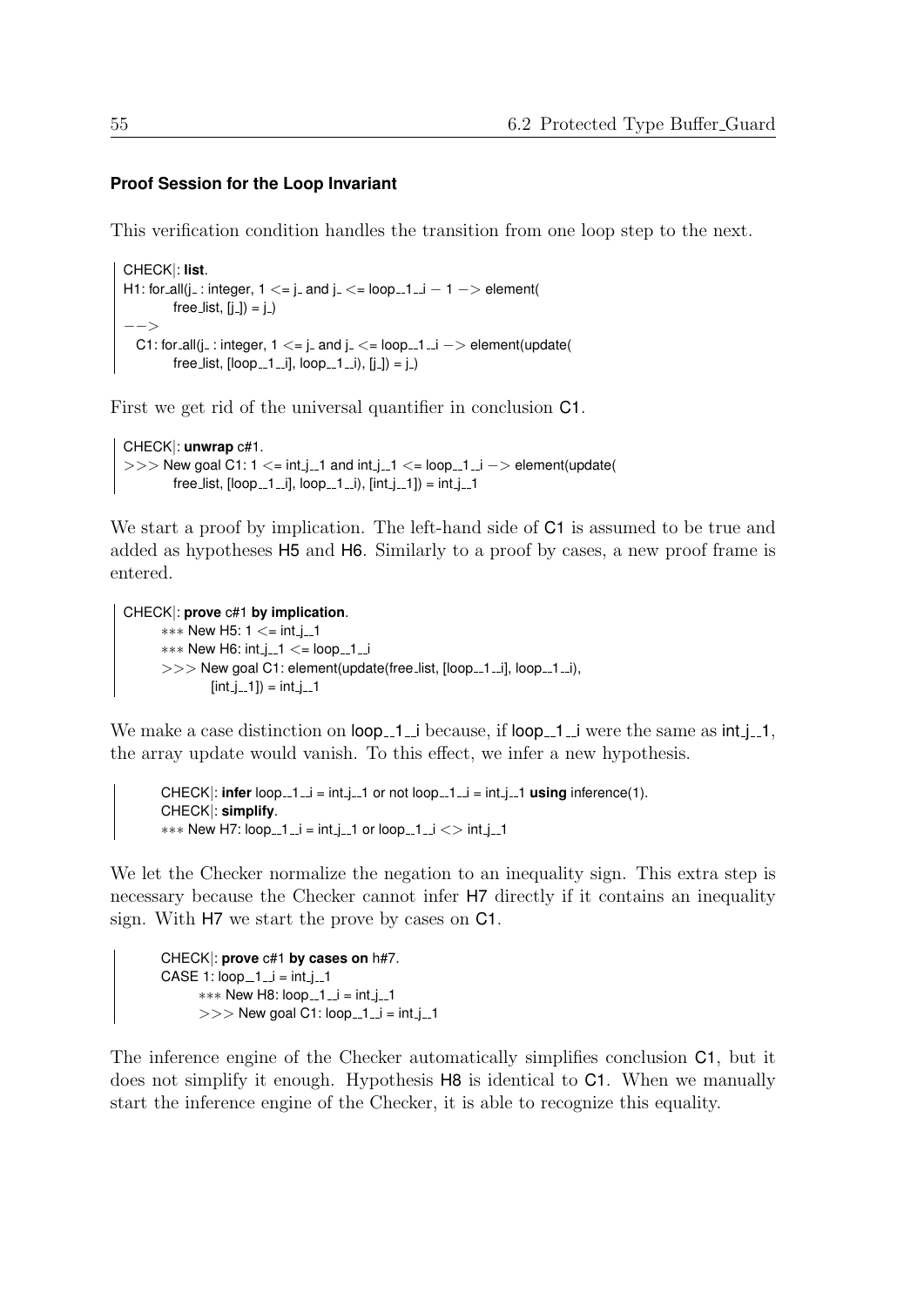CHECK|: **done**. ∗∗∗ PROVED C1: loop 1 i = int j 1 FOR CASE 1

The next case is more challenging.

```
CASE 2: loop_1_1_1 \leq 1 int.j.1
      *** New H8: loop_1_i <> int_j_1
      >> New goal C1: element(free_list, [int_j_1]) = int_j_1
```
We revert to hypothesis H1 by eliminating its quantifier.

```
CHECK|: unwrap h#1.
*** New H9: 1 \lt= int.J..1 and int.J..1 \lt= loop..1.i - 1 -> element(
        free_list, [int_J_1] = int_J_1
```
This time the quantifier of a hypothesis is eliminated. There is a capital letter in atom int J<sub>-1</sub>. This is not a Prolog variable but a so-called *universal variable*. The Checker requires us to instantiate it by another atom before we do anything else. We instantiate  $int_J_1$  by  $int_J_1$  because this is the predicate used in C1.

```
CHECK: instantiate int.J.1 with int.j.1.
*** New H9: 1 \le = int_i_1 and int_i_1 \le = loop_1_i - 1 -> element(
         free_list, [int_j<sub>--1</sub>]) = int_j<sub>--1</sub>
```
Our strategy is to show that the left-hand side of this implication is true. Hypothesis H5 states that  $1 \le$ = int j\_1. We just need to infer that  $int$  j\_1  $\lt$  = loop 1\_1 = 1.

```
CHECK: infer loop -1 \leq i > = int j-1 using inequals(6).
*** New H10: loop_1_i >= int_j_1
CHECK|: infer loop_{-1} i > int_{-1} using strengthen(1) from [8,10].
*** New H11: loop_1_i > int_j_1
CHECK|: infer int_{-1}^{1} + 1 \le = loop-1 is using inequals(102) from [11].
*** New H12: int_j_1 + 1 \lt = loop_1_i
CHECK|: infer int j = 1 + 1 - 1 \le loop j = 1 - 1 using inequals(74) from [12].
*** New H13: int_j_1 + 1 - 1 <= loop_1_i - 1
CHECK|: infer int.j_1 <= loop_11_1 - 1 using inequals(3) from [13].
*** New H14: int_j_1 <= loop_1_i - 1
```
Maybe there is an easier way to infer H14 from H8—we just did not find one. For completeness, these are the built-in rules we used: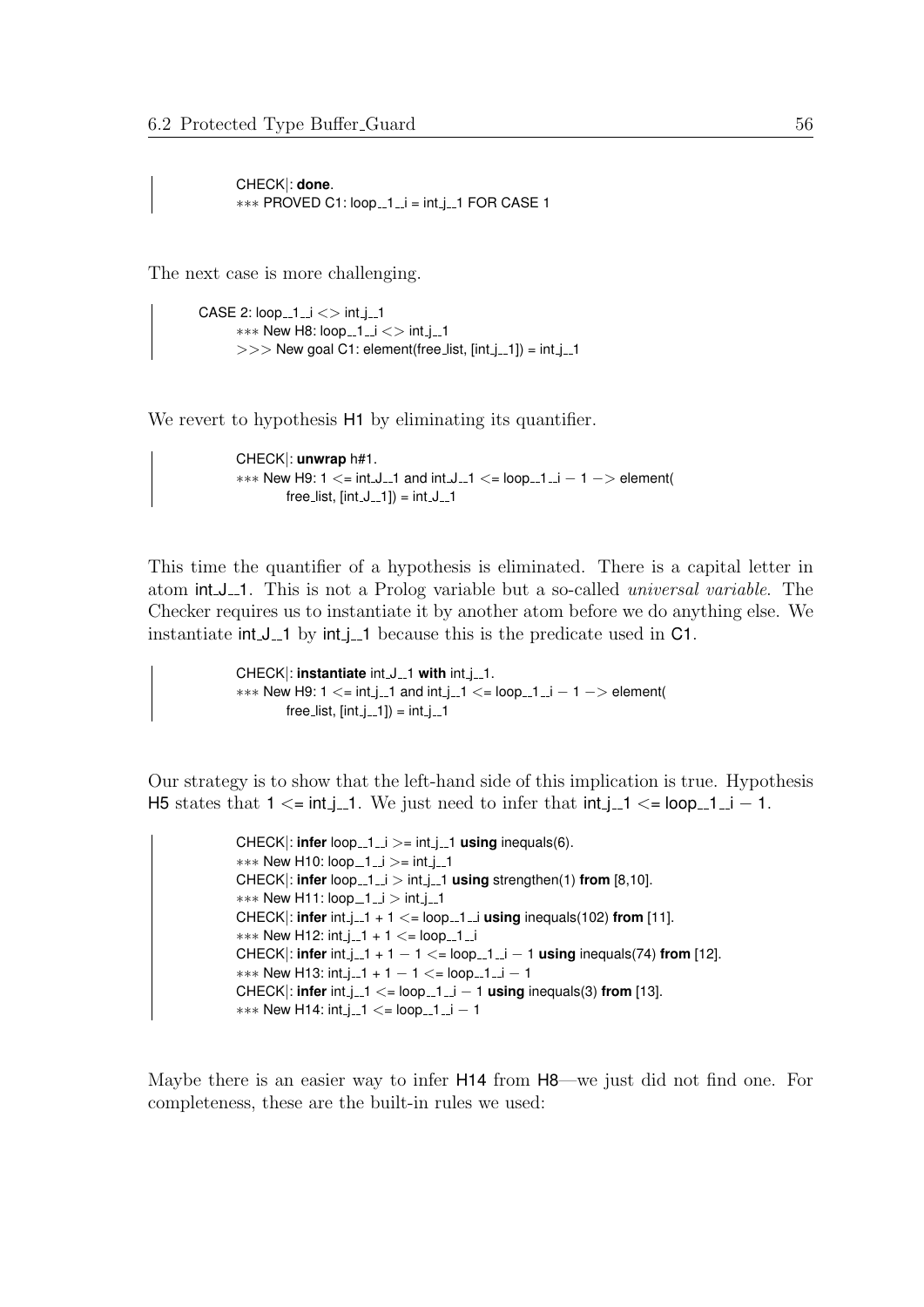strengthen(1): I>J **may be deduced from** [ I>=J, I<>J ]

inequals(3): I−N<=J **may be deduced from** [ I<=J, N>=0 ].

inequals(6): J>=I−N **may be deduced from** [ I<=J, N>=0 ].

```
inequals(74): I−N<=J−N may be deduced from [ I<=J ].
```

```
inequals(102): Y+1<=X may be deduced from [ X>Y ].
```
With H5 and H14, the left-hand side of H9's implication becomes true and we can finally deduce C1.

```
CHECK|: deduce c#1 from [5,9,14].
           ∗∗∗ PROVED C1: element(free list, [int j 1]) = int j 1 FOR CASE 2
∗∗∗ VC PROVED −− Well done!
```
#### **Proof Session for Refinement Integrity**

Similarly to the refinement integrity proofs for entry Request and procedure Release, we have to replace the predicate conf buffer size by 65536. We do not show the proof here.

## **6.3 Protected Type Priority List**

#### **6.3.1 Annotations in the Body**

The protected type Priority List manages a list of memory frame indices, which are stored in an array. This array is logically a linked list. In analogy to the Buffer Guard, we abstract from the array and define the properties of the Priority List operations by means of a set. Let L be this set of indices:

 $L := \{ \text{Ext} \} \cup \{ j | \exists i : i \in L : \text{List}(i).$ Suc = j}

In contrast to the original Coco proof, we include the list extension Ext in the set. This way, we save several cases in the proof.

In analogy to the **Buffer-Guard**, we declare a proof function for set  $L$ . The only parameter is the array List. The return type is a set of integers:

```
−−# function L (List : in Priority Queue) return Set Type;
```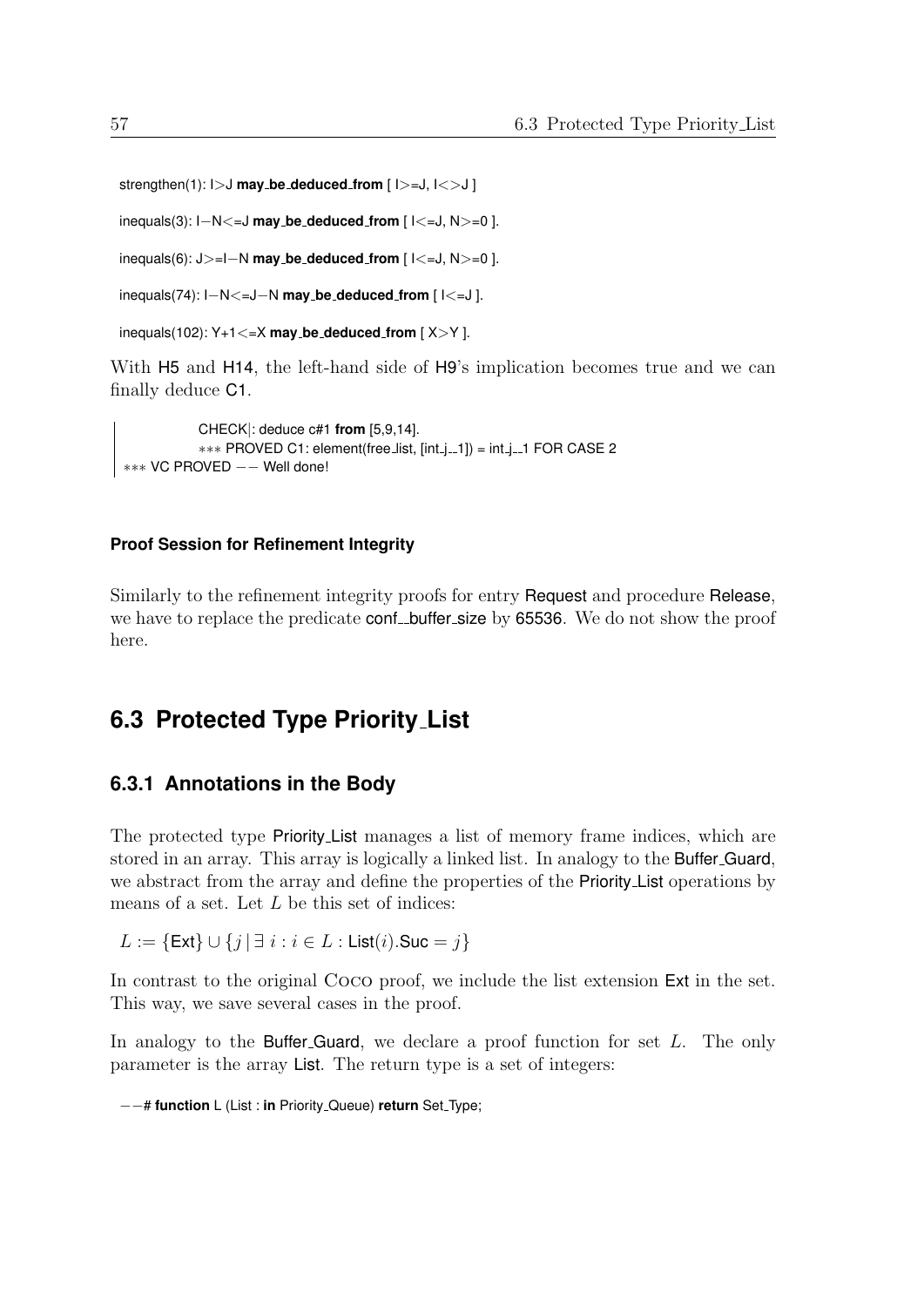Again we cannot define proof function L directly as proof rule. But we can infer properties of set L. The first property is that the list extension is always a set member.

priority\_list(1): buf\_ext in  $I(L)$  may be deduced.

The name of the list extension is Ext. After the pre-processor has transferred the protected type into a child package, Ext is declared in the (parent) package Buf. This leads to the FDL identifier buf ext. Another property of set  $L$  is that the value of the successor field of an element is also a set member. This stems from the linked list nature of the array.

```
priority list(2): fld suc(element(L,[I])) in l(L) may be deduced from [ I in l(L) ].
```
The next proof rule builds on the array property. Every element in the array has a unique index. Every element is either in set  $L$  or not. In particular, no element in the set has the same array index as an element outside the set. We use the quantifier for sets as described in Section [4.5.](#page-36-0)

```
priority list(3): for all(x : integer, x in l(L) −> I <> x) may be deduced from [ I not in l(L) ].
```
In analogy to the rules buffer guard(1) and buffer guard(2), we define rules for insertion into and removal from the set.

```
priority_list(4): I(L) \setminus I (set [E]) & I(update(L, [1], upf\_succ(element(L, [1]), E)))are interchangeable
                               \mathbf{if} \lceil l in \mathsf{I}(\mathsf{L}), \mathsf{E} not in \mathsf{I}(\mathsf{L}), \mathsf{fld} suc(element(\mathsf{L}, \lceil \mathsf{E} \rceil)) = fld suc(element(\mathsf{L}, \lceil \mathsf{I} \rceil)) ].
priority list(5): I(L) \setminus (set [E]) & I(update(L, [1], upf\_suc(element(L, [1]), fid\_suc(element(L, [E]]))))are interchangeable
                               if \lceil \text{I in I(L)}, \text{E in I(L)}, \text{fld}_suc(\text{element}(L,\lceil l \rceil)) = E \rceil.
```
When an element  $E$  is inserted into the set, the successor of some other element I must be E, provided that I is in the set, E is not already in the set, and the successor of E points to the previous successor of I. The removal works the opposite way.

We require a special rule for the list extension element. If the successor of the list extension is updated to be the list extension itself, then the set consists only of a single element, namely the list extension.

priority\_list(6): l(update(\_, [buf\_ext], upf\_suc(\_, buf\_ext))) & (set [buf\_ext]) **are interchangeable**.

When an array element is modified that is not in the set, then this has no effect on the set.

```
priority_list(7): I(update(L, [1], ...) & I(L) are_interchangeable if [ I not_in I(L) ].
```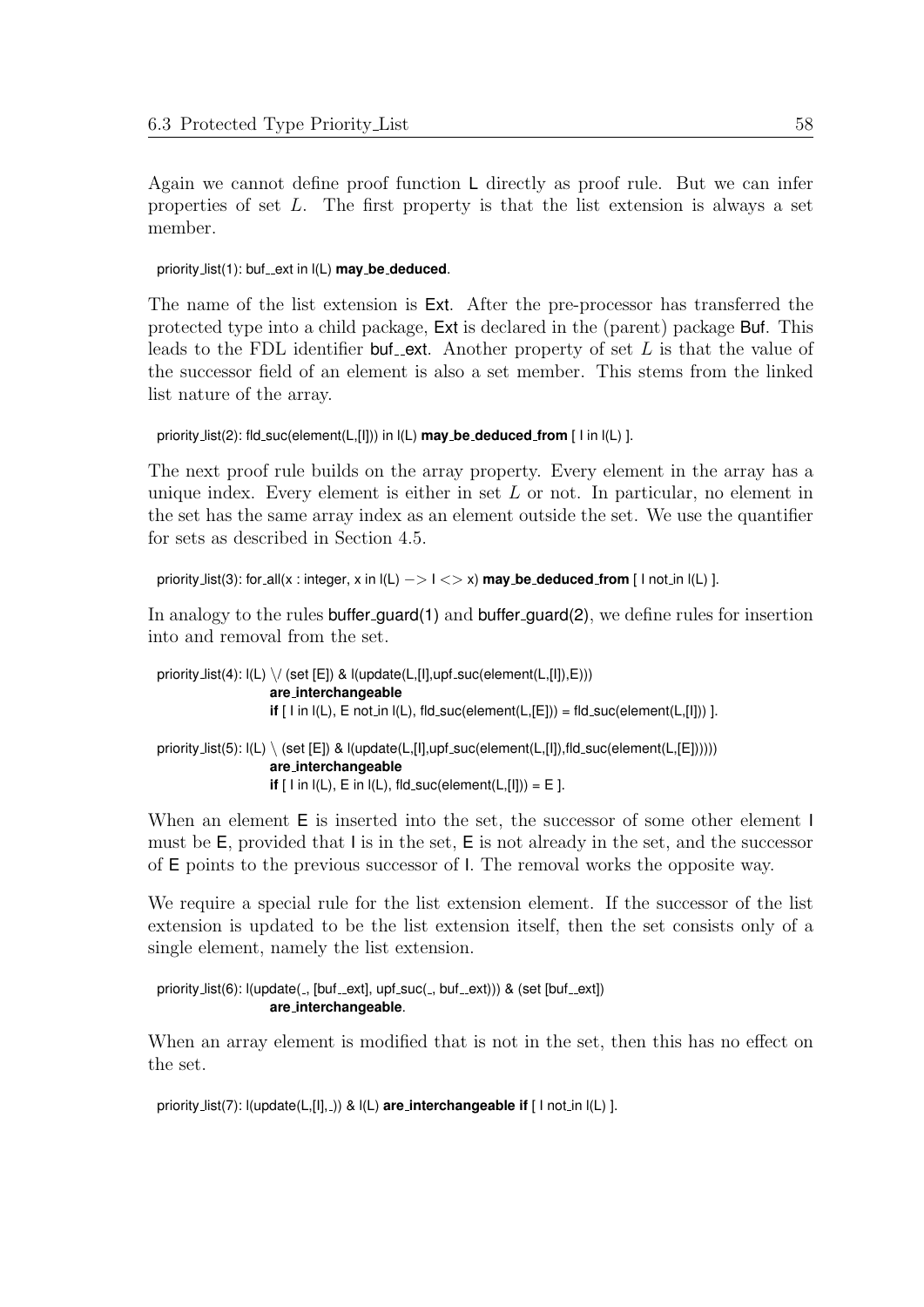The set is best suited to control the number of elements but it says nothing about the ordering of these elements. To accomplish the latter, we define the proof function Sorted which returns true if those elements of the array List, which are also members of the set L, are sorted in ascending order:

−−# **function** Sorted (List : **in** Priority Queue) **return** Boolean;

In the following descriptions, we mix the terms array and list because it depends on the view which applies best to the array variable List.

Again we specify proof rules for the insertion and the removal of elements to and from the sorted list.

```
priority_list(8): sorted(update(L,[I],upf_suc(element(L,[I]),E))) & sorted(L)
                       are interchangeable
                       if \lceil \ln \lceil (\lfloor L \rfloor) \rceil, E not in \lceil (\lfloor L \rfloor) \rceil,
                              fld\_suc(element(L,[E])) = fld\_suc(element(L,[I])),(I = but ext or fld pri(element(L, [I])) \lt = \text{fid} pri(element(L, [E]))),
                              fd\_pri(element(L, [E])) \leq fid\_pri(element(L, [fid\_succ(element(L, [I]))]))].
priority_list(9): sorted(update(L,[I],upf_suc(element(L,[I]),fld_suc(element(L,[E])))))
```

```
may be replaced by sorted(L)
if [ \text{ I in I(L)}, \text{ E in I(L)}, \text{ fid\_suc}(\text{element}(L, [I])) = \text{E}.
```

```
When an element E is inserted by modifying an existing element I, the same conditions
must be satisfied as for rule priority list(4). Additionally the priority of I must be lower
than the priority of E except when I is the list extension. The priority of E must be
lower than the priority of its successor which is the former successor of I.
```
When an element  $E$  is removed, only the conditions from **priority list(5)** must be satisfied. A list remains sorted when a single element is removed.

A list that consists of only one element is always sorted. This single element can only be the list extension:

```
priority_list(10): sorted(update(_,[buf_ext],upf_suc(_,buf_ext))) may be deduced.
```
In analogy to **priority list(7)**, the update of an array element that is not in set  $L$  has no effect.

priority list(11): sorted(update(L,[I], \_)) & sorted(L) **are interchangeable if** [ I not in I(L) ].

The last proof rule of the proof function Sorted specifies the ordering property directly. For every element in the set (except for the list extension), its successor has a higher priority value.

```
priority list(12): for all(x : integer, x in I(L) and x \leq buf ext ->
                      fd\_pri(element(L,[x])) \leq fd\_pri(element(L,[fld\_succ(element(L,[x)]))))may be deduced from [ sorted(L) ].
```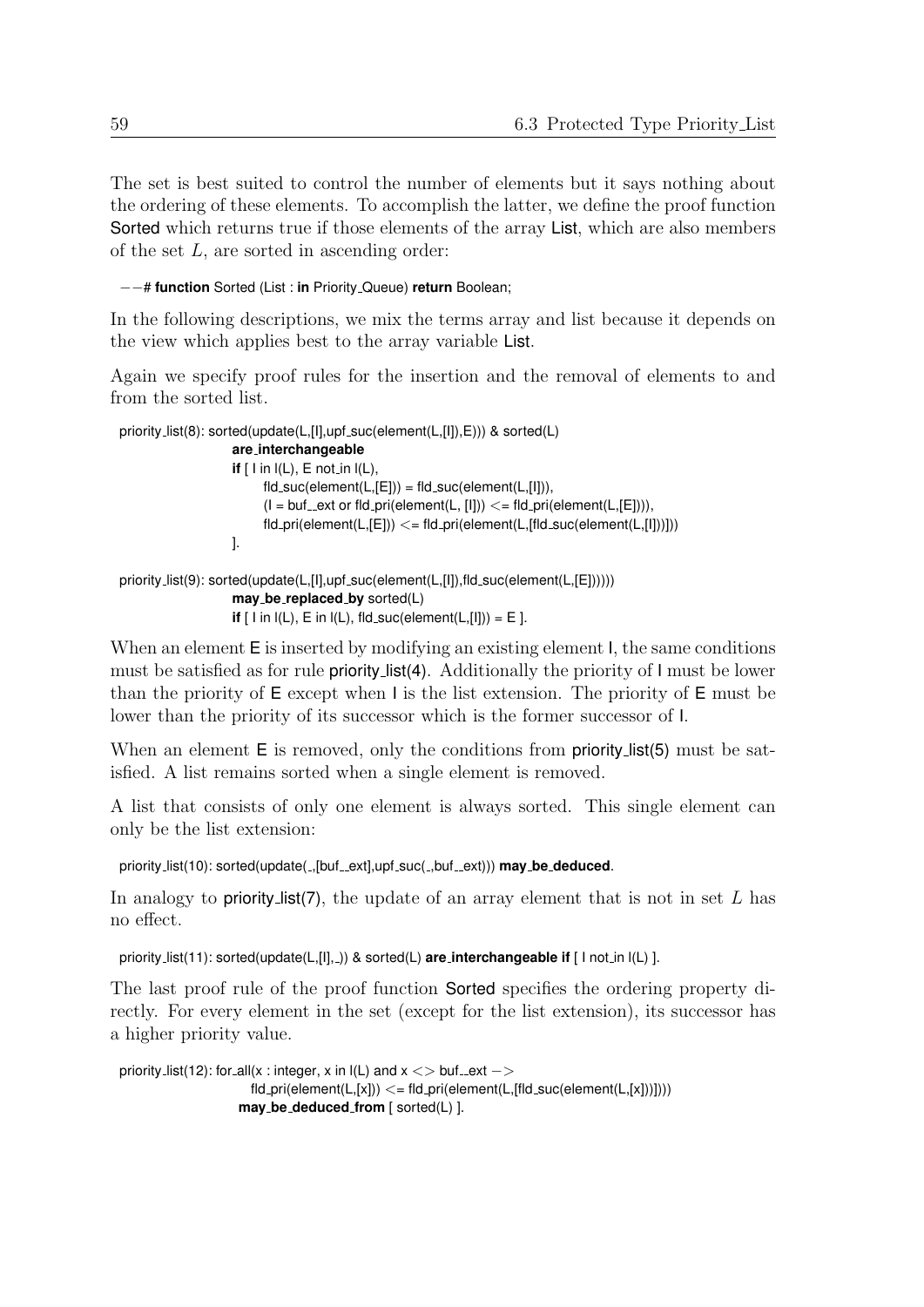In correspondence with the proof function Sorted, we define a proof function which returns the element with the minimum priority value, i. e. the highest priority:

−−# **function** Min (List : **in** Priority Queue) **return** System Priority;

The element with the highest priority is the successor of the list extension, provided the list is sorted.

```
priority list(13): min(L) may be replaced by
                    fld_pri(element(L,[fld_suc(element(L,[buf_ext]))])) if [ sorted(L) ].
```
With the proof functions L, Sorted and Min, we can finally specify the proof annotations. The invariant of the protected type is:

−−# **invariant** Sorted (List) **and** List (Ext).Pri = System Priority'Last;

The list is always sorted and the priority of the list extension element Ext, which is always in the list, does not change.

We define the following pre- and post-conditions for the **Priority** List operations:

```
procedure Initialize
−−# post L (List) = Set Element (Ext);
is
begin
  List (Ext). Pri := System_Priority' Last;
   List (Ext). Suc := Ext;
end Initialize ;
procedure Enter (Element_Index : in Buffer_Index; Priority : in System_Priority)
−−# pre not Set Member (L (List), Element Index);
−−# post L (List) = Set Insert ( L ( List ˜), Element Index);
is
  I : List_Index ;
begin
   I := Ext;while (List (List (1). Suc). Pri \lt Priority )
   −−# assert Set Member (L (List), I) and Loop Condition (List, List (I ). Suc)
   -\frac{4}{x} and List<sup>\zeta</sup> = List ;
   loop
      I := List (I). Suc;
   end loop;
   List (Element_Index) := Priority_Element'( Pri => Priority, Suc => List (I). Suc);
   List (1). Suc := Element_Index;
end Enter;
```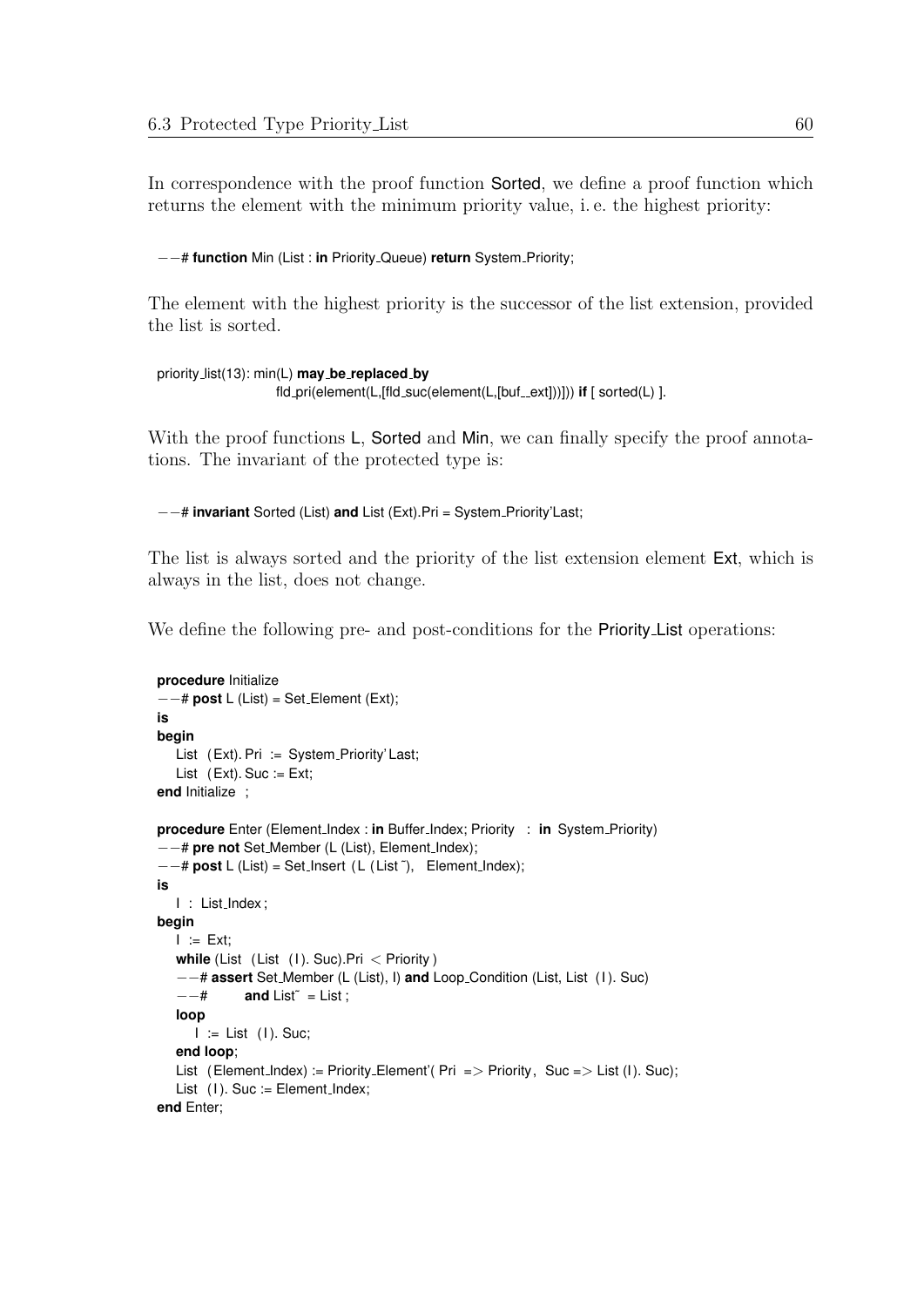```
entry Remove (Element_Index : out Buffer_Index) when List (Ext).Suc /= Ext
−−# post L (List) = Set Delete (L (List ˜), Element Index)
−−# and List (Element Index).Pri = Min (List ˜) and Min (List) >= Min (List˜);
is
begin
   Element_Index := List (Ext). Suc;
   List (Ext). Suc := List (List (Ext). Suc). Suc;
end Remove;
```
The initialization procedure initializes the list extension element. The set consists only of this single element.

Procedure Enter inserts an element into the list. The element must not be in the list already. This pre-condition has been erroneously omitted in the original proof of Coco. It is an essential condition because the linked list could contain inner loops otherwise. Without this pre-condition, we were not able to finish the proof successfully with the Checker.

Entry Remove removes an element from the list. There is no pre annotation because the entry barrier condition will be satisfied when the entry body is executed. The barrier states that the list must contain other elements than just Ext. The returned element Element Index is no longer a member of the list and had the lowest priority of the list. Consequently the minimum priority value of the new list is higher than the minimum priority value of the unmodified list.

The loop invariant of procedure Enter specifies that element I is always a member of the list and that the list is not modified during the loop step. Otherwise the Examiner misses this piece of information. We declare the proof function Loop Condition as follows:

```
−−# function Loop Condition (List : in Priority Queue; Index : in List Index) return Boolean;
```
Its semantics is defined by the loop condition List (List (I).Suc).Pri < Priority. The loop traverses the list elements until it finds one with a higher priority value. This leads us to an inductive definition. For the base case List (Ext).Suc, the function Loop Condition returns true.

```
priority_list(14): loop_condition(L,fld_suc(element(L,[buf_ext]))) may_be_deduced.
```
The inductive step is valid if the priority value of the current element is smaller than variable Priority and the induction hypothesis is satisfied.

```
priority list(15): loop condition(L,fld suc(element(L,[I]))) may be deduced from
                     [loop_{\text{condition}}(L, I), fld_pri(element(L, [I])) < priority, I \ll buf_ext ].
```
We require another proof rule which gives us the information that the priority value of an element is smaller than variable Priority in the loop condition.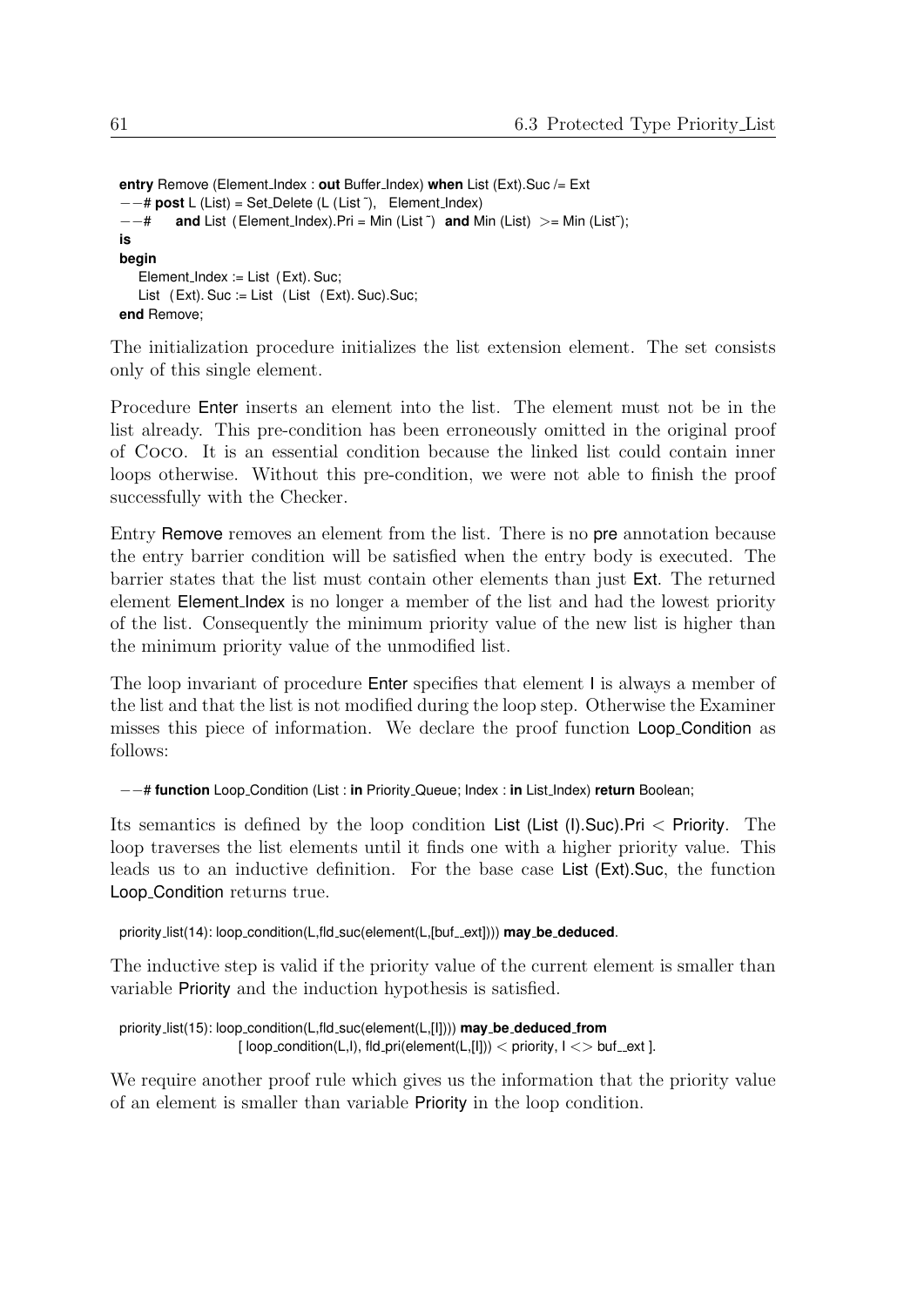priority list(16): fld pri(element(L,[I])) < priority **may be deduced from**  $[$  loop\_condition(L,fld\_suc(element(L, $[|]$ ))),  $|$  < > buf \_ext ].

Spark does not support proofs of termination, so we do not prove the termination of the loop. Nevertheless we point out that the original Coco implementation uses a less-than-equal sign instead of a less-than sign in the loop condition. For very large dynamic priority values this could lead to a non-terminating loop.

## **6.3.2 Annotations in the Declaration**

The content of this section is analogous to the declaration part of the protected type Buffer Guard in Section [6.2.2.](#page-53-0)

The complete annotated source code of the declaration part is:

**protected type** Priority List −−# **own** State : State Type; −−# **invariant** Priority List Invariant (State); **is** −−# **type** State Type **is abstract**; −−# **type** Set Type **is abstract**; −−# **function** Set Member (S : **in** Set Type; E : **in** List Index) **return** Boolean; −−# **function** Set Delete (S : **in** Set Type; E : **in** List Index ) **return** Set Type; −−# **function** Set Insert (S : **in** Set Type; E : **in** List Index ) **return** Set Type; −−# **function** Set Element (E : **in** List Index) **return** Set Type; −−# **function** Empty Set **return** Set Type; −−# **function** L (List : **in** Priority Queue) **return** Set Type; −−# **function** Sorted (List : **in** Priority Queue) **return** Boolean; −−# **function** Min (List : **in** Priority Queue) **return** System Priority; −−# **function** Loop Condition (List : **in** Priority Queue; −−# Index : **in** List Index ) **return** Boolean; −−# **function** Priority List Invariant (S : **in** State Type) **return** Boolean; −−# **function** Can Be Removed (S : **in** State Type; E : **in** Buffer Index) **return** Boolean; **procedure** Initialize ; −−# **global in out** State; −−# **derives** State **from** State; **procedure** Enter (Element\_Index : in Buffer\_Index; Priority : in System\_Priority); −−# **global in out** State; −−# **derives** State **from** Element Index, Priority, State; −−# **pre** Can Be Removed (State, Element Index);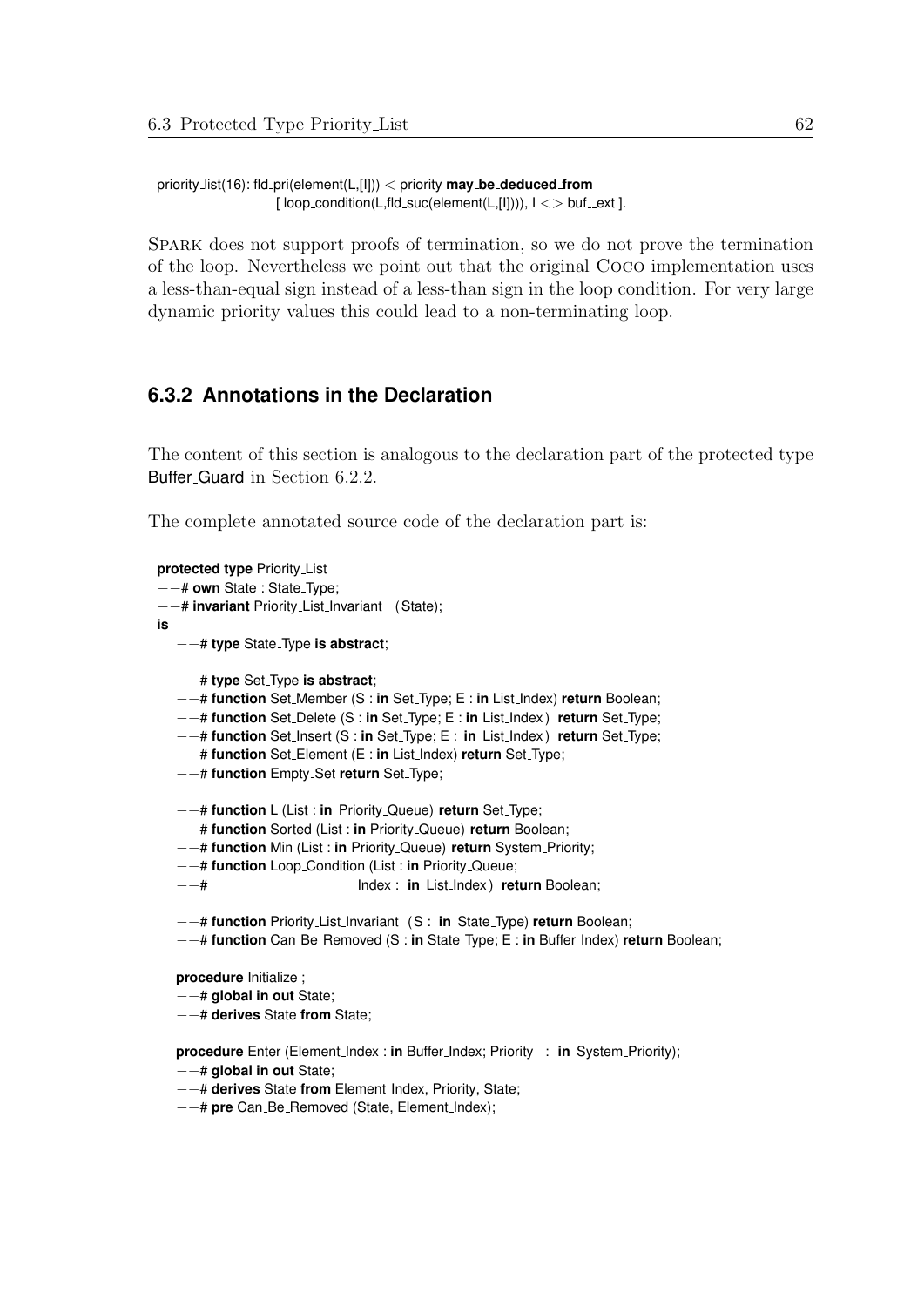```
entry Remove (Element Index : out Buffer Index);
−−# global in out State;
−−# derives Element Index from State & State from State;
```
**private** List : Priority Queue; **end** Priority List ;

As for the protected type Buffer Guard, we name the state variable simply State. The invariant of the declaration part of the protected type Priority List has the same semantics as in the protected type body.

```
priority list(17): priority list invariant(S) may be replaced by
                    sorted(fld_list(S))
                    and fld_pri(element(fld_list(S), [but\_ext])) = buf_system_priority_last.
```
The declaration part also contains the declarations of the proof functions L, Sorted, Min and Loop Condition, in addition to the set proof functions of Section [4.5.](#page-36-0)

As for the protected type Buffer Guard, we limit the pre- and post-conditions to the bare necessities. Therefore only procedure Enter requires a pre-condition due to refinement. It has the same semantics as the pre-condition of procedure Enter in the body:

priority list(18): can be removed(S,E) **may be replaced by** E not in l(fld list(S)).

## **6.3.3 Proof Sessions for Procedure Initialize**

#### **Proof Session from Start to Finish:**

No hypotheses are required for this verification condition; The conclusions are always true.

CHECK|: **list**. C1: sorted(update(list, [0], upf\_pri(upf\_suc(element(list, [0]), 0), 9223372036854775807))) C2: l(update(list, [0], upf\_pri(upf\_suc(element(list, [0]), 0), 9223372036

The Simplifier replaced every occurrence of the list extension buf ext by its value 0. The proof rule which enables this is automatically generated by the Examiner:

```
initialize_rules(3): buf_ext may_be_replaced_by 0.
```
Our proof rules reference buf ext. We need to replace every  $\theta$  in the verification condition by **buf** ext first because otherwise we could not apply a single one of our proof rules.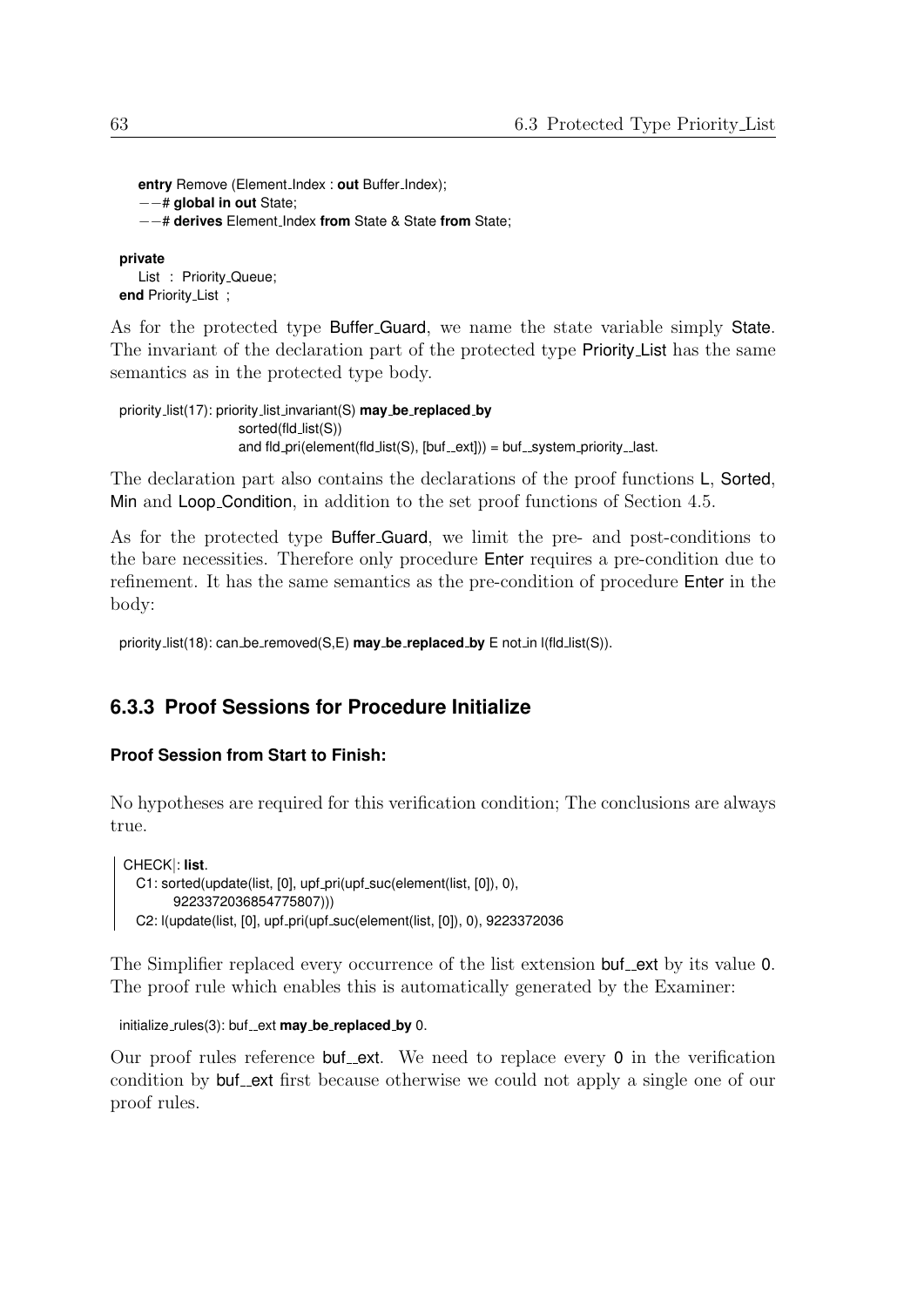$CHECK$ : **infer**  $0 = \text{buf}\_ext{using }$  initialize\_rules(3). \*\*\* New H3: 0 = buf\_ext CHECK $|$ : **replace**  $c#1-2$ : 0 **by** buf ext **using** eq(1).  $>>$  New goal C1: sorted(update(list, [buf\_ext], upf\_pri(upf\_suc(element( list, [buf\_ext]), buf\_ext), 9223372036854775807)))  $>>$  New goal C2: I(update(list, [buf\_ext], upf\_pri(upf\_suc(element(list,  $[but_{-}ext]$ , buf $_{-}ext$ , 9223372036854775807))) = (set [buf $_{-}ext$ ])

We exchange the occurrences of **upf-pri** and **upf-suc.** The built-in proof rule

record(3): upf F(upf G(R,VG),VF) **may be replaced by** upf G(upf F(R,VF),VG) **if** [  $"F" \ll > "G"$  ].

enables this. We should point out that this definition of record(3) is taken verbatim from the manual [\[Spa04a\]](#page-109-1) but in reality, the Checker uses another, more complicated, definition. The atoms upf F and upf G are not Prolog variables, so this definition would not work in practice.

```
CHECK|: replace c#1−2: upf pri(upf suc(A,B),C) by upf suc(upf pri(A,C),B) using record(3).
>> New goal C1: sorted(update(list, [buf_ext], upf_suc(upf_pri(element(
        list, [buf_ext]), 9223372036854775807), buf_ext)))
>> New goal C2: I(update(list, [buf_ext], upf_suc(upf_pri(element(list,
        [but_{-}ext], 9223372036854775807), buf_{-}ext)) = (set [but_{-}ext])
```
C1 can be inferred from priority list(10) because it updates the successor of element Ext to point to Ext. The update of the priority value is irrelevant.

CHECK|: **infer** c#1 **using** priority list(10). ∗∗∗ PROVED C1: sorted(update(list, [buf\_ext], upf\_suc(upf\_pri(element(list,  $[but_{-}ext]$ , 9223372036854775807), buf $-ext$ ))

The left-hand side of C2 can be replaced by the set element Ext with rule priority list(6). The resulting conclusion is trivially true.

```
CHECK|: replace c#2: I(update(.,[buf..ext],upf.suc(.,buf..ext))) by (set [buf..ext]) using
       priority_list(6).
NEW EXPRESSION: (set [but\_ext]) = (set [but\_ext])CHECK|: done.
*** PROVED C2: (set [buf_ext]) = (set [buf_ext])
∗∗∗ VC PROVED −− Well done!
```
#### **Proof Session for Refinement Integrity**

```
CHECK|: list.
H7: fld pri(element(fld list(state), [0])) = 9223372036854775807
−−>
```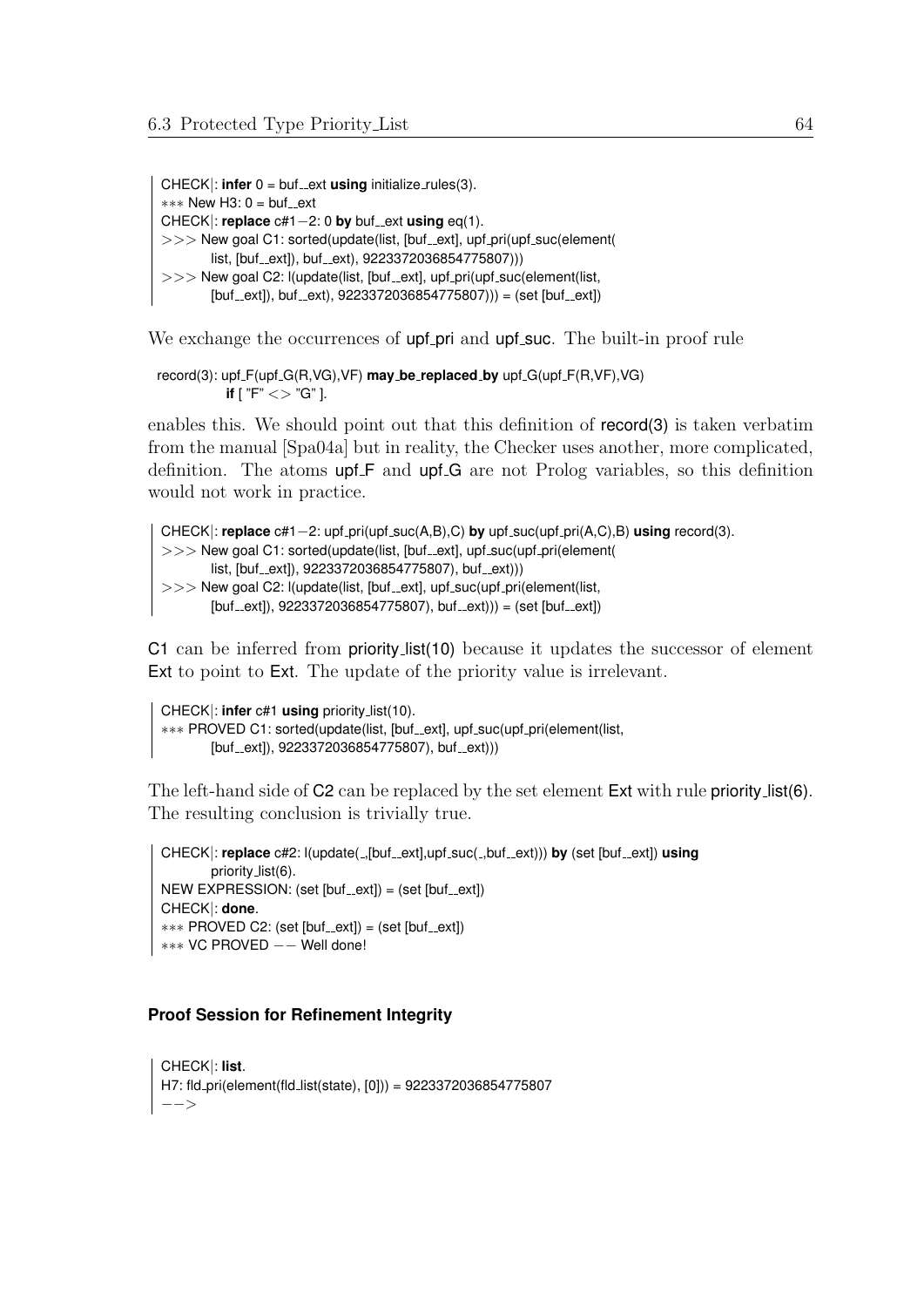```
C1: fId_pri(element(fId_list(state), [buf\_ext])) =buf_system_priority_last
```
The Simplifier is not able to replace the values of System Priority'Last and Ext. So we infer both constants from the rules which are automatically generated by the Examiner:

```
initialize_rules(3): buf_ext may_be_replaced_by 0.
```

```
initialize_rules(17): buf_system_priority_last may_be_replaced_by 9223372036854775807.
```

```
CHECK: infer 0 = \text{buf}\_ext{using } initialize_rules(3).
*** New H9: 0 = buf ext
CHECK|: infer 9223372036854775807 = buf_system_priority_last using initialize_rules(17).
*** New H10: 9223372036854775807 = buf_system_priority_last
```
We replace these constants in the verification condition.

```
CHECK|: replace h#7: 0 by buf ext using eq(1).
NEW EXPRESSION: fld_pri(element(fld_list(state), [buf_ext])) = 9223372036854
       775807
CHECK|: replace h#7: 9223372036854775807 by buf system priority last using eq(1).
NEW EXPRESSION: fld pri(element(fld_list(state), [buf._ext]) =buf_system_priority_last
```
After this replacement the inference engine of the Checker is able to prove this verification condition.

```
CHECK|: done.
*** PROVED C1: fld_pri(element(fld_list(state), [buf_ext])) =
       buf_system_priority_last
∗∗∗ VC PROVED −− Well done!
```
## **6.3.4 Proof Sessions for Entry Remove**

## **Proof Session from Start to Finish:**

Before we show the hypotheses and the conclusions of the verification condition, we replace the  $0$  in all rules by  $but$  ext in analogy to the proof of procedure Initialize.

```
CHECK: infer 0 = \text{buf}\_ext{using remove}\_rules(3).
CHECK|: replace all: 0 by buf ext using eq(1).
CHECK|: list.
H1: sorted(list)
H2: fld_pri(element(list, [but\_ext])) = 9223372036854775807
H5: buf ext \lt fld suc(element(list, [buf ext]))
H7: for_all(i __1 : integer, buf __ ext <= i__1 and i__1 <= 65536 -> buf __ ext
```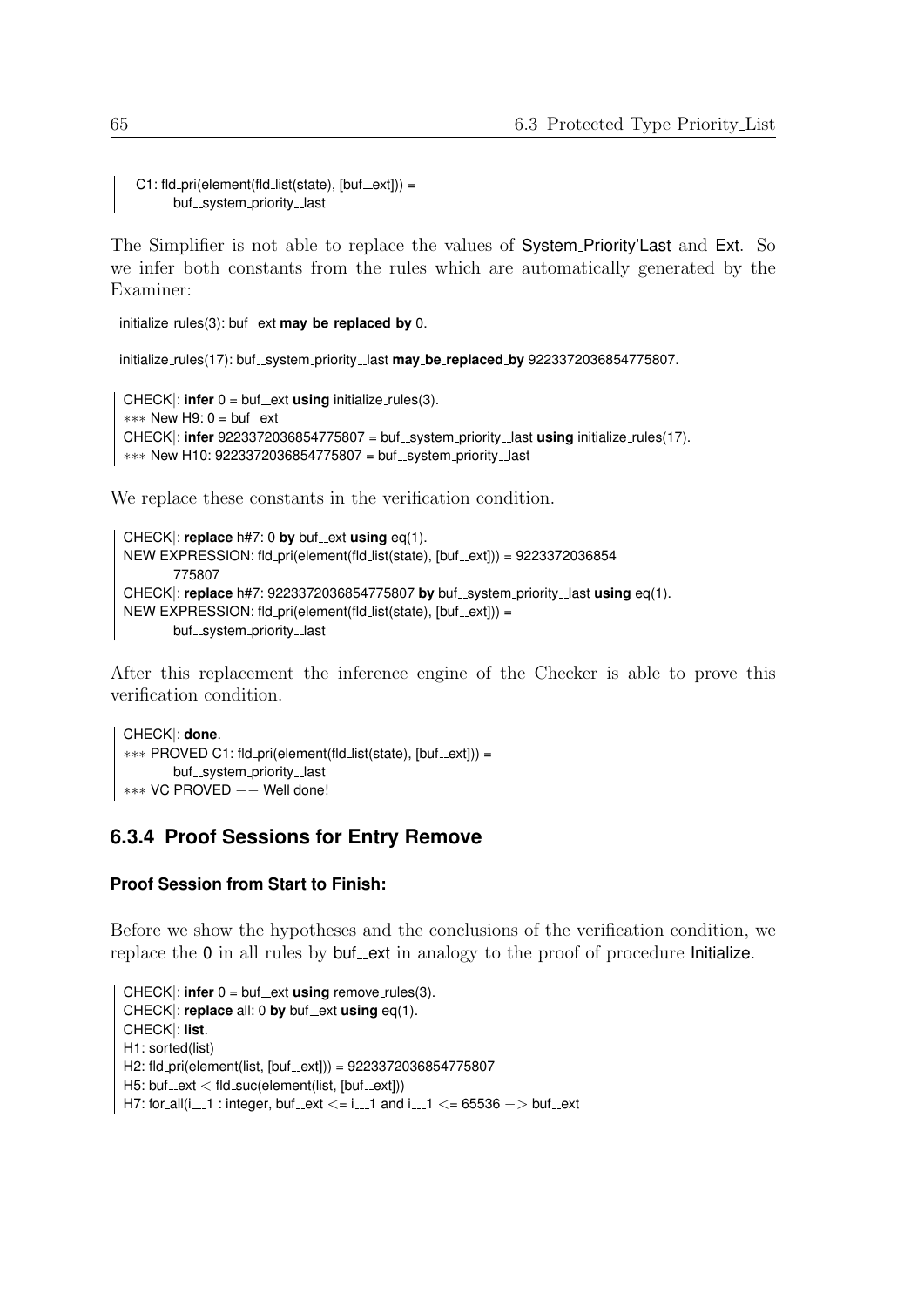```
\epsilon = fld_pri(element(list, [i__1])) and fld_pri(element(list, [i__1])
        ) <= 9223372036854775807)
H8: fld_suc(element(list, [but\_ext])) <= 65536
−−>
  C1: sorted(update(list, [buf_ext], upf_suc(element(list, [buf_ext]),
        fld_suc(element(list, [fld_suc(element(list, [buf_ext]))])))))
  C2: l(update(list, [buf_ext], upf_suc(element(list, [buf_ext]), fld_suc(
        element(list, [fld\_suc(element(list, [buf\_ext]))])) = I(list)\setminus (set [fld_suc(element(list, [buf_ext]))])
  C3: fld_pri(element(list, [fd\_succ(element(list, [but\_ext]))]) = min(list)
  C4: min(update(list, [buf_ext], upf_suc(element(list, [buf_ext]),
        fld_suc(element(list, [fld_suc(element(list, [buf_ext]))])))))
         >= min(list)
```
There are four conclusions. In contrast to the previous proofs, we take a more bottomup approach. We must occasionally enter a different prove frame. All hypotheses inferred in one proof frame get lost on exit of that frame. We aim to infer as many hypotheses as possible before a proof frame is entered, so we can re-use them for the remaining conclusions.

We start with C1. First we infer that buf ext and its successor are in the list:

```
CHECK|: infer buf_ext in l(list) using priority_list(1).
∗∗∗ New H12: buf_ext in I(list)
CHECK|: infer fld_suc(element(list,[buf_ext])) in I(list) using priority_list(2) from [12].
∗∗∗ New H13: fld_suc(element(list, [buf_ext])) in I(list)
```
Our strategy is to craft a hypothesis with the same content as C1.

```
CHECK|: standardise sorted(update(list,[buf_ext],
        upf_suc(element(list,[buf_ext]),fld_suc(element(list,[fld_suc(element(list,[buf_ext]))]))))).
∗∗∗ New H14: sorted(update(list, [buf_ext], upf_suc(element(list, [buf_ext]
        ]), fld_suc(element(list, [fld_suc(element(list, [buf_ext]))])))))
        <-> sorted(update(list, [buf_ext], upf_suc(element(list, [buf_ext]),
        fld_suc(element(list, [fld_suc(element(list, [but_s ext])))))
```
H12 and H13 provide the necessary conditions that must be satisfied before we can apply priority list(9):

- 1. buf ext in  $I(\text{list})$
- $2.$  fld\_suc(element(list, [buf\_ext])) in  $I(Iist)$
- $3.$  fld\_suc(element(list, [buf\_ext])) = fld\_suc(element(list, [buf\_ext]))

The third condition of **priority list(9)** is in this configuration trivially true.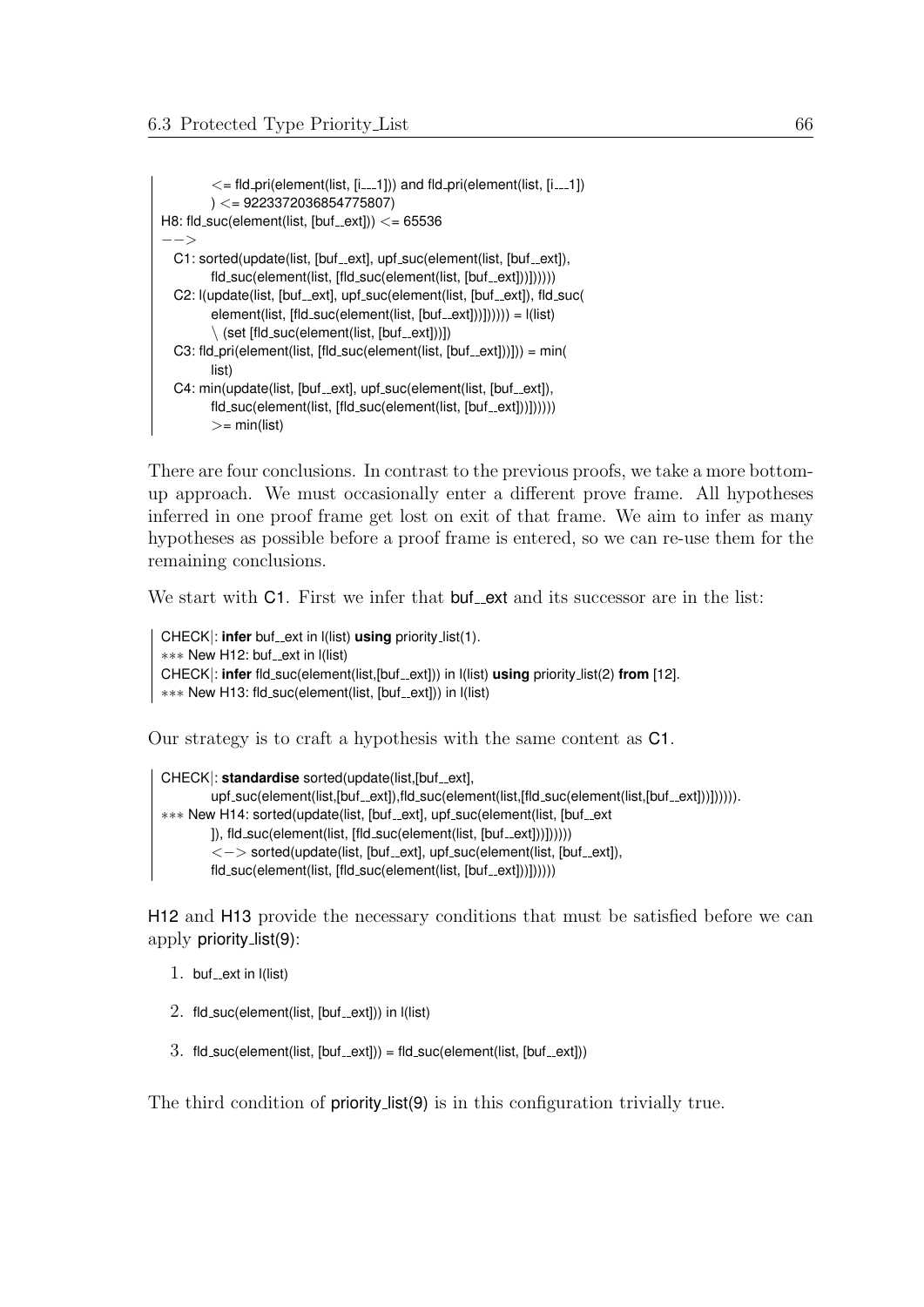```
CHECK|: replace h#14: sorted(update(L,[I],upf_suc(element(L,[I]),fld_suc(element(L,[E])))))
        by sorted(L) using priority list(9).
Change which occurrence (number/none/all)? |: 1.
NEW EXPRESSION: sorted(list) \langle - \rangle sorted(update(list, [buf_ext], upf_suc(
        element(list, [buf_ext]), fld_suc(element(list, [fld_suc(element(
        list, [buf._ext]))))))))
```
The left-hand side of the equivalence in H14 is the same as H1. Thus, we can eliminate the left-hand side.

```
CHECK|: forwardchain h#14.
∗∗ New H14: sorted(update(list, [buf_ext], upf_suc(element(list, [buf_ext
        ], fld_suc(element(list, [fld_suc(element(list, [buf_ext]))])))))
```
Hypothesis H14 is now identical to C1.

```
CHECK|: done.
*** PROVED C1: sorted(update(list, [buf_ext], upf_suc(element(list, [
        buf_ext]), fld_suc(element(list, [fld_suc(element(list, [buf_ext]))
        |))))
```
In a top-down approach, we would apply rule **priority list(9)** directly on **C1**. This would simplify C1 to sorted(list) which is already stated by hypothesis H1 and, therefore, true. But with the bottom-up approach we have won the new hypothesis H14, which we can re-use for C4.

To eliminate C2 we apply priority list(5). The necessary conditions are the same as for the application of priority list(9) and the Checker satisfies them by using H12 and H13.

```
CHECK|: replace c#2: l(update(L,[I],upf suc(element(L,[I]),fld suc(element(L,[E]))))) by
         l(L) \ (set [E]) using priority list(5).
NEW EXPRESSION: I(Iist) \setminus (set [fld\_suc(element(Iist, [but\_ext]))]) =I(list) \setminus (set [fld\_succ(element(list, [buf\_ext]))])
```
The resulting equation is true.

```
CHECK|: done.
*** PROVED C2: l(list) \ (set [fld_suc(element(list, [buf_ext]))]) = l(list)
         \setminus (set [fld_suc(element(list, [buf_ext]))])
```
For C3 and C4 we first resolve the predicate min with priority list(13). This rule can be applied because the list is sorted as stated by H1.

```
CHECK|: replace c#3-4: min(L) by fld_pri(element(L,[fld_suc(element(L,[buf<sub>-ext</sub>]))])) using
        priority_list(13).
Change which subexpression (number/none)? |: 1.
```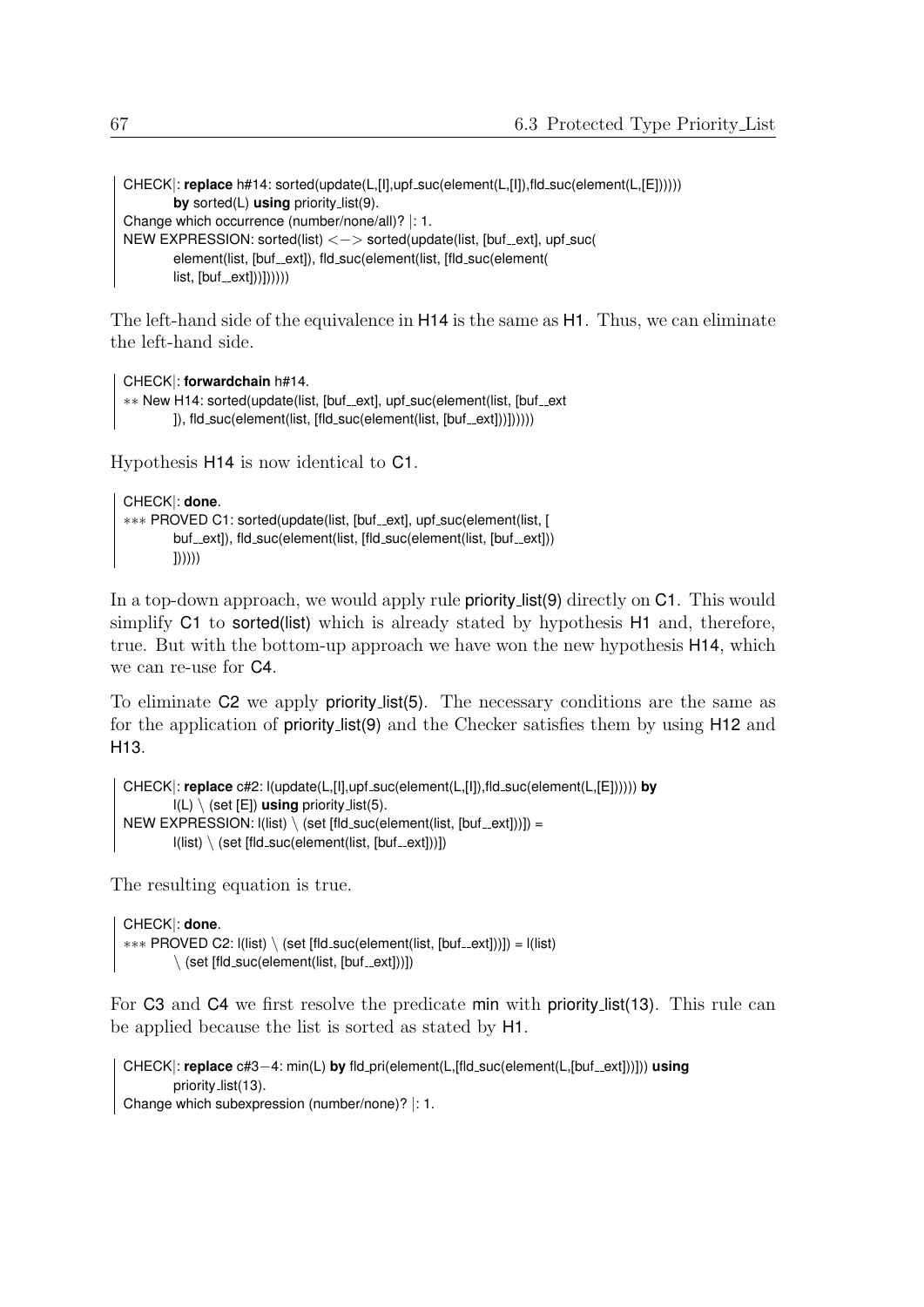$>>$  New goal C3: fld\_pri(element(list, [fld\_suc(element(list, [buf\_ext]))])  $) = f \cdot \text{Id}_{p} \cdot \text{P} \cdot \text{Id}_{p} \cdot \text{Id}_{p} \cdot \text{Id}_{p} \cdot \text{Id}_{p} \cdot \text{Id}_{p} \cdot \text{Id}_{p} \cdot \text{Id}_{p} \cdot \text{Id}_{p} \cdot \text{Id}_{p} \cdot \text{Id}_{p} \cdot \text{Id}_{p} \cdot \text{Id}_{p} \cdot \text{Id}_{p} \cdot \text{Id}_{p} \cdot \text{Id}_{p} \cdot \text{Id}_{p} \cdot \text{Id}_{p} \cdot \text{Id}_{p} \cdot \text{Id}_{p} \cdot \text{Id}_{p} \cdot \text{Id}_{p} \cdot \text{Id}_{p} \cdot \$  $>>$  New goal C4: min(update(list, [buf\_ext], upf\_suc(element(list, [ buf \_\_ext]), fld\_suc(element(list, [fld\_suc(element(list, [buf \_\_ext]))  $|1|$ ))))  $>=$  fld\_pri(element(list, [fld\_suc(element(list, [buf\_ext]))])  $\lambda$ 

The resulting equation of C3 is trivially true.

#### CHECK|: **done**.

```
∗∗∗ PROVED C3: fld_pri(element(list, [fld_suc(element(list, [buf_ext]))]))
        = fld_pri(element(list, [fld_suc(element(list, [buf_ext]))]))
```
C4 contains the predicate min a second time. The condition for the application of priority list(13) is now:

```
update(list, [buf_ext], upf_suc(element(list, [buf_ext]),
       fld_suc(element(list, [fld_suc(element(list, [buf_ext]))]))))
```
which is satisfied by the previously inferred hypothesis  $H14$ .

```
CHECK|: replace c#4: min(L) by fld_pri(element(L,[fld_suc(element(L,[buf_ext]))])) using
        priority_list(13).
NEW EXPRESSION: fld_pri(element(update(list, [buf_ext], upf_suc(element(list,
        [buf_ext]), fld_suc(element(list, [fld_suc(element(list, [buf_ext])
        )])))), [fld_suc(element(update(list, [buf_ext], upf_suc(element(
        list, [buf_ext]), fld_suc(element(list, [fld_suc(element(list,
        [but\_ext]])))), [but\_ext]))])) >= fld_pri(element(list, [fid\_succ]element(list, [buf_ext]))]))
```
We simplify the resulting conclusion **C4** by eliminating a redundant array update and a redundant record update. The build-in proof rules which we use here are:

array(1): element(update(A,I,X),I) **may be replaced by** X.

record(1): fld F(upf F( , VALUE)) **may be replaced by** VALUE.

```
CHECK|: replace c#4: element(update(A,I,X),I) by X using array(1).
NEW EXPRESSION: fld_pri(element(update(list, [buf_ext], upf_suc(element(list,
        [buf_ext]), fld_suc(element(list, [fld_suc(element(list, [buf_ext])
        )])))), [fld_suc(upf_suc(element(list, [buf__ext]), fld_suc(element(
        list, [fld\_suc(element(list, [buf\_ext]))])))))))))))) >= fld\_pri(element(list, [fld_suc(element(list, [buf_ext]))]))
CHECK|: replace c#4: fld_suc(upf_suc(.,X)) by X using record(1).
NEW EXPRESSION: fld_pri(element(update(list, [buf_ext], upf_suc(element(list,
        [buf_ext]), fld_suc(element(list, [fld_suc(element(list, [buf_ext])
        )])))), [fld_suc(element(list, [fld_suc(element(list, [buf_ext]))]))
        |1\rangle) >= fld_pri(element(list, [fld_suc(element(list, [buf_ext]))]))
```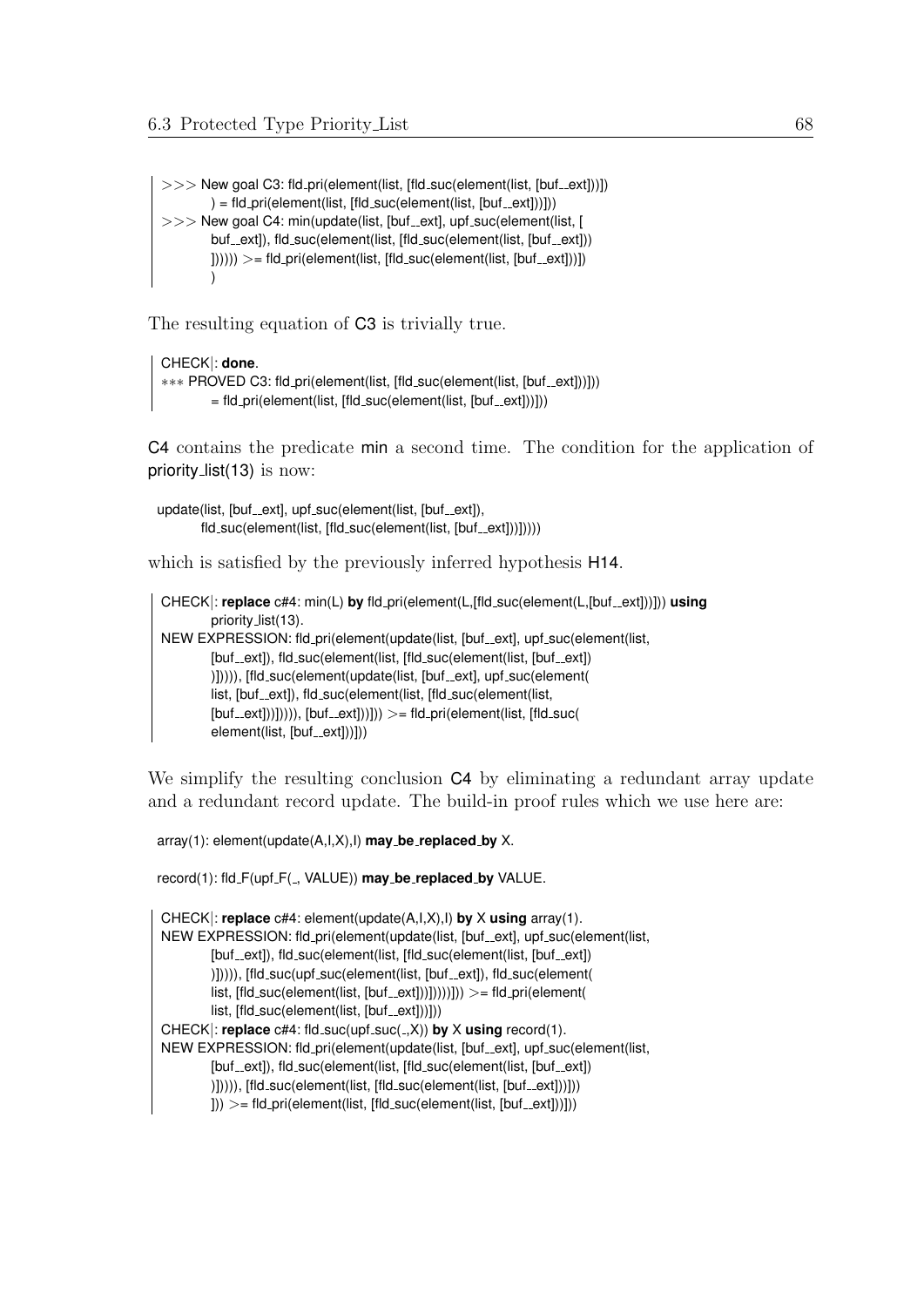Before we can proceed we must make a case distinction on the list extension buf ext. First we infer the cases as new hypothesis.

```
CHECK|: infer fld_suc(element(list,[fld_suc(element(list,[buf_ext]))])) = buf_ext or
        not fld_suc(element(list,[fld_suc(element(list,[buf_ext]))])) = buf_ext using inference(1).
∗∗∗ New H15: fld_suc(element(list, [fld_suc(element(list, [buf_ext]))]))
        = buf_ext or not fld_suc(element(list, [fld_suc(element(list,
        [buf._ext]))]) = buf._ext
```
Then we start the proof of  $C4$  by cases.

```
prove c#4 by cases on h#15.
CASE 1: fld_suc(element(list, [fld_suc(element(list, [but_sext]))]) =buf ext
      *** New H16: fld_suc(element(list, [fld_suc(element(list, [buf_ext]))]))
              = buf ext>> New goal C1: fld_pri(element(update(list, [buf_ext], upf_suc(element(
              list, [buf_ext]), fld_suc(element(list, [fld_suc(element(list,
              [buf_ext]))]))), [fld_suc(element(list, [fld_suc(element(list,
              [but\_ext]]])])) >= fld_pri(element(list, [fld\_succ(element(list,
              [buf._ext])]))
```
C4 becomes C1 in this new proof frame. We simplify C1 with H16.

```
CHECK|: replace c#1: fld_suc(element(list,[fld_suc(element(list,[buf_ext]))])) by buf_ext
        using eq(1).
Change which occurrence (number/none/all)? |: all.
NEW EXPRESSION: fld_pri(element(update(list, [buf_ext], upf_suc(element(list,
        [but_{-}ext]), buf-ext)), [but_{-}ext])) > = fld\_pri(element(list,
        [fld\_suc(element(list, [buf\_ext]))])
```
We simplify  $C1$  further by removing a redundant array update and a redundant record update. The built-in rule record(4) is defined as follows:

 $r\text{e} \text{c} \text{ord}(4)$ : fld\_F(upf\_G(R, V))  $\text{may}\text{_b}$ **be\_replaced\_by** fld\_F(R) if  $\lceil$  "F" <> "G" ].

CHECK|: **replace** c#1: element(update(A,I,X),I) **by** X **using** array(1). NEW EXPRESSION: fld\_pri(upf\_suc(element(list, [buf\_ext]), buf\_ext)) >= fld\_pri(element(list, [fld\_suc(element(list, [buf\_ext]))])) CHECK: **replace** c#1: fld\_pri(upf\_suc(R,V)) **by** fld\_pri(R) using record(4). NEW EXPRESSION: fld\_pri(element(list, [buf\_ext])) >= fld\_pri(element(list,  $[fld_suc(element(list, [buf_cext]))])$ 

H2 permits a further simplification of C1.

CHECK|: **replace** c#1: fld\_pri(element(list,[buf\_ext])) **by** 9223372036854775807 using eq(1). NEW EXPRESSION: 9223372036854775807 >= fld pri(element(list, [fld suc(element(  $list, [buf._ext]))])$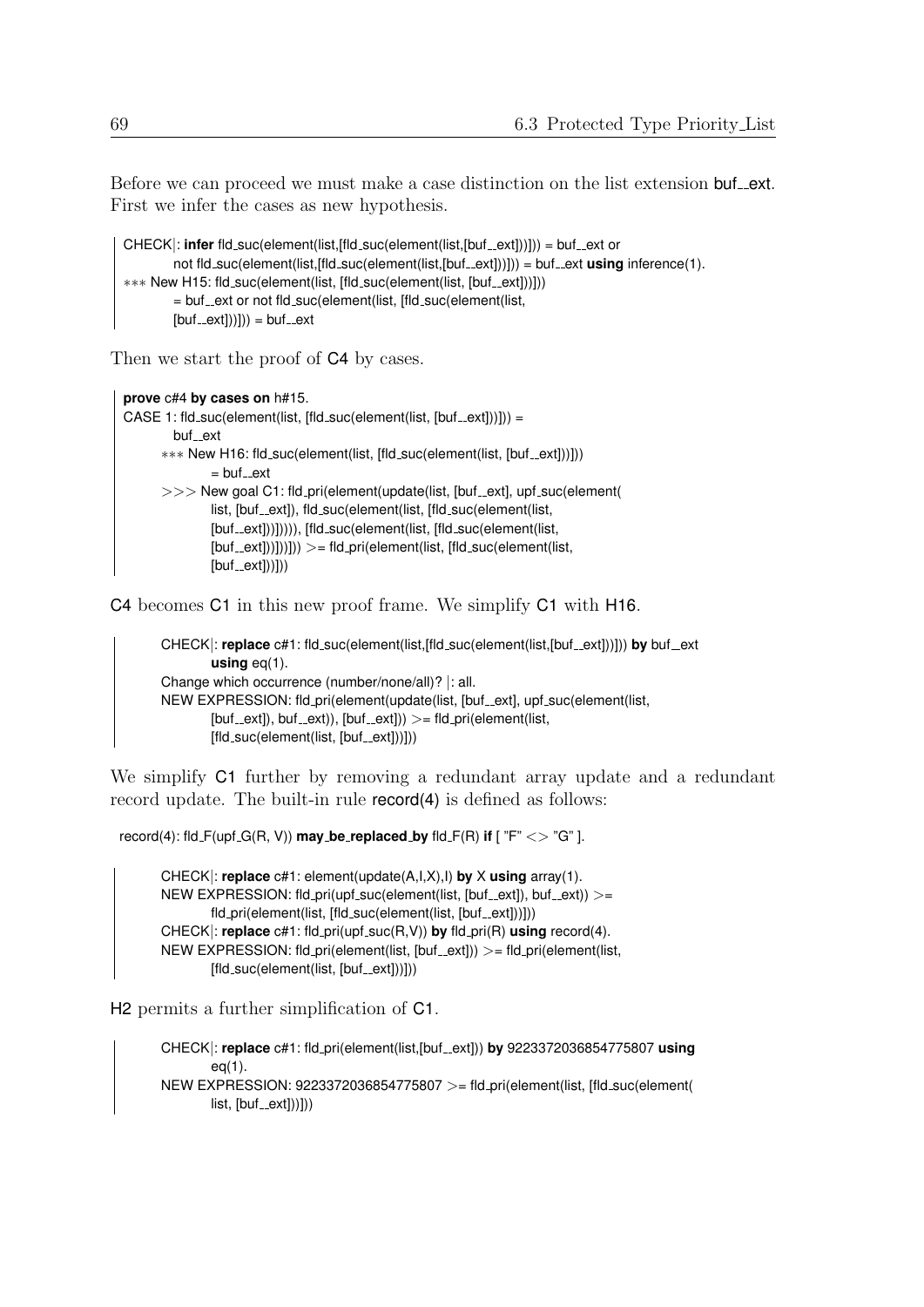We instantiate the universal quantifier of H7 with the successor element of buf\_ext.

```
CHECK|: unwrap h#7.
*** New H17: buf ext \lt= int I 1 1 and int I 1 1 \lt= 65536 -> buf ext
        \epsilon = fld_pri(element(list, [int_I___1_1])) and fld_pri(element(list,
        [int_l1_{-l}1_1]) <= 9223372036854775807
CHECK|: instantiate int_I__1_1 with fld_suc(element(list,[buf_ext])).
*** New H17: buf __ ext <= fld_suc(element(list, [buf __ ext])) and fld_suc(
        element(list, [but\_ext])) <= 65536 -> buf ext <= fld pri(element(list,
        [fld_suc(element(list, [buf_ext]))])) and fld_pri(element(list,
        [fld\_suc(element(list, [buf\_ext]))]) < 9223372036854775807
```
The left-hand side of this implication is satisfied by H5 and H8; therefore we can eliminate it.

```
CHECK|: forwardchain h#17.
∗∗∗ New H17: buf ext <= fld pri(element(list, [fld suc(element(list,
         [buf<sub>-ext]</sub>))])) and fld<sub>-pri</sub>(element(list, [fld<sub>-suc</sub>(element(list,
         [buf._ext])])) <= 9223372036854775807
```
We separate the conjunction of H17 into H17 and H18. The command simplify normalizes hypotheses and conclusions. As documented in the Checker on-line help, this command ignores its optional arguments, on which hypotheses or conclusions it should be applied, so the result can sometimes be a surprise.

```
CHECK|: simplify.
*** New H17: buf_ext <= fld_pri(element(list, [fld_suc(element(list,
        [buf._ext]))])*** New H18: fld_pri(element(list, [fld_suc(element(list, [buf_ext]))]))
        \leq = 9223372036854775807
```
This new hypothesis H18 satisfies C1.

```
CHECK|: done.
∗∗∗ PROVED C1: 9223372036854775807 >= fld pri(element(list, [fld suc(element(
       list, [buf_ext]))])) FOR CASE 1
```
In the second case C4 becomes C1 again.

```
CASE 2: not fld_suc(element(list, [fld_suc(element(list, [buf_ext]))]))
        = buf\_ext∗∗∗ New H16: not fld_suc(element(list, [fld_suc(element(list, [buf_ext]))])
               ) = \text{buf\_ext}>>> New goal C1: fld_pri(element(update(list, [buf_ext], upf_suc(element(
               list, [buf_ext]), fld_suc(element(list, [fld_suc(element(list,
               [buf_ext]))]))), [fld_suc(element(list, [fld_suc(element(list,
               [buf\_ext]]])])) >= fld_pri(element(list, [fld_suc(element(list,
               [buf._ext])]))
```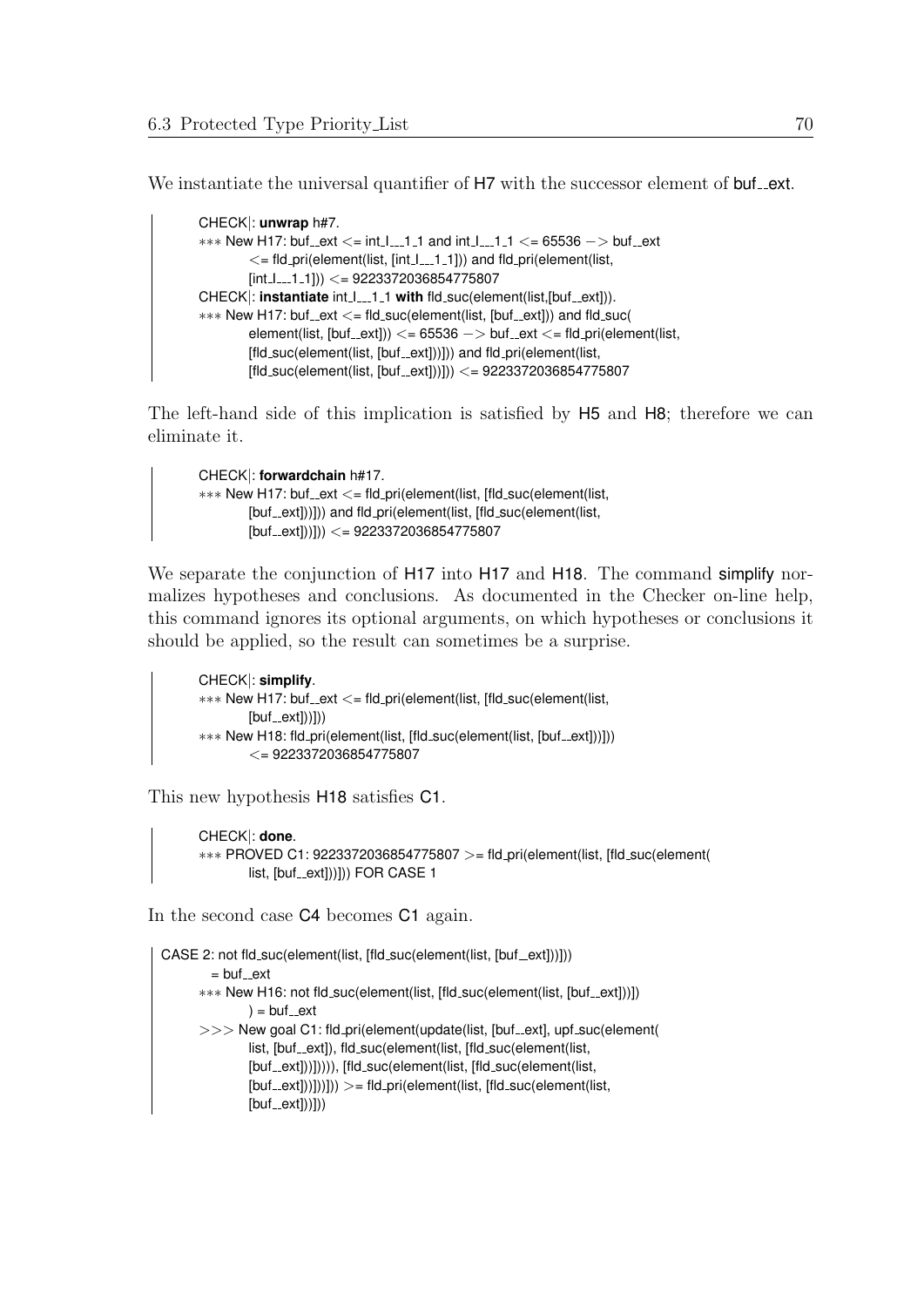We eliminate the superfluous array update with the built-in rule **array(3)**:

```
array(3): element(update(A,J,X),K) & element(A,K) are interchangeable if [ J<>K ].
```
CHECK|: **replace** c#1: element(update(A,J,X),K) **by** element(A,K) **using** array(3). NEW EXPRESSION: fld pri(element(list, [fld suc(element(list, [fld suc(element(  $list, [but\_ext]))])$ ))) >= fld\_pri(element(list, [fld\_suc(element(  $list, [buf._ext]))])$ 

H1 states that the list is sorted. With this information and rule priority list(12) we infer a new hypothesis. We are interested in the successor element of  $\text{buf\_ext}$ .

```
CHECK\mid: infer for all(x : integer, x in \mid (list) and x \leq buf ext ->fd\_pri(element(list.[x])) \leq fd\_pri(element(list.[fid\_succ(element(list.[x]))))using priority list(12).
*** New H17: for_all(x : integer, x in l(list) and x \leq 0 buf ext -> fld_pri(
         element(list, [x])) \leq = fld_pri(element(list, [fld\_succ(element(list,[x]))
```
We instantiate the universal quantifier with the successor element of **buf** ext.

```
CHECK|: unwrap h#17.
*** New H18: int X_1 in l(list) and int X_1 \lt buf ext -> fld pri(element(
        list, [int.X_1])) \lt = fd_pri(element(list, [fld_suc(element(list,
        [int_X_1]])])
CHECK|: instantiate int X<sub>-1</sub> with fld_suc(element(list,[buf_ext])).
∗∗∗ New H18: fld suc(element(list, [buf ext])) in l(list) and fld suc(
        element(list, [but\_ext])) <> buf ext - fld pri(element(list,
        [fid\_suc(element(list, [but\_ext]))]) \leq= fd\_pri(element(list,[fid\_suc(element(list, [fid\_suc(element(list, [but\_ext]))]))])
```
The left-hand side of the implication is satisfied by H13 and H16. We can eliminate it.

```
CHECK|: forwardchain h#18.
∗∗∗ New H18: fld_pri(element(list, [fld_suc(element(list, [buf_ext]))]))
        <= fld pri(element(list, [fld suc(element(list, [fld suc(element(list,
        [buf._ext]))]))])
```
The resulting inequality in hypothesis H18 is similar to the inequality in conclusion C1. The inference engine of the Checker is able to recognize this.

```
CHECK|: done.
   ∗∗∗ PROVED C1: fld pri(element(list, [fld suc(element(list, [fld suc(element(
           list, [buf._ext]))])))) >= fld_pri(element(list, [fld_suc(element(
           list, [buf\_ext]))) FOR CASE 2
∗∗∗ VC PROVED −− Well done!
```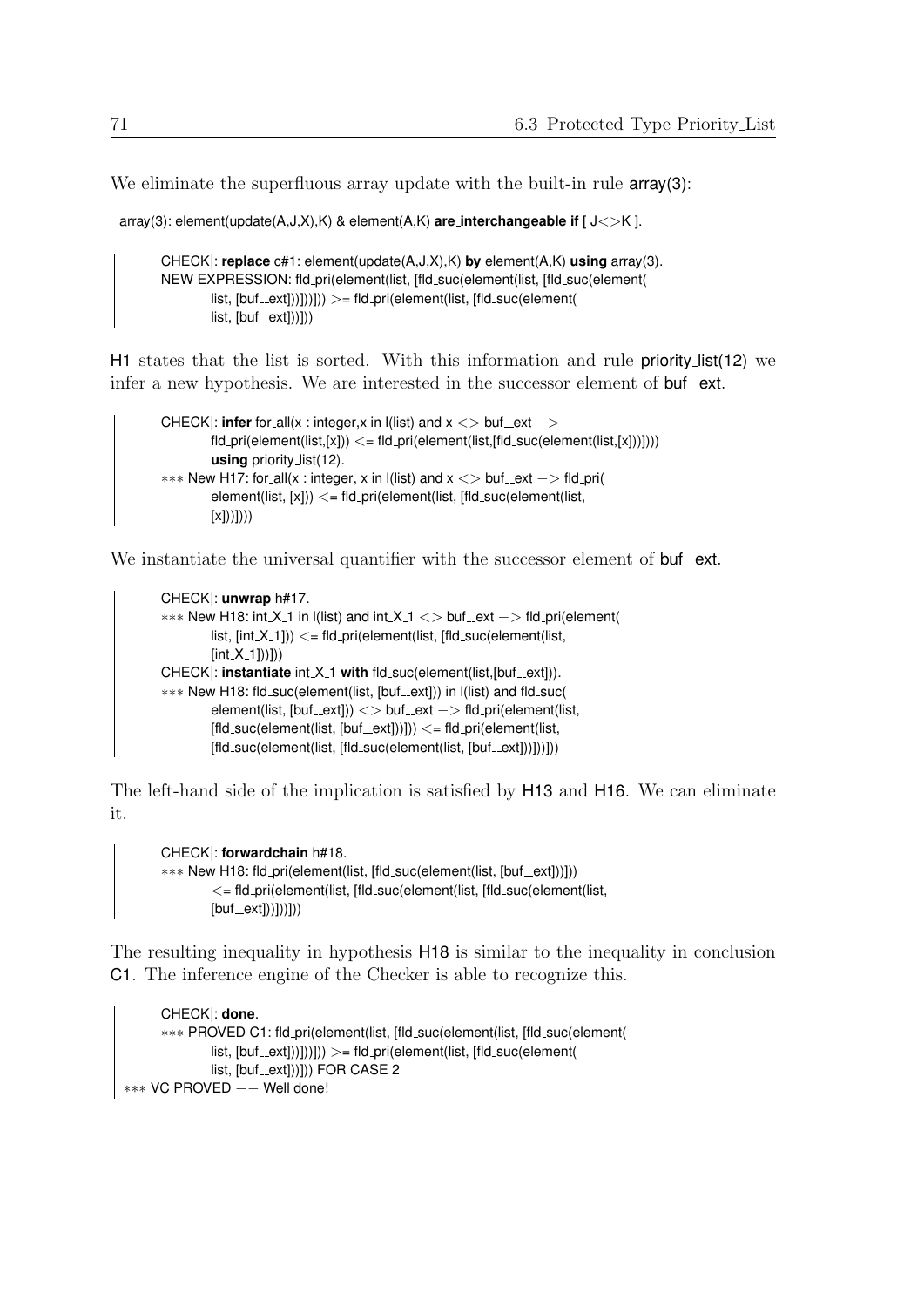## **Proof Session for Refinement Integrity**

There are two verification conditions to prove. In analogy to the refinement integrity proof of procedure Initialize, only the constants buf\_system\_priority\_last and buf\_ext must be replaced. We do not show this here.

## **6.3.5 Proof Sessions for Procedure Enter**

## **Proof Session from Start to Loop Invariant**

As in the proof of procedure Remove we must replace  $\theta$  by buf-ext before we can apply any of our proof rules.

 $CHECK$ : **infer**  $0 = \text{buf}\_ext{using enter}\_rules(3)$ .  $CHECK$ : **replace** all: 0 **by** buf ext **using** eq(1). CHECK|: **list**.  $C1:$  buf $\_ext$  in I(list) C2: loop\_condition(list, fld\_suc(element(list, [buf\_ext])))

C1 and C2 can be inferred directly; no hypotheses are required. Both are the base cases of an induction.

```
CHECK|: infer c#1 using priority list(1).
∗∗∗ PROVED C1: buf_ext in I(list)
CHECK|: infer c#2 using priority list(14).
∗∗∗ PROVED C2: loop_condition(list, fld_suc(element(list, [buf_ext])))
∗∗∗ VC PROVED −− Well done!
```
## **Proof Session for Loop Invariant**

This verification condition is the inductive step of the loop.

```
CHECK: infer 0 = \text{buf}\_ext{using enter}\_rule{0pt}{1.5pt} enter_rules(3).
CHECK|: replace all: 0 by buf ext using eq(1).
CHECK|: list.
H1: i in I(list_OLD)
H2: loop_condition(list_OLD, fld_suc(element(list_OLD, [i])))
H16: fld_pri(element(list_OLD, [fld_suc(element(list_OLD, [i]))])) <
         priority
−−>
  C1: fld_suc(element(list_OLD, [i])) in l(list_OLD)
  C2: loop_condition(list_OLD, fld_suc(element(list_OLD, [fld_suc(element(
         list<sub>--</sub>OLD, [i]]))])))
```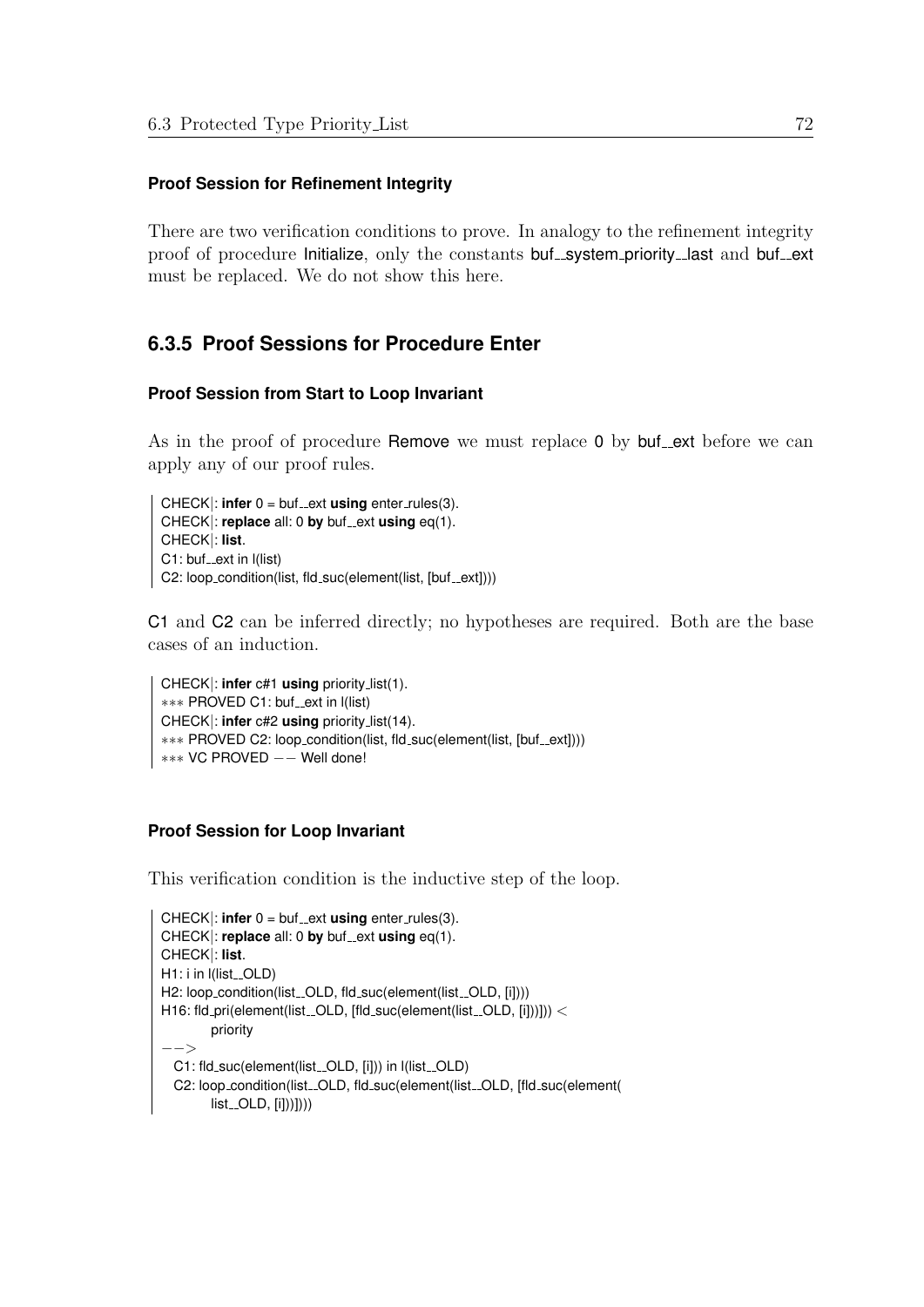In the verification condition file, generated by the Examiner, the predicate list<sup>\*</sup> is used instead of list. OLD. Obviously the Checker replaces all tildes by the the suffix OLD.

The successor of the list extension is always a member of the set. We can infer this using priority list(2).

```
CHECK|: infer c#1 using priority list(2).
∗∗∗ PROVED C1: fld_suc(element(list_OLD, [i])) in I(list_OLD)
```
Before we start a case distinction on the list extension, we create the cases as a new hypothesis.

```
CHECK|: infer fld_suc(element(list_OLD,[i])) = buf_ext or
               not fld_suc(element(list_OLD,[i])) = buf_ext using inference(1).
CHECK|: simplify.
∗∗∗ New H19: fld_suc(element(list_OLD, [i])) = buf_ext or fld_suc(element(
        list<sub>-OLD</sub>, [i]) \iff buf<sub>-ext</sub>
```
We start a proof by cases; a new proof frame is entered and  $C2$  becomes  $C1$ .

```
CHECK|: prove c#2 by cases on h#19.
CASE 1: fld_suc(element(list_cOLD, [i])) = but_cext∗∗∗ New H20: fld_suc(element(list_OLD, [i])) = buf_ext
      >>> New goal C1: loop_condition(list_OLD, fld_suc(element(list_OLD,
             [fld_suc(element(list_OLD, [il))))])
```
In the case of H20 we can replace the successor element and get again the base case of loop condition.

CHECK|: **replace** c#1: fld\_suc(element(list\_OLD,[i])) by buf\_ext using eq(1). NEW EXPRESSION: loop\_condition(list\_OLD, fld\_suc(element(list\_OLD, [  $buf._ext])$ ) CHECK|: **infer** c#1 **using** priority list(14). \*\*\* PROVED C1: loop\_condition(list\_OLD, fld\_suc(element(list\_OLD, [buf\_ext ]))) FOR CASE 1

In Case 2 we have to deal with the inductive step of loop condition.

```
CASE 2: fld_suc(element(list_OLD, [i])) \langle > buf_ext
      ∗∗∗ New H20: fld_suc(element(list_OLD, [i])) <> buf_ext
      >>> New goal C1: loop_condition(list_OLD, fld_suc(element(list_OLD,
              [fld\_suc(element(list\_OLD, [i]))]))
```
The application of priority list(15) is justified by case H20, the inductive hypothesis H2 and the the less-than-equal relation of H16.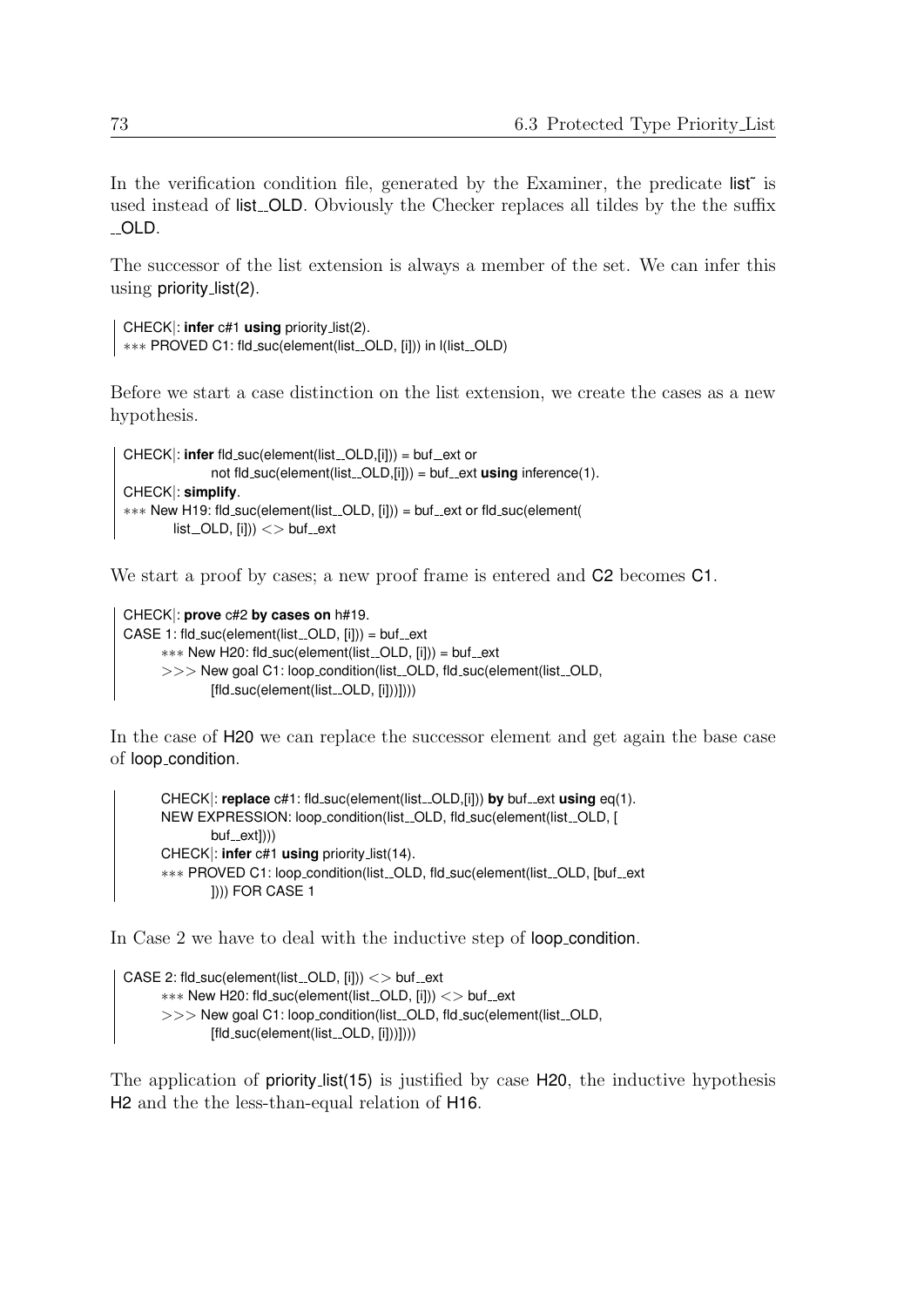CHECK|: **infer** c#1 **using** priority list(15) **from** [2,16,20]. ∗∗∗ PROVED C1: loop\_condition(list\_OLD, fld\_suc(element(list\_OLD, [fld\_suc( element(list\_OLD, [i]))]))) FOR CASE 2 ∗∗∗ VC PROVED −− Well done!

## **Proof Session from Loop Invariant to Finish**

```
CHECK: infer 0 = \text{buf}\_ext{using enter}\_rule{0pt}{1.5pt} enter_rules(3).
CHECK|: replace all: 0 by buf-ext using eq(1).
CHECK|: list.
H1: i in I(list_OLD)
H2: loop_condition(list_OLD, fld_suc(element(list_OLD, [i])))
H11: not element_index in I(list_OLD)
H16: priority <= fld_pri(element(list_OLD, [fld_suc(element(list_OLD,
        [i]))]))
−−>
  C1: sorted(update(update(list_OLD, [element_index],
        mk_{-}buf priority element(pri := priority, suc := fld suc(element(
        list_OLD, [i])))), [i], upf_suc(element(update(list_OLD, [
        element_index], mk\_but\_priority\_element(pri := priority, suc:= fld_suc(element(list_OLD, [i]))), [i]), element_index)))
  C2: l(update(update(list_OLD, [element_index], mk_buf_priority_element(
        pri := priority, suc := fld_suc(element(list_OLD, [i]))), [i],
        upf_suc(element(update(list_OLD, [element_index],
        mk\_but\_priority\_element(pri := priority, suc := fd\_suc(element(list\_OLD, [i]))), [i], element index))) = I(list\_OLD) \setminus / (set[element index])
```
The central proof rules we want to apply to C1 and C2 are the insertion rules priority list(8) and priority list(4). Both share some conditions that must be satisfied before their application. Therefore we try to infer as many hypotheses as possible before we enter any proof frame, so we can re-use hypotheses.

We start with C1. Our strategy is to apply rule **priority** list(8). This proof rule can only be applied if certain conditions are met. These are:

- 1. i in  $I(L)$
- 2. element index not in  $I(L)$
- $3.$  fld\_suc(element(L,[element\_index])) = fld\_suc(element(L,[i]))
- $4. i = \text{buf\_ext}$  or  $fd\_pri(element(L, [il)) \leq fd\_pri(element(L, [element, index]))$
- 5. fld\_pri(element(L,[element\_index])  $\lt$  = fld\_pri(element(L,[fld\_suc(element(L,[i]))]))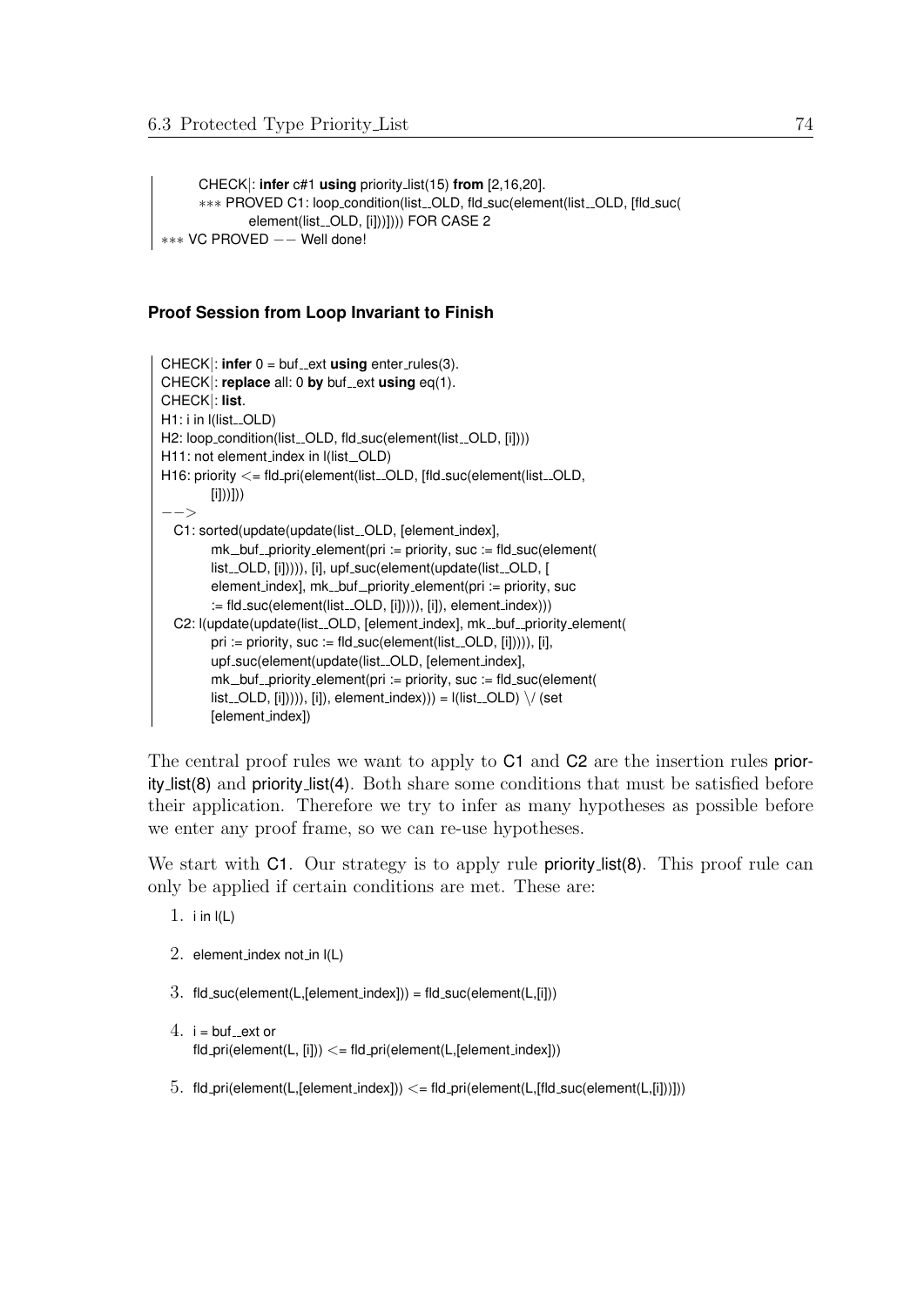where:

```
L = I(update(list\_OLD, [element_index],mk_buf_priority_element(pri := priority, suc := fd_suc(element(list_bOLD, [il))))
```
For Condition 4 we require a case distinction.

Firstly we infer Condition 1 as hypothesis.

CHECK|: **infer**  $I(list\_OLD) = I(list\_OLD)$  **using** inference(1). ∗∗∗∗ New H18: l(list \_OLD) = l(list \_OLD)

We modify H11 such that the application of **priority** list(7) to H18 is justified.

```
CHECK|: replace h#11: not (X in A) by X not in A using sets(2).
NEW EXPRESSION: element_index not_in I(list_OLD)
CHECK|: replace h#18: I(L) by I(update(L,[element_index], mk_buf_priority_element(
        pri := priority, suc := fld_suc(element(list_OLD,[i]))))) using priority_list(7).
Change which occurrence (number/none/all)? |: 2.
NEW EXPRESSION: I(list_OLD) = I(update(list_OLD, [element_index],mk\_but\_priority\_element(pri := priority, suc := fld\_such(element()list...OLD, [i]))))))
```
This hypothesis H18 and hypothesis H1 satisfy the necessary conditions to apply sets(12). With this rule we infer Condition 1 for the application of priority list(8).

```
CHECK|: infer i in |(update(list_OLD, [element_index], mk_buf_priority element(pri := priority,
        suc := fld_suc(element(list_OLD,[i]))))) using sets(12) from [1,18].
∗∗∗ New H19: i in l(update(list OLD, [element index],
        mk\_but\_priority\_element(pri := priority, suc := fd\_suc(element(list<sub>--</sub>OLD, [i]])))))
```
The choice of sets(12) might come as a surprise. We found this rule by letting the inference engine do a wildcard search. It is possible to specify the expression WILD instead of a rule name to the command infer. The Checker then searches its rule database for suitable rules and asks the user to choose one.

Rule sets(12) is defined as follows:

sets(12):  $X$  in  $(A \land B)$  **may be deduced from**  $[X \text{ in } A, X \text{ in } B]$ .

We re-use H18 from above together with H11 to infer the hypothesis of Condition 2 with the built-in rule **sets(6)**, which we found with a wildcard search, too. It is defined as follows:

sets(6): X not\_in (A  $\setminus$ / B) **may\_be\_deduced\_from** [ X not\_in A, X not\_in B ].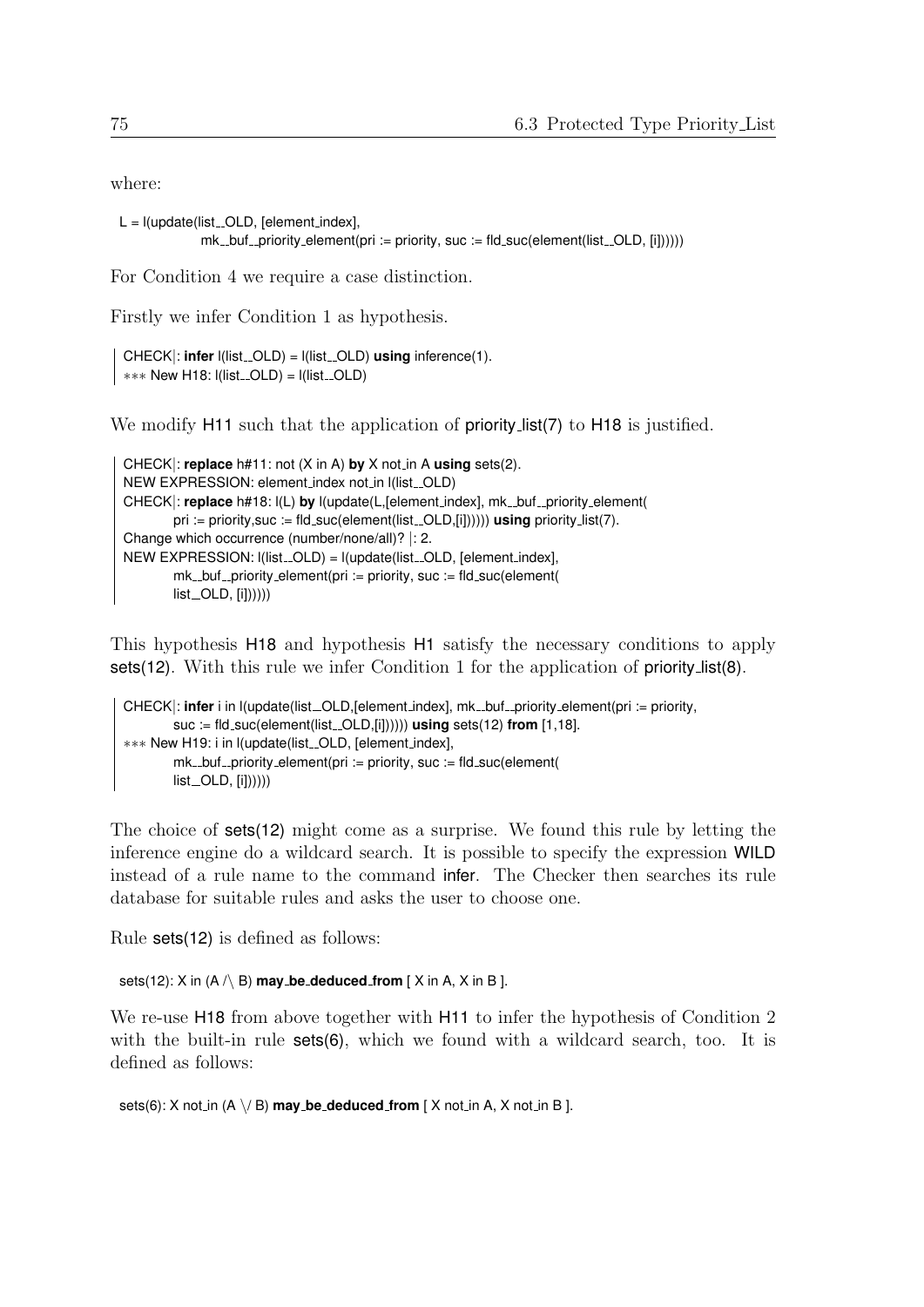CHECK|: infer element\_index not\_in l(update(list.\_OLD,[element\_index], mk\_buf\_priority\_element( pri := priority, suc := fld\_suc(element(list\_OLD,[i]))))) **using** sets(6) **from** [11,18]. ∗∗∗ New H20: element index not in l(update(list OLD, [element index],  $mk_{\text{-}}$ buf  $\text{-}$ priority element(pri := priority, suc := fld suc(element(  $list$ <sub>--</sub>OLD,  $[i]$ ))))))

We start the inference of Condition 3 by crafting a new hypothesis.

```
CHECK|: standardise fld_suc(element(update(list_OLD,[element_index],mk_buf_priority_element(
        pri := priority, suc := fld_suc(element(list_OLD,[i])))), [element_index])).
∗∗∗ New H21: fld_suc(element(update(list_OLD, [element_index],
        mk\_but\_priority\_element(pri := priority, suc := fid\_suc(element(list_OLD, [i])))), [element_index])) = fld_suc(element(update(
        list OLD, [element_index], mk_buf _priority_element(pri := priority,
        suc := fld_suc(element(list_OLD, [i])))), [element_index]))
```
We simplify the left-hand side of  $H21$ .

```
CHECK|: replace h#21: element(update(A,I,X),I) by X using array(1).
NEW EXPRESSION: fld_suc(mk_buf_priority_element(pri := priority, suc
        := fld_suc(element(list_OLD, [i])))) = fld_suc(element(update(
        list. OLD, [element_index], mk_buf_priority_element(pri := priority,
        suc := fld_suc(element(list_OLD, [i])))), [element_index]))
CHECK|: replace h#21: fld_suc(mk_buf_priority_element(pri := _,suc := S)) by S using
        mk\_record(3).
NEW EXPRESSION: fld_suc(element(list__OLD, [i])) = fld_suc(element(update(
        list_OLD, [element_index], mk_buf_priority_element(pri := priority,
        suc := fId_suc(element(list_cOLD, [i]))), [element\_index])
```
The built-in proof rule  $mk$ -record(3) is defined as follows:

```
mk_record(3): fld_FIELD(mk_RECORDTYPE(LARGS...(FIELD := VALUE)...))
              may be replaced by VALUE
              if [ not ((FIELD := ...) is \bot in LARGS), not (( FIELD := ...) is \bot in RARGS)[
```
We require the information that element **Element Index** is not already in the list, i.e. element index  $\langle \rangle$  i. We infer this from priority list(3) whose conditions are satisfied by H11.

```
CHECK|: infer for_all(x : integer,x in l(list_OLD) -> element_index <> x) using priority_list(3)
        from [11].
*** New H22: for_all(x : integer, x in l(list_OLD) -> element_index <>
        x)
```
We instantiate the universal quantifier with element i.

```
CHECK|: unwrap h#22.
∗∗∗ New H23: int X 1 in l(list OLD) −> element index <> int X 1
CHECK|: instantiate int X 1 with i.
```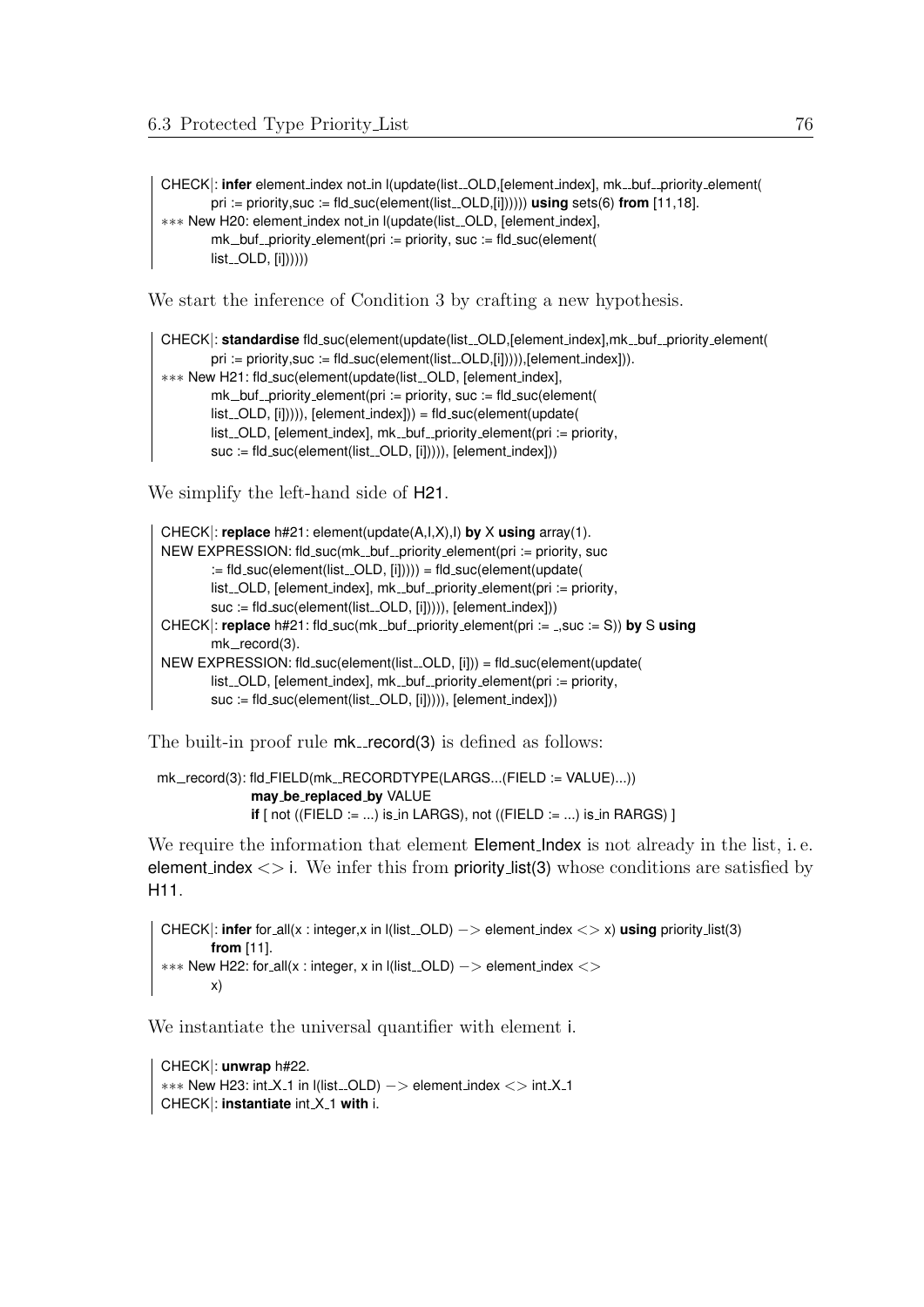```
∗∗∗ New H23: i in l(list OLD) −> element index <> i
```
The left-hand side is true because of H1. We eliminate it.

CHECK|: **forwardchain** h#23. ∗∗∗ New H23: element index <> i

Due to H23 we can expand H21 further which yields Condition 3 for the application of priority list(8).

```
CHECK|: replace h#21: element(list_OLD,[i]) by element(update(list_OLD,[element_index],
        mk\_but\_priority\_element(pri := priority, suc := fld\_succ(element(list\_OLD, [ii]))), [ii])using eq(1).
Change which occurrence (number/none/all)? |: 1.
NEW EXPRESSION: fld_suc(element(update(list_OLD, [element_index],
        mk_buf_priority_element(pri := priority, suc := fd_suc(element)list\_OLD, [i]))), [i])) = fld_suc(element(update(list_OLD, [
        element_index], mk\_but\_priority\_element(pri := priority, suc:= fld_suc(element(list_OLD, [i])))), [element_index]))
```
We defer Condition 4 because it requires a proof by cases and, therefore, a new proof frame.

Hypothesis H16 should become the basis for Condition 5. We make preparations to replace predicate priority in H16.

```
CHECK|: standardise fld_pri(element(update(list_OLD,[element_index],mk_buf_priority_element(
        pri := priority, succ := fId\_suc(element(list\_OLD,[i]))), [element_index])).
∗∗∗ New H24: fld pri(element(update(list OLD, [element index],
        mk\_but\_priority\_element(pri := priority, suc := fd\_suc(element(list_OLD, [i])))), [element_index])) = fld_pri(element(update(
        list_OLD, [element_index], mk_buf_priority_element(pri := priority,
        suc := fld_suc(element(list_OLD, [i])))), [element_index]))
```
We simplify the left-hand side of the new hypothesis  $H24$ .

```
CHECK|: replace h#24: element(update(A,I,X),I) by X using array(1).
Change which occurrence (number/none/all)? |: 1.
NEW EXPRESSION: fld_pri(mk_buf_priority_element(pri := priority, suc
        := fld_suc(element(list_OLD, [i])))) = fld_pri(element(update(
        list_OLD, [element_index], mk_buf_priority_element(pri := priority,
        suc := fld_suc(element(list_OLD, [i])))), [element_index]))
CHECK|: replace h#24: fld_pri(mk_buf_priority_element(pri := P,suc := _)) by P using
        mk\_record(3).
NEW EXPRESSION: priority = fld_pri(element(update(list_OLD, [element_index],
        mk\_but\_priority\_element(pri := priority, suc := fd\_suc(element(list_OLD, [i])))), [element_index]))
```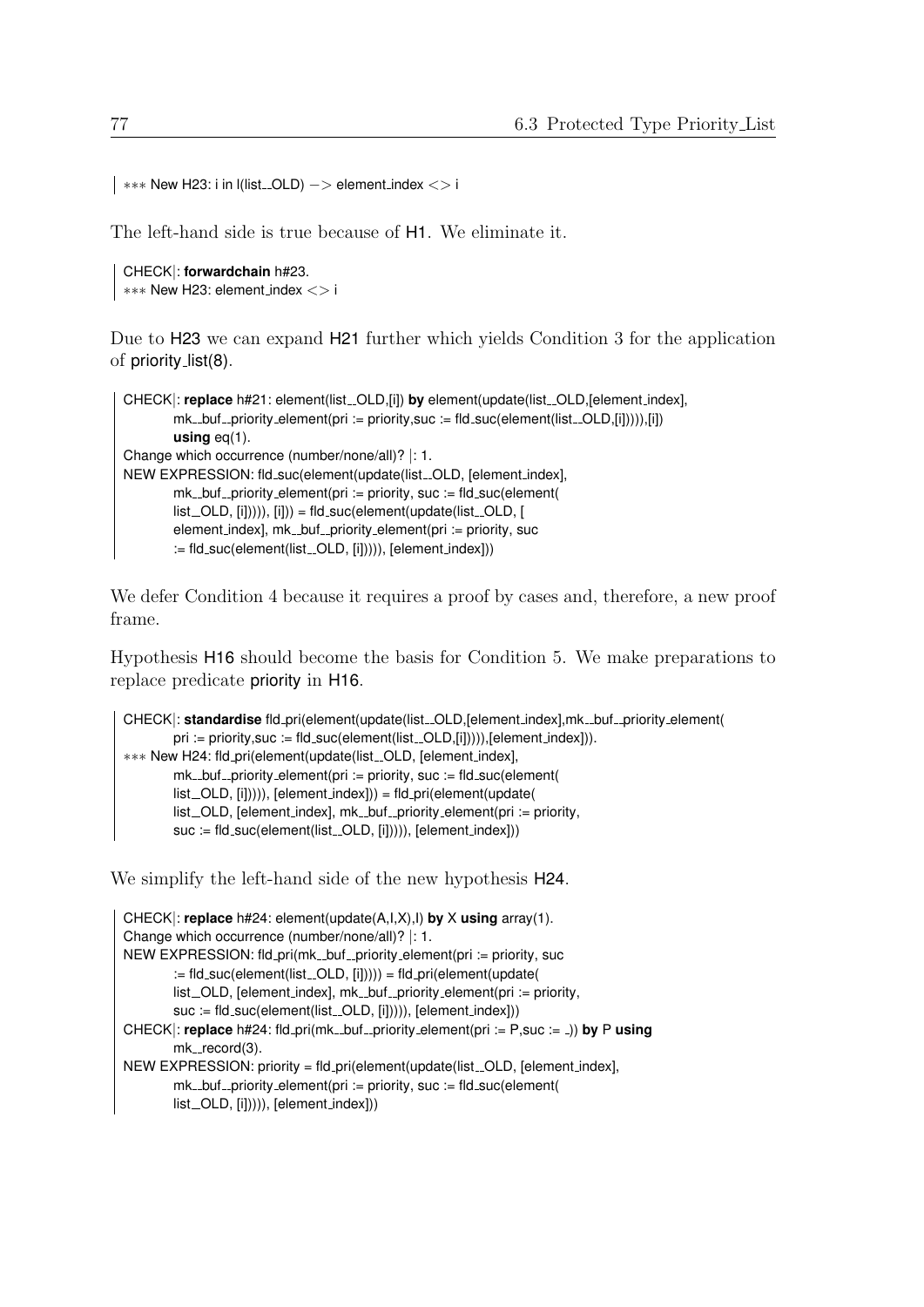We use H24 to replace predicate priority in H16.

```
CHECK|: replace h#16: priority by fld_pri(element(update(list_OLD,[element_index],
        mk\_but\_priority\_element(pri := priority, suc := fd\_suc(element(list\_OLD,[i])))),[element index])) using eq(1).
NEW EXPRESSION: fld_pri(element(update(list_OLD, [element_index],
        mk\_but\_priority\_element(pri := priority, suc := fd\_succ(element(list\_OLD, [i]))), [element\_index]) < = fId\_pri(element(list\_OLD,[fld_suc(element(list_OLD, [il))])
```
Before we can adjust H16 further we need to infer another hypothesis.

```
CHECK|: standardise fld_pri(element(update(list_OLD,[element_index],
        mk_{-}but_{-}priority_{-}element(pri := priority, suc := X)), [X]) where
        X = \frac{f}{d} suc(element(list_OLD,[i])).
∗∗∗ New H25: fld pri(element(update(list OLD, [element index],
        mk_buf_priority_element(pri := priority, suc := fld_suc(element(list\_OLD, [i]))), [fid\_succ(element(list\_OLD, [i]))]) = fd\_pri(element(update(list_OLD, [element_index], mk_buf_priority_element(
        pri := priority, suc := fld_suc(element(list_OLD, [i])))), [fld_suc(
        element(list_OLD, [i]))]))
```
The syntax with where allows us to use Prolog variables. We use this variant because firstly it saves typing and secondly the Checker seems to cut off everything that is longer than the size of its input buffer. In this case, the Checker prints the misleading error message "!!! Command not recognized. Please retype."

We require the information element index  $\langle \rangle$  fld suc(element(list OLD, [i])) for the application of rule array(3). That is why we instantiate H22 a second time, this time with fld\_suc(element(list\_OLD,[i])).

```
CHECK|: unwrap h#22.
∗∗∗ New H26: int X 2 in l(list OLD) −> element index <> int X 2
CHECK|: instantiate int X<sub>-2</sub> with fld_suc(element(list_OLD,[i])).
∗∗∗ New H26: fld_suc(element(list_OLD, [i])) in l(list_OLD) ->
        element_index \langle \rangle fld_suc(element(list_OLD, [i]))
```
We eliminate the left-hand side of the implication using **priority** list(2).

```
CHECK|: infer fld_suc(element(list_OLD,[i])) in l(list_OLD) using priority_list(2) from [1].
∗∗∗ New H27: fld_suc(element(list_OLD, [i])) in l(list_OLD)
CHECK|: forwardchain h#26.
∗∗∗ New H26: element index <> fld suc(element(list OLD, [i]))
```
Hypothesis H26 justifies the application of array(3).

CHECK|: **replace** h#25: element(update(A,J,X),K) **by** element(A,K) **using** array(3). NEW EXPRESSION: fld\_pri(element(list\_OLD, [fld\_suc(element(list\_OLD,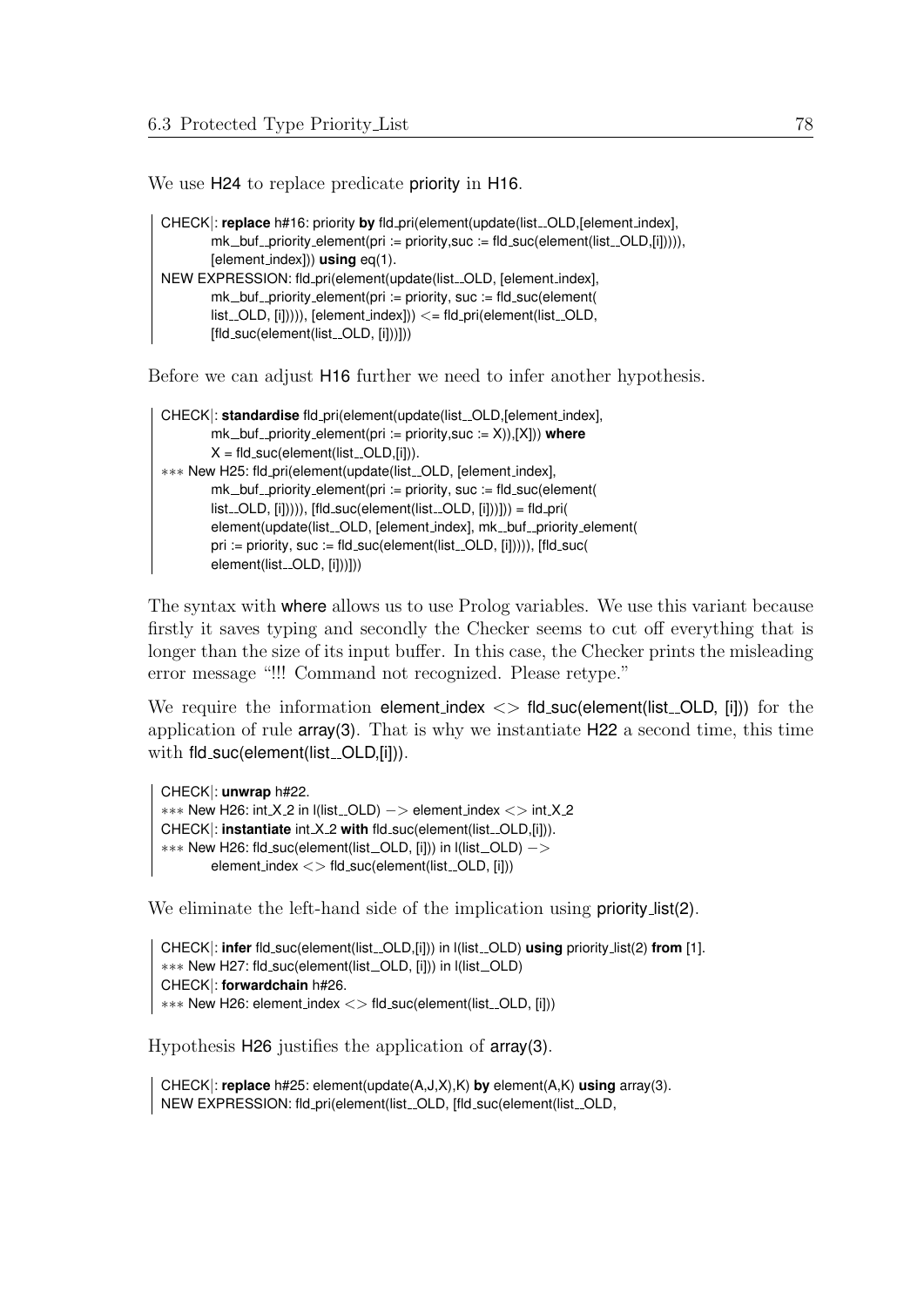$[i])$ ])) = fld\_pri(element(update(list\_OLD, [element\_index],  $mk\_but\_priority\_element(pri := priority, suc := fd\_suc(element($ list\_OLD, [i])))), [fld\_suc(element(list\_OLD, [i]))]))

Now we can adjust H16 further. We expand it with the help of H25.

```
CHECK|: replace h#16: fld_pri(element(list_OLD,[X])) by fld_pri(element(update(list_OLD,
        [element_index],mk_buf_priority_element(pri := priority,suc := X)),[X])) where
        X = \frac{f}{d} suc(element(list_OLD,[i])) using eq(1).
NEW EXPRESSION: fld_pri(element(update(list_OLD, [element_index],
        mk_buf_priority_element(pri := priority, suc := fd_suc(element(list<sub>-OLD</sub>, [i])))), [element_index])) <= fld_pri(element(update(
        list. OLD, [element_index], mk_buf_priority_element(pri := priority,
        suc := fld_suc(element(list_OLD, [i])))), [fld_suc(element(list_OLD,
        [i])))))
```
Now we only need to replace fld\_suc(element(list\_OLD,[i])) in H16. We craft another hypothesis for it.

```
CHECK|: standardise fld_suc(element(update(list_OLD,[element_index],mk_buf_priority_element(
        pri := priority, suc := fId\_suc(element(list\_OLD, [ii]))\, [ii]).∗∗∗ New H28: fld suc(element(update(list OLD, [element index],
        mk_buf_priority_element(pri := priority, suc := fd_suc(element(list<sub>-OLD</sub>, [i])))), [i])) = fld<sub>-</sub>suc(element(update(list<sub>-OLD</sub>, [
        element_index], mk\_but\_priority\_element(pri := priority, suc:= fld_suc(element(list_OLD, [i]))), [i]))
```
Because H23 states that element index  $\langle \rangle$  i, we can apply array(3).

```
CHECK|: replace h#28: element(update(A,J,X),K) by element(A,K) using array(3).
Change which occurrence (number/none/all)? |: 1.
NEW EXPRESSION: fld_suc(element(list_OLD, [i])) = fld_suc(element(update(
       list_OLD, [element_index], mk_buf_priority_element(pri := priority,
       suc := fId_suc(element(list_cOLD, [i]))), [i]))
```
The last modification of H16 results in Condition 5 for the application of priority\_list(8).

```
CHECK|: replace h#16: fld_suc(element(list_OLD,[i])) by fld_suc(element(update(list_OLD,
        [element\_index], mk\_but\_priority\_element (prii := priority,
        suc := fld_suc(element(list_OLD,[i])))),[i])) using eq(1).
Change which occurrence (number/none/all)? |: 3.
NEW EXPRESSION: fld_pri(element(update(list_OLD, [element_index],
        mk\_but\_priority\_element(pri := priority, suc := fld\_suc(element(list<sub>-OLD</sub>, [i])))), [element_index]) <= fd<sub>-</sub>pri(element(update(list_OLD, [element_index], mk_buf_priority_element(pri := priority,
        suc := fld_suc(element(list_OLD, [i])))), [fld_suc(element(update(
        list_OLD, [element_index], mk_buf_priority_element(pri := priority,
        suc := fId_suc(element(list_cOLD, [i]))), [i]))])
```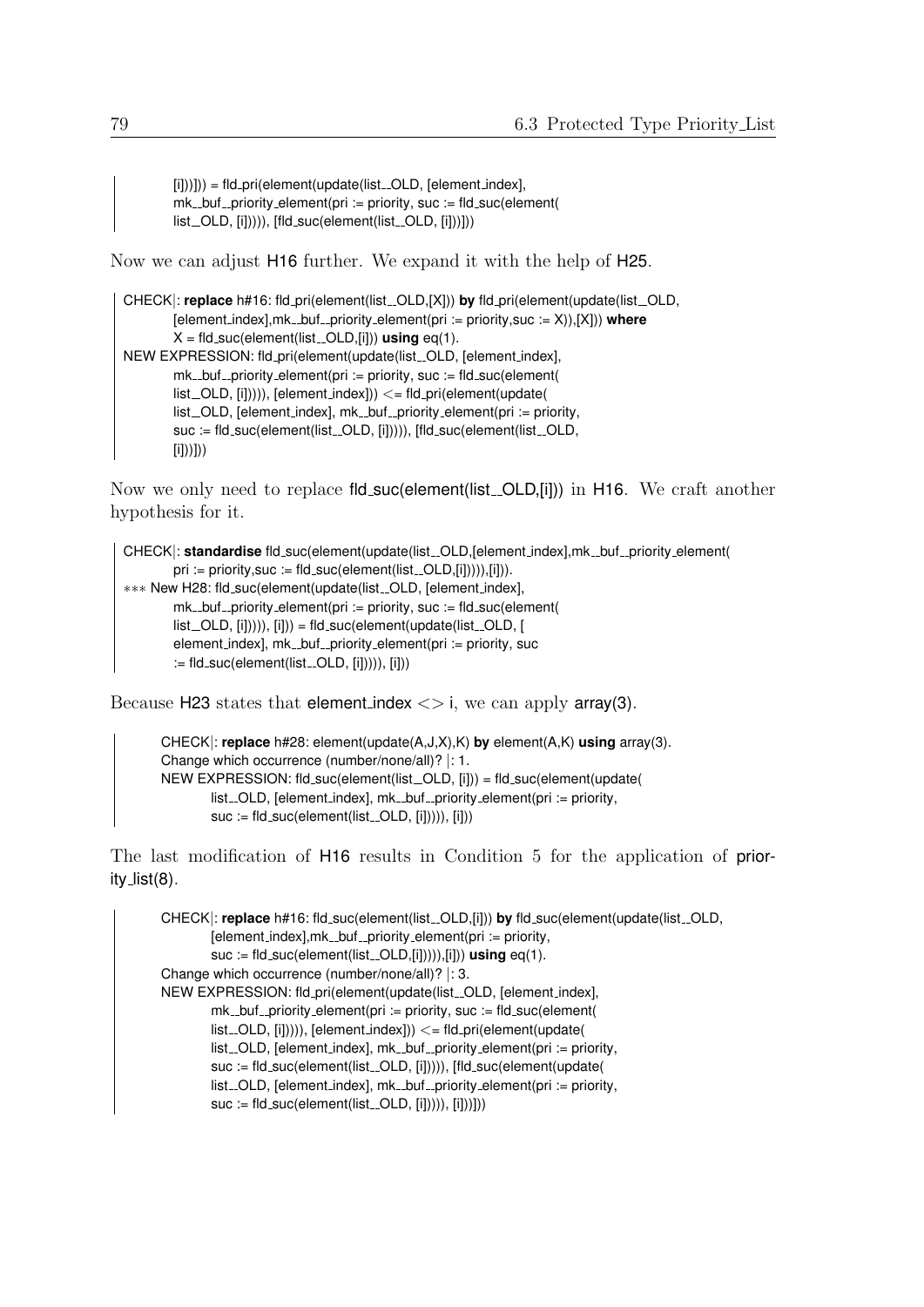We prepare the case distinction for C1.

 $CHECK$ : **infer**  $i = \text{buf}\_ext{ or not } i = \text{buf}\_ext{ using } inference(1).$ ∗∗∗ New H29: i = buf\_ext or not i = buf\_ext

We start the prove by cases for  $C1$ .

```
CHECK|: prove c#1 by cases on h#29.
CASE 1: i = but {\_}ext*** New H30: i = buf ext
      >>> New goal C1: sorted(update(update(list_OLD, [element_index],
              mk_buf_priority_element(pri := priority, suc := fld_suc(element(
              list_OLD, [i])))), [i], upf_suc(element(update(list_OLD, [
              element\_index], mk\_but\_priority\_element(pri := priority, suc:= fld_suc(element(list_OLD, [i])))), [i]), element_index)))
```
Case H30 is Condition 4 for the application of priority list(8).

We have collected the necessary conditions H16, H19, H20, H21 and H30 to apply priority\_list(8) to C1.

```
CHECK|: replace c#1: sorted(update(L,[I],upf suc(element(L,[I]),E))) by sorted(L) using
        priority_list(8).
NEW EXPRESSION: sorted(update(list_OLD, [element_index],
        mk\_but\_priority\_element(pri := priority, suc := fd\_suc(element(list<sub>--</sub>OLD, [i]])))))
```
C1 has now a much simpler form and can be simplified further by priority list(11), which is justified by  $H11$ .

```
CHECK|: replace c#1: sorted(update(L,[element index], )) by sorted(L) using
        priority list(11).
Possible replacements for sorted(update(list_OLD, [element_index],
        mk_buf_priority_element(pri := priority, suc := fd_suc(element(list<sub>-OLD</sub>, [i])))))) are:
     1. sorted(list_OLD)
     2. sorted(update(update(list_OLD, [element_index],
        mk\_but\_priority\_element(pri := priority, suc := fld\_suc(element(list. OLD, [i])))), [element_index], -6)
Select (number/none): |: 1.
NEW EXPRESSION: sorted(list_OLD)
```
The Checker asks us which of these two possible replacements we want to use. Only the first option makes sense and is our intended result. The second option contains the atom  $\epsilon$ . If we choose number two the Checker prints the error message "!!! ERROR: New expression does not type-check properly."

Nevertheless, the new conclusion C1 is satisfied by H1.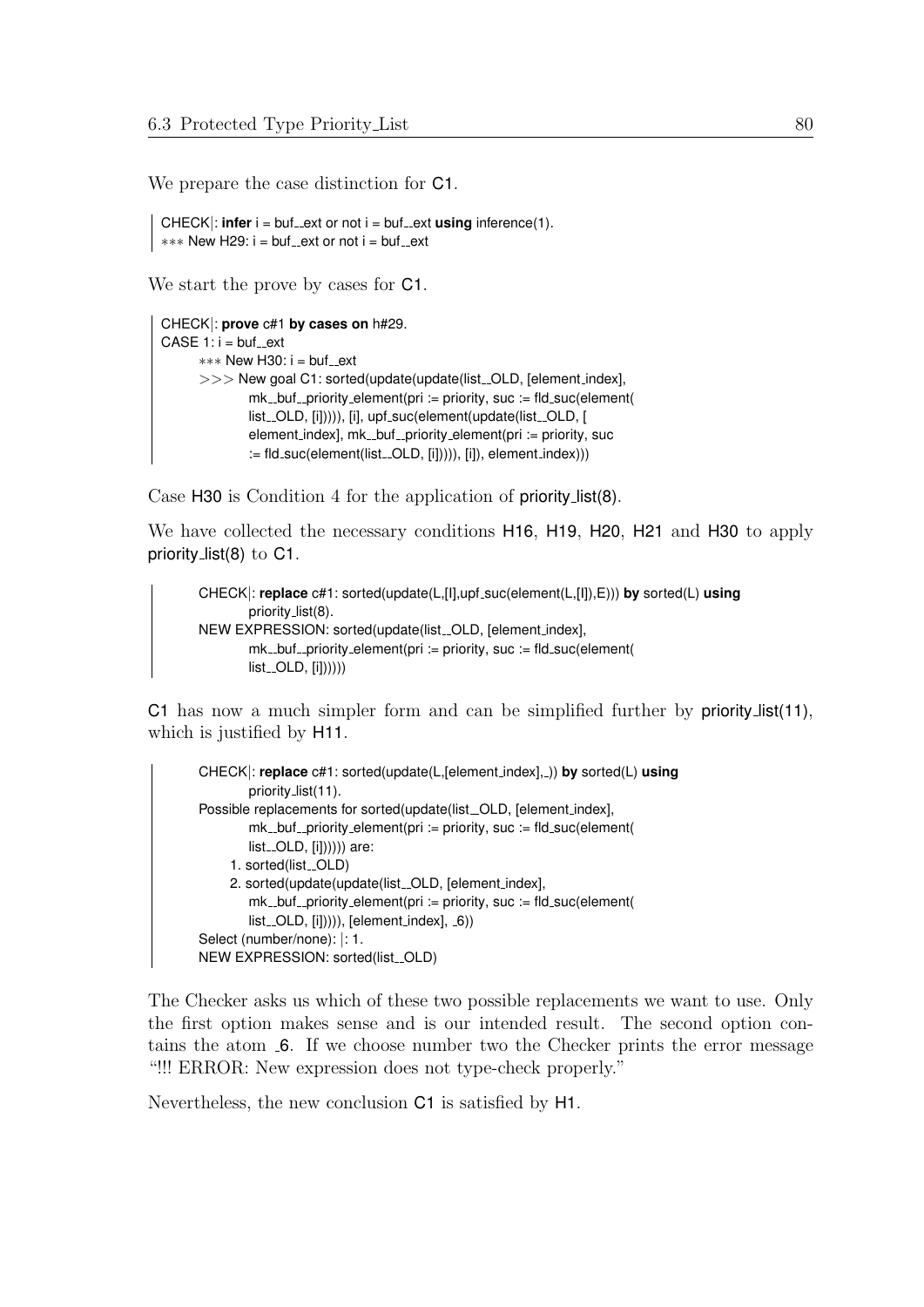CHECK|: **done**. ∗∗∗ PROVED C1: sorted(list OLD) FOR CASE 1

We start the second case. We re-use **H16, H19, H20** and **H21** for the second application of priority list(8). We must infer the hypothesis for Condition 4 of priority list(8).

```
CASE 2: not i = but _-ext∗∗∗∗ New H29: not i = buf_ext
      >> New goal C1: sorted(update(update(list_OLD, [element_index],
              mk\_but\_priority\_element(pri := priority, suc := fld\_suc(element(list_OLD, [i])))), [i], upf_suc(element(update(list_OLD, [
              element\_index], mk\_but\_priority\_element(pri := priority, suc:= fld_suc(element(list_OLD, [i])))), [i]), element_index)))
```
We make use of the existence of predicate **loop\_condition** in hypothesis **H2** by applying priority\_list(16).

CHECK|: **infer** fld\_pri(element(list\_OLD,[i])) < priority **using** priority\_list(16) **from** [2,30]. ∗∗∗ New H31: fld\_pri(element(list\_OLD, [i])) < priority

Hypothesis H31 is the basis for Condition 4 of priority list(8). The replacement of the predicate priority is justified by H24.

```
CHECK|: replace h#31: priority by fld_pri(element(update(list_OLD,[element_index],
        mk_buf_priority_element(pri := priority,suc := fld_suc(element(list_OLD,[i])))),[element_index])) using eq(1).
NEW EXPRESSION: fld_pri(element(list_OLD, [i])) < fld_pri(element(update(
        list \sim OLD, [element_index], mk_buf _priority element(pri := priority,
        suc := fld_suc(element(list_OLD, [i])))), [element_index]))
```
Before we can modify H31 further, we must infer another hypothesis.

```
CHECK|: standardise fld_pri(element(update(list_OLD,[element_index],
        mk\_but\_priority\_element(pri := priority, suc := fd\_succ(element(list\_OLD, [i]))), [i])).
∗∗∗ New H32: fld pri(element(update(list OLD, [element index],
        mk\_but\_priority\_element(pri := priority, suc := fld\_suc(element(list<sub>-OLD</sub>, [i])))), [i])) = fld<sub>-</sub>pri(element(update(list<sub>-OLD</sub>, [
        element\_index], mk\_but\_priority\_element(pri := priority, succ):= fld_suc(element(list_OLD, [i])))), [i]))
CHECK|: replace h#32: element(update(A,J,X),K) by element(A,K) using array(3).
Change which occurrence (number/none/all)? |: 1.
NEW EXPRESSION: fld_pri(element(list_OLD, [i])) = fld_pri(element(update(
        list OLD, felement indexl, mk buf priority element(pri := priority,
        suc := fId_suc(element(list_cOLD, [i]))), [i]))
```
The application of  $\arctan(3)$  is justified by the information element index  $\lt$  i from hypothesis H23. With H23 we can modify H31 further, which is then Condition 4 of priority\_list(8).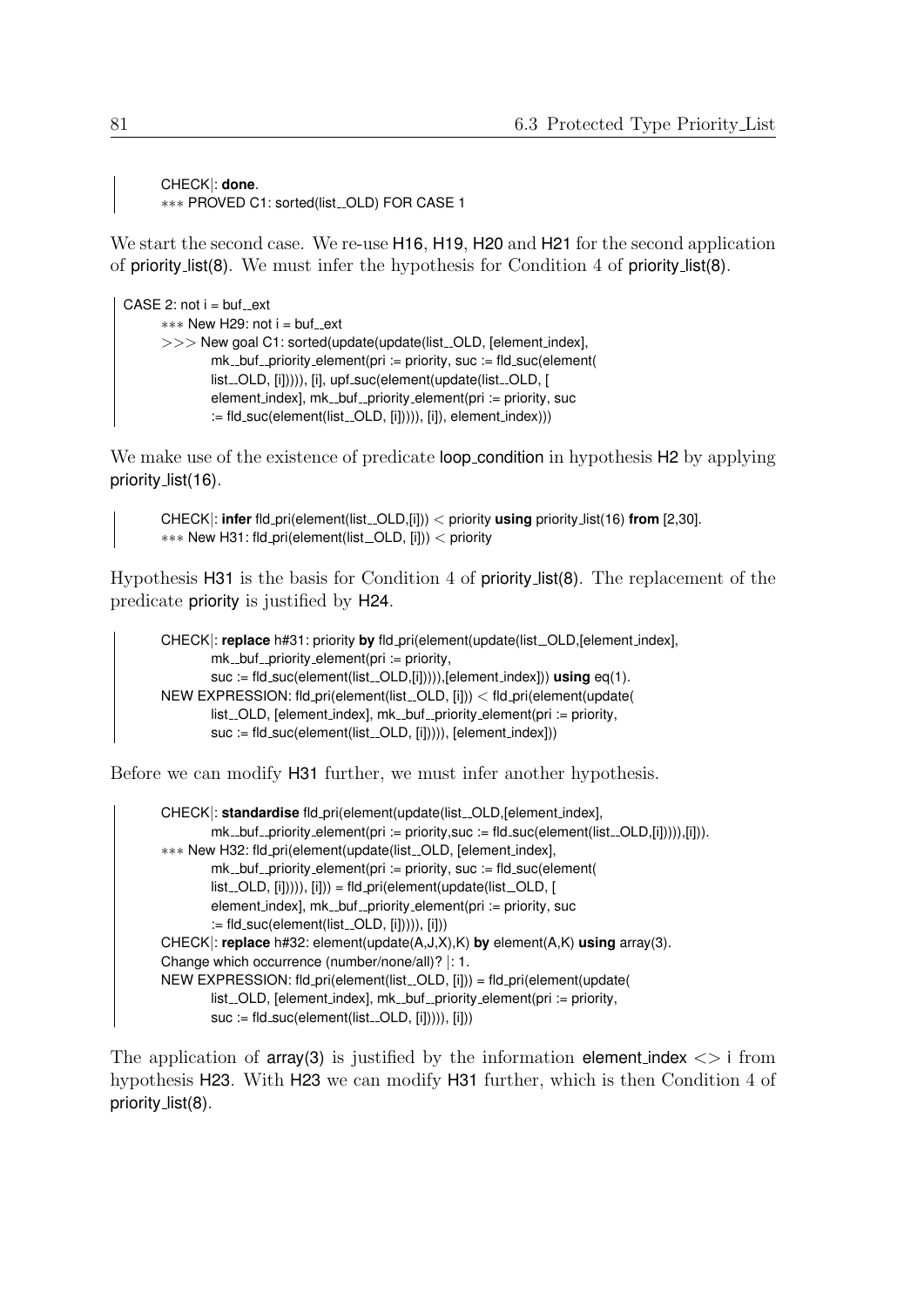CHECK|: replace h#31: fld\_pri(element(list\_OLD,[i])) by fld\_pri(element(update(list\_OLD,  $[element\_index]$ ,  $mk\_but\_priority$  element(pri := priority, suc := fld\_suc(element(list\_OLD,[i])))),[i])) **using** eq(1). NEW EXPRESSION: fld\_pri(element(update(list\_OLD, [element\_index],  $mk\_but\_priority\_element(pri := priority, suc := fld\_suc(element($  $list$ . OLD,  $[i]$ )))),  $[i]$ )) <  $f$ ld.pri(element(update(list. OLD, [ element\_index], mk\_buf\_priority\_element(pri := priority, suc := fld\_suc(element(list\_OLD, [i])))), [element\_index]))

The necessary conditions to apply priority list(8) are H16, H19, H20, H21 and H31.

```
CHECK|: replace c#1: sorted(update(L,[I],upf suc(element(L,[I]),E))) by sorted(L) using
         priority list(8).
NEW EXPRESSION: sorted(update(list_OLD, [element_index],
        mk\_but\_priority\_element(pri := priority, suc := fld\_suc(element(list<sub>--</sub>OLD, [i]))))))
```
C1 can be simplified further with priority list(11). This is justified by H11. We are nearly done with C1.

```
CHECK|: replace c#1: sorted(update(L,[element index], )) by sorted(L) using
        priority list(11).
Possible replacements for sorted(update(list_OLD, [element_index],
        mk\_but\_priority\_element(pri := priority, suc := fd\_suc(element(list<sub>--</sub>OLD, [i])))))) are:
     1. sorted(list_OLD)
           according to rule priority list(11)
     2. sorted(update(update(list_OLD, [element_index],
        mk_buf_priority_element(pri := priority, suc := fid_suc(element(list<sub>-OLD</sub>, [i])))), [element_index], (10)according to rule priority list(11)
Select (number/none): |: 1.
NEW EXPRESSION: sorted(list_OLD)
CHECK|: done.
∗∗∗ PROVED C1: sorted(list OLD) FOR CASE 2
```
Again the second option of the question makes no sense and would lead to an error message by the Checker.

We eliminated C1 and go on to C2. We can re-use hypotheses H16, H19 and H20 to apply priority list(4) to C2.

```
CHECK|: replace c#2: l(update(L,[I],upf suc(element(L,[I]),E))) by l(L) \/ (set [E]) using
         priority_list(4).
NEW EXPRESSION: I(update(list_OLD, [element_index],
         mk\_but\_priority\_element(pri := priority, suc := fid\_suc(element(list\_OLD, [i])))) \setminus \{ (set [element_index]) = I(list\_OLD) \setminus \emptyset(set [element index])
```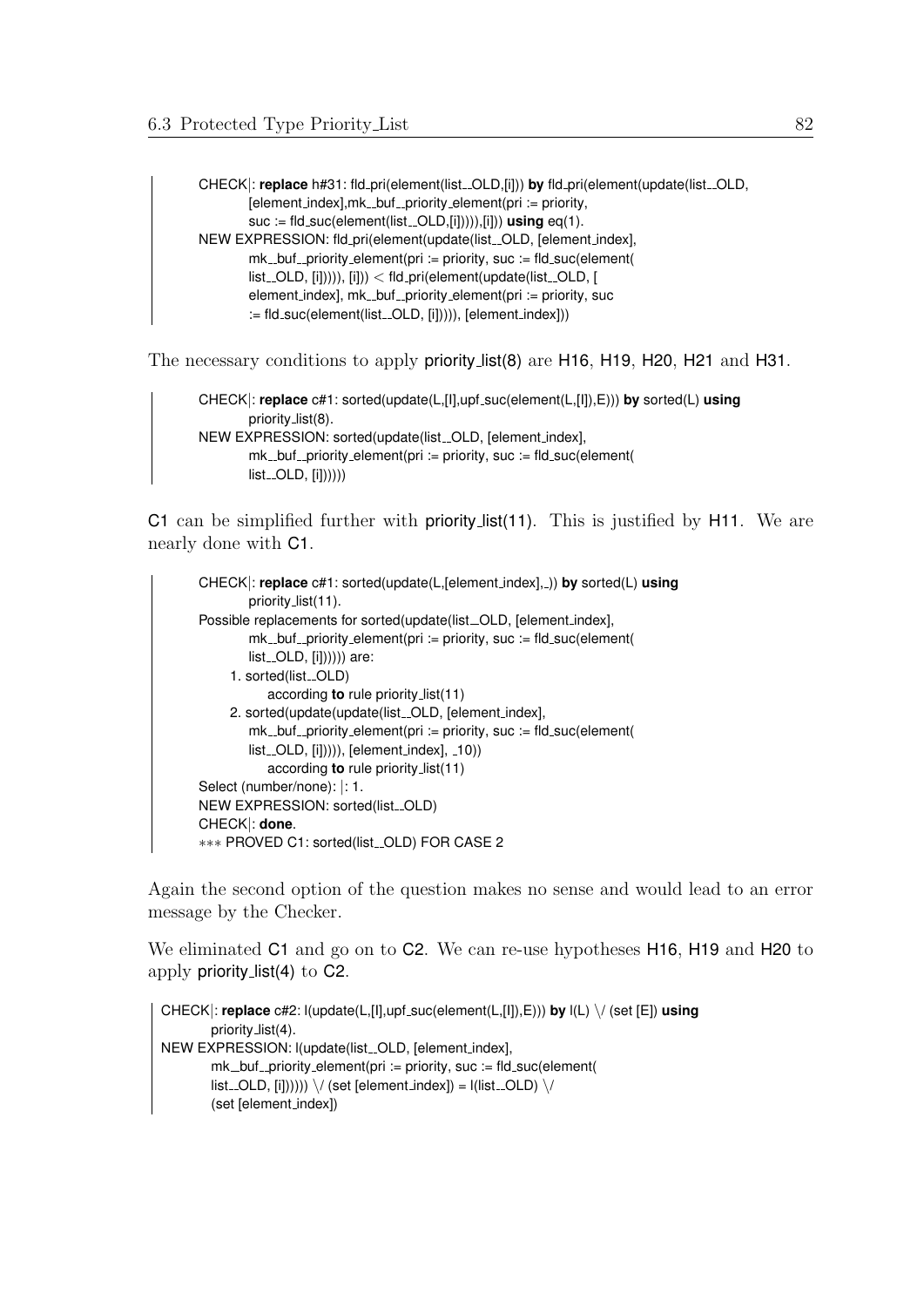We apply **priority list(11)**, which is justified by H11, and finish the proof of this verification condition.

```
CHECK|: replace c#2: l(update(L,[element index], )) by l(L) using priority list(7).
Possible replacements for l(update(list_OLD, [element_index],
        mk_buf_priority_element(pri := priority, suc := fd_suc(element(list. OLD, [i])))))) are:
     1. I(list_OLD)
           according to rule priority list(7)
     2. l(update(update(list_OLD, [element_index],
        mk_{\text{-}}buf \text{-}priority element(pri := priority, suc := fld suc(element(
        list_OLD, [i])))), [element_index], _12))
           according to rule priority list(7)
Select (number/none): |: 1.
NEW EXPRESSION: I(list\_OLD) \setminus / (set [element_index]) = I(list\_OLD) \setminus /(set [element index])
CHECK|: done.
*** PROVED C2: l(list_OLD) \/ (set [element_index]) = l(list_OLD) \/
        (set [element_index])
∗∗∗ VC PROVED −− Well done!
```
## **Proof Session For Refinement Integrity**

```
CHECK|: list.
H1: element_index not_in I(fld_list(state))
H9: fld_pri(element(fld_list(state), [but\_ext])) =
        buf...system..priority...last
−−>
  C1: fld pri(element(fld list(state), [0])) = 9223372036854775807
 C2: not element_index in I(fld_list(state))
```
We eliminate  $C1$  by replacing the constants buf system priority last and buf ext.

```
CHECK: infer 0 = \text{buf}\_ext{using enter}\_rule{0pt}{1.5pt} enter_rules(3).
*** New H10: 0 = buf_ext
CHECK|: replace c#1: 0 by buf ext using eq(1).
NEW EXPRESSION: fld_pri(element(fld_list(state), [but._ext])) = 9223372036854775807
CHECK: infer 9223372036854775807 = buf _system_priority_last using enter_rules(21).
*** New H11: 9223372036854775807 = buf_system_priority_last
CHECK|: replace c#1: 9223372036854775807 by buf_system_priority_last using eq(1).
NEW EXPRESSION: fld pri(element(fld_list(state), [but._ext]) =buf_system_priority_last
CHECK|: done.
*** PROVED C1: fld_pri(element(fld_list(state), [buf_ext])) =
        buf_system_priority_last
```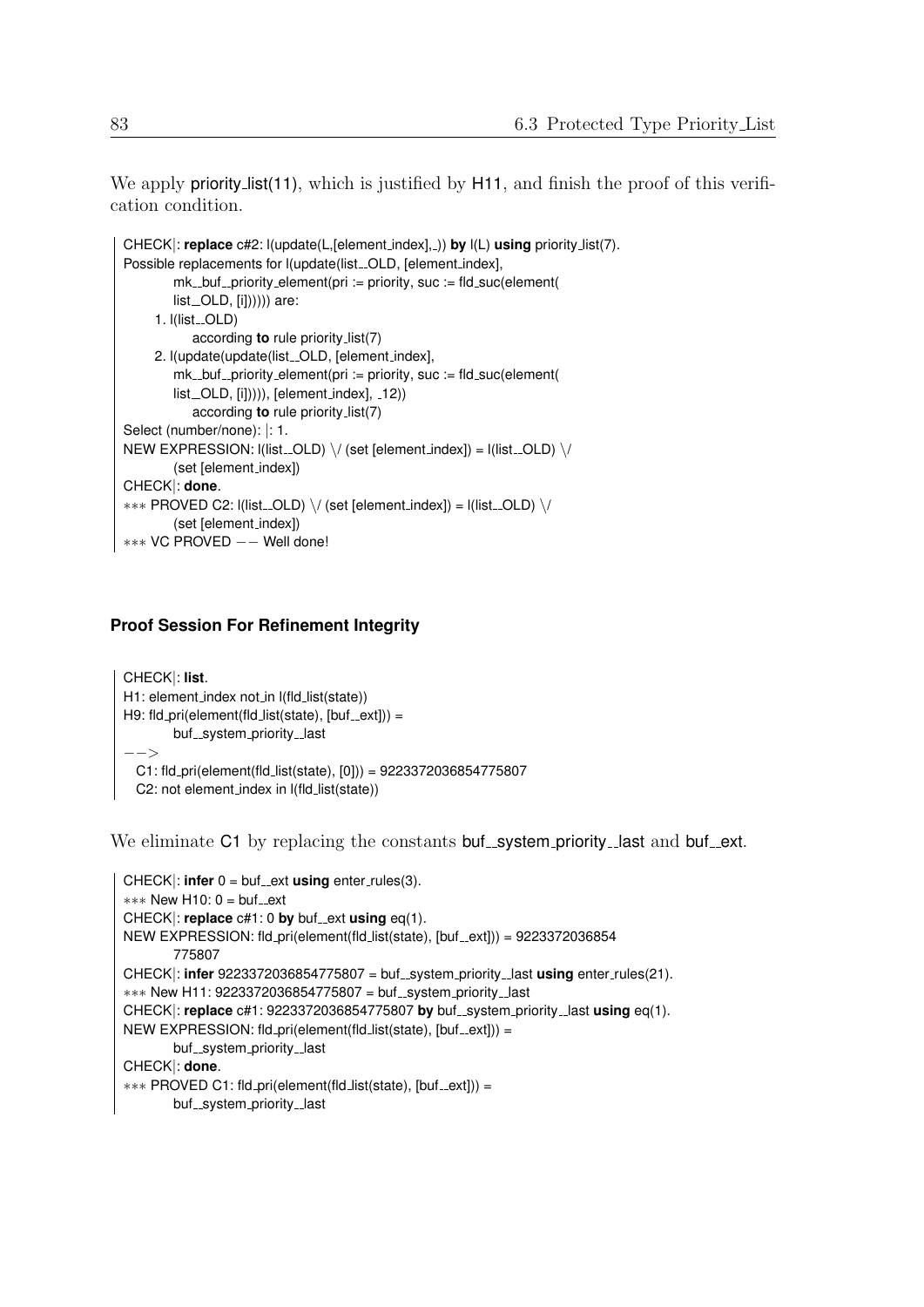We rewrite  $C2$  such that the Checker recognizes the correlation between H1 and  $C2$ .

```
CHECK|: replace c#2: not (X in A) by X not in A using sets(2).
NEW EXPRESSION: element index not in l(fld list(state))
CHECK|: done.
∗∗∗ PROVED C2: element index not in l(fld list(state))
∗∗∗ VC PROVED −− Well done!
```
There is one other verification condition to prove. The constants have to be replaced in analogy to C1. We do not show this here.

# **6.4 Protected Type Dynamic Priority**

Procedure Increment is the main operation of the protected type Dynamic Priority. It increments the dynamic priority. Ideally, the dynamic priority value would be of an unbounded integer type. But Ada provides no unbounded integer type, so the priority value will definitely overflow after more than  $2^{31}$  years of run time. Ada does provide circular integer types but these would destroy the semantics of the priority values.

Spark has no support for an unbounded integer type in its annotations, either. The Examiner would automatically generate verification conditions to prevent an overflow of the dynamic priority value. But the priority value will definitely overflow. We have no other choice but to hide the incrementation from Spark with the hide annotation. Hiding the main operation leaves us with nothing to do, so we choose to omit the proof annotations for the protected type Dynamic Priority in the first place.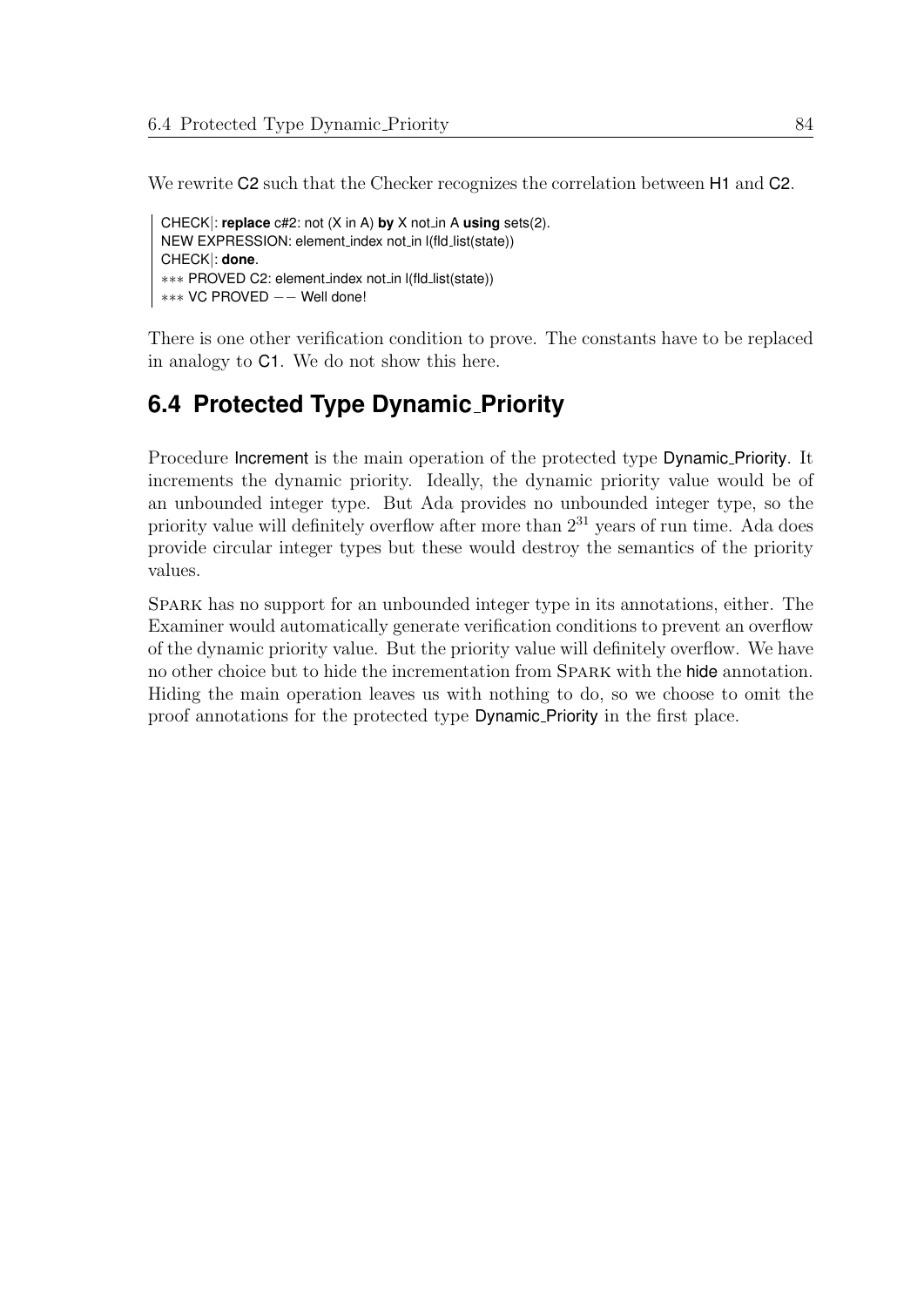# **Chapter 7**

# **Conclusion**

The specification, design and implementation of Coco turned out to be mostly straightforward (Chapters [2](#page-10-0) and [5\)](#page-40-0). Concurrent Pascal and Ada have a very similar semantics. Ada allowed us to lift some design restrictions which were imposed by Concurrent Pascal.

We gave an overview of the SPARK tools Examiner, Simplifier and Checker (Section [3.3\)](#page-18-0). We laid the foundations for the understanding of the subsequent chapters by introducing the Spark annotations, the FDL language and the proof rule language (Chapter [3\)](#page-12-0).

We discussed why RavenSPARK lags behind sequential SPARK (Section [4.1\)](#page-22-0). The main obstacles are the missing proof annotations in protected types and the restricted task model.

We proposed a different approach to protected types in SPARK that is not based on the Ravenscar Profile (Section [4.2\)](#page-24-0). We call it PassauSpark.

To be able to apply our approach to the proof of Coco, we implemented a preprocessor for the Spark tools (Section [4.3\)](#page-28-0).

Spark does not support abstract data structures like sets, lists, trees or unbounded integers in the annotations. To a certain degree it is possible to work around this with proof functions. We did this for set types (Section [4.5\)](#page-36-0).

We specified pre- and post-conditions for the operations of the protected types Buffer Guard and Priority List. We declared proof functions and defined proof rules for them (Chapter [6\)](#page-48-0).

We proved in proof sessions with the Checker that the **Buffer-Guard** manages the list of free frames as intended. Frames cannot be occupied and free at the same time. The Buffer Guard always knows the state of all frames. We proved that the Priority List works as a priority queue: the queue is always ordered and the element with the highest priority is always at the top. We also proved that the linked-list structure of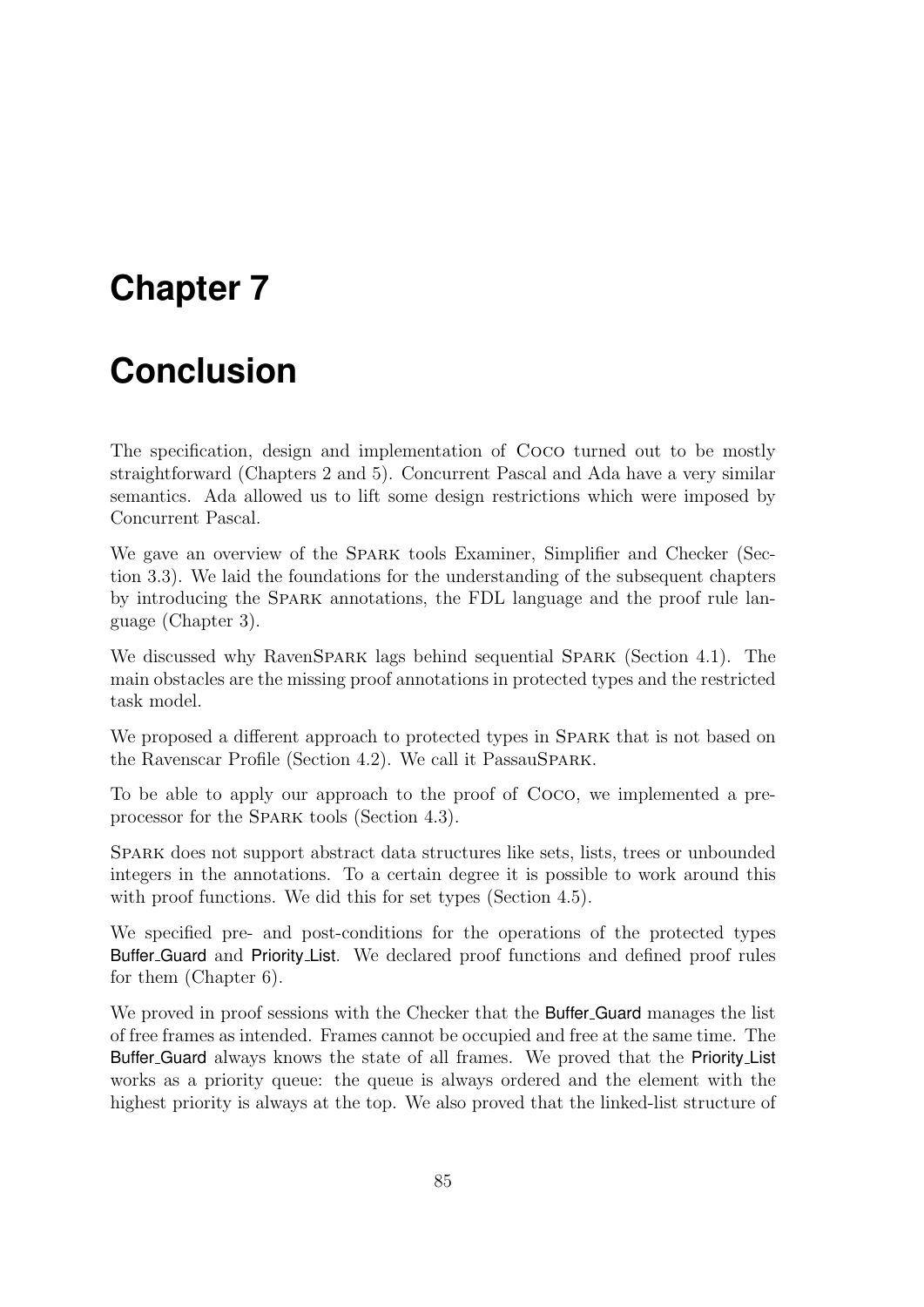the queue is really a linked list and does not contain inner loops. Moreover, Spark enabled us to find a missing pre-condition in the original manual proof of Coco.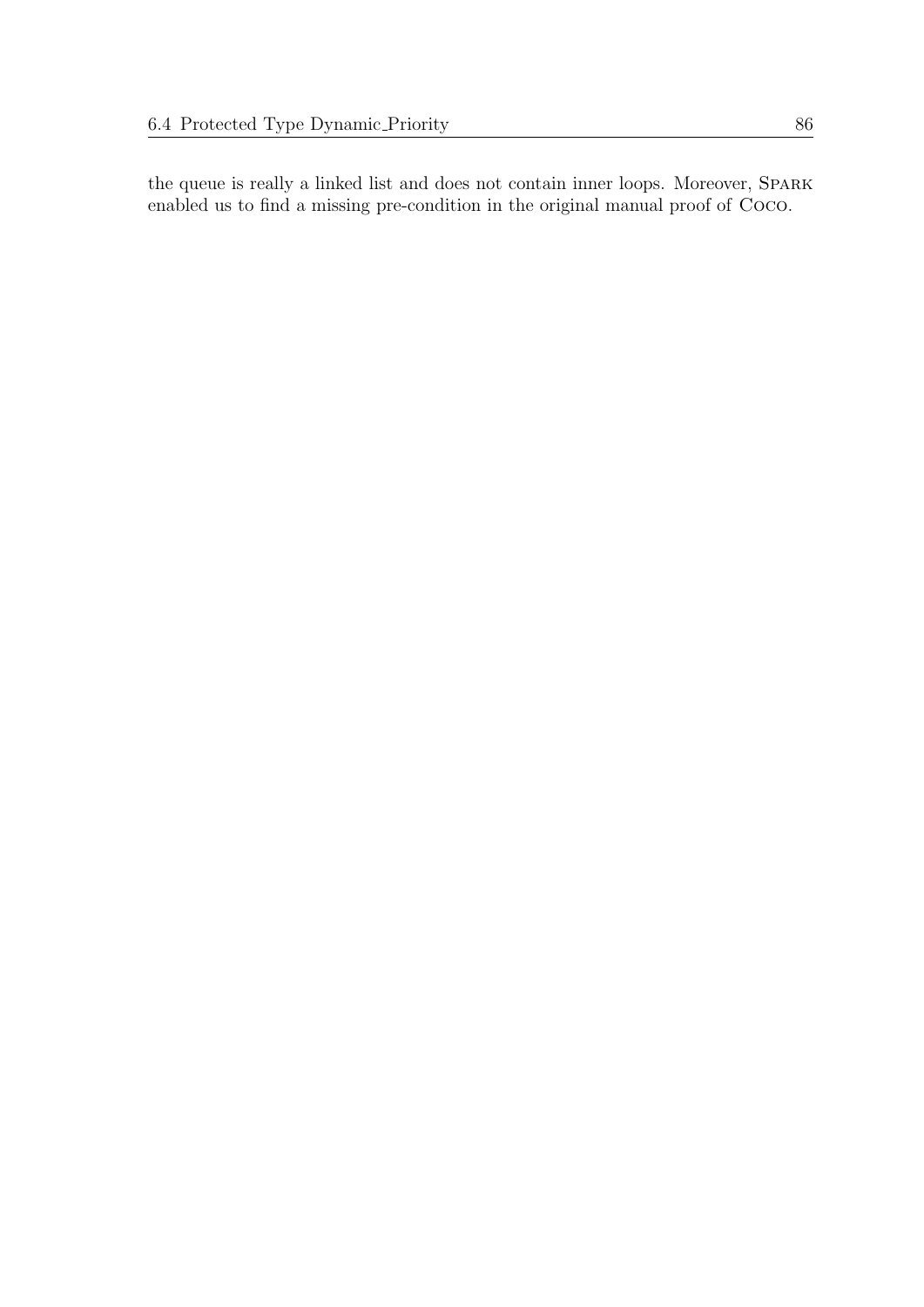# **Appendix A**

# **Source Code**

# **A.1 The COCO System**

**package** Conf **is** Buffer\_Size : **constant** := 65536; -- *number of buffer cells* Num Ports : **constant** := 8; −− *number of hardware I/O ports (also needs to be* −− *adjusted in file main.adb)* Min Prio : **constant** := 63; −− *lowest packet priority* Max Length : **constant** := 1500; −− *maximum size of packet in bytes* Timer Delay : **constant** := 0.01; −− *tick frequency (100 Hz)* **end** Conf; **package** Stacks **is type** Stack **is private**; **subtype** Stack Range **is** Positive **range** 1 .. Positive'Last − 1; −−# **function** Ptr (S : **in** Stack) **return** Integer; −−# **function** Max Ptr (S : **in** Stack) **return** Integer; −−# **function** Ptr In Range (S : **in** Stack) **return** Boolean; **function** Empty (S : **in** Stack) **return** Boolean; −−# **return** Empty (S); **function** Full (S : **in** Stack) **return** Boolean; −−# **return** Full (S); **procedure** Initialize (S : **out** Stack; Max : **in** Stack Range); −−# **derives** S **from** Max; −−# **post** Ptr In Range (S) **and** Max Ptr (S) = Max **and** Ptr (S) = Max + 1; **procedure** Push (S : **in out** Stack; P : **out** Integer); −−# **derives** P, S **from** S; −−# **pre** Ptr In Range (S) **and not** Full (S); −−# **post** Ptr In Range (S) **and** Max Ptr (S) = Max Ptr (S˜) **and**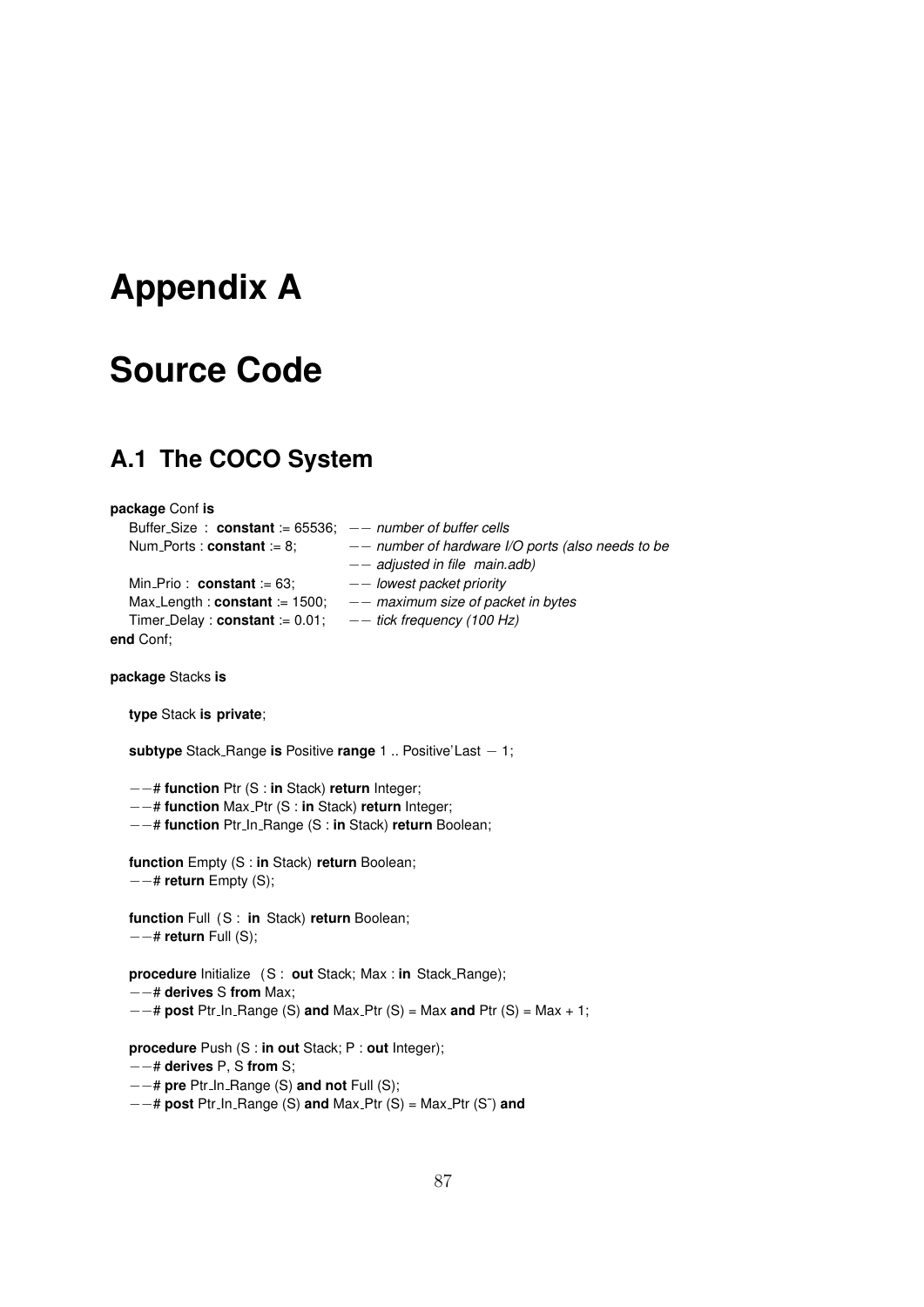$-$  + Ptr (S) = Ptr (S<sup> $\circ$ </sup>) + 1 **and** P = Ptr (S $\circ$ ); **procedure** Pop (S : **in out** Stack; P : **out** Integer); −−# **derives** P, S **from** S; −−# **pre** Ptr In Range (S) **and not** Empty (S); −−# **post** Ptr In Range (S) **and** Max Ptr (S) = Max Ptr (S˜) **and**  $-$  + Ptr (S) = Ptr (S<sup>o</sup>) − 1 **and** P = Ptr (S); **private type** Stack **is record** Pointer : Positive ; Max: Stack\_Range; **end record**; **end** Stacks; **package body** Stacks **is function** Empty (S : **in** Stack) **return** Boolean **is begin return** (S.Pointer = 1); **end** Empty; **function** Full (S : **in** Stack) **return** Boolean **is begin return** (S. Pointer =  $S.Max + 1$ ); **end** Full; **procedure** Initialize (S : **out** Stack; Max : **in** Stack Range) **is begin**  $S :=$  Stack'(Max + 1, Max); **end** Initialize ; **procedure** Push (S : **in out** Stack; P : **out** Integer) **is begin** P := S.Pointer; S.Pointer :=  $S.Pointer + 1$ ; **end** Push; **procedure** Pop (S : **in out** Stack; P : **out** Integer) **is begin** S.Pointer := S.Pointer – 1; P := S.Pointer; **end** Pop; **end** Stacks; **with** Conf, Stacks; −−# **inherit** Conf, Stacks; **package** Buf −−# **own** Shared Buffer;

−−# **initializes** Shared Buffer;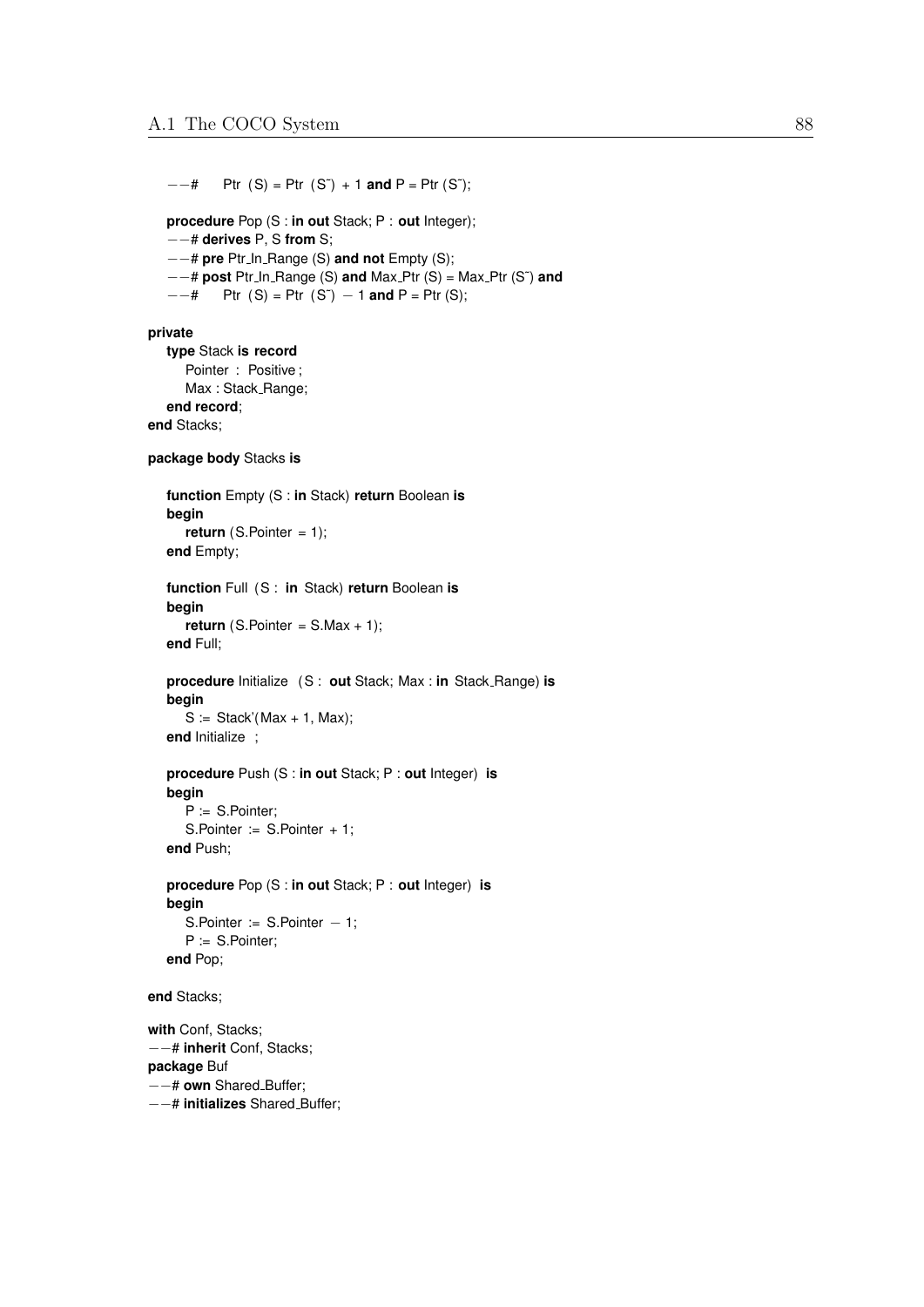**is**

**subtype** Port Adr **is** Positive **range** 1 .. Conf.Num Ports;

**subtype** Packet\_Priority **is** Natural *range* 0 .. Conf.Min\_Prio;

**subtype** Data Length **is** Natural **range** 0 .. Conf.Max Length;

**subtype** Data Index **is** Positive **range** 1 .. Conf.Max Length;

**type** Byte **is range** 0 .. 255; **for** Byte'Size **use** 8;

**type** Packet Data **is array** (Data Index) **of** Byte;

**type** Packet **is record**

Dest : Port\_Adr; Prio: Packet\_Priority; Length : Data Length; Data: Packet\_Data; **end record**;

**subtype** Buffer Index **is** Positive **range** 1 .. Conf.Buffer Size;

**type** Packet Array **is array** (Buffer Index) **of** Packet;

Shared\_Buffer: Packet\_Array;

**type** Buffer Index Array **is array** (Buffer Index) **of** Buffer Index;

#### **protected type** Buffer Guard

- −−# **own** State : State Type;
- −−# **invariant** Buffer Guard Invariant (State);

**is**

- −−# **type** State Type **is abstract**;
- −−# **type** Set Type **is abstract**;
- −−# **function** Set Member (S : **in** Set Type; E : **in** Buffer Index) **return** Boolean;
- −−# **function** Set Delete (S : **in** Set Type; E : **in** Buffer Index) **return** Set Type;
- −−# **function** Set Insert (S : **in** Set Type; E : **in** Buffer Index) **return** Set Type;
- −−# **function** Empty Set **return** Set Type;

−−# **function** F (Free List : **in** Buffer Index Array;

−−# Pointer: **in** Stacks.Stack Range) **return** Set Type;

−−# **function** Buffer Guard Invariant (S : **in** State Type) **return** Boolean;

−−# **function** Can Be Released (S : **in** State Type; E : **in** Buffer Index) **return** Boolean;

**procedure** Initialize ;

−−# **global in out** State;

−−# **derives** State **from** State;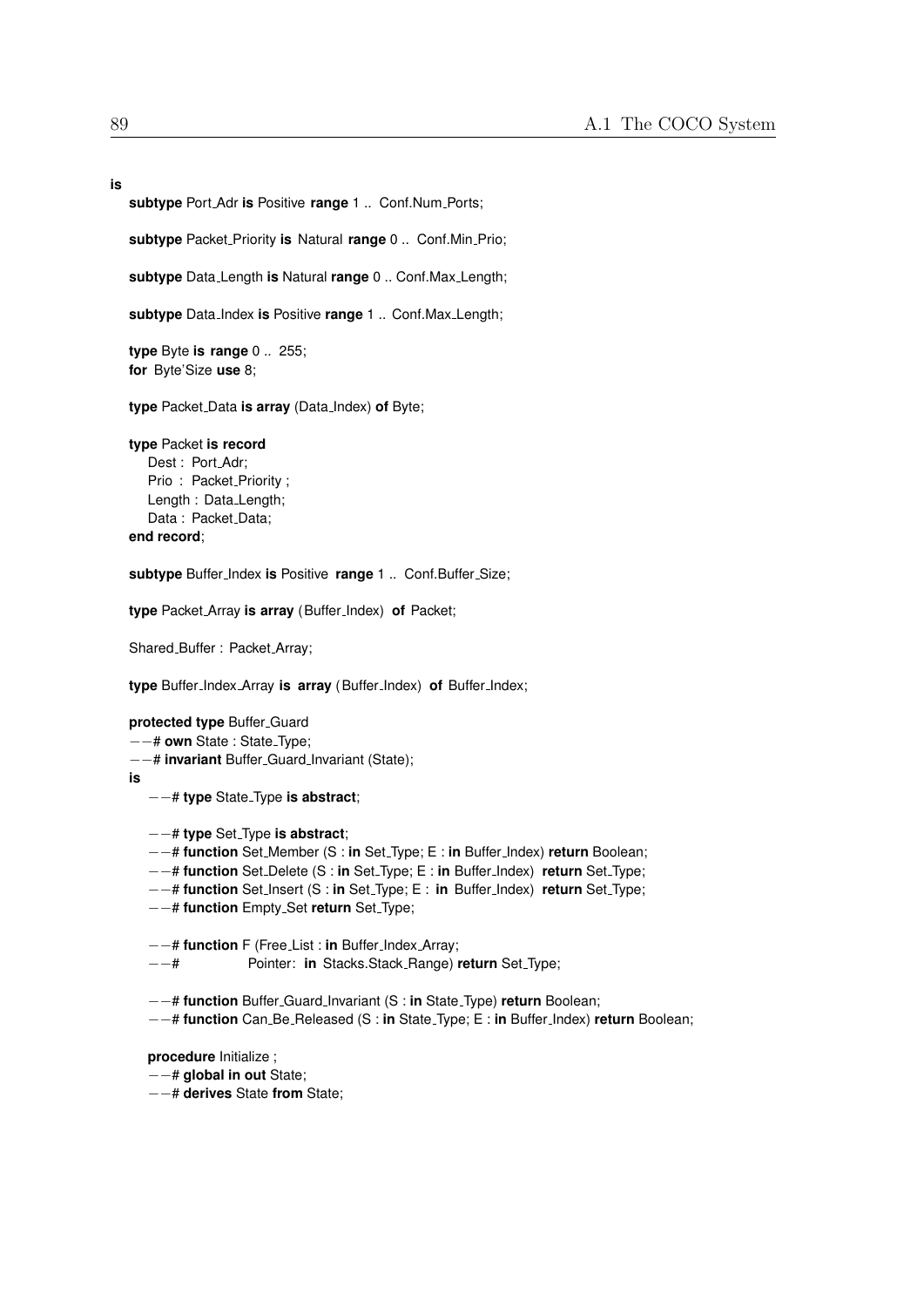**entry** Request (Element Index : **out** Buffer Index); −−# **global in out** State; −−# **derives** Element Index, State **from** State; **procedure** Release (Element Index : **in** Buffer Index); −−# **global in out** State; −−# **derives** State **from** Element Index, State; −−# **pre** Can Be Released (State, Element Index); **private** Free\_List : Buffer\_Index\_Array; Stack: Stacks.Stack;

end Buffer\_Guard;

Ext : **constant** :=  $0$ ;

**subtype** List Index **is** Natural **range** Ext .. Conf.Buffer Size;

**type** Priority Element **is private**;

**type** Priority Queue **is array** ( List Index ) **of** Priority Element;

**subtype** System Priority **is** Long Long Integer **range** 0 .. Long Long Integer'Last;

#### **protected type** Priority List

−−# **own** State : State Type;

−−# **invariant** Priority List Invariant (State);

**is**

- −−# **type** State Type **is abstract**;
- −−# **type** Set Type **is abstract**;
- −−# **function** Set Member (S : **in** Set Type; E : **in** List Index) **return** Boolean;
- −−# **function** Set Delete (S : **in** Set Type; E : **in** List Index ) **return** Set Type;
- −−# **function** Set Insert (S : **in** Set Type; E : **in** List Index ) **return** Set Type;
- −−# **function** Set Element (E : **in** List Index) **return** Set Type;
- −−# **function** Empty Set **return** Set Type;

−−# **function** L (List : **in** Priority Queue) **return** Set Type;

- −−# **function** Sorted (List : **in** Priority Queue) **return** Boolean;
- −−# **function** Min (List : **in** Priority Queue) **return** System Priority;
- −−# **function** Loop Condition (List : **in** Priority Queue;
- −−# Index : **in** List Index ) **return** Boolean;

−−# **function** Priority List Invariant (S : **in** State Type) **return** Boolean;

−−# **function** Can Be Removed (S : **in** State Type; E : **in** Buffer Index) **return** Boolean;

**procedure** Initialize ;

−−# **global in out** State;

−−# **derives** State **from** State;

- **procedure** Enter (Element\_Index : in Buffer\_Index; Priority : in System\_Priority);
- −−# **global in out** State;
- −−# **derives** State **from** Element Index, Priority, State;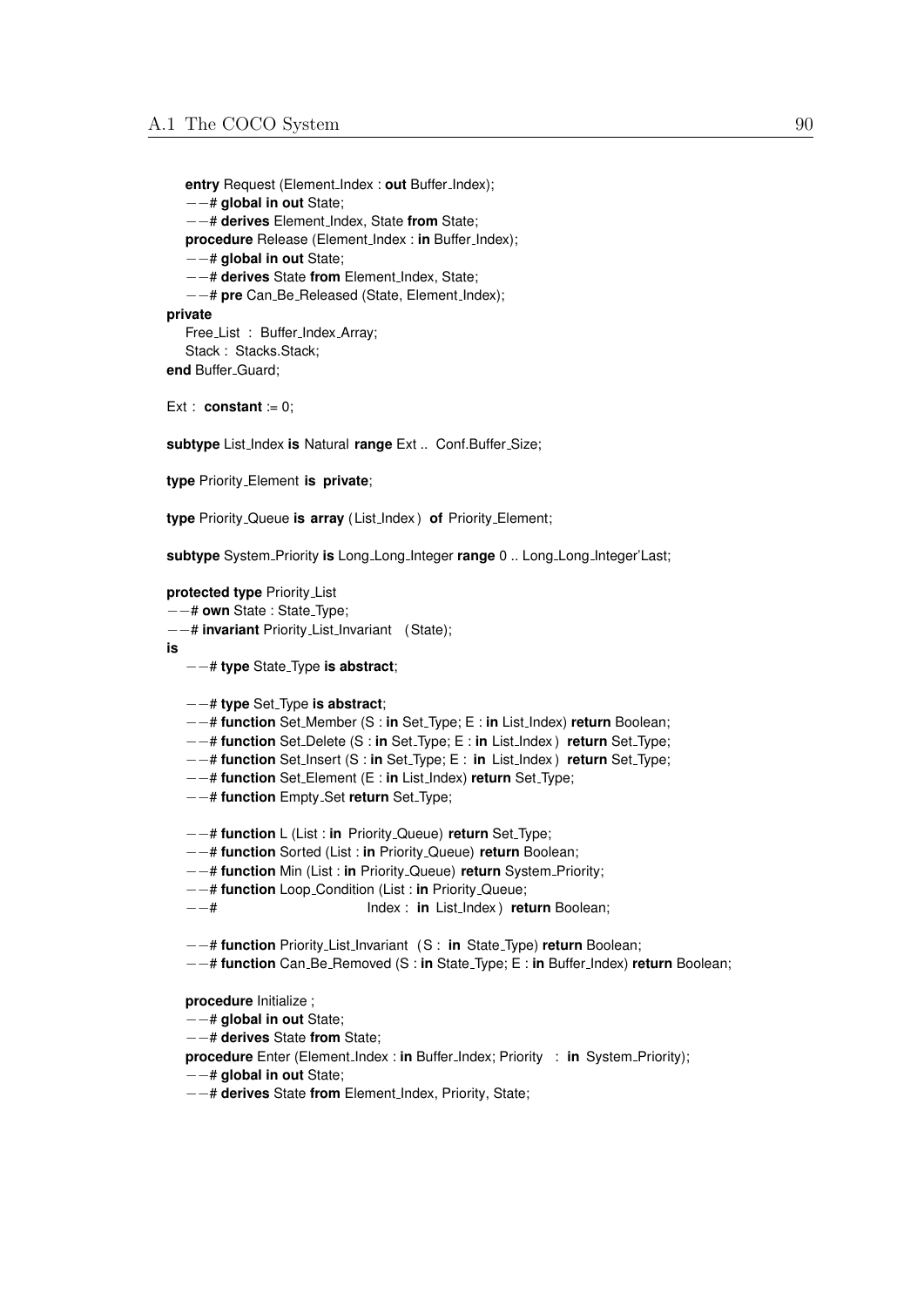```
−−# pre Can Be Removed (State, Element Index);
      entry Remove (Element Index : out Buffer Index);
      −−# global in out State;
      −−# derives Element Index from State & State from State;
   private
      List : Priority<sub>-Queue</sub>;
   end Priority List ;
private
  type Priority Element is record
      Pri : System_Priority;
      Suc : List_Index ;
   end record;
end Buf;
package body Buf is
  protected body Buffer Guard
   −−# invariant Stacks.Ptr In Range (Stack) and Stacks.Max Ptr (Stack) = Conf.Buffer Size;
  is
      procedure Initialize
      −−# global in out Free List; out Stack;
      −−# derives Free List from Free List & Stack from ;
      −−# post (for all J in Buffer Index => (Free List ( J) = J));
      is
      begin
        for I in Buffer Index
         −−# assert (for all J in Buffer Index range 1 .. I − 1 => (Free List (J) = J));
        loop
           Free List (1) := 1;
        end loop;
        Stacks.Initialize (Stack, Conf.Buffer_Size);
      end Initialize ;
      entry Request (Element Index : out Buffer Index) when not Stacks.Empty (Stack)
      −−# global in out Stack; in Free List;
      −−# derives Element Index from Free List, Stack & Stack from Stack;
      −−# post Set Member (F (Free List, Stacks.Ptr (Stack˜)), Element Index)
      −−# and F (Free List, Stacks.Ptr (Stack))
      −−# = Set Delete (F (Free List, Stacks.Ptr (Stack˜)), Element Index);
      is
        Top: Buffer_Index;
      begin
        Stacks.Pop (Stack, Top);
        Element_Index := Free_List (Top);
      end Request;
      procedure Release (Element Index : in Buffer Index)
```
−−# **global in out** Free List, Stack;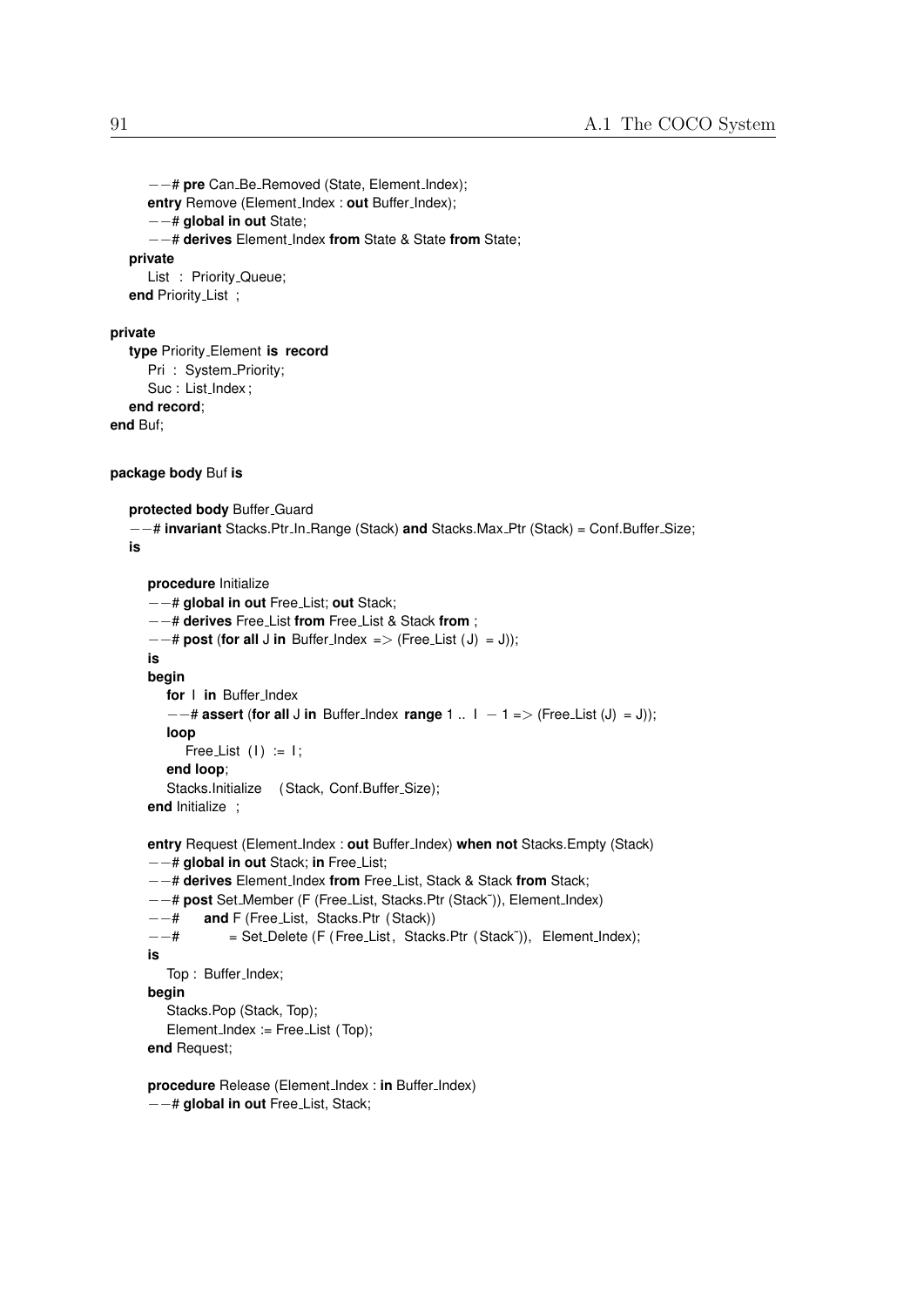```
−−# derives Free List from Element Index, Free List, Stack & Stack from Stack;
   −−# pre not Set Member (F (Free List, Stacks.Ptr (Stack)), Element Index)
   −−# and not Stacks.Full (Stack);
   −−# post F (Free List, Stacks.Ptr (Stack))
   −−# = Set Insert (F (Free List ˜, Stacks.Ptr (Stack˜)), Element Index);
  is
      Top: Buffer_Index;
  begin
     Stacks.Push (Stack, Top);
      Free_List (Top) := Element_Index;
   end Release;
end Buffer<sub>-Guard;</sub>
protected body Priority List
−−# invariant Sorted (List) and List (Ext). Pri = System Priority' Last;
is
  procedure Initialize
   −−# global in out List;
   −−# derives List from List;
   −−# post L (List) = Set Element (Ext);
   is
  begin
     List (Ext). Pri := System_Priority' Last;
     List (Ext). Suc := Ext;
  end Initialize ;
   procedure Enter (Element_Index : in Buffer_Index; Priority : in System_Priority)
   −−# global in out List;
   −−# derives List from List, Element Index, Priority;
   −−# pre not Set Member (L (List), Element Index);
   −−# post L (List) = Set Insert ( L ( List ˜), Element Index);
   is
     I : List_Index;
  begin
     I := Ext;while (List (List (I). Suc). Pri < Priority)
      −−# assert Set Member (L (List), I) and Loop Condition (List, List (I ). Suc)
      −−# and List˜ = List ;
     loop
        I := List (I). Suc:
     end loop;
      List (Element_Index) := Priority_Element'( Pri => Priority, Suc => List (I). Suc);
     List (1). Suc := Element_Index;
   end Enter;
   entry Remove (Element Index : out Buffer Index) when List (Ext).Suc /= Ext
```
−−# **global in out** List;

−−# **derives** Element Index **from** List & List **from** List;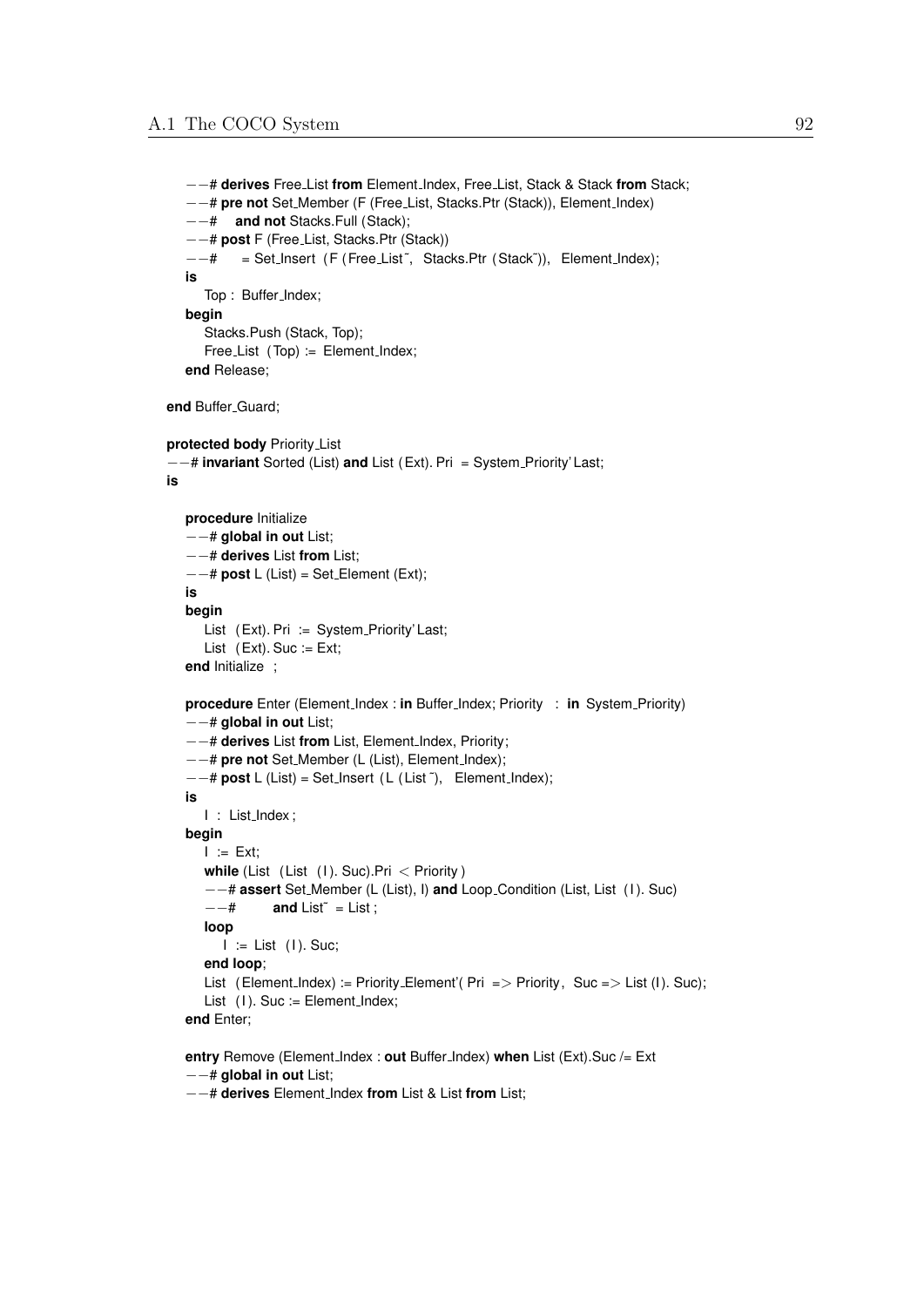```
−−# post L (List) = Set Delete (L (List ˜), Element Index)
      −−# and List (Element Index).Pri = Min (List ˜) and Min (List) >= Min (List˜);
      is
      begin
         Element_Index := List (Ext). Suc;
         List (Ext). Suc := List (List (Ext). Suc). Suc;
      end Remove;
   end Priority List ;
begin
   −−# hide Buf;
  null;
end Buf;
with Conf, Buf;
package Timer is
   protected type Dyn<sub>-Priority is</sub>
      procedure Initialize ;
      function Count return Buf.System_Priority;
      procedure Increment;
   private
      Dyn<sub>-Count</sub> : Buf.System<sub>-Priority;</sub>
   end Dyn_Priority;
   Dyn_Priority_Monitor: Dyn_Priority;
   task type Timer Process is
   end Timer<sub>-Process;</sub>
end Timer;
package body Timer is
   protected body Dyn Priority is
      procedure Initialize is
      begin
         Dyn_Count := 0;end Initialize ;
      function Count return Buf.System Priority is
      begin
         return Dyn<sub>-Count;</sub>
      end Count;
      procedure Increment is
      begin
         Dyn_Count := Dyn_Count + 1;
      end Increment;
```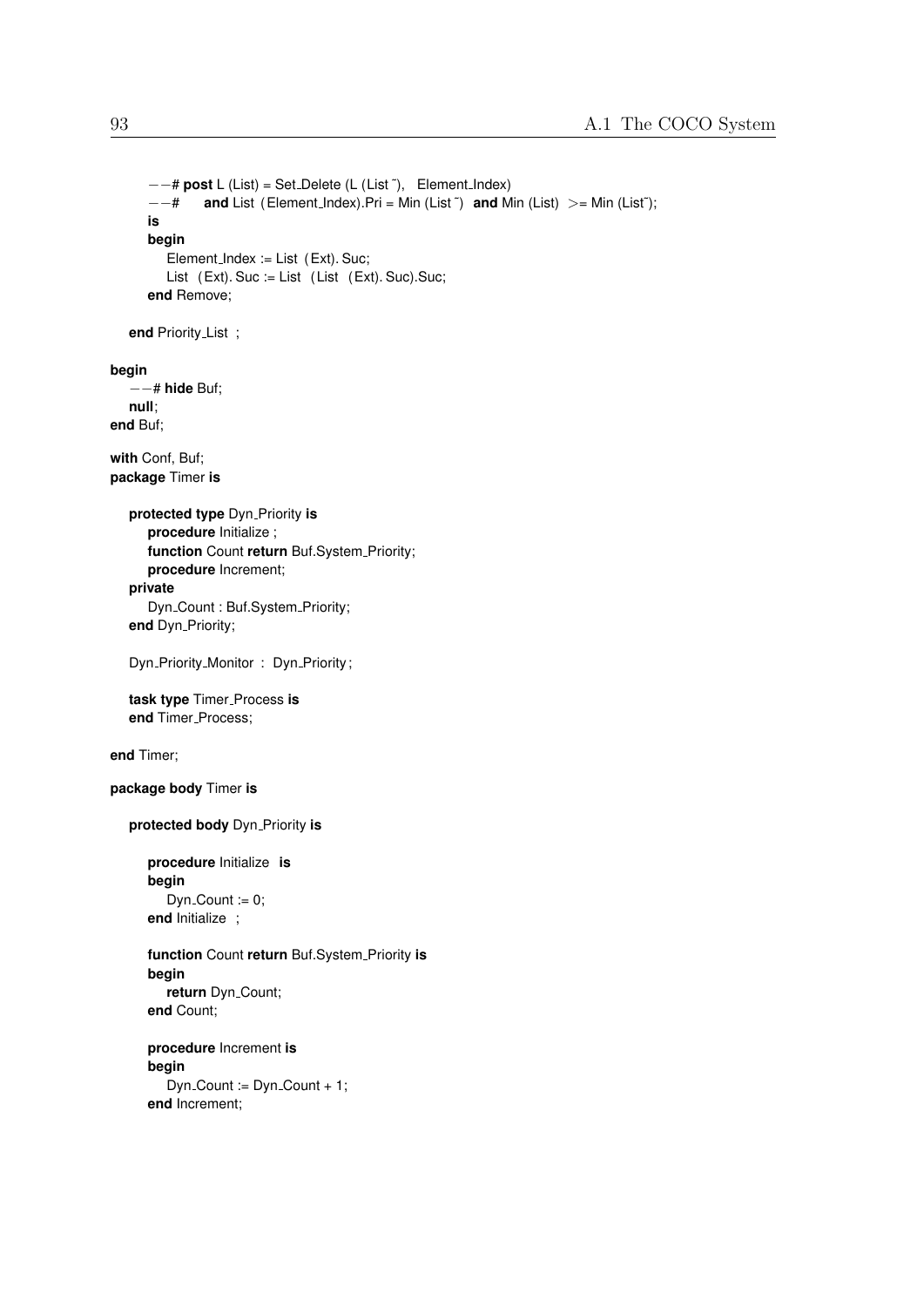**end** Dyn\_Priority;

**task body** Timer Process **is begin loop** delay Conf.Timer\_Delay; Dyn\_Priority\_Monitor. Increment; **end loop**; **end** Timer\_Process;

**end** Timer;

**with** Buf, Timer; **package** Tasks **is**

> Buffer Guard Monitor : Buf.Buffer Guard; In Priority List Monitor : Buf.Priority List; Out Priority List Monitor : **array** (Buf.Port Adr) **of** Buf.Priority List;

**task type** Input Process (Port : Buf.Port Adr) **is end** Input\_Process;

**task type** Data Process **is end** Data\_Process;

**task type** Output Process (Port : Buf.Port Adr) **is end** Output Process;

**end** Tasks;

**package body** Tasks **is**

**task body** Input Process **is** Element\_Index : Buf.Buffer\_Index; Priority : Buf.System\_Priority;

## **begin**

**loop** −− *listen at port specified by variable Port for incoming packet here* Buffer\_Guard\_Monitor.Request (Element\_Index); −− *receive incoming packet into Buf.Shared Buffer (Element Index) here* Priority := Buf.System\_Priority (Buf.Shared\_Buffer (Element\_Index).Prio) + Timer.Dyn\_Priority\_Monitor.Count; In\_Priority\_List\_Monitor.Enter (Element\_Index, Priority); **end loop**; end Input<sub>-Process;</sub>

**task body** Data Process **is** Element\_Index: Buf.Buffer\_Index; Priority: Buf.System\_Priority; Destination : Buf.Port\_Adr;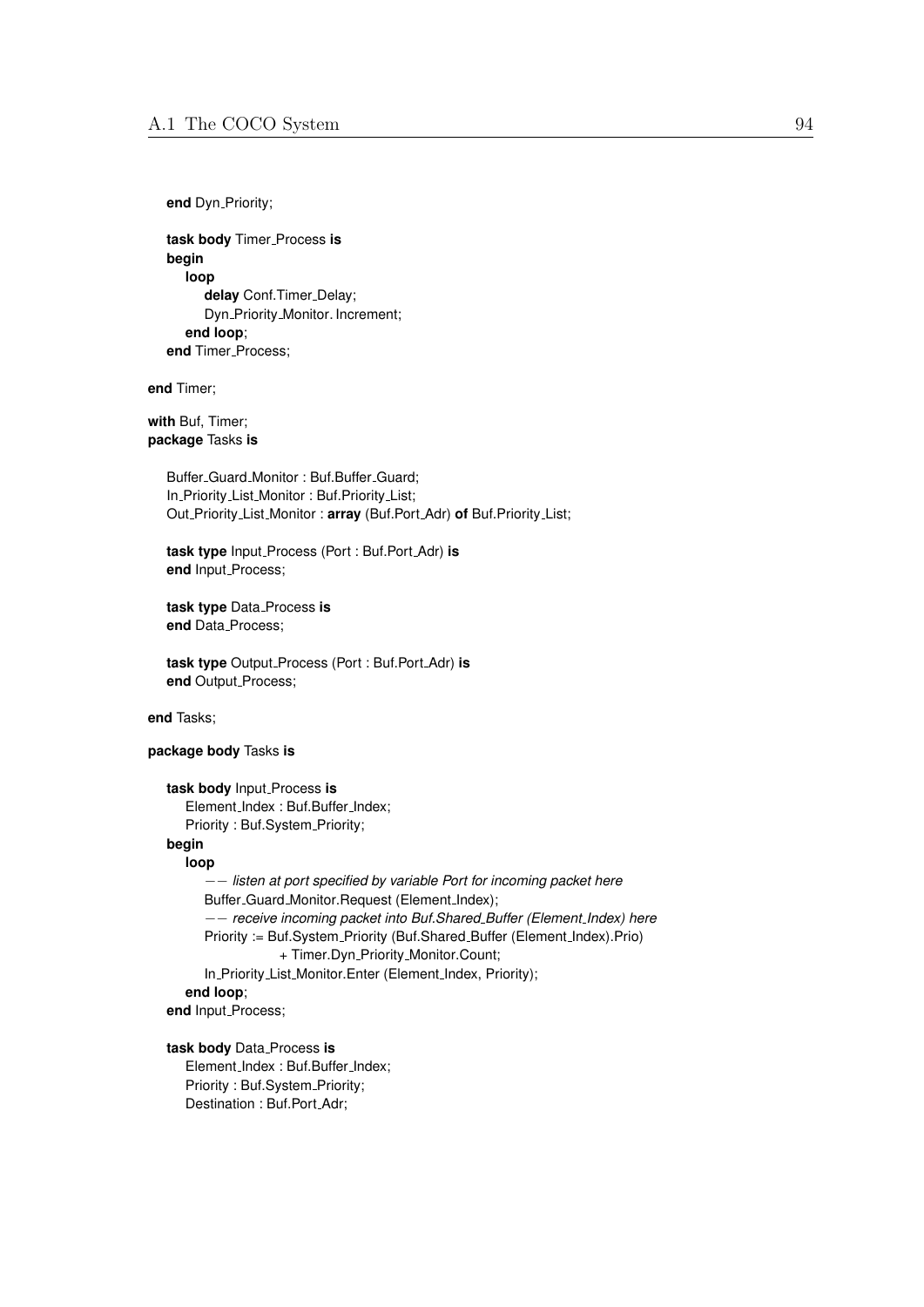## **begin**

```
loop
```

```
In_Priority_List_Monitor.Remove (Element_Index);
      −− process element Buf.Shared Buffer (Element Index) here
      Destination := Buf.Shared_Buffer (Element_Index).Dest;
      Priority := Buf.System_Priority (Buf.Shared_Buffer (Element_Index).Prio)
                  + Timer.Dyn_Priority_Monitor.Count;
      Out_Priority_List_Monitor (Destination).Enter (Element_Index, Priority);
  end loop;
end Data Process;
```
**task body** Output Process **is**

Element\_Index: Buf.Buffer\_Index;

#### **begin**

```
loop
   Out_Priority_List_Monitor (Port).Remove (Element_Index);
   −− send Buf.Shared Buffer (Element Index) as packet to port specified by variable Port here
   Buffer_Guard_Monitor.Release (Element_Index);
end loop;
```
**end** Output\_Process;

**end** Tasks;

```
with Buf, Tasks, Timer;
procedure Main is
begin
       −− initialize protected types:
   Tasks.Buffer Guard Monitor.Initialize;
   Tasks.In_Priority_List_Monitor.Initialize;
  for I in Buf.Port Adr loop
      Tasks.Out_Priority_List_Monitor (I).Initialize;
   end loop;
   Timer.Dyn_Priority_Monitor.Initialize;
   −− start tasks:
   declare
      Input Process 1 : Tasks.Input Process (1);
      Input Process 2 : Tasks.Input Process (2);
      Input_Process_3 : Tasks.Input_Process (3);
      Input Process 4 : Tasks.Input Process (4);
      Input Process 5 : Tasks.Input Process (5);
      Input Process 6 : Tasks.Input Process (6);
      Input Process 7 : Tasks.Input Process (7);
      Input Process 8 : Tasks.Input Process (8);
      Output Process 1: Tasks.Output Process (1);
      Output Process 2 : Tasks.Output Process (2);
      Output_Process_3 : Tasks.Output_Process (3);
      Output_Process_4 : Tasks.Output_Process (4);
      Output Process 5 : Tasks.Output Process (5);
      Output_Process_6 : Tasks.Output_Process (6);
```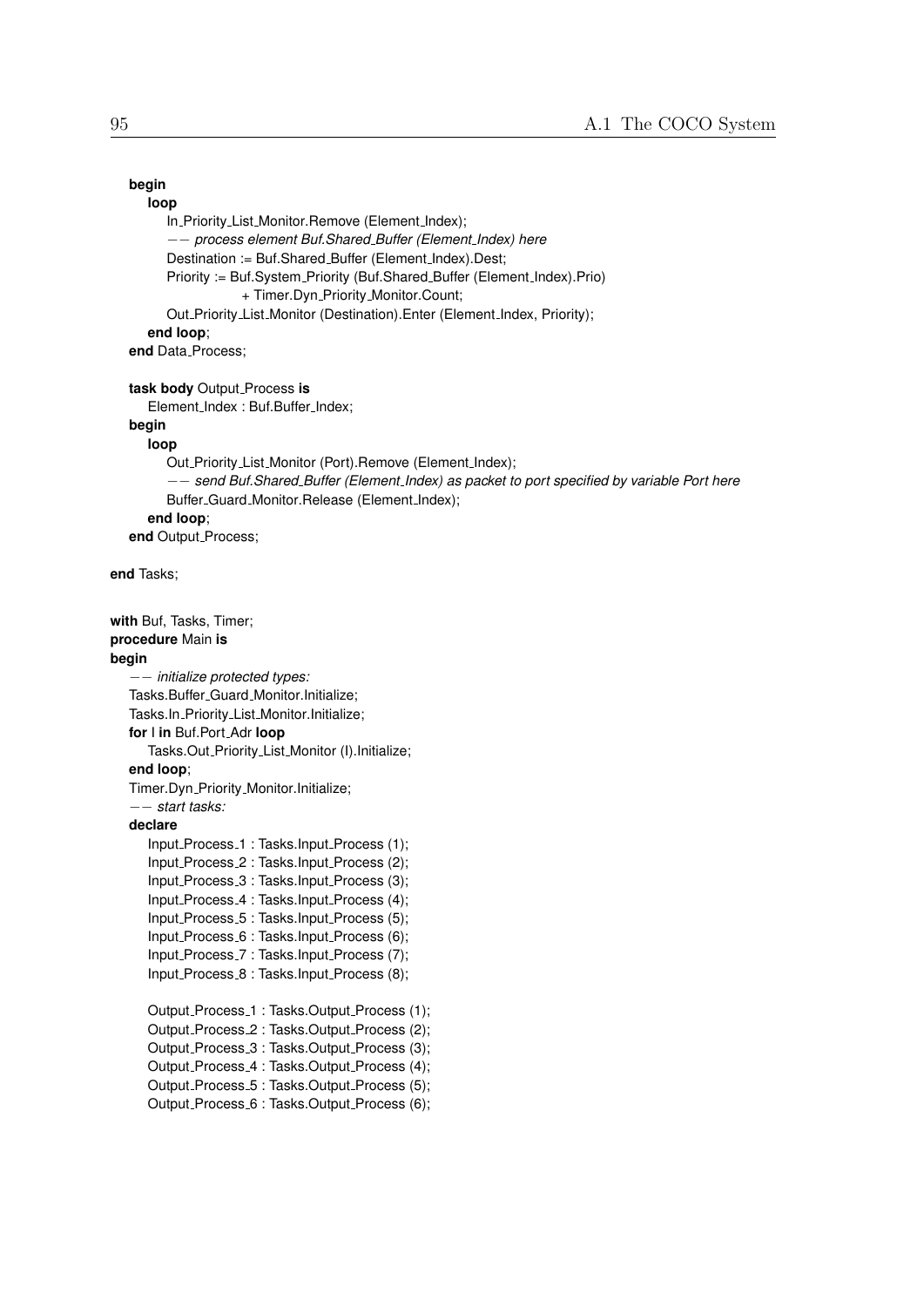```
Output_Process_7 : Tasks.Output_Process (7);
     Output Process 8 : Tasks.Output Process (8);
     Data_Process: Tasks.Data_Process:
     Timer Process : Timer.Timer Process;
  begin
     null; −− null statement as in RavenSPARK
  end;
end Main;
```
# **A.2 Proof Rules**

```
rule family setfun:
```

```
set insert(S,E) requires [ S:any, E:i ] &
set delete(S,E) requires [ S:any, E:i ] &
set member(S,E) requires [ S:any, E:i ] &
set element(E) requires [ E:i ] &
empty set requires [ ].
```

```
setfun(1): set insert(S,E) may be replaced by S \setminus \{(set [E])\}.
setfun(2): set_delete(S,E) may_be_replaced_by S \setminus (set [E]).
setfun(3): set member(S,E) may be replaced by E in S.
setfun(4): set element(E) may be replaced by (set [E]).
setfun(5): empty_set may_be_replaced_by (set []).
```

```
rule family stacks:
```

```
ptr(S) requires [ S:any ] &
max ptr(S) requires [ S:any ] &
ptr in range (S) requires [ S:any ] &
empty(S) requires [ S:any ] &
full(S) requires [ S:any ] &
stacks_ptr_in_range(S) requires [ S:any ] &
stacks_empty(S) requires [ S:any ] &
stacks_full(S) requires [ S:any ].
```

```
stacks(1): ptr(S) may be replaced by fld pointer(S).
stacks(2): max ptr(S) may be replaced by fld max(S).
stacks(3): ptr in range(S) may be replaced by
            fld_pointer(S) > = 1 and fld_pointer(S) \lt = fld_max(S) + 1.
stacks(4): empty(S) may be replaced by fld pointer(S) = 1.
stacks(5): full(S) \text{may}\_\text{be\_replaced}\_\text{by} fld\text{pointer}(S) = \text{fid}\_\text{max}(S) + 1.
```

```
stacks(6): stacks ptr in range(S) may be replaced by
             stacks _ptr(S) > = 1 and stacks ptr(S) \lt = stacks max ptr(S) + 1.
stacks(7): stacks_empty(S) \text{max}\_\text{be\_replaced}\_\text{bv} stacks_ptr(S) = 1.
stacks(8): stacks_full(S) \text{may}\_\text{be}\_\text{replaced}\_\text{by}\ stacks_ptr(S) = stacks_max_ptr(S) + 1.
```

```
rule_family buffer_guard:
```

```
f(F,P) requires [ F:any, P:i ] &
```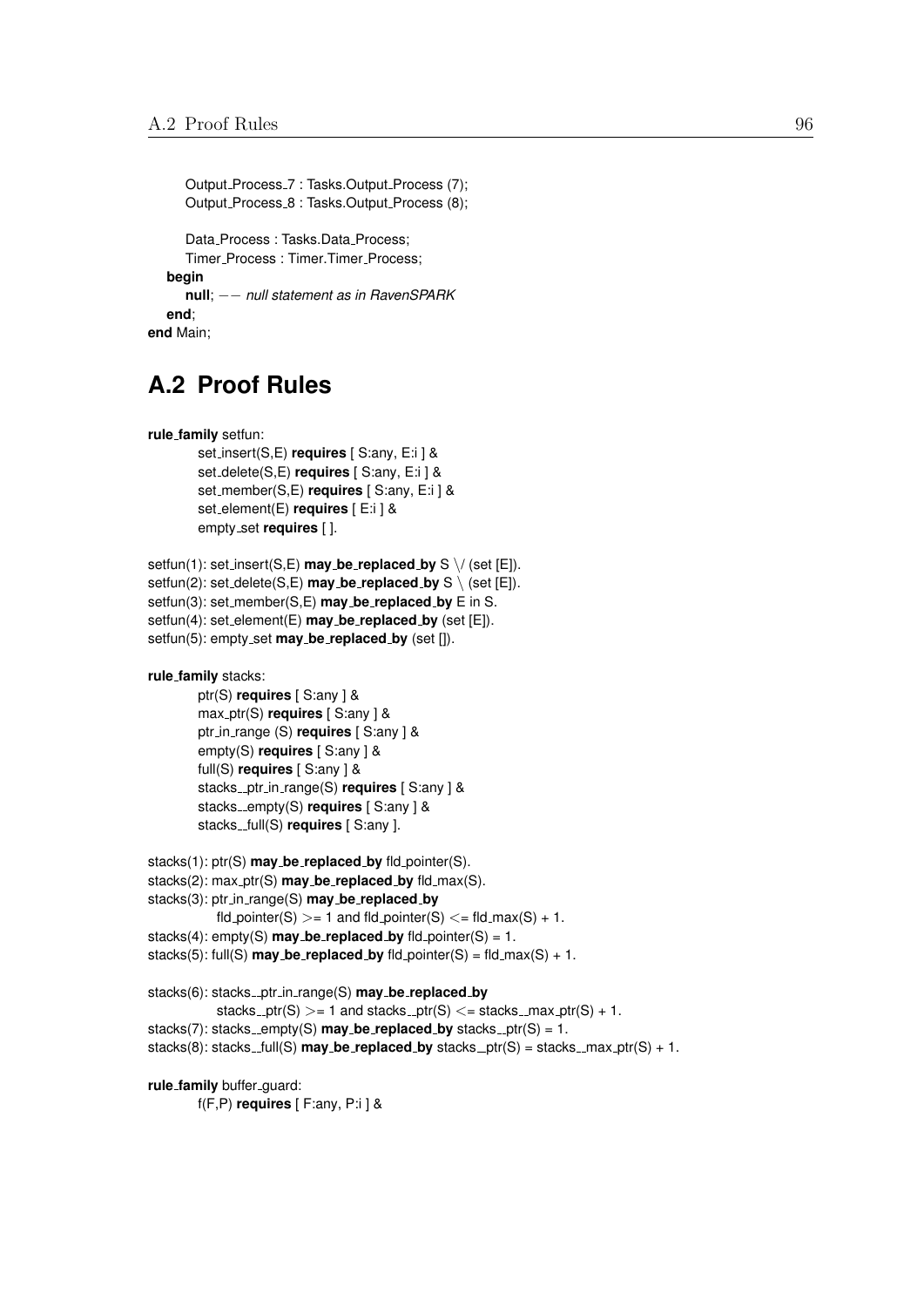```
buffer guard invariant(S) requires [ S:any ] &
        can be released(S,E) requires [ S:any, E:i ] &
        A \/ B requires [ A:any, B:any ] &
        A \ B requires [ A:any, B:any ] &
        A in B requires [ A:any, B:any ] &
        element(A,B) requires [ A:any, B:any ] &
        A < B requires [ A:ire, B:ire ].
buffer guard(1): f(F,P) \/ (set [E]) may be replaced by f(update(F,[P],E),P+1)
                  if [ E not in f(F, P) ].
buffer guard(2): f(F,P) \ (set [element(F,[P−1])]) may be replaced by f(F,P−1)
                  if [ element(F,[P−1]) in f(F,P) ].
buffer guard(3): element(F,[J]) in f(F,P) may be deduced from [ J>=1, J<P ].
buffer guard(4): buffer guard invariant(S) may be replaced by
                  stacks_ptr_in_range(fld_stack(S))
                  and stacks_max_ptr(fld_stack(S)) = conf\_buffer\_size.
buffer guard(5): can be released(S,E) may be replaced by
                  E not in f(fId_free_l] ist(S), stacks F_I(fId_f) stack(S)))
                  and not stacks. full(fId\_stack(S)).rule family priority list:
        l(L) requires [ L:any ] &
        sorted(L) requires [ L:any ] &
        loop condition(L,I) requires [ L:any, I:any ] &
        min(X) requires [ X:any ] &
        priority list invariant(S) requires [ S:any ] &
        can be removed(S,E) requires [ S:any, E:i ] &
        A \/ B requires [ A:any, B:any ] &
        A \ B requires [ A:any, B:any ] &
        A in B requires [ A:any, B:any ] &
        set A requires [ A:any ] &
        element(A,B) requires [ A:any, B:any ] &
        update(A,B,C) requires [ A:any, B:any, C:any ] &
        A < B requires [ A:ire, B:ire ] &
        for all(A,B) requires [ A:any, B:any ].
priority_list(1): buf_ext in I(L) may_be_deduced.
priority list(2): fld suc(element(L,[I])) in l(L) may be deduced from [ I in l(L) ].
priority list(3): for all(x : integer, x in l(L) −> I <> x) may be deduced from [ I not in l(L) ].
priority_list(4): I(L) \setminus I (set [E]) & I(update(L, [1], upf\_suc(element(L, [1]), E)))are interchangeable
                   \mathbf{if} \lceil l in \lceil(L), \lceil not in \lceil(L), fld suc(element(L,\lceilE))) = fld suc(element(L,\lceilI))) ].
priority list(5): I(L) \setminus (set [E]) & I(update(L, [1], upf\_suc(element(L, [1]), fid\_suc(element(L, [E])))))are interchangeable
```
**if**  $\lceil \text{I in I(L)}, \text{E in I(L)}, \text{fld}_suc(\text{element}(L,\lceil l \rceil)) = E \rceil.$ priority\_list(6): l(update(\_, [buf\_ext], upf\_suc(\_, buf\_ext))) & (set [buf\_ext]) **are interchangeable**.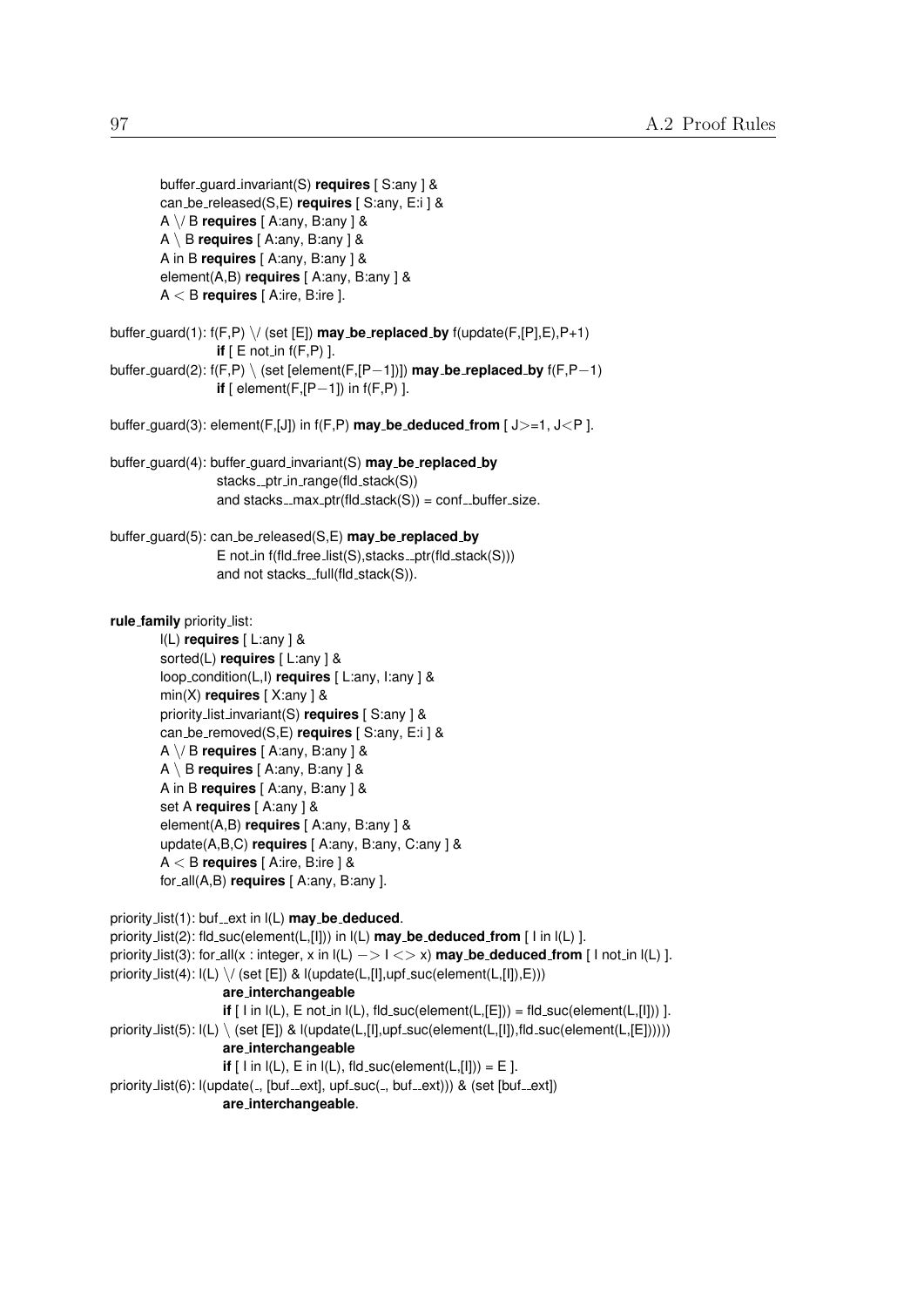priority\_list(7):  $I(update(L, [1], ...))$  &  $I(L)$  are\_interchangeable if [ I not\_in  $I(L)$  ]. priority\_list(8): sorted(update(L,[I],upf\_suc(element(L,[I]),E))) & sorted(L) **are interchangeable if**  $[ \, \text{I} \text{ in } I(L), \, \text{E} \text{ not in } I(L), \,$  $fld\_suc(element(L,[E])) = fld\_suc(element(L,[I])),$  $(I = but_{-}ext$  or fld\_pri(element(L, [I]))  $\lt = fd$ -pri(element(L, [E]))),  $fd\_pri(element(L, [E])) \leq fid\_pri(element(L, [fid\_succ(element(L, [I]))]))$ ]. priority\_list(9): sorted(update(L,[I],upf\_suc(element(L,[I]),fld\_suc(element(L,[E]))))) **may be replaced by** sorted(L) **if**  $[$  I in  $I(L)$ ,  $E$  in  $I(L)$ , fld\_suc(element $(L, [1])$ ) =  $E$  ]. priority\_list(10): sorted(update(\_,[buf\_ext],upf\_suc(\_,buf\_ext))) may\_be\_deduced. priority\_list(11): sorted(update(L,[I],\_)) & sorted(L) **are\_interchangeable if** [ I not\_in I(L) ]. priority\_list(12): for\_all(x : integer, x in  $I(L)$  and  $x \leq$  buf ext ->  $fd\_pri(element(L,[x])) \leq= fd\_pri(element(L,[fd\_succ(element(L,[x]))])))$ **may be deduced from** [ sorted(L) ]. priority list(13): min(L) **may be replaced by** fld\_pri(element(L,[fld\_suc(element(L,[buf\_ext]))])) if [ sorted(L) ]. priority\_list(14): loop\_condition(L,fld\_suc(element(L,[buf\_ext]))) **may\_be\_deduced**. priority list(15): loop condition(L,fld suc(element(L,[I]))) **may be deduced from** [ $loop_{\text{condition}}(L, I), \text{fid}_{\text{per}}(element(L, [I])) <$  priority,  $I \ll$  buf ext ]. priority list(16): fld pri(element(L,[I])) < priority **may be deduced from**  $[$  loop\_condition(L,fld\_suc(element(L, $[1]$ ))),  $1 \le$  buf \_\_ext ]. priority list(17): priority list invariant(S) **may be replaced by** sorted(fld\_list(S)) and fld\_pri(element(fld\_list(S),  $[but\_ext])$ ) = buf\_system\_priority\_last.

priority list(18): can be removed(S,E) **may be replaced by** E not in l(fld list(S)).

## **A.3 Examiner Configuration**

**package** Standard **is**

**type** Integer **is range** −2147483648 .. 2147483647;

**type** Long Long Integer **is range** −9223372036854775808 .. 9223372036854775807; **end** Standard;

# **A.4 Checker Configuration**

set auto\_done to on. **set** simplify in infer **to on**.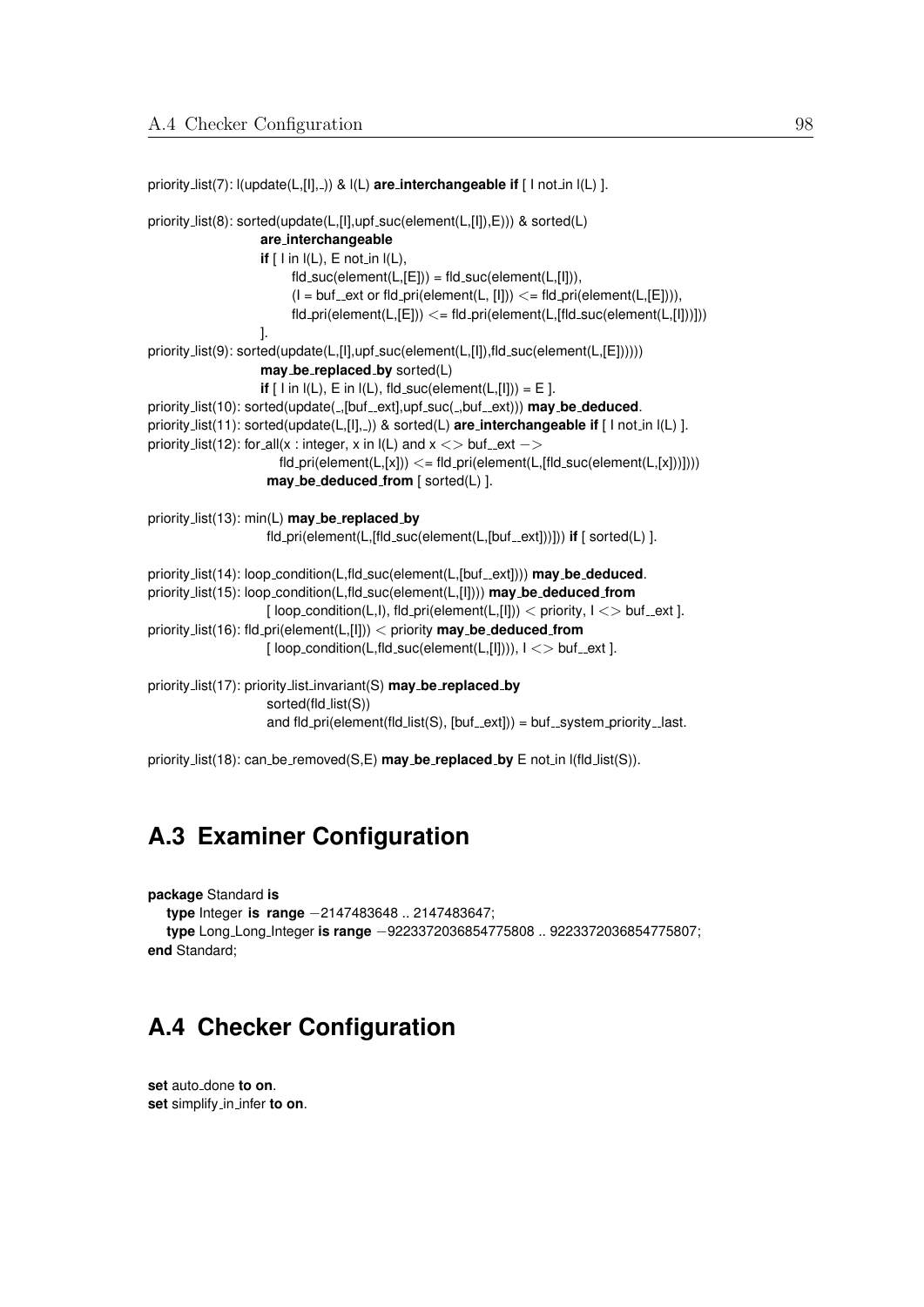# **A.5 Additional Material**

Additional material of this work can be downloaded from the following World Wide Web address:

[http://www.fmi.uni-passau.de/](http://www.fmi.uni-passau.de/~haller/coco.tar.gz)<sup>∼</sup>haller/coco.tar.gz

The archive contains

- the source code of Coco,
- the source code of the pre-processor with pre-generated scanner source code,
- the pre-processed source code of Coco,
- the output and log files generated by the Examiner,
- the output and log files generated by the Simplifier,
- the proof command logs for the Checker,
- the output and log files generated by the Checker and
- the environment configuration files.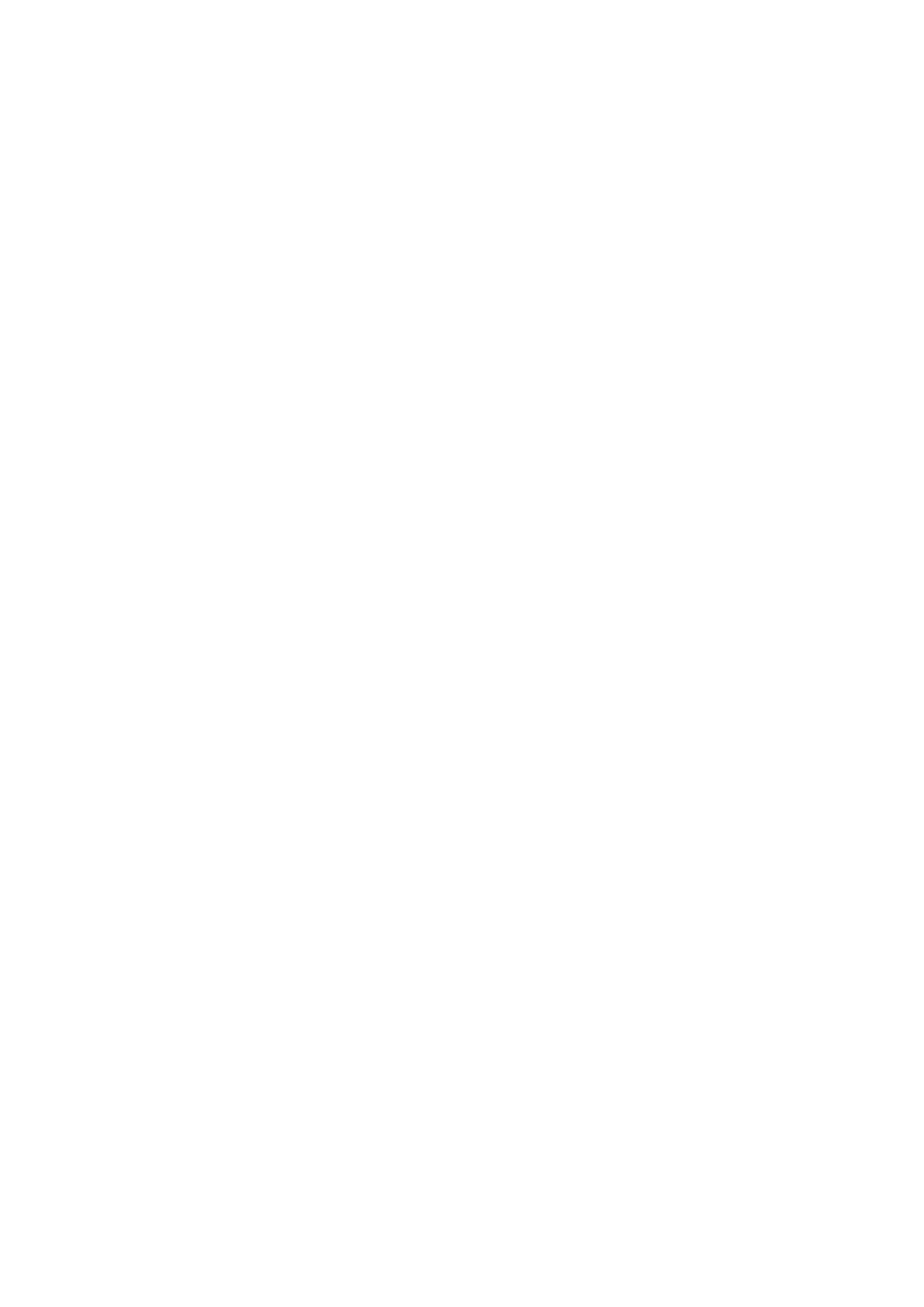## **Bibliography**

- [ACT05] Ada Core Technologies, Inc. GNAT GPL Edition, 2005. [http://libre.](http://libre.adacore.com/) [adacore.com/](http://libre.adacore.com/).
- [Ada95] International Standard. Ada 95 Reference Manual: Language and Standard Libraries. ISO/IEC-8652:1995(E) with COR.1:2000.
- [ALT01] Ada for Linux Team. aflex and ayacc, 2001. Archived: [http://web.](http://web.archive.org/web/20040806234051/www.gnuada.org/rpms313p.html) [archive.org/web/20040806234051/www.gnuada.org/rpms313p.html](http://web.archive.org/web/20040806234051/www.gnuada.org/rpms313p.html).
- [Bar03] J. Barnes. High Integrity Software: The SPARK Approach to Safety and Security. Addison-Wesley, 2003.
- [BB<sup>+</sup>95] J. Barnes, B. Brosgol, et al. Ada 95 Rationale: The Language The Standard Libraries. Intermetrics, Inc., 733 Concord Ave, Cambridge, MA 02138, Jan 1995.
- [BDV03] A. Burns, B. Dobbing, and T. Vardanega. Guide for the use of the Ada Ravenscar Profile in high integrity systems. Technical Report YCS-2003- 348, University of York, Jan 2003.
- [BH75] P. Brinch-Hansen. The programming language Concurrent Pascal. IEEE Trans. on Software Engineering, 1(2):199–207, Jun 1975.
- [Hoa74] C. A. R. Hoare. Monitors: An Operating System Structuring Concept. Comm. ACM, 17(10):549–557, Oct 1974.
- [How76] J. H. Howard. Signaling in Monitors. Proc. 2nd Int. Conf. on Software Engineering (ICSE), pages 47–52, San Francisco, Cal., Oct 1976. IEEE Computer Society.
- [Kee79] J. L. Keedy. On Structuring Operating Systems With Monitors. ACM SIGOPS Operating Systems Review, 13(1):5–9, Jan 1979.
- [Len77] C. Lengauer. Strukturierter Betriebssystementwurf mit Concurrent PAS-CAL. Diploma thesis, Technical Report HMI-B 236, Hahn-Meitner-Institut für Kernforschung Berlin GmbH, Jul 1977.
- [Pra06] Praxis High Integrity Systems Ltd. SPARKAda homepage, 2006. [http:](http://www.praxis-his.com/sparkada/) [//www.praxis-his.com/sparkada/](http://www.praxis-his.com/sparkada/).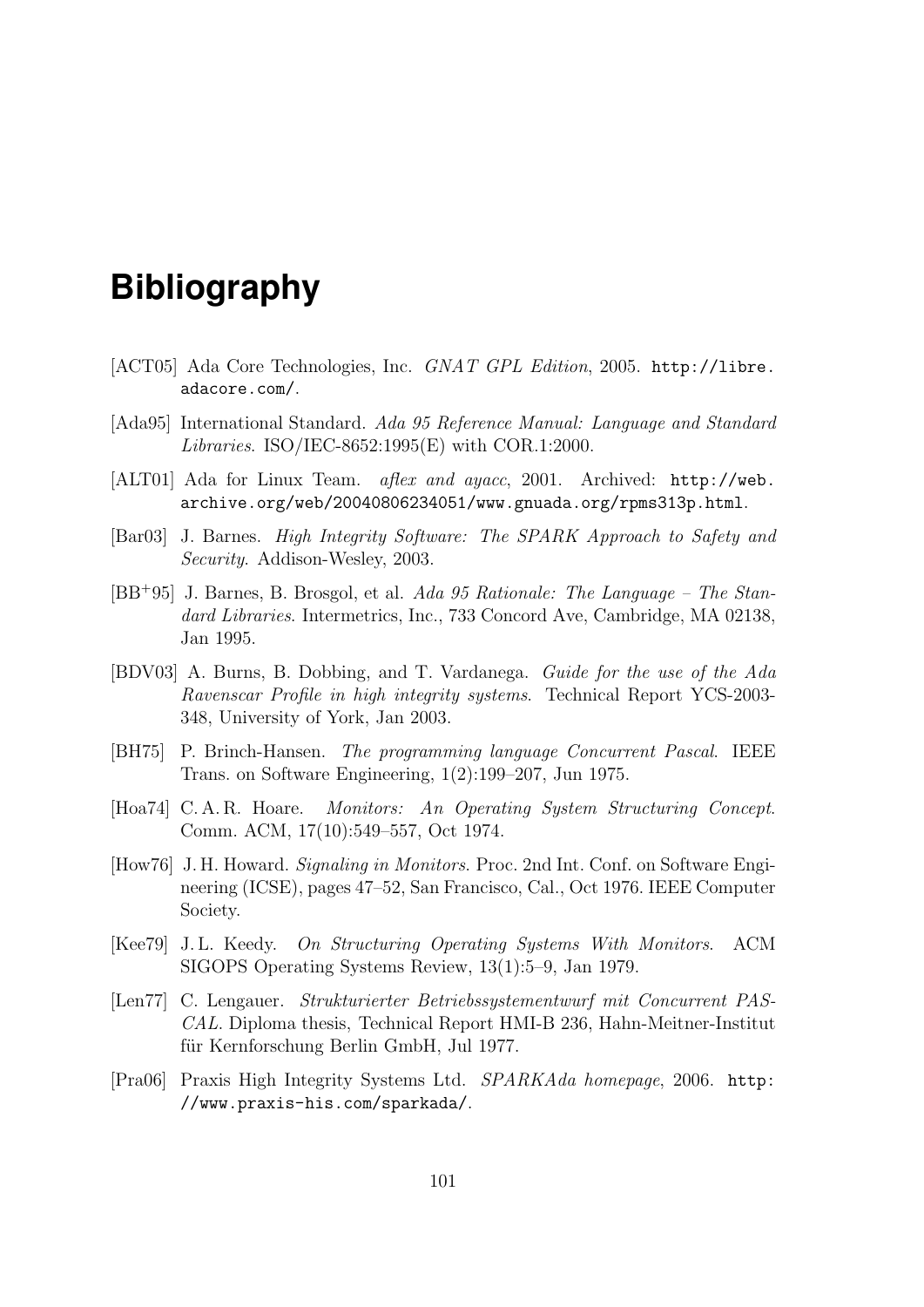- [Spa04a] SPARK Team. SPADE Proof Checker: Rules Manual, Issue 5.2. Praxis High Integrity Systems Ltd., 20 Manvers Street, Bath BA1 1PX, UK, Nov 2004.
- [Spa04b] SPARK Team. SPADE Proof Checker: User Manual, Issue 3.4. Praxis High Integrity Systems Ltd., 20 Manvers Street, Bath BA1 1PX, UK, Nov 2004.
- [Spa05] SPARK Team. SPARK Examiner: The SPARK Ravenscar Profile, Issue 1.4. Praxis High Integrity Systems Ltd., 20 Manvers Street, Bath BA1 1PX, UK, Nov 2005.